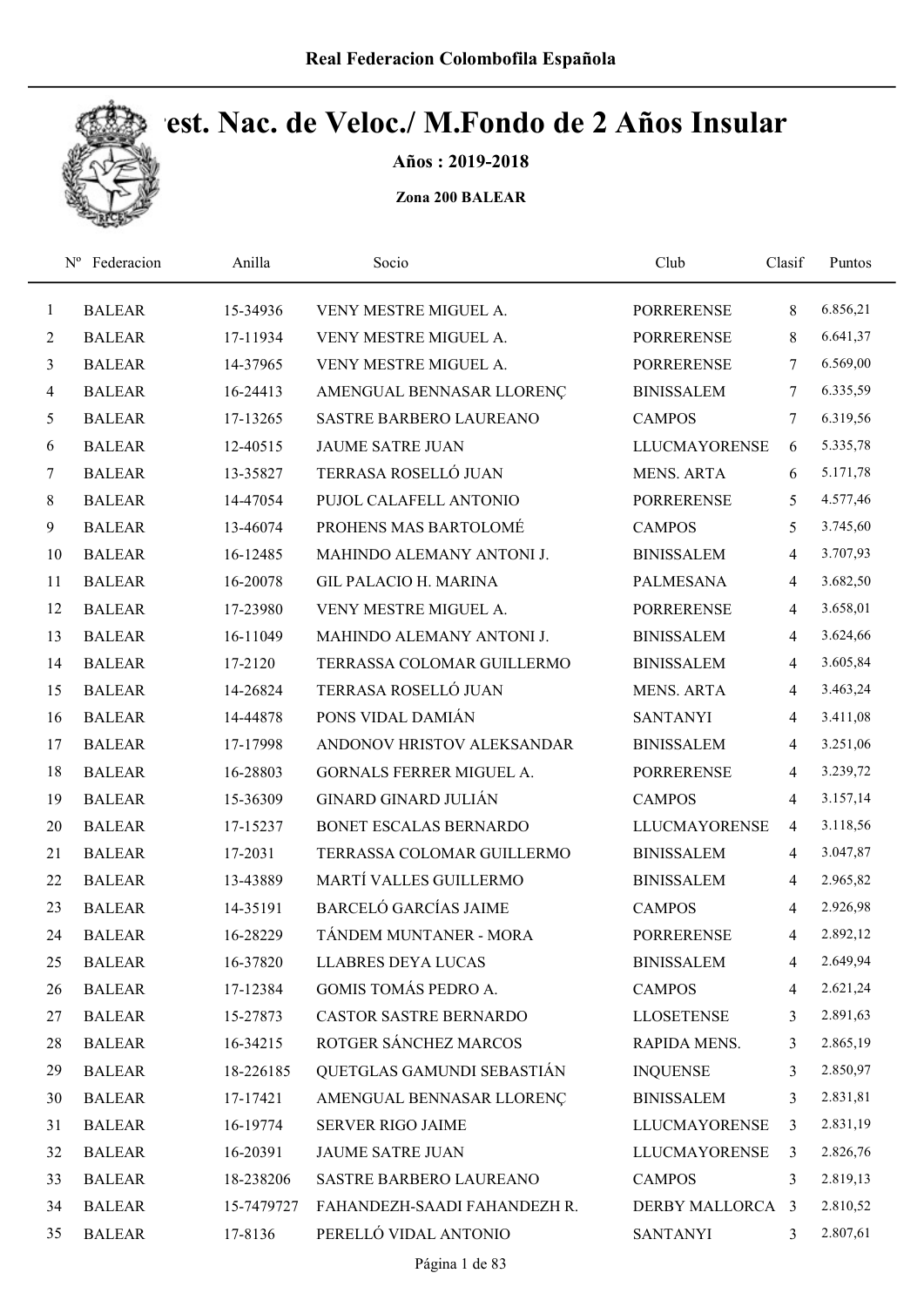

Años : 2019-2018

| $N^{\rm o}$ | Federacion    | Anilla    | Socio                          | Club                 | Clasif         | Puntos   |
|-------------|---------------|-----------|--------------------------------|----------------------|----------------|----------|
| 36          | <b>BALEAR</b> | 16-40564  | TÁNDEM JORDI - TOLO            | <b>MANACOR</b>       | 3              | 2.799,49 |
| 37          | <b>BALEAR</b> | 18-238303 | SASTRE GONZÁLEZ ÁNGEL          | <b>CAMPOS</b>        | 3              | 2.795,90 |
| 38          | <b>BALEAR</b> | 18-243433 | <b>SAURINA MORAGUES MIGUEL</b> | <b>BINISSALEM</b>    | 3              | 2.795,79 |
| 39          | <b>BALEAR</b> | 16-34752  | FIDALGO BESTARD MIGUEL         | RAPIDA MENS.         | 3              | 2.795,51 |
| 40          | <b>BALEAR</b> | 15-37297  | SASTRE BARBERO LAUREANO        | <b>CAMPOS</b>        | 3              | 2.790,58 |
| 41          | <b>BALEAR</b> | 16-35066  | FIDALGO BESTARD MIGUEL         | RAPIDA MENS.         | 3              | 2.785,37 |
| 42          | <b>BALEAR</b> | 17-34966  | VICARIO DORRADO MIGUEL         | <b>PALMESANA</b>     | 3              | 2.779,24 |
| 43          | <b>BALEAR</b> | 16-19181  | <b>JAUME SATRE JUAN</b>        | <b>LLUCMAYORENSE</b> | 3              | 2.772,98 |
| 44          | <b>BALEAR</b> | 18-239298 | GOMIS TOMÁS PEDRO A.           | <b>CAMPOS</b>        | 3              | 2.755,19 |
| 45          | <b>BALEAR</b> | 16-39257  | QUETGLAS GAMUNDI SEBASTIÁN     | <b>INQUENSE</b>      | 3              | 2.752,03 |
| 46          | <b>BALEAR</b> | 17-2172   | ADROVER LÓPEZ JUAN CARLOS      | <b>BINISSALEM</b>    | 3              | 2.749,86 |
| 47          | <b>BALEAR</b> | 15-34250  | TÁNDEM MUNTANER - MORA         | <b>PORRERENSE</b>    | 3              | 2.699,73 |
| 48          | <b>BALEAR</b> | 18-243830 | ANDONOV HRISTOV ALEKSANDAR     | <b>BINISSALEM</b>    | 3              | 2.698,53 |
| 49          | <b>BALEAR</b> | 18-237817 | GORNALS FERRER MIGUEL A.       | <b>PORRERENSE</b>    | 3              | 2.692,34 |
| 50          | <b>BALEAR</b> | 16-27365  | LLULL AXARTELL JAIME           | <b>LLUCMAYORENSE</b> | $\overline{3}$ | 2.689,69 |
| 51          | <b>BALEAR</b> | 17-35252  | TERRASSA COLOMAR GUILLERMO     | <b>BINISSALEM</b>    | 3              | 2.669,03 |
| 52          | <b>BALEAR</b> | 17-9799   | <b>VERGER PIZA JUAN</b>        | <b>BINISSALEM</b>    | 3              | 2.645,53 |
| 53          | <b>BALEAR</b> | 17-18243  | MARTÍ VALLES GUILLERMO         | <b>BINISSALEM</b>    | 3              | 2.640,69 |
| 54          | <b>BALEAR</b> | 18-247025 | ACEDO ORTEGA ENRIQUE           | <b>MANACOR</b>       | 3              | 2.640,12 |
| 55          | <b>BALEAR</b> | 18-233189 | LLADÓ SERVERA LUCAS            | <b>SANTANYI</b>      | 3              | 2.639,46 |
| 56          | <b>BALEAR</b> | 18-255837 | PERELLÓ PUJADAS CRISTOBAL      | <b>LLOSETENSE</b>    | 3              | 2.622,57 |
| 57          | <b>BALEAR</b> | 17-6276   | PERELLÓ VIDAL ANTONIO          | <b>SANTANYI</b>      | 3              | 2.597,56 |
| 58          | <b>BALEAR</b> | 17-34975  | VICARIO DORRADO MIGUEL         | <b>PALMESANA</b>     | 3              | 2.585,52 |
| 59          | <b>BALEAR</b> | 15-46431  | <b>SALADO RODRÍGUEZ VÍCTOR</b> | RAPIDA MENS.         | 3              | 2.577,55 |
| 60          | <b>BALEAR</b> | 17-11122  | <b>SOLER MESTRE PEDRO</b>      | <b>PORRERENSE</b>    | 3              | 2.573,06 |
| 61          | <b>BALEAR</b> | 16-29283  | VENY MESTRE MIGUEL A.          | <b>PORRERENSE</b>    | 3              | 2.570,57 |
| 62          | <b>BALEAR</b> | 17-13958  | <b>JAUME SATRE JUAN</b>        | <b>LLUCMAYORENSE</b> | 3              | 2.543,93 |
| 63          | <b>BALEAR</b> | 16-20524  | TOMÁS SASTRE LORENZO           | <b>LLUCMAYORENSE</b> | 3              | 2.543,68 |
| 64          | <b>BALEAR</b> | 18-241032 | TOMÁS SASTRE LORENZO           | <b>LLUCMAYORENSE</b> | 3              | 2.516,95 |
| 65          | <b>BALEAR</b> | 17-32298  | ROTGER SÁNCHEZ MARCOS          | RAPIDA MENS.         | 3              | 2.500,56 |
| 66          | <b>BALEAR</b> | 17-15262  | BONET ESCALAS BERNARDO         | <b>LLUCMAYORENSE</b> | 3              | 2.495,65 |
| 67          | <b>BALEAR</b> | 15-47673  | <b>SALADO RODRÍGUEZ VÍCTOR</b> | RAPIDA MENS.         | 3              | 2.492,56 |
| 68          | <b>BALEAR</b> | 17-18107  | <b>BIBILONI JAUME ANTONIO</b>  | <b>BINISSALEM</b>    | 3              | 2.487,54 |
| 69          | <b>BALEAR</b> | 16-28233  | TÁNDEM MUNTANER - MORA         | <b>PORRERENSE</b>    | 3              | 2.475,46 |
| 70          | <b>BALEAR</b> | 17-11169  | SOLER MESTRE PEDRO             | <b>PORRERENSE</b>    | 3              | 2.473,78 |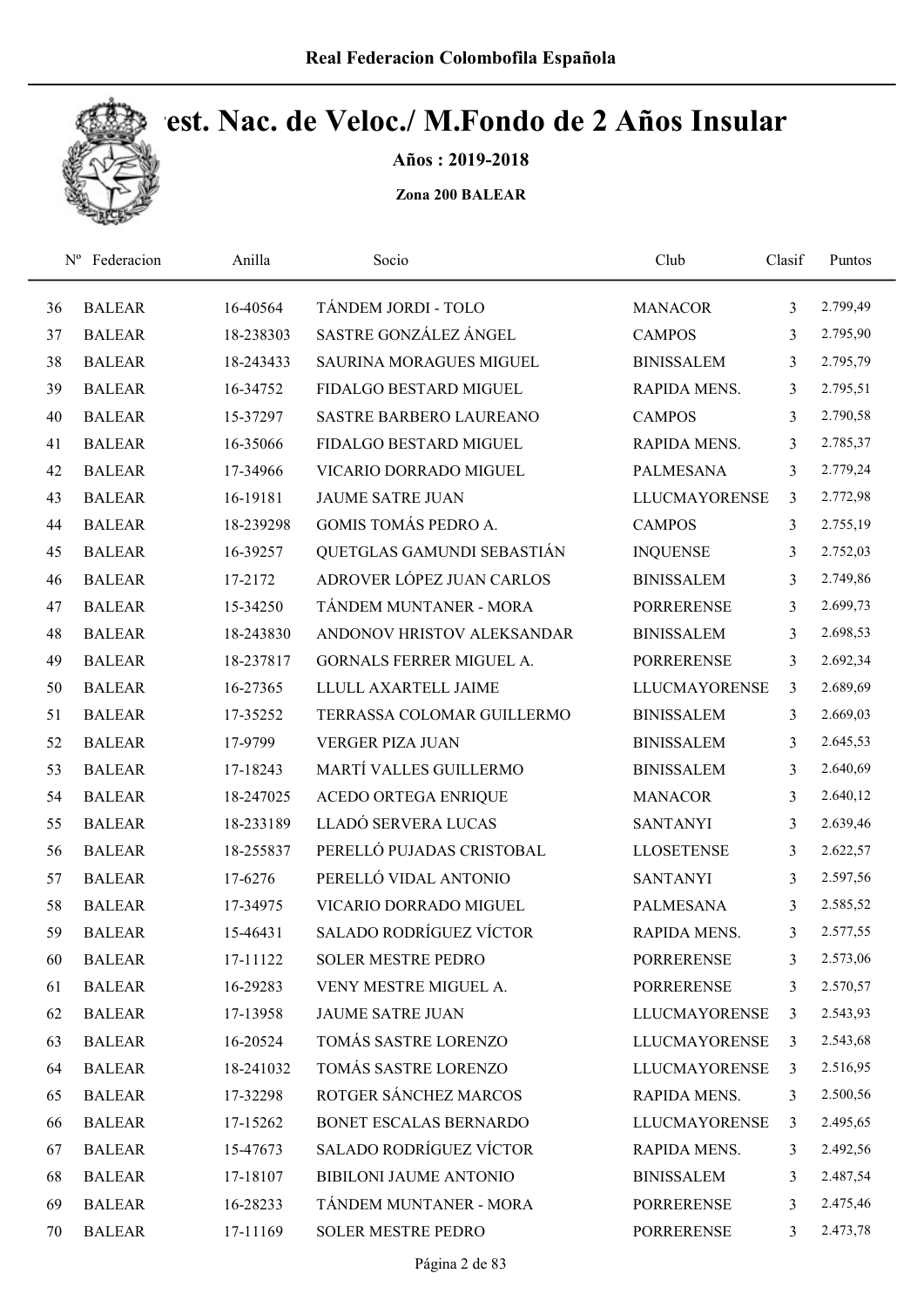

Años : 2019-2018

| $N^{\rm o}$ | Federacion    | Anilla     | Socio                        | Club                 | Clasif         | Puntos   |
|-------------|---------------|------------|------------------------------|----------------------|----------------|----------|
| 71          | <b>BALEAR</b> | 16-24667   | TERRASSA COSTA MATEO         | <b>BINISSALEM</b>    | 3              | 2.464,14 |
| 72          | <b>BALEAR</b> | 16-18571   | COLL BARCELÓ ANTONIO         | RAPIDA MENS.         | 3              | 2.463,13 |
| 73          | <b>BALEAR</b> | 18-233219  | SASTRE GONZÁLEZ ÁNGEL        | <b>CAMPOS</b>        | 3              | 2.440,71 |
| 74          | <b>BALEAR</b> | 16-33440   | <b>GOMIS TOMÁS PEDRO A.</b>  | <b>CAMPOS</b>        | 3              | 2.403,95 |
| 75          | <b>BALEAR</b> | 16-20381   | <b>JAUME SATRE JUAN</b>      | <b>LLUCMAYORENSE</b> | $\mathfrak{Z}$ | 2.388,08 |
| 76          | <b>BALEAR</b> | 14-48311   | GONZÁLEZ SITJAR JOSÉ MANUEL  | <b>PORRERENSE</b>    | 3              | 2.285,30 |
| 77          | <b>BALEAR</b> | 16-17661   | MOREY BARCELÓ SEBASTIÁN      | RAPIDA MENS.         | 3              | 2.237,01 |
| 78          | <b>BALEAR</b> | 17-6347    | PERELLÓ VIDAL ANTONIO        | <b>SANTANYI</b>      | 3              | 2.230,97 |
| 79          | <b>BALEAR</b> | 14-229231  | MAHINDO ALEMANY ANTONI J.    | <b>BINISSALEM</b>    | 3              | 2.229,53 |
| 80          | <b>BALEAR</b> | 16-28662   | FERRER RAMIS GUILLÉN         | <b>BINISSALEM</b>    | 3              | 2.216,91 |
| 81          | <b>BALEAR</b> | 16-19170   | <b>JAUME SATRE JUAN</b>      | <b>LLUCMAYORENSE</b> | 3              | 2.197,67 |
| 82          | <b>BALEAR</b> | 17-17509   | TERRASSA COSTA MATEO         | <b>BINISSALEM</b>    | 3              | 2.186,71 |
| 83          | <b>BALEAR</b> | 14-34723   | <b>GINARD GINARD JULIÁN</b>  | <b>CAMPOS</b>        | 3              | 2.165,50 |
| 84          | <b>BALEAR</b> | 17-17955   | ANDONOV HRISTOV ALEKSANDAR   | <b>BINISSALEM</b>    | 3              | 2.163,89 |
| 85          | <b>BALEAR</b> | 17-11446   | TÁNDEM MUNTANER - MORA       | <b>PORRERENSE</b>    | 3              | 2.147,07 |
| 86          | <b>BALEAR</b> | 16-41380   | VADELL NADAL SALVADOR        | <b>MANACOR</b>       | 3              | 2.127,82 |
| 87          | <b>BALEAR</b> | 18-240480  | TOMÁS SASTRE LORENZO         | <b>LLUCMAYORENSE</b> | $\overline{3}$ | 2.119,11 |
| 88          | <b>BALEAR</b> | 16-39394   | QUETGLAS GAMUNDI SEBASTIÁN   | <b>INQUENSE</b>      | 3              | 2.081,21 |
| 89          | <b>BALEAR</b> | 17-17455   | AMENGUAL BENNASAR LLORENÇ    | <b>BINISSALEM</b>    | 3              | 2.062,14 |
| 90          | <b>BALEAR</b> | 15-35074   | GONZÁLEZ SITJAR JOSÉ MANUEL  | <b>PORRERENSE</b>    | 3              | 2.056,19 |
| 91          | <b>BALEAR</b> | 17-1549    | ADRÓVER FORNES CARLOS        | <b>BINISSALEM</b>    | 3              | 2.030,91 |
| 92          | <b>BALEAR</b> | 17-11677   | GONZÁLEZ SITJAR JOSÉ MANUEL  | <b>PORRERENSE</b>    | 3              | 2.021,42 |
| 93          | <b>BALEAR</b> | 16-18910   | MOREY BARCELÓ SEBASTIÁN      | RAPIDA MENS.         | 3              | 2.021,41 |
| 94          | <b>BALEAR</b> | 14-37785   | PUJOL CALAFELL ANTONIO       | <b>PORRERENSE</b>    | 3              | 2.017,73 |
| 95          | <b>BALEAR</b> | 17-8991    | VICH SALOM BARTOLOMÉ         | RAPIDA MENS.         | 3              | 1.887,89 |
| 96          | <b>BALEAR</b> | 17-14532   | PROHENS SALOM ANDRÉS         | <b>LLUCMAYORENSE</b> | 3              | 1.841,18 |
| 97          | <b>BALEAR</b> | 16-28694   | <b>LLABRES DEYA LUCAS</b>    | <b>BINISSALEM</b>    | 3              | 1.836,18 |
| 98          | <b>BALEAR</b> | 17-17225   | ARBABAN GHAFOORI AMIR HESSAM | <b>BINISSALEM</b>    | 3              | 1.803,79 |
| 99          | <b>BALEAR</b> | 17-14157   | <b>CREUS GARAU BARTOLOMÉ</b> | LLUCMAYORENSE        | 3              | 1.688,19 |
| 100         | <b>BALEAR</b> | 16-33151   | <b>BARCELÓ GARCÍAS JAIME</b> | <b>CAMPOS</b>        | 3              | 1.532,51 |
| 101         | <b>BALEAR</b> | 16-20783   | LLULL AXARTELL JAIME         | <b>LLUCMAYORENSE</b> | 3              | 1.525,12 |
| 102         | <b>BALEAR</b> | 17-8908    | VICH SALOM BARTOLOMÉ         | RAPIDA MENS.         | 3              | 1.417,01 |
| 103         | <b>BALEAR</b> | 16-4306115 | FAHANDEZH-SAADI FAHANDEZH R. | DERBY MALLORCA 2     |                | 2.000,00 |
| 104         | <b>BALEAR</b> | 16-41440   | VADELL NADAL SALVADOR        | <b>MANACOR</b>       | 2              | 1.974,10 |
| 105         | <b>BALEAR</b> | 16-12345   | MAHINDO ALEMANY ANTONI J.    | <b>BINISSALEM</b>    | 2              | 1.956,80 |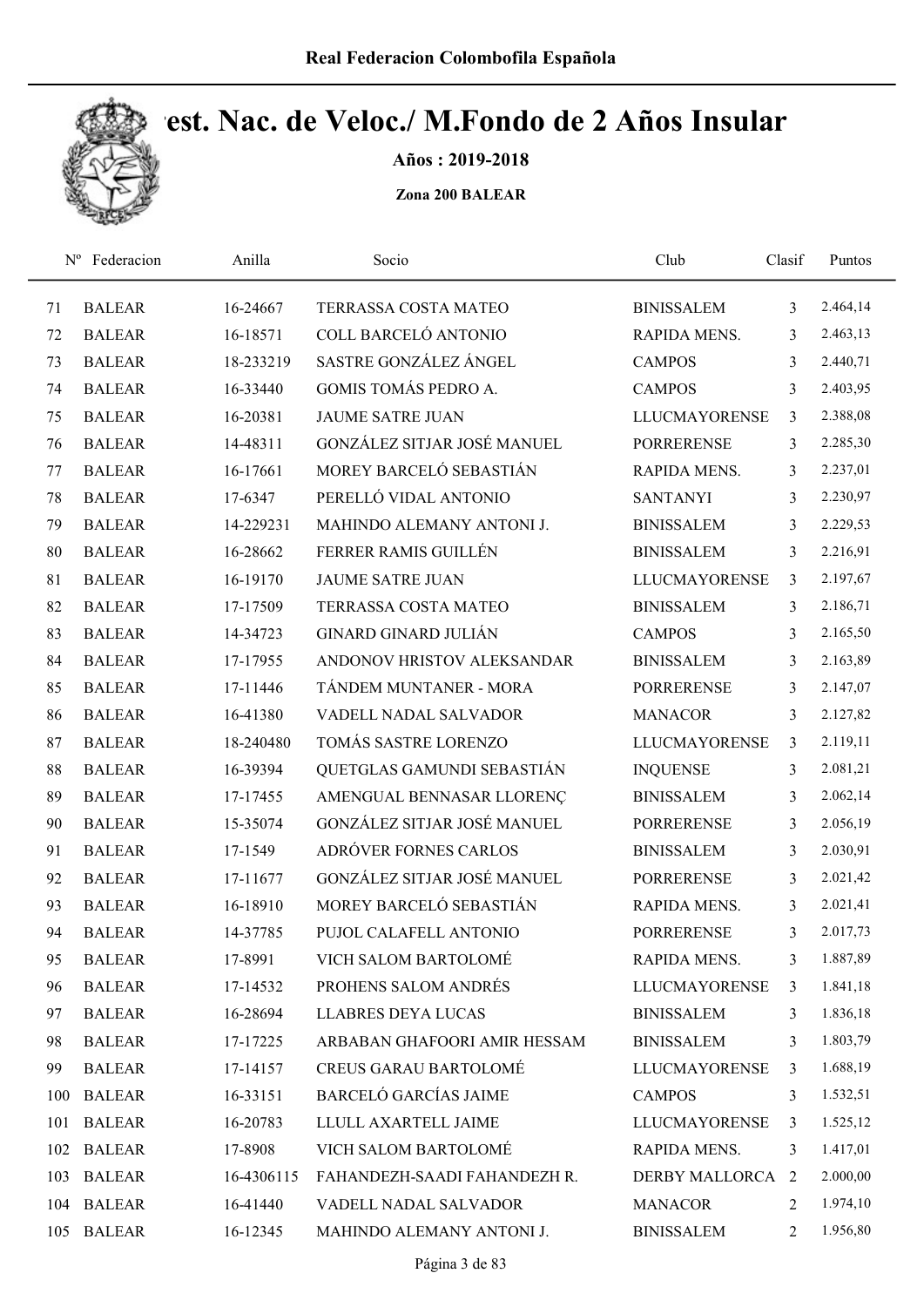

Años : 2019-2018

| $N^{\rm o}$ | Federacion    | Anilla    | Socio                          | Club                 | Clasif         | Puntos   |
|-------------|---------------|-----------|--------------------------------|----------------------|----------------|----------|
| 106         | <b>BALEAR</b> | 17-34972  | VICARIO DORRADO MIGUEL         | <b>PALMESANA</b>     | $\overline{2}$ | 1.956,41 |
| 107         | <b>BALEAR</b> | 13-28168  | <b>BARCELÓ GARCÍAS JAIME</b>   | <b>CAMPOS</b>        | 2              | 1.950,17 |
| 108         | <b>BALEAR</b> | 18-226792 | NICOLAU GAMUNDI SEBASTIA       | <b>INQUENSE</b>      | $\overline{2}$ | 1.949,20 |
| 109         | <b>BALEAR</b> | 15-29503  | TERRASA ROSELLÓ JUAN           | <b>MENS. ARTA</b>    | $\overline{2}$ | 1.947,81 |
| 110         | <b>BALEAR</b> | 18-233604 | <b>SALVA FERRA PABLO</b>       | RAPIDA MENS.         | 2              | 1.942,14 |
| 111         | <b>BALEAR</b> | 16-18933  | TAPALOAGA NELU DANIEL          | RAPIDA MENS.         | $\overline{2}$ | 1.938,54 |
| 112         | <b>BALEAR</b> | 15-34944  | VENY MESTRE MIGUEL A.          | <b>PORRERENSE</b>    | 2              | 1.936,25 |
| 113         | <b>BALEAR</b> | 14-26792  | TERRASA ROSELLÓ JUAN           | <b>MENS. ARTA</b>    | $\overline{2}$ | 1.932,76 |
| 114         | <b>BALEAR</b> | 18-260326 | FAHANDEZH-SAADI FAHANDEZH R.   | DERBY MALLORCA       | 2              | 1.929,90 |
| 115         | <b>BALEAR</b> | 17-17590  | TERRASSA COSTA MATEO           | <b>BINISSALEM</b>    | $\overline{2}$ | 1.925,85 |
| 116         | <b>BALEAR</b> | 16-24809  | MARTÍ VALLES GUILLERMO         | <b>BINISSALEM</b>    | 2              | 1.924,46 |
| 117         | <b>BALEAR</b> | 18-247059 | ACEDO ORTEGA ENRIQUE           | <b>MANACOR</b>       | 2              | 1.910,91 |
| 118         | <b>BALEAR</b> | 18-247037 | ACEDO ORTEGA ENRIQUE           | <b>MANACOR</b>       | $\overline{2}$ | 1.908,45 |
| 119         | <b>BALEAR</b> | 17-31566  | <b>TORRES REYNES MIGUEL</b>    | A. POLLESINA         | $\overline{2}$ | 1.908,14 |
| 120         | <b>BALEAR</b> | 15-34242  | TÁNDEM MUNTANER - MORA         | <b>PORRERENSE</b>    | $\overline{2}$ | 1.907,72 |
| 121         | <b>BALEAR</b> | 17-20939  | VADELL FUSTER BUENAVENTURA     | <b>MANACOR</b>       | $\overline{2}$ | 1.907,37 |
| 122         | <b>BALEAR</b> | 18-255885 | PERELLÓ PUJADAS CRISTOBAL      | <b>LLOSETENSE</b>    | $\overline{2}$ | 1.907,22 |
| 123         | <b>BALEAR</b> | 17-9749   | <b>VERGER PIZA JUAN</b>        | <b>BINISSALEM</b>    | $\overline{2}$ | 1.905,14 |
| 124         | <b>BALEAR</b> | 16-18759  | <b>SALADO RODRÍGUEZ VÍCTOR</b> | RAPIDA MENS.         | $\overline{2}$ | 1.902,51 |
| 125         | <b>BALEAR</b> | 17-10352  | <b>SALVA FERRA PABLO</b>       | RAPIDA MENS.         | $\overline{2}$ | 1.901,92 |
| 126         | <b>BALEAR</b> | 18-255692 | SÁNCHEZ PERELLÓ JOSÉ G.        | <b>LLOSETENSE</b>    | $\overline{2}$ | 1.898,78 |
| 127         | <b>BALEAR</b> | 18-243478 | SAURINA MORAGUES MIGUEL        | <b>BINISSALEM</b>    | 2              | 1.897,18 |
| 128         | <b>BALEAR</b> | 14-25380  | MAHINDO ALEMANY ANTONI J.      | <b>BINISSALEM</b>    | $\overline{2}$ | 1.894,74 |
| 129         | <b>BALEAR</b> | 18-246990 | RIERA MASSANET ANTONIO         | <b>MANACOR</b>       | $\overline{2}$ | 1.886,71 |
| 130         | <b>BALEAR</b> | 18-231065 | <b>VERGER PIZA JUAN</b>        | <b>BINISSALEM</b>    | 2              | 1.886,03 |
| 131         | <b>BALEAR</b> | 15-30234  | <b>SERVER RIGO JAIME</b>       | <b>LLUCMAYORENSE</b> | $\overline{2}$ | 1.885,97 |
| 132         | <b>BALEAR</b> | 16-34207  | ROTGER SÁNCHEZ MARCOS          | RAPIDA MENS.         | 2              | 1.882,46 |
| 133         | <b>BALEAR</b> | 17-6277   | PERELLÓ VIDAL ANTONIO          | <b>SANTANYI</b>      | 2              | 1.882,05 |
| 134         | <b>BALEAR</b> | 17-28769  | SÁNCHEZ PERELLÓ JOSÉ G.        | <b>LLOSETENSE</b>    | 2              | 1.881,24 |
| 135         | <b>BALEAR</b> | 18-259872 | <b>SASTRE SANNA PABLO</b>      | <b>ES PILARI</b>     | 2              | 1.878,92 |
| 136         | <b>BALEAR</b> | 18-241054 | TOMÁS SASTRE LORENZO           | <b>LLUCMAYORENSE</b> | 2              | 1.876,20 |
| 137         | <b>BALEAR</b> | 15-383332 | FAHANDEZH-SAADI FAHANDEZH R.   | DERBY MALLORCA 2     |                | 1.874,28 |
| 138         | <b>BALEAR</b> | 18-211283 | VICH MARTORELL IGNACIO         | RAPIDA MENS.         | $\overline{2}$ | 1.864,15 |
| 139         | <b>BALEAR</b> | 18-235034 | <b>VERGER PIZA JUAN</b>        | <b>BINISSALEM</b>    | 2              | 1.863,88 |
| 140         | <b>BALEAR</b> | 18-245157 | ADROVER LÓPEZ JUAN CARLOS      | <b>BINISSALEM</b>    | 2              | 1.863,15 |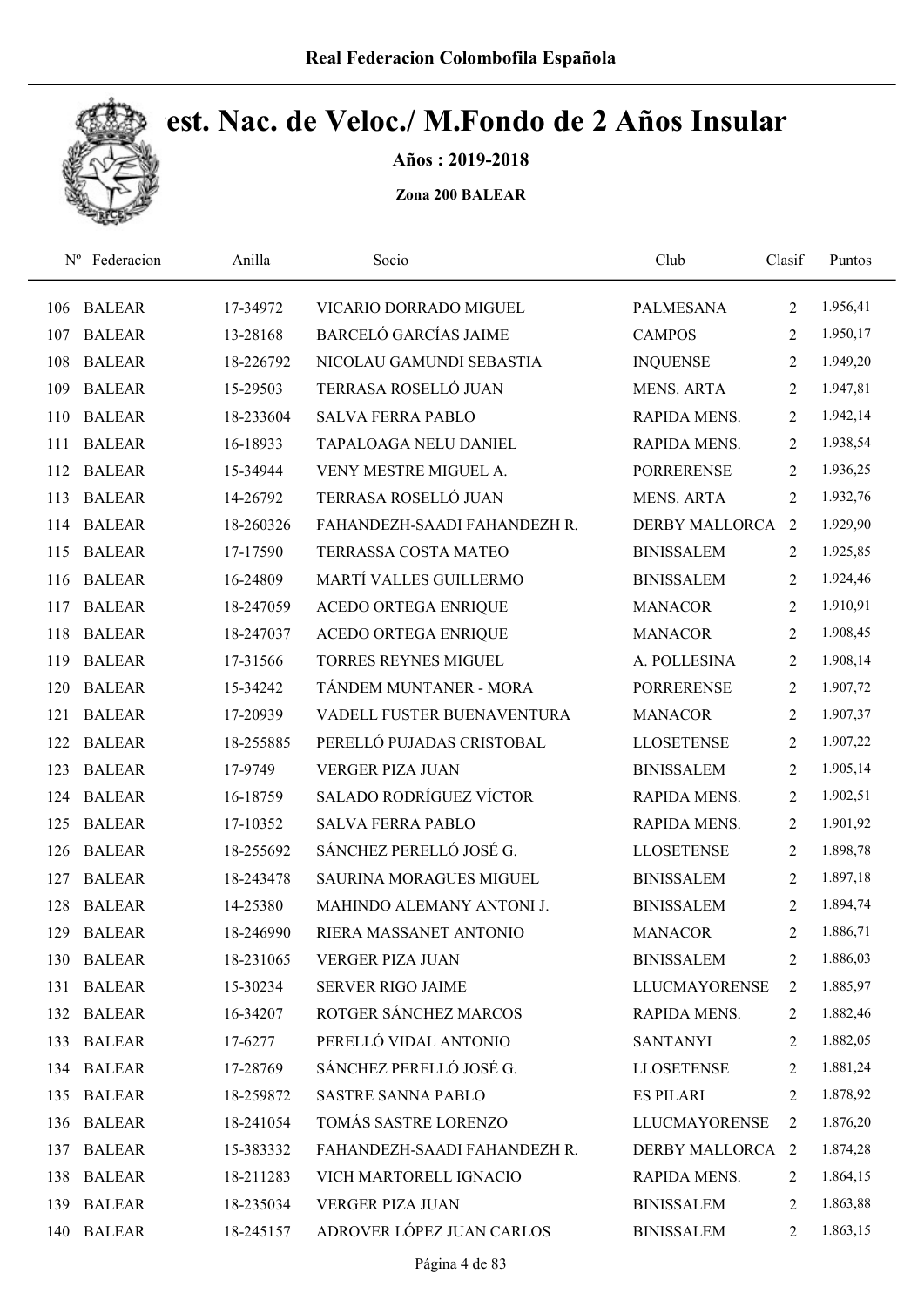

Años : 2019-2018

| $N^{\rm o}$ | Federacion    | Anilla    | Socio                          | Club                 | Clasif         | Puntos   |
|-------------|---------------|-----------|--------------------------------|----------------------|----------------|----------|
| 141         | <b>BALEAR</b> | 13-18784  | PUJOL CALAFELL ANTONIO         | <b>PORRERENSE</b>    | 2              | 1.862,54 |
| 142         | <b>BALEAR</b> | 18-234487 | <b>SALADO RODRÍGUEZ VÍCTOR</b> | RAPIDA MENS.         | 2              | 1.858,93 |
| 143         | <b>BALEAR</b> | 15-48909  | PONS VIDAL DAMIÁN              | <b>SANTANYI</b>      | 2              | 1.858,74 |
| 144         | <b>BALEAR</b> | 17-27721  | PERELLÓ PUJADAS CRISTOBAL      | <b>LLOSETENSE</b>    | $\overline{2}$ | 1.857,55 |
| 145         | <b>BALEAR</b> | 17-34146  | POU MESQUIDA JAIME             | <b>MANACOR</b>       | $\overline{2}$ | 1.856,45 |
| 146         | <b>BALEAR</b> | 15-47422  | <b>VERGER PIZA JUAN</b>        | <b>BINISSALEM</b>    | $\overline{2}$ | 1.851,91 |
| 147         | <b>BALEAR</b> | 15-58339  | SAURINA MORAGUES MIGUEL        | <b>BINISSALEM</b>    | $\overline{2}$ | 1.851,09 |
| 148         | <b>BALEAR</b> | 15-44549  | VILCHES VILCHES TORCUATO       | <b>ES PILARI</b>     | 2              | 1.850,97 |
| 149         | <b>BALEAR</b> | 16-16169  | MONTSERRAT PUJOL JUAN          | <b>LA DEPORTIVA</b>  | 2              | 1.850,86 |
| 150         | <b>BALEAR</b> | 18-247004 | ACEDO ORTEGA ENRIQUE           | <b>MANACOR</b>       | 2              | 1.850,61 |
| 151         | <b>BALEAR</b> | 18-228337 | VERGER ROCA SEBASTIÁN          | <b>PALMESANA</b>     | $\overline{2}$ | 1.846,31 |
| 152         | <b>BALEAR</b> | 18-238356 | SASTRE GONZÁLEZ ÁNGEL          | <b>CAMPOS</b>        | 2              | 1.842,50 |
| 153         | <b>BALEAR</b> | 17-18357  | MARTÍ VALLES GUILLERMO         | <b>BINISSALEM</b>    | 2              | 1.842,25 |
| 154         | <b>BALEAR</b> | 17-9788   | <b>VERGER PIZA JUAN</b>        | <b>BINISSALEM</b>    | 2              | 1.839,73 |
| 155         | <b>BALEAR</b> | 15-44845  | JAUME OLIVER ANTONIA           | <b>LA DEPORTIVA</b>  | 2              | 1.837,43 |
| 156         | <b>BALEAR</b> | 16-40647  | TÁNDEM JORDI - TOLO            | <b>MANACOR</b>       | 2              | 1.835,93 |
| 157         | <b>BALEAR</b> | 14-48270  | BONET ESCALAS BERNARDO         | <b>LLUCMAYORENSE</b> | 2              | 1.835,57 |
| 158         | <b>BALEAR</b> | 14-43937  | ADROVER VIDAL BARTOLOMÉ        | <b>SANTANYI</b>      | $\overline{2}$ | 1.834,97 |
| 159         | <b>BALEAR</b> | 15-27849  | <b>CASTOR SASTRE BERNARDO</b>  | <b>LLOSETENSE</b>    | $\overline{2}$ | 1.834,79 |
| 160         | <b>BALEAR</b> | 18-259468 | <b>BOSCH MIR JUAN</b>          | <b>ES PILARI</b>     | 2              | 1.834,01 |
| 161         | <b>BALEAR</b> | 16-263702 | JUAN JORDÁ JUAN FCO.           | <b>MENS. ARTA</b>    | 2              | 1.833,79 |
| 162         | <b>BALEAR</b> | 17-19713  | TÁNDEM VIDAL - VIDAL           | <b>MANACOR</b>       | 2              | 1.833,72 |
| 163         | <b>BALEAR</b> | 17-9935   | <b>BALLESTER AMER ANTONIO</b>  | RAPIDA MENS.         | 2              | 1.832,90 |
|             | 164 BALEAR    | 18-241001 | TOMÁS SASTRE LORENZO           | <b>LLUCMAYORENSE</b> | $\overline{2}$ | 1.827,50 |
| 165         | <b>BALEAR</b> | 17-35475  | SORELL SALVA GABRIEL           | <b>ES PILARI</b>     | 2              | 1.827,07 |
| 166         | <b>BALEAR</b> | 18-228053 | <b>GÓMEZ FONT RAFAEL</b>       | <b>PALMESANA</b>     | 2              | 1.825,67 |
| 167         | <b>BALEAR</b> | 17-10863  | GORNALS FERRER MIGUEL A.       | <b>PORRERENSE</b>    | 2              | 1.823,81 |
| 168         | <b>BALEAR</b> | 17-17475  | AMENGUAL BENNASAR LLORENÇ      | <b>BINISSALEM</b>    | 2              | 1.823,62 |
| 169         | <b>BALEAR</b> | 17-12591  | BARCELÓ SAGRERA SALVADOR       | <b>CAMPOS</b>        | 2              | 1.822,74 |
| 170         | <b>BALEAR</b> | 17-33411  | TÁNDEM VILCHEZ - SÁNCHEZ       | <b>LLOSETENSE</b>    | 2              | 1.821,84 |
| 171         | <b>BALEAR</b> | 16-39361  | QUETGLAS GAMUNDI SEBASTIÁN     | <b>INQUENSE</b>      | 2              | 1.817,18 |
| 172         | <b>BALEAR</b> | 15-30055  | TOMÁS SASTRE LORENZO           | <b>LLUCMAYORENSE</b> | 2              | 1.815,59 |
| 173         | <b>BALEAR</b> | 17-2343   | <b>LLABRES DEYA LUCAS</b>      | <b>BINISSALEM</b>    | 2              | 1.815,22 |
| 174         | <b>BALEAR</b> | 18-259445 | <b>BOSCH MIR JUAN</b>          | <b>ES PILARI</b>     | 2              | 1.813,31 |
| 175         | <b>BALEAR</b> | 16-41406  | VADELL NADAL SALVADOR          | <b>MANACOR</b>       | 2              | 1.810,94 |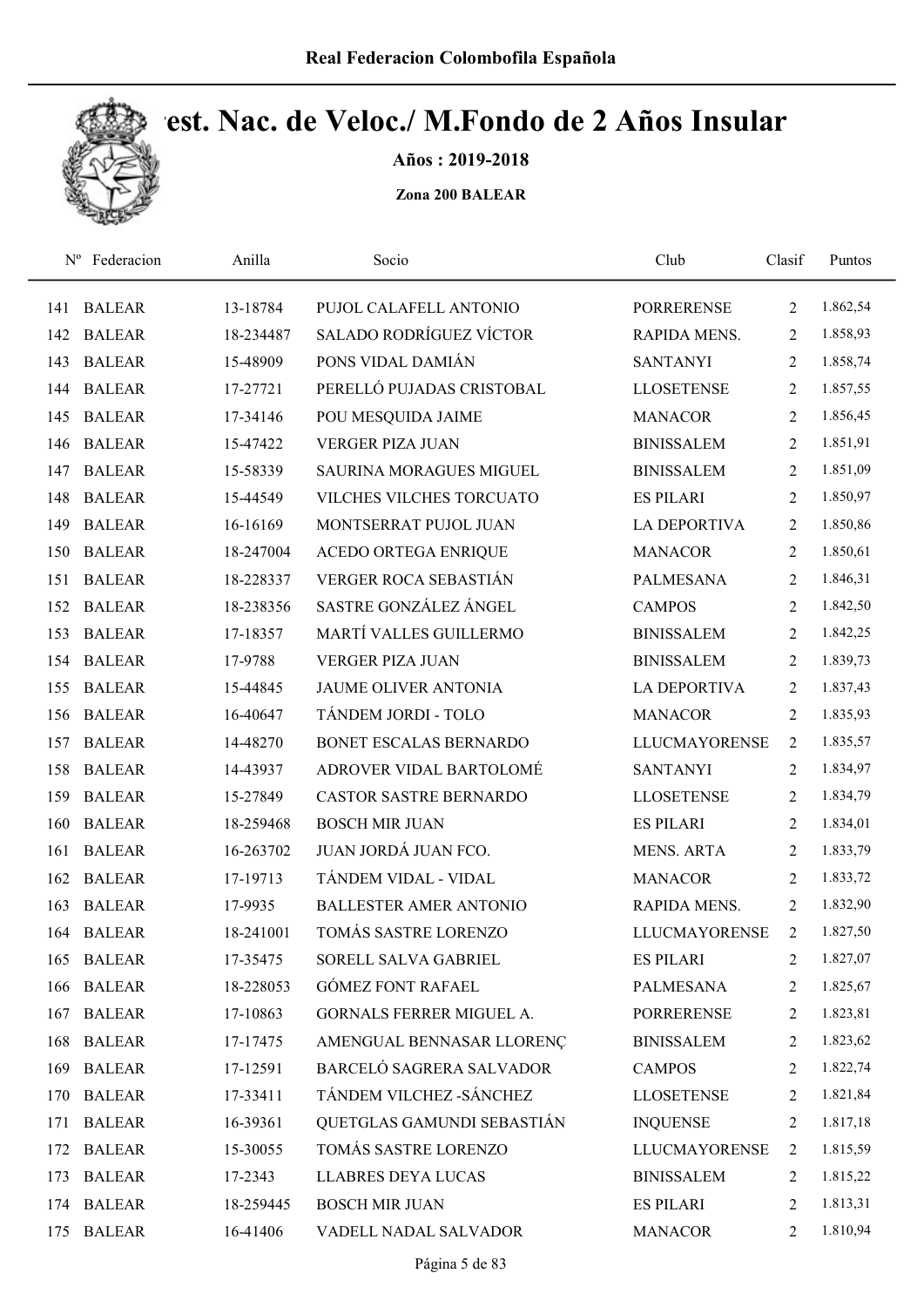

Años : 2019-2018

| $N^{\rm o}$ | Federacion    | Anilla    | Socio                         | Club                 | Clasif         | Puntos   |
|-------------|---------------|-----------|-------------------------------|----------------------|----------------|----------|
| 176         | <b>BALEAR</b> | 16-40690  | TÁNDEM JORDI - TOLO           | <b>MANACOR</b>       | $\overline{2}$ | 1.809,83 |
| 177         | <b>BALEAR</b> | 16-40894  | TÁNDEM JORDI - TOLO           | <b>MANACOR</b>       | 2              | 1.808,57 |
| 178         | <b>BALEAR</b> | 18-239785 | PROHENS VICENS BARTOLOMÉ      | <b>CAMPOS</b>        | $\overline{2}$ | 1.807,62 |
| 179         | <b>BALEAR</b> | 16-27397  | LLULL AXARTELL JAIME          | <b>LLUCMAYORENSE</b> | 2              | 1.805,85 |
| 180         | <b>BALEAR</b> | 17-12483  | NICOLAU SALOM JUAN            | <b>MANACOR</b>       | $\overline{2}$ | 1.805,77 |
| 181         | <b>BALEAR</b> | 18-232503 | <b>BLANCH ALCINA ANTONI</b>   | <b>SANTANYI</b>      | $\overline{2}$ | 1.805,04 |
| 182         | <b>BALEAR</b> | 18-231027 | AMENGUAL BENNASAR LLORENÇ     | <b>BINISSALEM</b>    | $\overline{2}$ | 1.804,71 |
| 183         | <b>BALEAR</b> | 16-25342  | BURGUERA VICENS JULIÁN        | <b>SANTANYI</b>      | 2              | 1.804,12 |
| 184         | <b>BALEAR</b> | 16-27146  | HERNÁNDEZ CABRERA ANTONIO     | <b>LLUCMAYORENSE</b> | 2              | 1.803,37 |
| 185         | <b>BALEAR</b> | 16-29422  | ARBONA FORNERS ANTONIO        | <b>BINISSALEM</b>    | $\overline{2}$ | 1.800,38 |
| 186         | <b>BALEAR</b> | 16-39766  | REYNES SOCIAS PEDRO           | <b>BINISSALEM</b>    | $\overline{2}$ | 1.798,98 |
| 187         | <b>BALEAR</b> | 17-14219  | LLULL AXARTELL JAIME          | <b>LLUCMAYORENSE</b> | $\overline{2}$ | 1.798,66 |
| 188         | <b>BALEAR</b> | 17-7878   | <b>BURGUERA FERRER JULIÁN</b> | <b>SANTANYI</b>      | $\overline{2}$ | 1.798,51 |
| 189         | <b>BALEAR</b> | 18-243814 | ANDONOV HRISTOV ALEKSANDAR    | <b>BINISSALEM</b>    | $\overline{2}$ | 1.797,68 |
| 190         | <b>BALEAR</b> | 18-235202 | VICH SALOM BARTOLOMÉ          | RAPIDA MENS.         | $\overline{2}$ | 1.796,18 |
| 191         | <b>BALEAR</b> | 18-240608 | PROHENS SALOM ANDRÉS          | <b>LLUCMAYORENSE</b> | 2              | 1.795,83 |
| 192         | <b>BALEAR</b> | 15-34407  | NADAL PERELLÓ GABRIEL         | <b>PORRERENSE</b>    | $\overline{2}$ | 1.793,08 |
| 193         | <b>BALEAR</b> | 17-26277  | TERRASA ROSELLÓ JUAN          | <b>MENS. ARTA</b>    | $\overline{2}$ | 1.791,62 |
| 194         | <b>BALEAR</b> | 16-35404  | FIDALGO BESTARD MIGUEL        | RAPIDA MENS.         | $\overline{2}$ | 1.791,08 |
| 195         | <b>BALEAR</b> | 16-20797  | HERNÁNDEZ CABRERA ANTONIO     | <b>LLUCMAYORENSE</b> | $\overline{2}$ | 1.789,44 |
| 196         | <b>BALEAR</b> | 18-259407 | <b>BOSCH MIR JUAN</b>         | <b>ES PILARI</b>     | $\overline{2}$ | 1.788,41 |
| 197         | <b>BALEAR</b> | 17-30674  | TORRES CERDA SEBASTIÁN        | A. POLLESINA         | 2              | 1.784,16 |
| 198         | <b>BALEAR</b> | 16-18490  | COLL BARCELÓ ANTONIO          | RAPIDA MENS.         | 2              | 1.782,32 |
| 199         | <b>BALEAR</b> | 16-18420  | COLL BARCELÓ ANTONIO          | RAPIDA MENS.         | 2              | 1.780,52 |
| <b>200</b>  | <b>BALEAR</b> | 17-31162  | SERVERA BORDOY JOSÉ           | A. POLLESINA         | 2              | 1.777,79 |
| 201         | <b>BALEAR</b> | 17-19748  | TÁNDEM VIDAL - VIDAL          | <b>MANACOR</b>       | 2              | 1.777,69 |
| 202         | <b>BALEAR</b> | 17-27712  | PERELLÓ PUJADAS CRISTOBAL     | <b>LLOSETENSE</b>    | 2              | 1.777,59 |
| 203         | <b>BALEAR</b> | 16-17970  | <b>SALVA FERRA PABLO</b>      | RAPIDA MENS.         | 2              | 1.774,37 |
| 204         | <b>BALEAR</b> | 17-30645  | TORRES CERDA SEBASTIÁN        | A. POLLESINA         | 2              | 1.772,48 |
| 205         | <b>BALEAR</b> | 17-6505   | PERELLÓ VIDAL LORENZO         | <b>SANTANYI</b>      | 2              | 1.771,92 |
| 206         | <b>BALEAR</b> | 18-235897 | VICH MARTORELL IGNACIO        | RAPIDA MENS.         | 2              | 1.769,47 |
| 207         | <b>BALEAR</b> | 16-24190  | SAURINA MORAGUES MIGUEL       | <b>BINISSALEM</b>    | 2              | 1.768,17 |
| 208         | <b>BALEAR</b> | 18-232591 | <b>BLANCH ALCINA ANTONI</b>   | <b>SANTANYI</b>      | 2              | 1.767,01 |
| 209         | <b>BALEAR</b> | 16-25750  | PONS VIDAL DAMIÁN             | <b>SANTANYI</b>      | 2              | 1.766,27 |
| 210         | <b>BALEAR</b> | 17-13243  | SASTRE BARBERO LAUREANO       | <b>CAMPOS</b>        | $\overline{2}$ | 1.763,56 |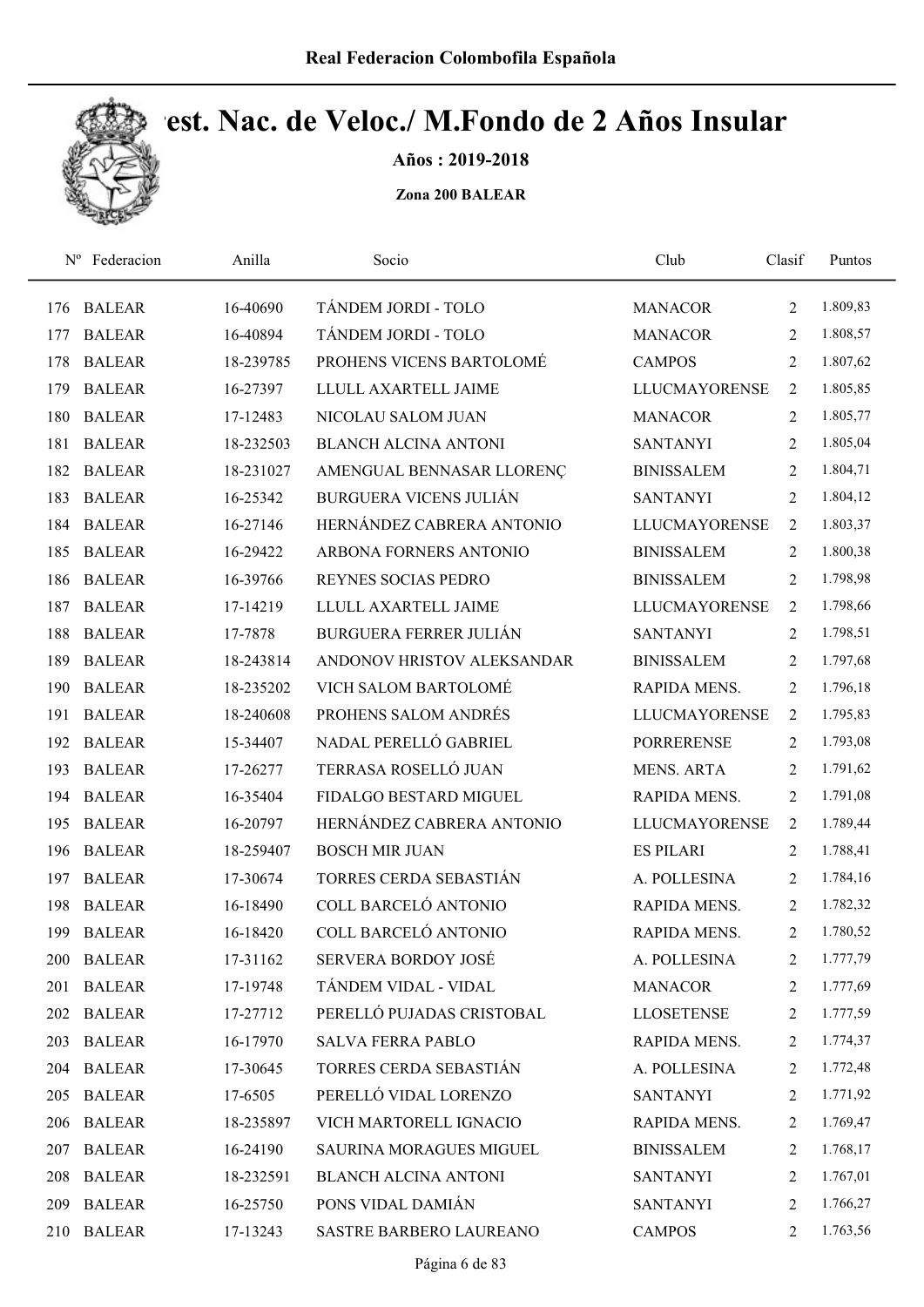

Años : 2019-2018

| $N^{\rm o}$ | Federacion    | Anilla    | Socio                          | Club                 | Clasif         | Puntos   |
|-------------|---------------|-----------|--------------------------------|----------------------|----------------|----------|
| 211         | <b>BALEAR</b> | 16-26154  | PONS VIDAL DAMIÁN              | <b>SANTANYI</b>      | $\overline{2}$ | 1.759,68 |
| 212         | <b>BALEAR</b> | 15-48138  | <b>BURGUERA VICENS JULIÁN</b>  | <b>SANTANYI</b>      | $\overline{2}$ | 1.758,22 |
| 213         | <b>BALEAR</b> | 18-259448 | <b>BOSCH MIR JUAN</b>          | <b>ES PILARI</b>     | $\overline{2}$ | 1.757,44 |
| 214         | <b>BALEAR</b> | 16-33133  | <b>BARCELÓ GARCÍAS JAIME</b>   | <b>CAMPOS</b>        | $\overline{2}$ | 1.755,28 |
| 215         | <b>BALEAR</b> | 16-26571  | ADROVER VIDAL BARTOLOMÉ        | <b>SANTANYI</b>      | $\overline{2}$ | 1.753,16 |
| 216         | <b>BALEAR</b> | 17-7905   | <b>BURGUERA FERRER JULIÁN</b>  | <b>SANTANYI</b>      | $\overline{2}$ | 1.752,72 |
| 217         | <b>BALEAR</b> | 18-260061 | SORELL SALVA GABRIEL           | <b>ES PILARI</b>     | $\overline{2}$ | 1.749,41 |
| 218         | <b>BALEAR</b> | 17-20071  | TÁNDEM JORDI - TOLO            | <b>MANACOR</b>       | $\overline{2}$ | 1.747,67 |
| 219         | <b>BALEAR</b> | 17-17999  | ANDONOV HRISTOV ALEKSANDAR     | <b>BINISSALEM</b>    | $\overline{2}$ | 1.747,64 |
| 220         | <b>BALEAR</b> | 17-14687  | <b>SERVER RIGO JAIME</b>       | <b>LLUCMAYORENSE</b> | 2              | 1.746,77 |
| 221         | <b>BALEAR</b> | 14-42021  | PROHENS MAS BARTOLOMÉ          | <b>CAMPOS</b>        | $\overline{2}$ | 1.745,47 |
| 222         | <b>BALEAR</b> | 16-27762  | <b>JAUME OLIVER ANTONIA</b>    | <b>LA DEPORTIVA</b>  | $\overline{2}$ | 1.745,24 |
| 223         | <b>BALEAR</b> | 15-49786  | PERELLÓ VIDAL ANTONIO          | <b>SANTANYI</b>      | 2              | 1.742,38 |
| 224         | <b>BALEAR</b> | 17-31549  | <b>TORRES REYNES MIGUEL</b>    | A. POLLESINA         | $\overline{2}$ | 1.741,80 |
| 225         | <b>BALEAR</b> | 13-27980  | <b>SASTRE BARBERO LAUREANO</b> | <b>CAMPOS</b>        | 2              | 1.741,57 |
| 226         | <b>BALEAR</b> | 17-12135  | <b>BARCELÓ GARCÍAS JAIME</b>   | <b>CAMPOS</b>        | 2              | 1.737,38 |
| 227         | <b>BALEAR</b> | 17-7050   | BONET ESCALAS BERNARDO         | <b>LLUCMAYORENSE</b> | $\overline{2}$ | 1.737,14 |
| 228         | <b>BALEAR</b> | 17-3302   | VERGER ROCA SEBASTIÁN          | PALMESANA            | $\overline{2}$ | 1.737,03 |
| 229         | <b>BALEAR</b> | 17-13436  | PROHENS SALOM ANDRÉS           | <b>LLUCMAYORENSE</b> | 2              | 1.736,88 |
| 230         | <b>BALEAR</b> | 16-13285  | TÁNDEM VILCHEZ - SÁNCHEZ       | <b>LLOSETENSE</b>    | $\overline{2}$ | 1.736,38 |
| 231         | <b>BALEAR</b> | 14-37763  | PUJOL CALAFELL ANTONIO         | <b>PORRERENSE</b>    | 2              | 1.731,72 |
| 232         | <b>BALEAR</b> | 17-23189  | <b>SASTRE SANNA PABLO</b>      | <b>ES PILARI</b>     | 2              | 1.730,96 |
| 233         | <b>BALEAR</b> | 17-21215  | TRUYOLS SANSÓ SEBASTIÁN        | <b>MANACOR</b>       | $\overline{2}$ | 1.730,46 |
|             | 234 BALEAR    | 17-33205  | <b>BOSCH MIR JUAN</b>          | <b>ES PILARI</b>     | 2              | 1.728,84 |
|             | 235 BALEAR    | 17-11214  | <b>SOLER MESTRE PEDRO</b>      | <b>PORRERENSE</b>    | 2              | 1.728,37 |
| 236         | <b>BALEAR</b> | 16-37284  | ARBABAN GHAFOORI AMIR HESSAM   | <b>BINISSALEM</b>    | 2              | 1.727,98 |
|             | 237 BALEAR    | 14-25799  | ROTGER SÁNCHEZ MARCOS          | RAPIDA MENS.         | 2              | 1.726,85 |
| 238         | <b>BALEAR</b> | 17-19572  | JUAN JORDÁ JUAN FCO.           | MENS. ARTA           | 2              | 1.726,17 |
| 239         | <b>BALEAR</b> | 17-31779  | VARA MARQUET GREGORIO          | A. POLLESINA         | 2              | 1.724,75 |
| 240         | <b>BALEAR</b> | 17-33237  | <b>BOSCH MIR JUAN</b>          | <b>ES PILARI</b>     | 2              | 1.724,08 |
| 241         | <b>BALEAR</b> | 15-53494  | ROTGER SÁNCHEZ MARCOS          | RAPIDA MENS.         | 2              | 1.722,96 |
| 242         | BALEAR        | 16-24636  | TERRASSA COSTA MATEO           | <b>BINISSALEM</b>    | 2              | 1.722,19 |
| 243         | <b>BALEAR</b> | 15-48234  | ADROVER VIDAL BARTOLOMÉ        | <b>SANTANYI</b>      | 2              | 1.721,92 |
|             | 244 BALEAR    | 17-10612  | FERRER RAMIS GUILLÉN           | <b>BINISSALEM</b>    | 2              | 1.719,48 |
| 245         | <b>BALEAR</b> | 17-11218  | SOLER MESTRE PEDRO             | PORRERENSE           | $\overline{2}$ | 1.719,14 |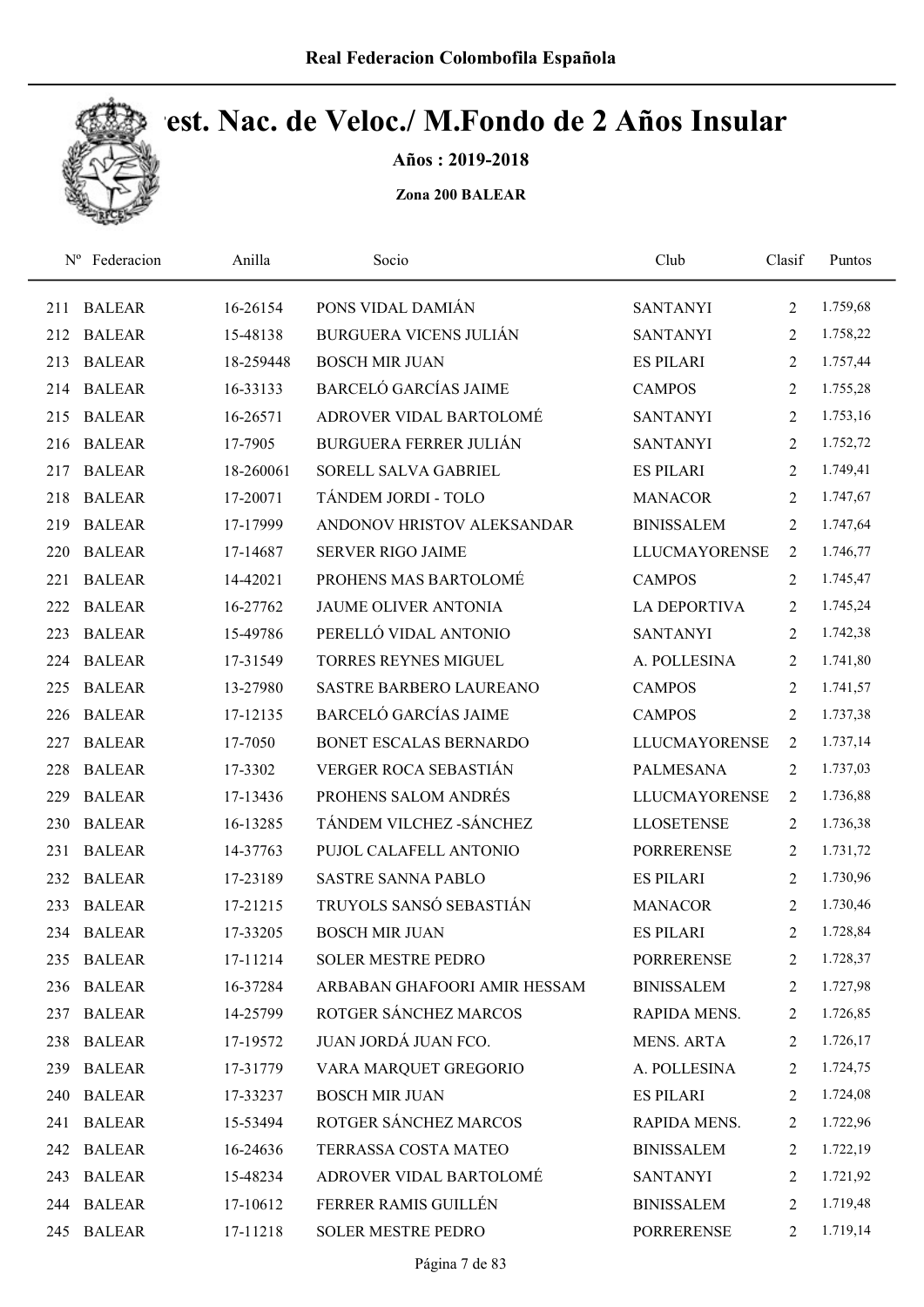

Años : 2019-2018

| $N^{\rm o}$ | Federacion    | Anilla    | Socio                         | Club                 | Clasif         | Puntos   |
|-------------|---------------|-----------|-------------------------------|----------------------|----------------|----------|
| 246         | <b>BALEAR</b> | 16-41597  | TÁNDEM VIDAL - VIDAL          | <b>MANACOR</b>       | 2              | 1.719,03 |
| 247         | <b>BALEAR</b> | 17-6292   | PERELLÓ VIDAL ANTONIO         | <b>SANTANYI</b>      | 2              | 1.717,00 |
| 248         | <b>BALEAR</b> | 17-12946  | <b>GINARD LLADÓ JAIME</b>     | <b>CAMPOS</b>        | 2              | 1.712,89 |
| 249         | <b>BALEAR</b> | 17-17272  | ARBABAN GHAFOORI AMIR HESSAM  | <b>BINISSALEM</b>    | 2              | 1.711,65 |
| 250         | <b>BALEAR</b> | 18-260550 | MONTSERRAT PUJOL JUAN         | <b>LA DEPORTIVA</b>  | 2              | 1.711,31 |
| 251         | <b>BALEAR</b> | 18-259442 | <b>BOSCH MIR JUAN</b>         | <b>ES PILARI</b>     | 2              | 1.710,45 |
| 252         | <b>BALEAR</b> | 17-35487  | SORELL SALVA GABRIEL          | <b>ES PILARI</b>     | 2              | 1.709,55 |
| 253         | <b>BALEAR</b> | 16-20350  | BONET ESCALAS BERNARDO        | <b>LLUCMAYORENSE</b> | 2              | 1.708,17 |
| 254         | <b>BALEAR</b> | 14-43886  | ADROVER VIDAL BARTOLOMÉ       | <b>SANTANYI</b>      | 2              | 1.707,89 |
| 255         | <b>BALEAR</b> | 17-28323  | <b>GAYA BAUZA JOAN LLUIS</b>  | <b>LLOSETENSE</b>    | 2              | 1.706,42 |
| 256         | <b>BALEAR</b> | 18-235191 | <b>BALLESTER AMER ANTONIO</b> | RAPIDA MENS.         | 2              | 1.701,49 |
| 257         | <b>BALEAR</b> | 17-7097   | ADROVER VIDAL BARTOLOMÉ       | <b>SANTANYI</b>      | 2              | 1.700,70 |
| 258         | <b>BALEAR</b> | 16-13232  | TÁNDEM VILCHEZ - SÁNCHEZ      | <b>LLOSETENSE</b>    | 2              | 1.697,01 |
| 259         | <b>BALEAR</b> | 18-259270 | <b>SASTRE SANNA PABLO</b>     | <b>ES PILARI</b>     | 2              | 1.695,44 |
| 260         | <b>BALEAR</b> | 18-259402 | <b>BOSCH MIR JUAN</b>         | <b>ES PILARI</b>     | $\overline{2}$ | 1.693,53 |
| 261         | <b>BALEAR</b> | 17-18296  | MARTÍ VALLES GUILLERMO        | <b>BINISSALEM</b>    | $\overline{2}$ | 1.688,78 |
| 262         | <b>BALEAR</b> | 13-16197  | MARTÍN VIDAL ANTONIO          | <b>ES PILARI</b>     | 2              | 1.686,63 |
| 263         | <b>BALEAR</b> | 17-32741  | <b>GIL PALACIO H. MARINA</b>  | <b>PALMESANA</b>     | 2              | 1.685,40 |
| 264         | <b>BALEAR</b> | 18-235374 | RODRÍGUEZ MARTÍN JOSÉ         | RAPIDA MENS.         | 2              | 1.682,86 |
| 265         | <b>BALEAR</b> | 16-42614  | FAHANDEZH-SAADI FAHANDEZH R.  | DERBY MALLORCA 2     |                | 1.682,38 |
| 266         | <b>BALEAR</b> | 18-247044 | <b>ACEDO ORTEGA ENRIQUE</b>   | <b>MANACOR</b>       | 2              | 1.680,69 |
| 267         | <b>BALEAR</b> | 18-244670 | PIZA SALOM JUAN MIGUEL        | <b>BINISSALEM</b>    | 2              | 1.680,17 |
| 268         | <b>BALEAR</b> | 17-7898   | <b>BURGUERA FERRER JULIÁN</b> | <b>SANTANYI</b>      | 2              | 1.678,13 |
| 269         | <b>BALEAR</b> | 18-235187 | <b>BALLESTER AMER ANTONIO</b> | RAPIDA MENS.         | 2              | 1.677,58 |
| 270         | <b>BALEAR</b> | 17-20824  | VADELL FUSTER BUENAVENTURA    | <b>MANACOR</b>       | 2              | 1.676,21 |
| 271         | <b>BALEAR</b> | 16-24925  | ARBABAN GHAFOORI AMIR HESSAM  | <b>BINISSALEM</b>    | 2              | 1.671,69 |
| 272         | <b>BALEAR</b> | 16-13323  | TORRES LUQUE CRISTÓBAL        | A. POLLESINA         | 2              | 1.669,75 |
| 273         | <b>BALEAR</b> | 14-35035  | PROHENS MAS BARTOLOMÉ         | <b>CAMPOS</b>        | 2              | 1.669,68 |
| 274         | <b>BALEAR</b> | 17-14971  | <b>SERVER RIGO JAIME</b>      | <b>LLUCMAYORENSE</b> | 2              | 1.663,95 |
| 275         | <b>BALEAR</b> | 17-13435  | HERNÁNDEZ CABRERA ANTONIO     | LLUCMAYORENSE        | 2              | 1.663,87 |
| 276         | <b>BALEAR</b> | 17-3157   | MIR PASTOR MIGUEL             | <b>PALMESANA</b>     | 2              | 1.657,96 |
| 277         | <b>BALEAR</b> | 16-38381  | <b>GIL PALACIO H. MARINA</b>  | <b>PALMESANA</b>     | 2              | 1.654,85 |
| 278         | <b>BALEAR</b> | 15-53971  | ROTGER SÁNCHEZ MARCOS         | RAPIDA MENS.         | 2              | 1.653,26 |
| 279         | <b>BALEAR</b> | 17-14946  | SERVER RIGO JAIME             | <b>LLUCMAYORENSE</b> | 2              | 1.652,72 |
| 280         | <b>BALEAR</b> | 16-20429  | JAUME SATRE JUAN              | <b>LLUCMAYORENSE</b> | 2              | 1.650,84 |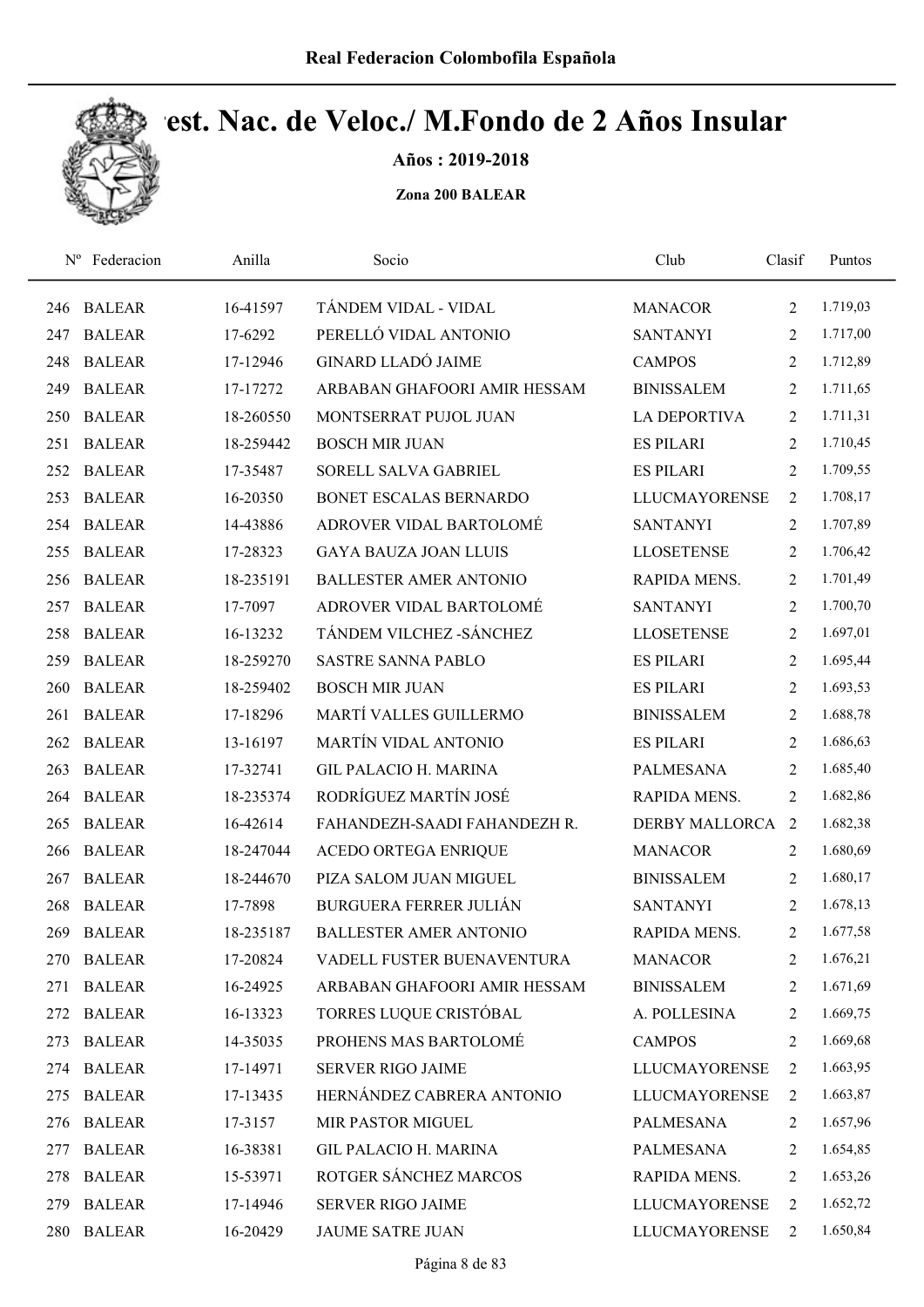

Años : 2019-2018

| $N^{\rm o}$ | Federacion    | Anilla    | Socio                         | Club                 | Clasif         | Puntos   |
|-------------|---------------|-----------|-------------------------------|----------------------|----------------|----------|
| 281         | <b>BALEAR</b> | 18-260014 | PÉREZ LÓPEZ AGUSTÍN           | <b>ES PILARI</b>     | 2              | 1.650,20 |
| 282         | <b>BALEAR</b> | 17-35043  | GOMIS TOMÁS PEDRO A.          | <b>CAMPOS</b>        | 2              | 1.649,63 |
| 283         | <b>BALEAR</b> | 15-47658  | PUJOL CALAFELL ANTONIO        | <b>PORRERENSE</b>    | $\overline{2}$ | 1.647,77 |
| 284         | <b>BALEAR</b> | 16-13106  | ABRINES COLL LLORENÇ          | <b>LLOSETENSE</b>    | 2              | 1.647,47 |
| 285         | <b>BALEAR</b> | 17-35015  | LLADÓ MAS BÁRBARA MAGDALENA   | <b>CAMPOS</b>        | $\overline{2}$ | 1.645,13 |
| 286         | <b>BALEAR</b> | 16-33653  | BARCELÓ SAGRERA SALVADOR      | <b>CAMPOS</b>        | 2              | 1.643,23 |
| 287         | <b>BALEAR</b> | 18-241608 | TOMÁS SASTRE LORENZO          | <b>LLUCMAYORENSE</b> | 2              | 1.641,65 |
| 288         | <b>BALEAR</b> | 18-235235 | VICH SALOM BARTOLOMÉ          | RAPIDA MENS.         | 2              | 1.640,62 |
| 289         | <b>BALEAR</b> | 16-29115  | NADAL PERELLÓ GABRIEL         | <b>PORRERENSE</b>    | 2              | 1.637,15 |
| 290         | <b>BALEAR</b> | 17-3361   | <b>JURADO MATAS FÉLIX</b>     | <b>LA DEPORTIVA</b>  | 2              | 1.636,25 |
| 291         | <b>BALEAR</b> | 17-13956  | <b>JAUME SATRE JUAN</b>       | <b>LLUCMAYORENSE</b> | 2              | 1.633,54 |
| 292         | <b>BALEAR</b> | 17-3301   | <b>VERGER ROCA SEBASTIÁN</b>  | <b>PALMESANA</b>     | $\overline{2}$ | 1.633,37 |
| 293         | <b>BALEAR</b> | 17-897    | TÁNDEM MARCOS - PEDRO         | <b>LA DEPORTIVA</b>  | 2              | 1.632,93 |
| 294         | <b>BALEAR</b> | 18-245051 | <b>BIBILONI JAUME ANTONIO</b> | <b>BINISSALEM</b>    | 2              | 1.630,41 |
| 295         | <b>BALEAR</b> | 16-40780  | TÁNDEM JORDI - TOLO           | <b>MANACOR</b>       | $\overline{2}$ | 1.629,32 |
| 296         | <b>BALEAR</b> | 17-11761  | MARTORELL FULLANA JAIME       | <b>BINISSALEM</b>    | $\overline{2}$ | 1.629,16 |
| 297         | <b>BALEAR</b> | 17-1187   | QUETGLAS GAMUNDI SEBASTIÁN    | <b>INQUENSE</b>      | 2              | 1.625,22 |
| 298         | <b>BALEAR</b> | 17-14806  | MONSERRAT RAFAL JULIÁN        | <b>LLUCMAYORENSE</b> | $\overline{2}$ | 1.623,13 |
| 299         | <b>BALEAR</b> | 16-16857  | <b>SEGUI FEMENIAS JORGE</b>   | <b>LA DEPORTIVA</b>  | 2              | 1.617,29 |
| 300         | <b>BALEAR</b> | 16-27227  | PÉREZ LÓPEZ AGUSTÍN           | <b>ES PILARI</b>     | 2              | 1.616,95 |
| 301         | <b>BALEAR</b> | 16-20009  | <b>GIL PALACIO H. MARINA</b>  | <b>PALMESANA</b>     | 2              | 1.613,16 |
| 302         | <b>BALEAR</b> | 18-228768 | <b>GÓMEZ FONT RAFAEL</b>      | <b>PALMESANA</b>     | $\overline{2}$ | 1.612,93 |
| 303         | <b>BALEAR</b> | 16-28316  | TÁNDEM MUNTANER - MORA        | <b>PORRERENSE</b>    | 2              | 1.612,30 |
| 304         | <b>BALEAR</b> | 17-8912   | VICH SALOM BARTOLOMÉ          | RAPIDA MENS.         | 2              | 1.608,80 |
| 305         | <b>BALEAR</b> | 18-234832 | PIZA FERRER ANTONIO LUIS      | RAPIDA MENS.         | 2              | 1.606,26 |
| 306         | <b>BALEAR</b> | 17-19777  | TÁNDEM VIDAL - VIDAL          | <b>MANACOR</b>       | 2              | 1.603,79 |
| 307         | <b>BALEAR</b> | 17-10589  | SOLER MESTRE PEDRO            | <b>PORRERENSE</b>    | 2              | 1.603,76 |
| 308         | <b>BALEAR</b> | 17-27808  | PERELLÓ PUJADAS CRISTOBAL     | <b>LLOSETENSE</b>    | 2              | 1.603,30 |
| 309         | <b>BALEAR</b> | 16-29419  | ARBONA FORNERS ANTONIO        | <b>BINISSALEM</b>    | 2              | 1.602,77 |
| 310         | <b>BALEAR</b> | 16-12564  | ABRINES COLL LLORENC          | <b>LLOSETENSE</b>    | 2              | 1.602,75 |
| 311         | <b>BALEAR</b> | 17-19669  | TÁNDEM VIDAL - VIDAL          | <b>MANACOR</b>       | 2              | 1.602,71 |
| 312         | <b>BALEAR</b> | 13-42290  | TÁNDEM VIDAL - VIDAL          | <b>MANACOR</b>       | 2              | 1.602,29 |
| 313         | <b>BALEAR</b> | 15-48125  | <b>CASTOR SASTRE BERNARDO</b> | <b>LLOSETENSE</b>    | 2              | 1.602,03 |
|             | 314 BALEAR    | 16-34424  | MARTÍN VIDAL ANTONIO          | <b>ES PILARI</b>     | 2              | 1.600,99 |
| 315         | <b>BALEAR</b> | 18-260325 | FAHANDEZH-SAADI FAHANDEZH R.  | DERBY MALLORCA 2     |                | 1.600,82 |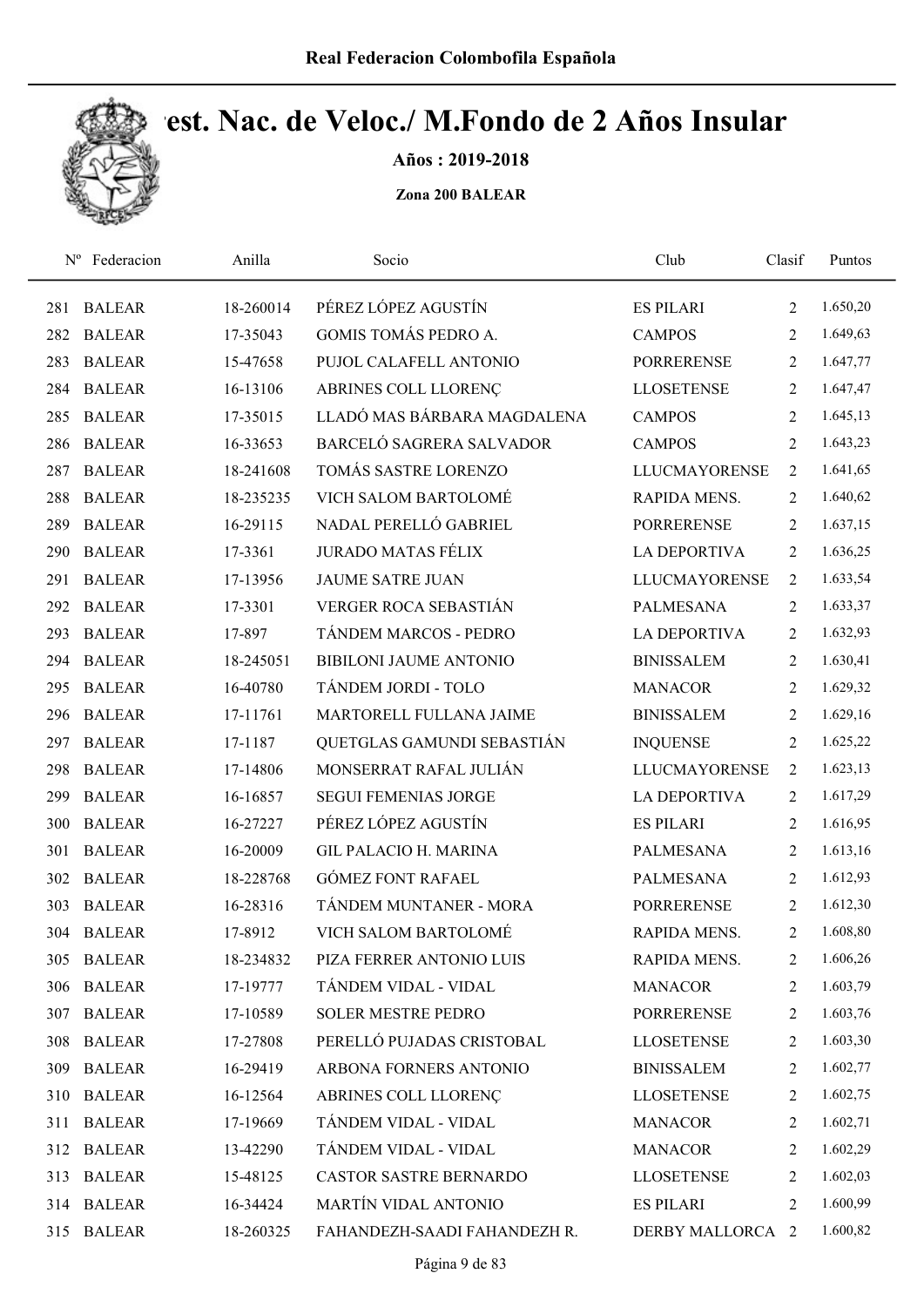

Años : 2019-2018

| $N^{\rm o}$ | Federacion    | Anilla     | Socio                          | Club                  | Clasif         | Puntos   |
|-------------|---------------|------------|--------------------------------|-----------------------|----------------|----------|
| 316         | <b>BALEAR</b> | 17-14144   | <b>CREUS GARAU BARTOLOMÉ</b>   | <b>LLUCMAYORENSE</b>  | 2              | 1.600,05 |
| 317         | <b>BALEAR</b> | 15-27224   | MAHINDO ALEMANY ANTONI J.      | <b>BINISSALEM</b>     | 2              | 1.599,53 |
| 318         | <b>BALEAR</b> | 18-240071  | BARCELÓ TABERNER BARTOLOMÉ     | <b>LLUCMAYORENSE</b>  | 2              | 1.598,74 |
| 319         | <b>BALEAR</b> | 16-16759   | <b>JAUME OLIVER ANTONIA</b>    | <b>LA DEPORTIVA</b>   | 2              | 1.593,88 |
| 320         | <b>BALEAR</b> | 17-17810   | ORDINAS SALVA JOAN             | <b>BINISSALEM</b>     | 2              | 1.593,25 |
| 321         | <b>BALEAR</b> | 15-1155126 | FAHANDEZH-SAADI FAHANDEZH R.   | <b>DERBY MALLORCA</b> | 2              | 1.586,99 |
| 322         | <b>BALEAR</b> | 16-28244   | TÁNDEM MUNTANER - MORA         | <b>PORRERENSE</b>     | $\overline{2}$ | 1.585,69 |
| 323         | <b>BALEAR</b> | 15-29539   | TERRASA ROSELLÓ JUAN           | <b>MENS. ARTA</b>     | 2              | 1.583,19 |
| 324         | <b>BALEAR</b> | 14-42061   | PROHENS MAS BARTOLOMÉ          | <b>CAMPOS</b>         | 2              | 1.580,42 |
| 325         | <b>BALEAR</b> | 15-48869   | PONS VIDAL DAMIÁN              | <b>SANTANYI</b>       | 2              | 1.577,52 |
| 326         | <b>BALEAR</b> | 13-44941   | <b>BOSCH MIR JUAN</b>          | <b>ES PILARI</b>      | 2              | 1.576,02 |
| 327         | <b>BALEAR</b> | 17-28292   | <b>GAYA BAUZA JOAN LLUIS</b>   | <b>LLOSETENSE</b>     | 2              | 1.575,88 |
| 328         | <b>BALEAR</b> | 17-14859   | MONSERRAT RAFAL JULIÁN         | <b>LLUCMAYORENSE</b>  | 2              | 1.575,48 |
| 329         | <b>BALEAR</b> | 17-28713   | VALLCANERAS MUNAR MIGUEL       | <b>LLOSETENSE</b>     | 2              | 1.575,20 |
| 330         | <b>BALEAR</b> | 14-20430   | <b>BISBAL MORA JOAN JESÚS</b>  | <b>LA DEPORTIVA</b>   | 2              | 1.568,15 |
| 331         | <b>BALEAR</b> | 15-59644   | TERRASSA COLOMAR GUILLERMO     | <b>BINISSALEM</b>     | 2              | 1.568,00 |
| 332         | <b>BALEAR</b> | 16-13046   | VILLALONGA COLL LORENZO        | <b>LLOSETENSE</b>     | 2              | 1.567,88 |
| 333         | <b>BALEAR</b> | 18-228213  | <b>GIL PALACIO H. MARINA</b>   | <b>PALMESANA</b>      | 2              | 1.565,75 |
| 334         | <b>BALEAR</b> | 15-58335   | <b>SAURINA MORAGUES MIGUEL</b> | <b>BINISSALEM</b>     | 2              | 1.557,75 |
| 335         | <b>BALEAR</b> | 18-233150  | LLADÓ SERVERA LUCAS            | <b>SANTANYI</b>       | 2              | 1.552,20 |
| 336         | <b>BALEAR</b> | 16-20788   | HERNÁNDEZ CABRERA ANTONIO      | <b>LLUCMAYORENSE</b>  | 2              | 1.550,78 |
| 337         | <b>BALEAR</b> | 14-26874   | TERRASA ROSELLÓ JUAN           | <b>MENS. ARTA</b>     | 2              | 1.545,70 |
| 338         | <b>BALEAR</b> | 15-48577   | <b>BURGUERA FERRER JULIÁN</b>  | <b>SANTANYI</b>       | 2              | 1.539,89 |
| 339         | <b>BALEAR</b> | 15-37073   | PROHENS MAS BARTOLOMÉ          | <b>CAMPOS</b>         | 2              | 1.538,41 |
| 340         | <b>BALEAR</b> | 17-21140   | CRUELLAS ROSELLÓ JULIÁN        | <b>MANACOR</b>        | 2              | 1.533,52 |
| 341         | <b>BALEAR</b> | 17-10625   | FERRER RAMIS GUILLÉN           | <b>BINISSALEM</b>     | 2              | 1.524,00 |
|             | 342 BALEAR    | 18-241027  | TOMÁS SASTRE LORENZO           | <b>LLUCMAYORENSE</b>  | 2              | 1.524,00 |
| 343         | <b>BALEAR</b> | 13-42484   | <b>CASTOR SASTRE BERNARDO</b>  | <b>LLOSETENSE</b>     | 2              | 1.523,16 |
| 344         | <b>BALEAR</b> | 10-90600   | RIBOT RAMIS ANTONIO            | <b>ES PILARI</b>      | 2              | 1.523,05 |
| 345         | <b>BALEAR</b> | 17-10635   | FERRER RAMIS GUILLÉN           | <b>BINISSALEM</b>     | 2              | 1.523,02 |
| 346         | <b>BALEAR</b> | 18-228383  | VERGER ROCA SEBASTIÁN          | <b>PALMESANA</b>      | 2              | 1.520,34 |
| 347         | <b>BALEAR</b> | 17-27778   | PERELLÓ PUJADAS CRISTOBAL      | <b>LLOSETENSE</b>     | 2              | 1.520,07 |
| 348         | <b>BALEAR</b> | 16-17492   | TAPALOAGA NELU DANIEL          | RAPIDA MENS.          | 2              | 1.516,71 |
| 349         | <b>BALEAR</b> | 17-1308    | NICOLAU GAMUNDI SEBASTIA       | <b>INQUENSE</b>       | 2              | 1.516,54 |
| 350         | <b>BALEAR</b> | 16-19254   | MONSERRAT RAFAL JULIÁN         | <b>LLUCMAYORENSE</b>  | 2              | 1.515,44 |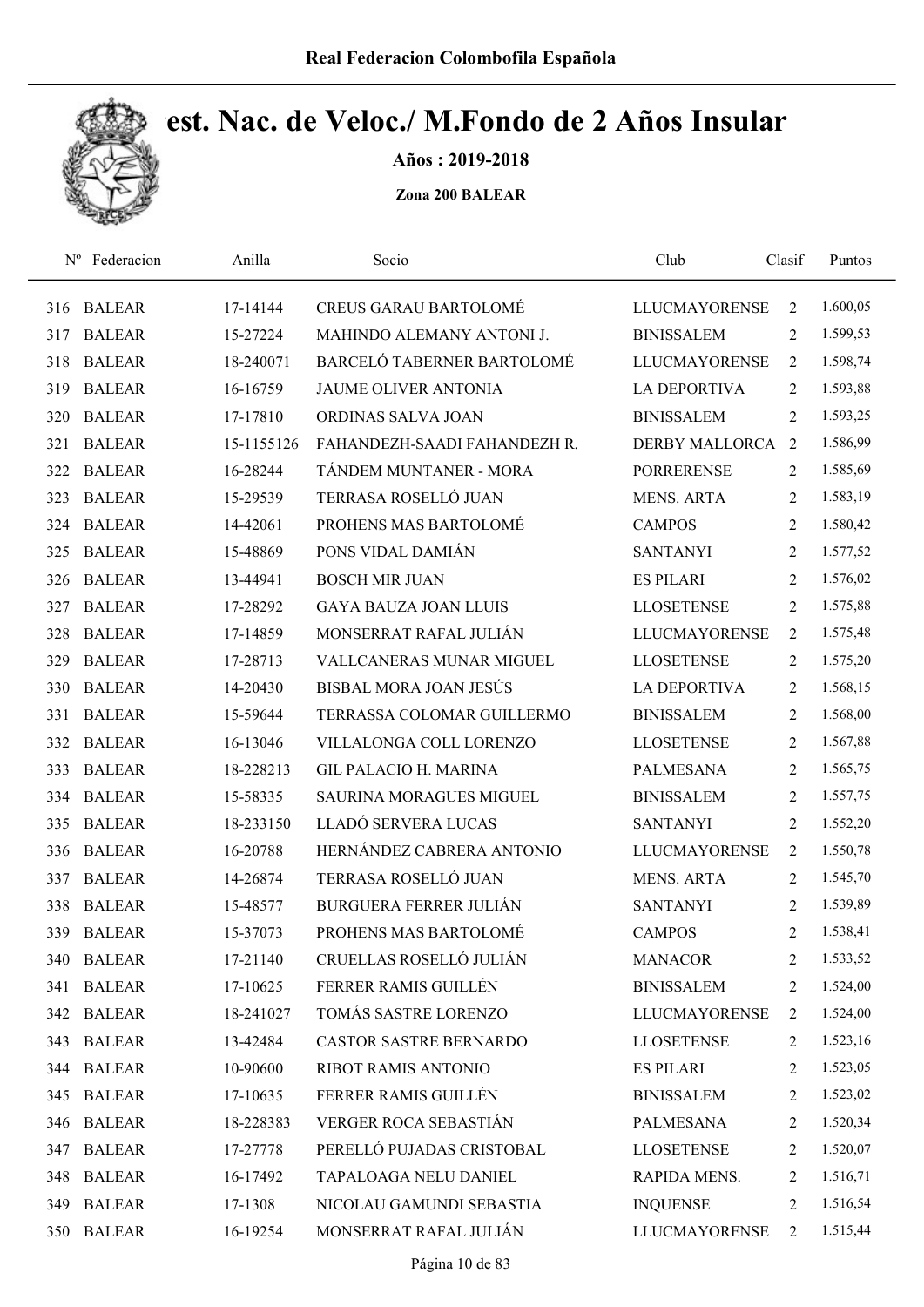

Años : 2019-2018

| $N^{\rm o}$ | Federacion    | Anilla     | Socio                          | Club                 | Clasif         | Puntos   |
|-------------|---------------|------------|--------------------------------|----------------------|----------------|----------|
| 351         | <b>BALEAR</b> | 16-25396   | <b>BURGUERA VICENS JULIÁN</b>  | <b>SANTANYI</b>      | 2              | 1.514,52 |
| 352         | <b>BALEAR</b> | 16-19195   | <b>JAUME SATRE JUAN</b>        | <b>LLUCMAYORENSE</b> | 2              | 1.510,29 |
| 353         | <b>BALEAR</b> | 13-19016   | GONZÁLEZ SITJAR JOSÉ MANUEL    | <b>PORRERENSE</b>    | $\overline{2}$ | 1.507,90 |
| 354         | <b>BALEAR</b> | 18-255735  | VILLALONGA COLL LORENZO        | <b>LLOSETENSE</b>    | 2              | 1.504,14 |
| 355         | <b>BALEAR</b> | 16-25341   | <b>BURGUERA VICENS JULIÁN</b>  | <b>SANTANYI</b>      | $\overline{2}$ | 1.503,06 |
| 356         | <b>BALEAR</b> | 15-34631   | NADAL PERELLÓ GABRIEL          | <b>PORRERENSE</b>    | 2              | 1.502,43 |
| 357         | <b>BALEAR</b> | 16-16104   | LLADÓ BONET JOSÉ               | <b>LA DEPORTIVA</b>  | 2              | 1.501,94 |
| 358         | <b>BALEAR</b> | 16-18060   | <b>VERGER PIZA JUAN</b>        | <b>BINISSALEM</b>    | 2              | 1.496,43 |
| 359         | <b>BALEAR</b> | 16-24942   | AMENGUAL BENNASAR LLORENÇ      | <b>BINISSALEM</b>    | 2              | 1.494,19 |
| 360         | <b>BALEAR</b> | 17-31595   | <b>TORRES REYNES MIGUEL</b>    | A. POLLESINA         | $\overline{2}$ | 1.485,69 |
| 361         | <b>BALEAR</b> | 16-24278   | ARBABAN GHAFOORI AMIR HESSAM   | <b>BINISSALEM</b>    | $\overline{2}$ | 1.483,94 |
| 362         | <b>BALEAR</b> | 17-17525   | TERRASSA COSTA MATEO           | <b>BINISSALEM</b>    | 2              | 1.481,61 |
| 363         | <b>BALEAR</b> | 17-30980   | MUNTANER ORELL JOSÉ            | A. POLLESINA         | 2              | 1.481,50 |
| 364         | <b>BALEAR</b> | 18-256067  | TÁNDEM VILCHEZ - SÁNCHEZ       | <b>LLOSETENSE</b>    | 2              | 1.473,83 |
| 365         | <b>BALEAR</b> | 17-751     | <b>JAUME OLIVER ANTONIA</b>    | <b>LA DEPORTIVA</b>  | 2              | 1.472,42 |
| 366         | <b>BALEAR</b> | 15-44654   | PÉREZ LÓPEZ AGUSTÍN            | <b>ES PILARI</b>     | $\overline{2}$ | 1.461,12 |
| 367         | <b>BALEAR</b> | 15-49740   | PONS VIDAL DAMIÁN              | <b>SANTANYI</b>      | $\overline{2}$ | 1.460,18 |
| 368         | <b>BALEAR</b> | 17-9252    | TAPALOAGA NELU DANIEL          | RAPIDA MENS.         | $\overline{2}$ | 1.453,81 |
| 369         | <b>BALEAR</b> | 17-28014   | VILLALONGA COLL LORENZO        | <b>LLOSETENSE</b>    | 2              | 1.451,98 |
| 370         | <b>BALEAR</b> | 18-255817  | PERELLÓ PUJADAS CRISTOBAL      | <b>LLOSETENSE</b>    | 2              | 1.449,03 |
| 371         | <b>BALEAR</b> | 17-27802   | PERELLÓ PUJADAS CRISTOBAL      | <b>LLOSETENSE</b>    | 2              | 1.447,58 |
| 372         | <b>BALEAR</b> | 18-260513  | LLADÓ BONET JOSÉ               | LA DEPORTIVA         | 2              | 1.445,94 |
| 373         | <b>BALEAR</b> | 17-17295   | ARBABAN GHAFOORI AMIR HESSAM   | <b>BINISSALEM</b>    | 2              | 1.443,48 |
|             | 374 BALEAR    | 17-2199    | ADROVER LÓPEZ JUAN CARLOS      | <b>BINISSALEM</b>    | 2              | 1.442,87 |
| 375         | <b>BALEAR</b> | 16-33783   | <b>GINARD GINARD JULIÁN</b>    | <b>CAMPOS</b>        | 2              | 1.438,34 |
| 376         | <b>BALEAR</b> | 17-27780   | PERELLÓ PUJADAS CRISTOBAL      | <b>LLOSETENSE</b>    | 2              | 1.433,10 |
| 377         | <b>BALEAR</b> | 15-8642121 | FAHANDEZH-SAADI FAHANDEZH R.   | DERBY MALLORCA 2     |                | 1.429,56 |
| 378         | <b>BALEAR</b> | 16-24476   | AMENGUAL BENNASAR LLORENÇ      | <b>BINISSALEM</b>    | 2              | 1.425,57 |
| 379         | <b>BALEAR</b> | 15-53246   | ANDONOV HRISTOV ALEKSANDAR     | <b>BINISSALEM</b>    | 2              | 1.425,36 |
| 380         | <b>BALEAR</b> | 18-239942  | BARCELÓ TABERNER BARTOLOMÉ     | <b>LLUCMAYORENSE</b> | 2              | 1.425,06 |
| 381         | <b>BALEAR</b> | 15-58333   | <b>SAURINA MORAGUES MIGUEL</b> | <b>BINISSALEM</b>    | $\overline{2}$ | 1.420,30 |
| 382         | <b>BALEAR</b> | 16-27228   | PÉREZ LÓPEZ AGUSTÍN            | <b>ES PILARI</b>     | 2              | 1.418,07 |
| 383         | <b>BALEAR</b> | 16-39250   | QUETGLAS GAMUNDI SEBASTIÁN     | <b>INQUENSE</b>      | 2              | 1.413,24 |
| 384         | <b>BALEAR</b> | 16-1463400 | FAHANDEZH-SAADI FAHANDEZH R.   | DERBY MALLORCA 2     |                | 1.408,87 |
| 385         | <b>BALEAR</b> | 17-7870    | <b>BURGUERA FERRER JULIÁN</b>  | <b>SANTANYI</b>      | 2              | 1.404,11 |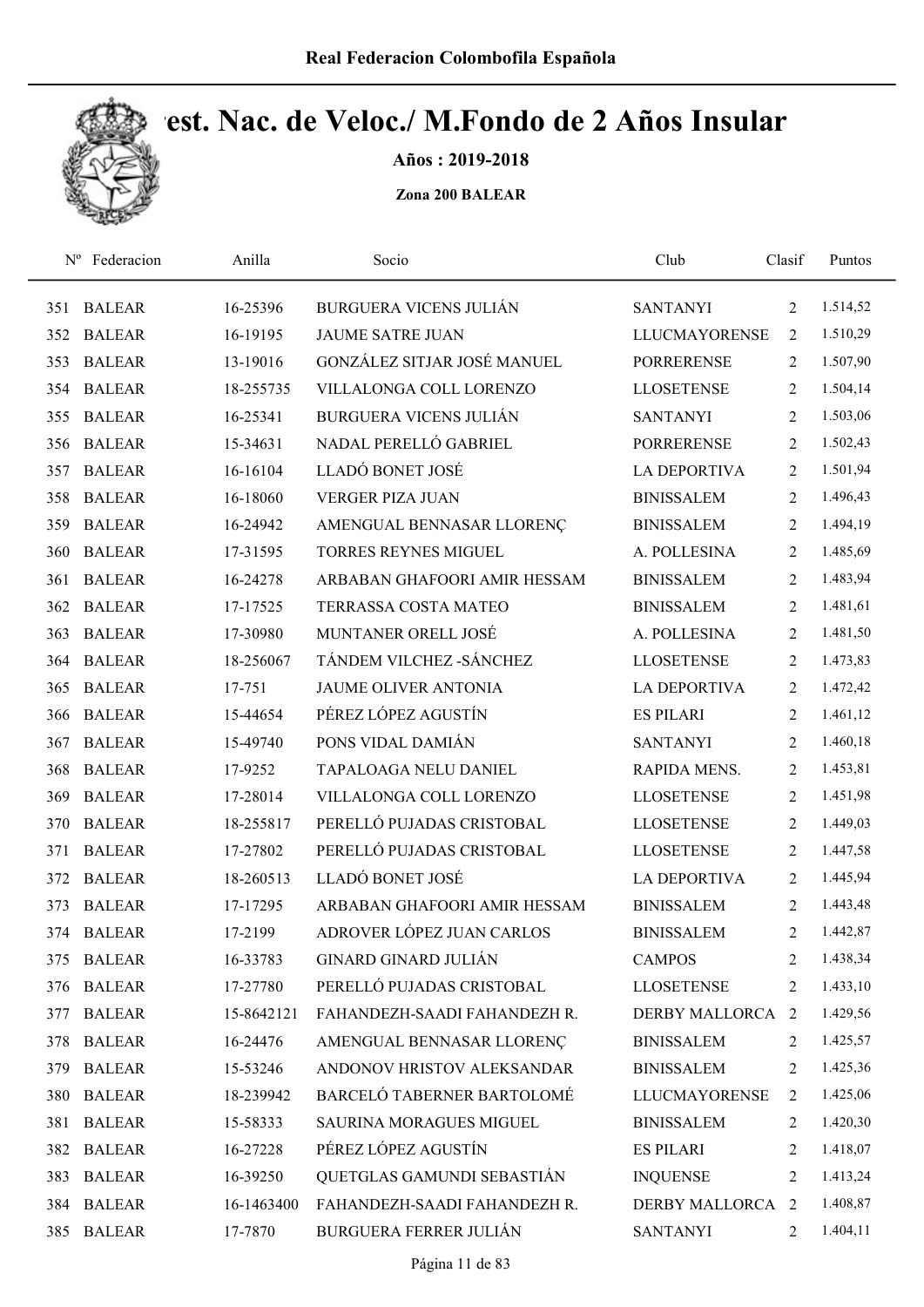

Años : 2019-2018

| $N^{\rm o}$ | Federacion    | Anilla    | Socio                          | Club                 | Clasif         | Puntos   |
|-------------|---------------|-----------|--------------------------------|----------------------|----------------|----------|
| 386         | <b>BALEAR</b> | 17-11730  | ARBONA FORNERS ANTONIO         | <b>BINISSALEM</b>    | 2              | 1.394,73 |
| 387         | <b>BALEAR</b> | 17-31735  | VARA MARQUET GREGORIO          | A. POLLESINA         | 2              | 1.394,64 |
| 388         | <b>BALEAR</b> | 13-27710  | <b>BARCELÓ GARCÍAS JAIME</b>   | <b>CAMPOS</b>        | 2              | 1.392,20 |
| 389         | <b>BALEAR</b> | 17-12881  | PROHENS VICENS BARTOLOMÉ       | <b>CAMPOS</b>        | 2              | 1.391,26 |
| 390         | <b>BALEAR</b> | 17-15249  | BONET ESCALAS BERNARDO         | <b>LLUCMAYORENSE</b> | $\overline{2}$ | 1.388,34 |
| 391         | <b>BALEAR</b> | 17-14721  | BALLESTER SERVERA SEBASTIÁ     | <b>LLUCMAYORENSE</b> | $\overline{2}$ | 1.387,92 |
| 392         | <b>BALEAR</b> | 16-26339  | BURGUERA VIDAL ANTONIO         | <b>SANTANYI</b>      | $\overline{2}$ | 1.384,95 |
| 393         | <b>BALEAR</b> | 16-27090  | BONET ESCALAS BERNARDO         | <b>LLUCMAYORENSE</b> | 2              | 1.384,08 |
| 394         | <b>BALEAR</b> | 16-45612  | <b>CASTOR SASTRE BERNARDO</b>  | <b>LLOSETENSE</b>    | 2              | 1.377,93 |
| 395         | <b>BALEAR</b> | 15-43988  | <b>BISBAL MORA JOAN JESÚS</b>  | <b>LA DEPORTIVA</b>  | 2              | 1.367,30 |
| 396         | <b>BALEAR</b> | 14-47359  | TÁNDEM MUNTANER - MORA         | <b>PORRERENSE</b>    | $\overline{2}$ | 1.366,94 |
| 397         | <b>BALEAR</b> | 17-17533  | TERRASSA COSTA MATEO           | <b>BINISSALEM</b>    | 2              | 1.366,02 |
| 398         | <b>BALEAR</b> | 14-30331  | VADELL NADAL SALVADOR          | <b>MANACOR</b>       | 2              | 1.355,00 |
| 399         | <b>BALEAR</b> | 17-6591   | PERELLÓ VIDAL LORENZO          | <b>SANTANYI</b>      | $\overline{2}$ | 1.351,17 |
| 400         | <b>BALEAR</b> | 16-27764  | VILCHES VILCHES TORCUATO       | <b>ES PILARI</b>     | $\overline{2}$ | 1.348,80 |
| 401         | <b>BALEAR</b> | 18-228247 | <b>GIL PALACIO H. MARINA</b>   | PALMESANA            | 2              | 1.344,70 |
| 402         | <b>BALEAR</b> | 18-228092 | REBASSA SASTRE MATIES          | <b>PALMESANA</b>     | 2              | 1.342,81 |
| 403         | <b>BALEAR</b> | 16-16079  | BISBAL MORA JOAN JESÚS         | <b>LA DEPORTIVA</b>  | 2              | 1.342,74 |
| 404         | <b>BALEAR</b> | 17-10336  | COLL BARCELÓ ANTONIO           | RAPIDA MENS.         | 2              | 1.330,94 |
| 405         | <b>BALEAR</b> | 16-26760  | <b>BURGUERA FERRER JULIÁN</b>  | <b>SANTANYI</b>      | 2              | 1.330,78 |
| 406         | <b>BALEAR</b> | 18-238357 | SASTRE GONZÁLEZ ÁNGEL          | <b>CAMPOS</b>        | 2              | 1.326,34 |
| 407         | <b>BALEAR</b> | 17-14279  | LLULL AXARTELL JAIME           | <b>LLUCMAYORENSE</b> | 2              | 1.326,08 |
| 408         | <b>BALEAR</b> | 16-32140  | VARA MARQUET GREGORIO          | A. POLLESINA         | 2              | 1.325,26 |
| 409         | <b>BALEAR</b> | 17-903    | <b>TÁNDEM MARCOS - PEDRO</b>   | <b>LA DEPORTIVA</b>  | 2              | 1.323,22 |
| 410         | <b>BALEAR</b> | 15-45290  | SORELL SALVA GABRIEL           | <b>ES PILARI</b>     | 2              | 1.321,65 |
| 411         | <b>BALEAR</b> | 17-11157  | <b>SOLER MESTRE PEDRO</b>      | <b>PORRERENSE</b>    | 2              | 1.321,41 |
|             | 412 BALEAR    | 17-18026  | BIBILONI JAUME ANTONIO         | <b>BINISSALEM</b>    | $\overline{2}$ | 1.313,68 |
| 413         | <b>BALEAR</b> | 18-238204 | SASTRE BARBERO LAUREANO        | <b>CAMPOS</b>        | 2              | 1.307,71 |
| 414         | <b>BALEAR</b> | 17-28347  | <b>GAYA BAUZA JOAN LLUIS</b>   | <b>LLOSETENSE</b>    | 2              | 1.305,60 |
| 415         | BALEAR        | 15-46469  | SALADO RODRÍGUEZ VÍCTOR        | RAPIDA MENS.         | 2              | 1.301,15 |
| 416         | <b>BALEAR</b> | 18-235047 | <b>VERGER PIZA JUAN</b>        | <b>BINISSALEM</b>    | 2              | 1.299,84 |
| 417         | <b>BALEAR</b> | 17-14097  | <b>GIL MARTÍN ANTONI</b>       | PALMESANA            | 2              | 1.297,55 |
| 418         | <b>BALEAR</b> | 17-9842   | <b>SALADO RODRÍGUEZ VÍCTOR</b> | RAPIDA MENS.         | 2              | 1.280,74 |
| 419         | <b>BALEAR</b> | 16-32726  | PROHENS SALOM ANDRÉS           | <b>LLUCMAYORENSE</b> | 2              | 1.273,47 |
| 420         | <b>BALEAR</b> | 17-9780   | VERGER PIZA JUAN               | <b>BINISSALEM</b>    | 2              | 1.270,43 |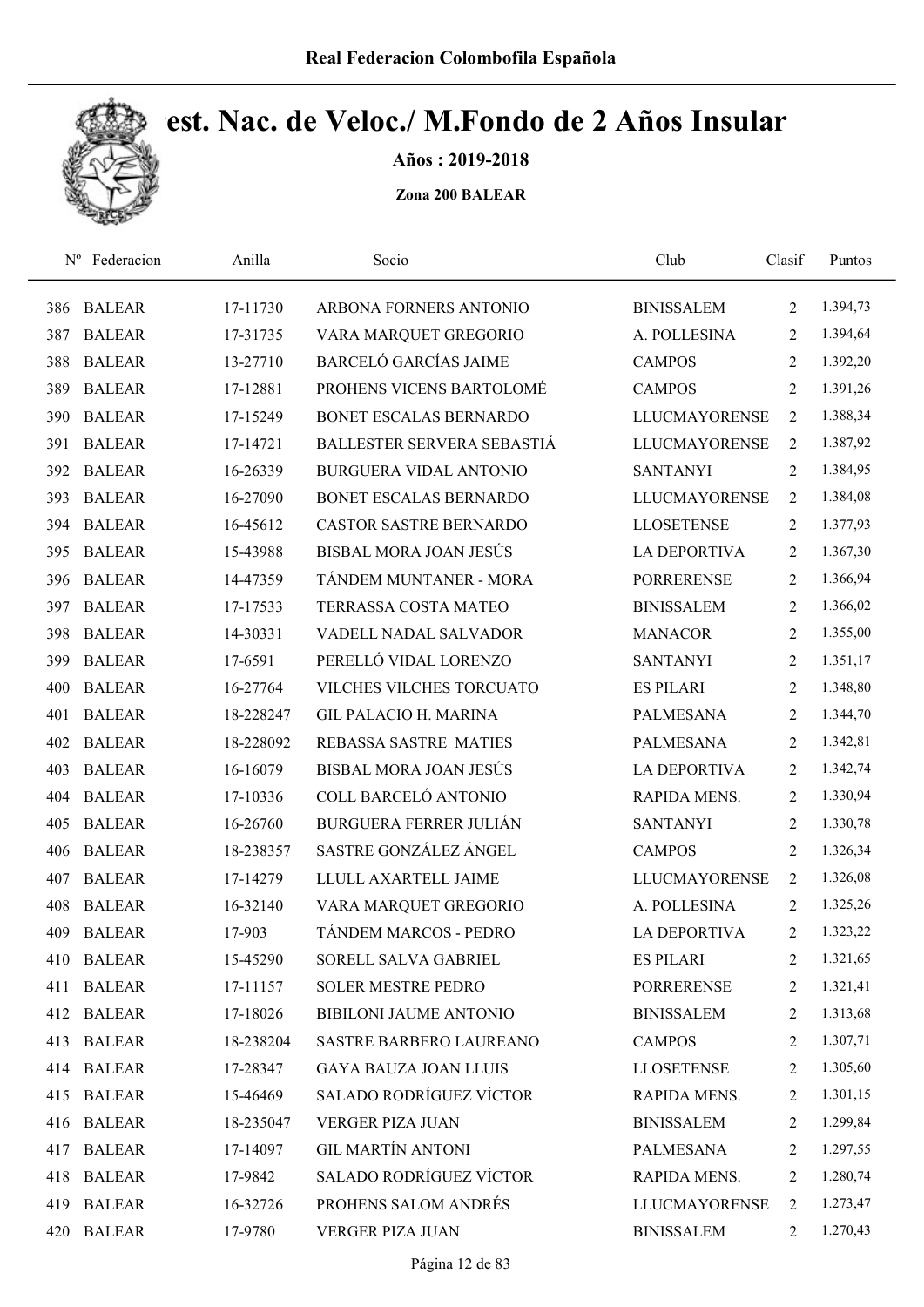

Años : 2019-2018

| $N^{\rm o}$ | Federacion    | Anilla    | Socio                          | Club                 | Clasif         | Puntos   |
|-------------|---------------|-----------|--------------------------------|----------------------|----------------|----------|
| 421         | <b>BALEAR</b> | 17-13484  | ABRAHAM VILA SEBASTIÁN         | <b>CAMPOS</b>        | $\overline{2}$ | 1.255,34 |
| 422         | <b>BALEAR</b> | 16-25904  | PERELLÓ VIDAL LORENZO          | <b>SANTANYI</b>      | 2              | 1.252,57 |
| 423         | <b>BALEAR</b> | 18-239621 | BARCELÓ SAGRERA SALVADOR       | <b>CAMPOS</b>        | $\overline{2}$ | 1.246,39 |
| 424         | <b>BALEAR</b> | 13-36801  | BISBAL MORA JOAN JESÚS         | LA DEPORTIVA         | $\overline{2}$ | 1.239,56 |
| 425         | <b>BALEAR</b> | 17-2015   | TERRASSA COLOMAR GUILLERMO     | <b>BINISSALEM</b>    | $\overline{2}$ | 1.232,65 |
| 426         | <b>BALEAR</b> | 16-27625  | TÁNDEM VILCHEZ - SÁNCHEZ       | <b>LLOSETENSE</b>    | 2              | 1.228,70 |
| 427         | <b>BALEAR</b> | 17-8653   | COLL BARCELÓ ANTONIO           | RAPIDA MENS.         | 2              | 1.225,98 |
| 428         | <b>BALEAR</b> | 17-6361   | PERELLÓ VIDAL ANTONIO          | <b>SANTANYI</b>      | $\overline{2}$ | 1.222,79 |
| 429         | <b>BALEAR</b> | 15-49285  | PERELLÓ VIDAL LORENZO          | <b>SANTANYI</b>      | 2              | 1.222,14 |
| 430         | <b>BALEAR</b> | 15-60460  | <b>GINARD GINARD JULIÁN</b>    | <b>CAMPOS</b>        | 2              | 1.215,11 |
| 431         | <b>BALEAR</b> | 16-19754  | <b>SERVER RIGO JAIME</b>       | <b>LLUCMAYORENSE</b> | 2              | 1.213,37 |
| 432         | <b>BALEAR</b> | 16-25175  | SERRA BONET ANTONIO            | <b>SANTANYI</b>      | 2              | 1.212,20 |
| 433         | <b>BALEAR</b> | 16-41969  | POU MESQUIDA JAIME             | <b>MANACOR</b>       | 2              | 1.210,30 |
| 434         | <b>BALEAR</b> | 18-239655 | BARCELÓ SAGRERA SALVADOR       | <b>CAMPOS</b>        | $\overline{2}$ | 1.204,36 |
| 435         | <b>BALEAR</b> | 17-28305  | <b>GAYA BAUZA JOAN LLUIS</b>   | <b>LLOSETENSE</b>    | $\overline{2}$ | 1.193,91 |
| 436         | <b>BALEAR</b> | 17-26513  | <b>GINARD NICOLAU PEDRO</b>    | <b>MENS. ARTA</b>    | $\overline{2}$ | 1.192,12 |
| 437         | <b>BALEAR</b> | 17-35115  | <b>GÓMEZ FONT RAFAEL</b>       | <b>PALMESANA</b>     | $\overline{2}$ | 1.190,34 |
| 438         | <b>BALEAR</b> | 16-26482  | ADROVER VIDAL BARTOLOMÉ        | <b>SANTANYI</b>      | $\overline{2}$ | 1.189,50 |
| 439         | <b>BALEAR</b> | 15-44024  | <b>BISBAL MORA JOAN JESÚS</b>  | <b>LA DEPORTIVA</b>  | $\overline{2}$ | 1.188,02 |
| 440         | <b>BALEAR</b> | 17-2725   | <b>GÓMEZ FONT RAFAEL</b>       | PALMESANA            | 2              | 1.185,59 |
| 441         | <b>BALEAR</b> | 16-16840  | <b>SEGUI FEMENIAS JORGE</b>    | <b>LA DEPORTIVA</b>  | $\overline{2}$ | 1.184,38 |
| 442         | <b>BALEAR</b> | 17-19811  | <b>ACEDO ORTEGA ENRIQUE</b>    | <b>MANACOR</b>       | 2              | 1.181,44 |
| 443         | <b>BALEAR</b> | 16-25159  | SERRA BONET ANTONIO            | <b>SANTANYI</b>      | $\overline{2}$ | 1.180,62 |
| 444         | <b>BALEAR</b> | 17-15035  | PÉREZ LÓPEZ AGUSTÍN            | <b>ES PILARI</b>     | $\overline{2}$ | 1.177,28 |
| 445         | <b>BALEAR</b> | 17-35223  | TERRASSA COLOMAR GUILLERMO     | <b>BINISSALEM</b>    | 2              | 1.173,97 |
| 446         | <b>BALEAR</b> | 16-32339  | PROHENS SALOM ANDRÉS           | <b>LLUCMAYORENSE</b> | $\overline{2}$ | 1.162,94 |
| 447         | <b>BALEAR</b> | 18-237735 | PROHENS SALOM ANDRÉS           | <b>LLUCMAYORENSE</b> | 2              | 1.159,14 |
| 448         | <b>BALEAR</b> | 18-235938 | FANDIÑO RODRÍGUEZ HANZEL       | PALMESANA            | 2              | 1.155,44 |
| 449         | <b>BALEAR</b> | 15-46461  | <b>SALADO RODRÍGUEZ VÍCTOR</b> | RAPIDA MENS.         | 2              | 1.155,25 |
| 450         | <b>BALEAR</b> | 17-755    | JAUME OLIVER ANTONIA           | <b>LA DEPORTIVA</b>  | 2              | 1.152,96 |
| 451         | <b>BALEAR</b> | 16-41848  | VADELL FUSTER BUENAVENTURA     | <b>MANACOR</b>       | 2              | 1.150,78 |
| 452         | <b>BALEAR</b> | 18-227524 | BORRÁS GABALDÓN MIGUEL         | PALMESANA            | 2              | 1.143,47 |
| 453         | <b>BALEAR</b> | 16-16786  | LLADÓ BONET JOSÉ               | <b>LA DEPORTIVA</b>  | 2              | 1.137,32 |
|             | 454 BALEAR    | 17-36430  | BORRÁS GABALDÓN MIGUEL         | PALMESANA            | 2              | 1.129,23 |
| 455         | <b>BALEAR</b> | 17-17382  | SAURINA MORAGUES MIGUEL        | <b>BINISSALEM</b>    | $\overline{2}$ | 1.127,96 |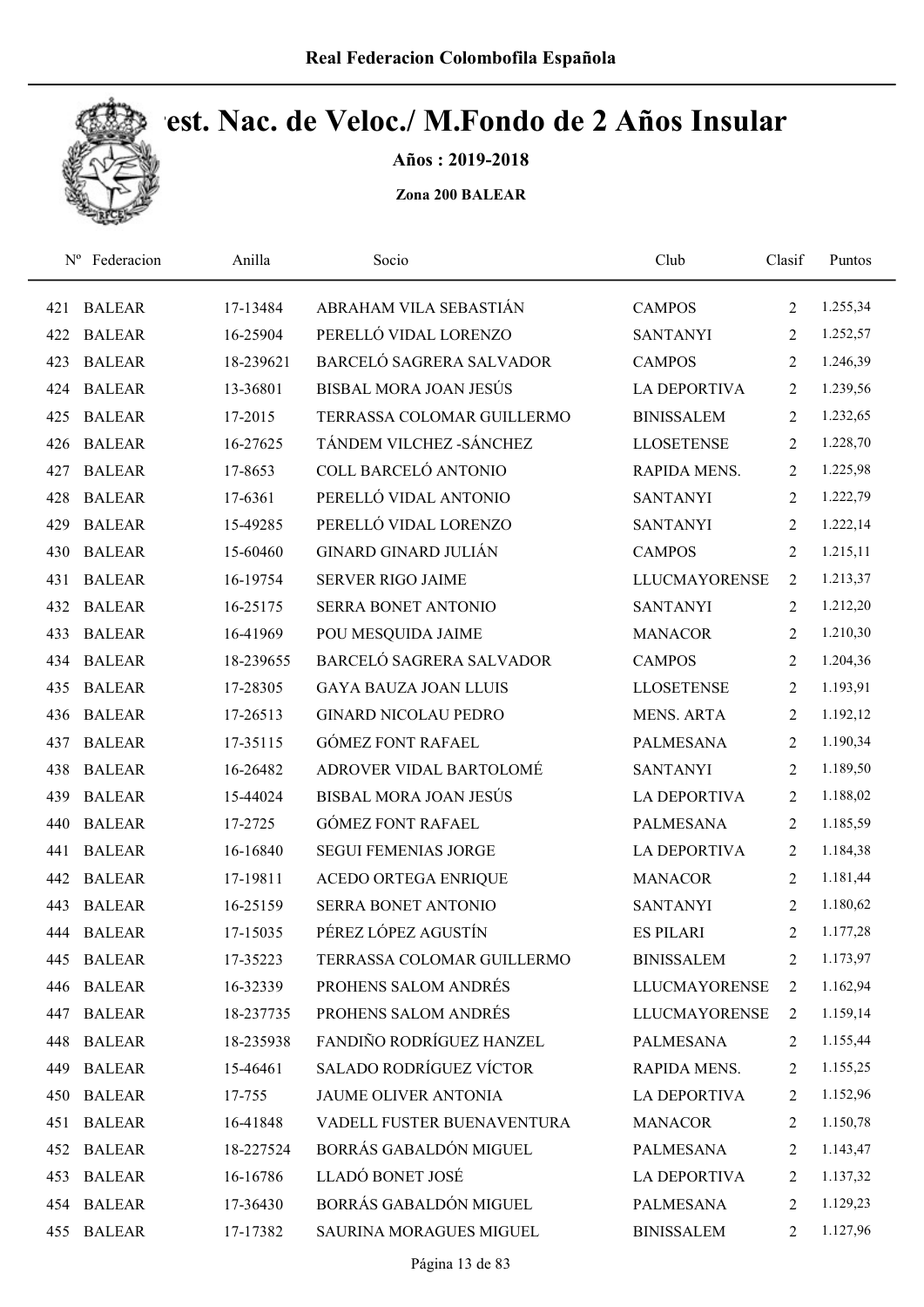

Años : 2019-2018

| $N^{\rm o}$ | Federacion    | Anilla    | Socio                           | Club                 | Clasif         | Puntos   |
|-------------|---------------|-----------|---------------------------------|----------------------|----------------|----------|
| 456         | <b>BALEAR</b> | 10-98335  | MAHINDO ALEMANY ANTONI J.       | <b>BINISSALEM</b>    | $\overline{2}$ | 1.124,23 |
| 457         | <b>BALEAR</b> | 18-236724 | ARBONA FORNERS ANTONIO          | <b>BINISSALEM</b>    | 2              | 1.118,71 |
| 458         | <b>BALEAR</b> | 18-255738 | VILLALONGA COLL LORENZO         | <b>LLOSETENSE</b>    | $\overline{2}$ | 1.105,05 |
| 459         | <b>BALEAR</b> | 17-12654  | BARCELÓ SAGRERA SALVADOR        | <b>CAMPOS</b>        | $\overline{2}$ | 1.103,03 |
| 460         | <b>BALEAR</b> | 18-233644 | AMENGUAL CARRILLO GUILLERMO     | RAPIDA MENS.         | $\overline{2}$ | 1.102,85 |
| 461         | <b>BALEAR</b> | 18-254326 | LLANERAS SUREDA JAIME           | <b>MENS. ARTA</b>    | $\overline{2}$ | 1.090,40 |
| 462         | <b>BALEAR</b> | 18-244553 | PIZA SALOM JUAN MIGUEL          | <b>BINISSALEM</b>    | 2              | 1.089,98 |
| 463         | <b>BALEAR</b> | 17-18294  | MARTÍ VALLES GUILLERMO          | <b>BINISSALEM</b>    | $\overline{2}$ | 1.089,90 |
| 464         | <b>BALEAR</b> | 18-239781 | PROHENS VICENS BARTOLOMÉ        | <b>CAMPOS</b>        | 2              | 1.079,44 |
| 465         | <b>BALEAR</b> | 17-3037   | VICARIO DORRADO MIGUEL          | <b>PALMESANA</b>     | $\overline{2}$ | 1.072,41 |
| 466         | <b>BALEAR</b> | 17-14502  | PROHENS SALOM ANDRÉS            | <b>LLUCMAYORENSE</b> | 2              | 1.069,00 |
| 467         | <b>BALEAR</b> | 15-36797  | <b>GINARD GINARD JULIÁN</b>     | <b>CAMPOS</b>        | 2              | 1.068,20 |
| 468         | <b>BALEAR</b> | 15-34874  | <b>GORNALS FERRER MIGUEL A.</b> | <b>PORRERENSE</b>    | 2              | 1.066,86 |
| 469         | <b>BALEAR</b> | 17-7769   | SERRA BONET ANTONIO             | <b>SANTANYI</b>      | $\overline{2}$ | 1.058,03 |
| 470         | <b>BALEAR</b> | 16-13490  | TORRES LUQUE CRISTÓBAL          | A. POLLESINA         | 2              | 1.051,42 |
| 471         | <b>BALEAR</b> | 18-228044 | <b>GÓMEZ FONT RAFAEL</b>        | <b>PALMESANA</b>     | $\overline{2}$ | 1.051,05 |
| 472         | <b>BALEAR</b> | 16-34119  | <b>RIBOT RAMIS ANTONIO</b>      | <b>ES PILARI</b>     | $\overline{2}$ | 1.048,33 |
| 473         | <b>BALEAR</b> | 17-17689  | TORRENS PLANAS MIGUEL           | <b>INQUENSE</b>      | 2              | 1.047,19 |
| 474         | <b>BALEAR</b> | 18-244612 | PIZA SALOM JUAN MIGUEL          | <b>BINISSALEM</b>    | $\overline{2}$ | 1.045,79 |
| 475         | <b>BALEAR</b> | 16-27617  | TÁNDEM VILCHEZ - SÁNCHEZ        | <b>LLOSETENSE</b>    | $\overline{2}$ | 1.028,67 |
| 476         | <b>BALEAR</b> | 18-241277 | OLLER MOJER MIGUEL ÁNGEL        | <b>LLUCMAYORENSE</b> | $\overline{2}$ | 1.022,50 |
| 477         | <b>BALEAR</b> | 16-45818  | <b>VALLCANERAS MUNAR MIGUEL</b> | <b>LLOSETENSE</b>    | $\overline{2}$ | 1.019,99 |
| 478         | <b>BALEAR</b> | 17-17275  | ARBABAN GHAFOORI AMIR HESSAM    | <b>BINISSALEM</b>    | $\overline{2}$ | 1.019,68 |
| 479         | <b>BALEAR</b> | 16-26407  | <b>BURGUERA VIDAL ANTONIO</b>   | <b>SANTANYI</b>      | $\overline{2}$ | 1.007,19 |
| 480         | <b>BALEAR</b> | 18-239824 | PROHENS VICENS BARTOLOMÉ        | <b>CAMPOS</b>        | 2              | 1.001,35 |
| 481         | <b>BALEAR</b> | 17-12637  | BARCELÓ SAGRERA SALVADOR        | <b>CAMPOS</b>        | $\overline{c}$ | 999,66   |
| 482         | <b>BALEAR</b> | 17-6811   | NICOLAU NOGUERA PEDRO           | <b>SANTANYI</b>      | 2              | 995,22   |
| 483         | <b>BALEAR</b> | 15-49494  | PERELLÓ VIDAL ANTONIO           | <b>SANTANYI</b>      | $\overline{c}$ | 984,90   |
| 484         | <b>BALEAR</b> | 18-237190 | VIDAL MAS SEBASTIÁN             | <b>PORRERENSE</b>    | $\overline{c}$ | 980,41   |
| 485         | <b>BALEAR</b> | 17-33296  | <b>SASTRE SANNA PABLO</b>       | <b>ES PILARI</b>     | 2              | 969,08   |
| 486         | <b>BALEAR</b> | 17-3371   | <b>JURADO MATAS FÉLIX</b>       | <b>LA DEPORTIVA</b>  | $\overline{c}$ | 966,39   |
| 487         | <b>BALEAR</b> | 14-35115  | <b>BARCELÓ GARCÍAS JAIME</b>    | <b>CAMPOS</b>        | 2              | 965,40   |
| 488         | <b>BALEAR</b> | 16-28889  | GORNALS FERRER MIGUEL A.        | <b>PORRERENSE</b>    | 2              | 952,09   |
| 489         | <b>BALEAR</b> | 17-11444  | TÁNDEM MUNTANER - MORA          | <b>PORRERENSE</b>    | $\overline{c}$ | 930,41   |
| 490         | <b>BALEAR</b> | 15-25981  | ABRINES COLL LLORENÇ            | <b>LLOSETENSE</b>    | 2              | 922,97   |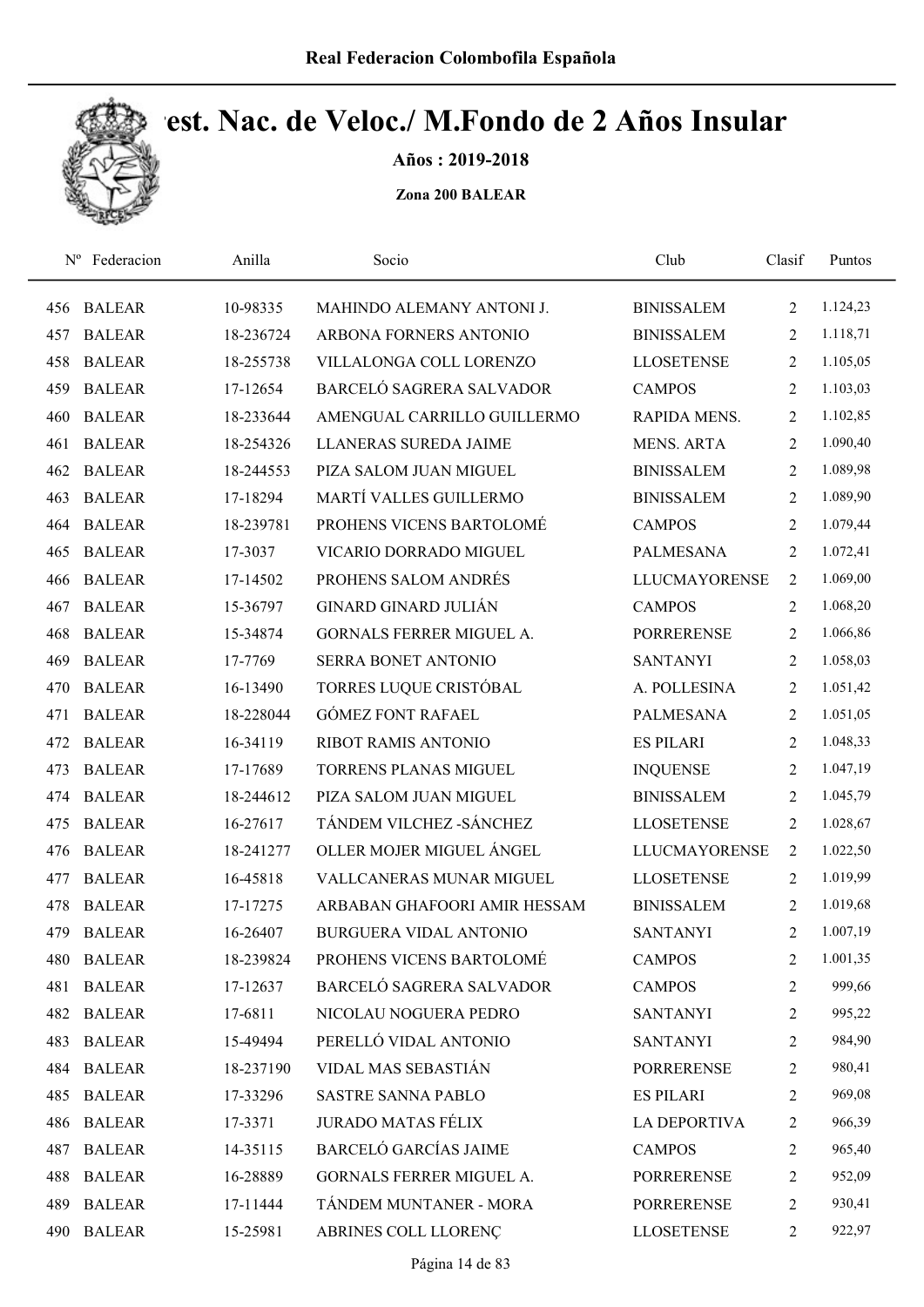

Años : 2019-2018

| $N^{\rm o}$ | Federacion    | Anilla    | Socio                          | Club                 | Clasif         | Puntos   |  |
|-------------|---------------|-----------|--------------------------------|----------------------|----------------|----------|--|
| 491         | <b>BALEAR</b> | 17-1632   | MAYOL CLADERA ARNALDO          | PALMESANA            | $\overline{2}$ | 900,30   |  |
| 492         | <b>BALEAR</b> | 16-31934  | VARA MARQUET GREGORIO          | A. POLLESINA         | 2              | 857,50   |  |
| 493         | <b>BALEAR</b> | 17-31709  | VARA MARQUET GREGORIO          | A. POLLESINA         | 2              | 846,69   |  |
| 494         | <b>BALEAR</b> | 17-10511  | MARTORELL FULLANA JAIME        | <b>BINISSALEM</b>    | $\overline{2}$ | 840,53   |  |
| 495         | <b>BALEAR</b> | 16-28637  | FERRER RAMIS GUILLÉN           | <b>BINISSALEM</b>    | $\overline{2}$ | 829,75   |  |
| 496         | <b>BALEAR</b> | 15-60678  | <b>GAYA BAUZA JOAN LLUIS</b>   | <b>LLOSETENSE</b>    | $\overline{2}$ | 820,16   |  |
| 497         | <b>BALEAR</b> | 18-255335 | <b>GAYA BAUZA JOAN LLUIS</b>   | <b>LLOSETENSE</b>    | $\overline{2}$ | 813,86   |  |
| 498         | <b>BALEAR</b> | 17-8716   | COLL BARCELÓ ANTONIO           | RAPIDA MENS.         | $\overline{2}$ | 805,83   |  |
| 499         | <b>BALEAR</b> | 14-34765  | GINARD GINARD JULIÁN           | <b>CAMPOS</b>        | 2              | 802,56   |  |
| 500         | <b>BALEAR</b> | 16-24191  | <b>SAURINA MORAGUES MIGUEL</b> | <b>BINISSALEM</b>    | $\overline{2}$ | 801,03   |  |
| 501         | <b>BALEAR</b> | 17-31772  | VARA MARQUET GREGORIO          | A. POLLESINA         | $\overline{2}$ | 729,79   |  |
| 502         | <b>BALEAR</b> | 18-239867 | PROHENS VICENS BARTOLOMÉ       | <b>CAMPOS</b>        | $\overline{2}$ | 701,49   |  |
| 503         | <b>BALEAR</b> | 15-44389  | HERNÁNDEZ CABRERA ANTONIO      | <b>LLUCMAYORENSE</b> | $\overline{2}$ | 661,01   |  |
| 504         | <b>BALEAR</b> | 17-11744  | ARBONA FORNERS ANTONIO         | <b>BINISSALEM</b>    | $\overline{2}$ | 656,30   |  |
| 505         | <b>BALEAR</b> | 17-27470  | ROSELLÓ BRUNET JAIME           | <b>MENS. ARTA</b>    | $\overline{2}$ | 643,55   |  |
| 506         | <b>BALEAR</b> | 18-232584 | <b>BLANCH ALCINA ANTONI</b>    | <b>SANTANYI</b>      | $\overline{2}$ | 616,30   |  |
| 507         | <b>BALEAR</b> | 17-31922  | LUCESCU VALENTIN               | A. POLLESINA         | $\overline{2}$ | 602,91   |  |
| 508         | <b>BALEAR</b> | 15-44533  | VILCHES VILCHES TORCUATO       | <b>ES PILARI</b>     | 2              | 593,39   |  |
| 509         | <b>BALEAR</b> | 16-27915  | PROHENS MAS BARTOLOMÉ          | <b>CAMPOS</b>        | $\overline{2}$ | 590,89   |  |
| 510         | <b>BALEAR</b> | 17-2182   | ADROVER LÓPEZ JUAN CARLOS      | <b>BINISSALEM</b>    | $\overline{2}$ | 497,52   |  |
| 511         | <b>BALEAR</b> | 16-38419  | ADRÓVER FORNES CARLOS          | <b>BINISSALEM</b>    | $\overline{2}$ | 402,27   |  |
| 512         | <b>BALEAR</b> | 16-29071  | NADAL PERELLÓ GABRIEL          | <b>PORRERENSE</b>    | 1              | 1.000,00 |  |
| 513         | <b>BALEAR</b> | 17-12770  | PROHENS MAS BARTOLOMÉ          | <b>CAMPOS</b>        | 1              | 1.000,00 |  |
|             | 514 BALEAR    | 16-24702  | SALAS AMENGUAL ARNALDO         | <b>BINISSALEM</b>    | $\mathbf{1}$   | 1.000,00 |  |
| 515         | <b>BALEAR</b> | 15-46468  | SALADO RODRÍGUEZ VÍCTOR        | RAPIDA MENS.         | 1              | 1.000,00 |  |
| 516         | <b>BALEAR</b> | 17-15257  | BONET ESCALAS BERNARDO         | <b>LLUCMAYORENSE</b> | 1              | 1.000,00 |  |
| 517         | <b>BALEAR</b> | 16-41441  | VADELL NADAL SALVADOR          | <b>MANACOR</b>       | 1              | 1.000,00 |  |
| 518         | <b>BALEAR</b> | 17-9150   | TAPALOAGA NELU DANIEL          | RAPIDA MENS.         | 1              | 1.000,00 |  |
| 519         | <b>BALEAR</b> | 18-233524 | <b>SALVA FERRA PABLO</b>       | RAPIDA MENS.         | 1              | 1.000,00 |  |
| 520         | <b>BALEAR</b> | 15-47413  | VERGER PIZA JUAN               | <b>BINISSALEM</b>    | 1              | 1.000,00 |  |
| 521         | <b>BALEAR</b> | 16-24768  | SALAS AMENGUAL ARNALDO         | <b>BINISSALEM</b>    | $\mathbf{1}$   | 1.000,00 |  |
| 522         | <b>BALEAR</b> | 17-32627  | RIBOT RAMIS ANTONIO            | <b>ES PILARI</b>     | $\mathbf{1}$   | 1.000,00 |  |
| 523         | <b>BALEAR</b> | 18-259359 | MÁRQUEZ NÚÑEZ MIGUEL           | <b>PALMESANA</b>     | 1              | 1.000,00 |  |
| 524         | <b>BALEAR</b> | 18-260958 | JAUME OLIVER ANTONIA           | <b>LA DEPORTIVA</b>  | 1              | 999,65   |  |
| 525         | <b>BALEAR</b> | 17-20078  | TÁNDEM JORDI - TOLO            | <b>MANACOR</b>       | $\mathbf{1}$   | 998,18   |  |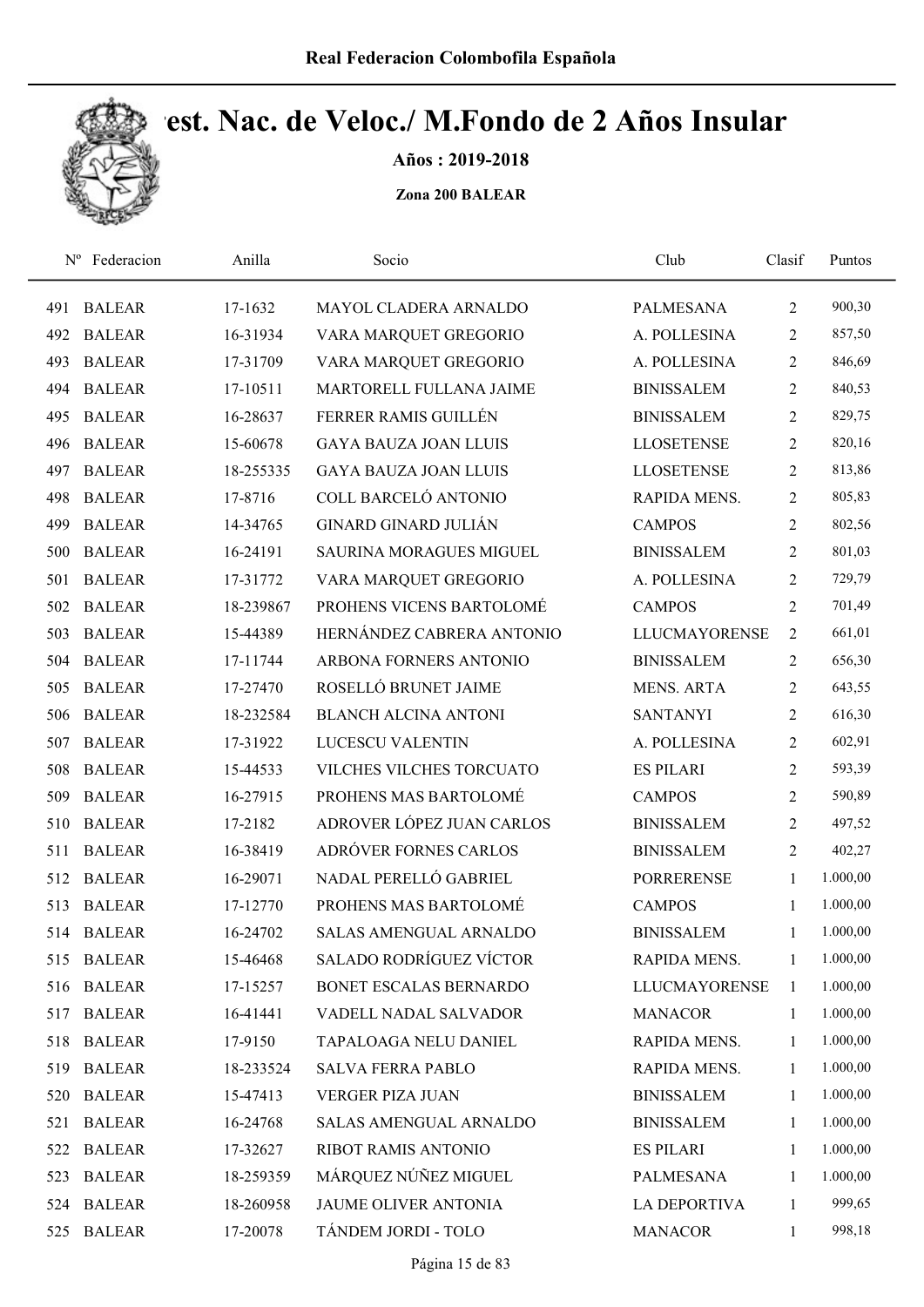

Años : 2019-2018

| $N^{\rm o}$ | Federacion    | Anilla    | Socio                        | Club                 | Clasif       | Puntos |
|-------------|---------------|-----------|------------------------------|----------------------|--------------|--------|
| 526         | <b>BALEAR</b> | 18-239651 | BARCELÓ SAGRERA SALVADOR     | <b>CAMPOS</b>        | 1            | 997,88 |
| 527         | <b>BALEAR</b> | 18-235027 | <b>VERGER PIZA JUAN</b>      | <b>BINISSALEM</b>    | 1            | 995,62 |
| 528         | <b>BALEAR</b> | 15-25989  | ABRINES COLL LLORENÇ         | <b>LLOSETENSE</b>    | 1            | 995,55 |
| 529         | <b>BALEAR</b> | 17-9790   | <b>VERGER PIZA JUAN</b>      | <b>BINISSALEM</b>    | $\mathbf{1}$ | 995,01 |
| 530         | <b>BALEAR</b> | 18-237732 | <b>SALVA FERRA PABLO</b>     | RAPIDA MENS.         | $\mathbf{1}$ | 994,95 |
| 531         | <b>BALEAR</b> | 16-45050  | CONESA MUÑOZ XAVIER          | <b>MENS. ARTA</b>    | $\mathbf{1}$ | 994,72 |
| 532         | <b>BALEAR</b> | 18-234967 | <b>SALVA FERRA PABLO</b>     | RAPIDA MENS.         | $\mathbf{1}$ | 994,58 |
| 533         | <b>BALEAR</b> | 18-239147 | LLADÓ MAS BÁRBARA MAGDALENA  | <b>CAMPOS</b>        | 1            | 993,94 |
| 534         | <b>BALEAR</b> | 16-19461  | <b>TWEEDIE HUGH PATRICK</b>  | <b>LLUCMAYORENSE</b> | 1            | 993,84 |
| 535         | <b>BALEAR</b> | 16-45034  | CONESA MUÑOZ XAVIER          | <b>MENS. ARTA</b>    | 1            | 993,52 |
| 536         | <b>BALEAR</b> | 15-35633  | FERRER RAMIS GUILLÉN         | <b>BINISSALEM</b>    | $\mathbf{1}$ | 993,32 |
| 537         | <b>BALEAR</b> | 16-33529  | SASTRE GONZÁLEZ ÁNGEL        | <b>CAMPOS</b>        | 1            | 992,09 |
| 538         | <b>BALEAR</b> | 16-41473  | VADELL NADAL SALVADOR        | <b>MANACOR</b>       | 1            | 991,21 |
| 539         | <b>BALEAR</b> | 17-3159   | MIR PASTOR MIGUEL            | <b>PALMESANA</b>     | 1            | 990,50 |
| 540         | <b>BALEAR</b> | 18-226252 | QUETGLAS GAMUNDI PEDRO       | <b>INQUENSE</b>      | 1            | 990,38 |
| 541         | <b>BALEAR</b> | 17-27462  | ROSELLÓ BRUNET JAIME         | <b>MENS. ARTA</b>    | $\mathbf{1}$ | 990,26 |
| 542         | <b>BALEAR</b> | 18-226314 | QUETGLAS GAMUNDI PEDRO       | <b>INQUENSE</b>      | $\mathbf{1}$ | 989,55 |
| 543         | <b>BALEAR</b> | 18-247194 | BLANQUER DOMENGE GUILLERMO   | <b>MANACOR</b>       | $\mathbf{1}$ | 989,18 |
| 544         | <b>BALEAR</b> | 14-30397  | VADELL NADAL SALVADOR        | <b>MANACOR</b>       | $\mathbf{1}$ | 989,03 |
| 545         | <b>BALEAR</b> | 18-248250 | SUREDA CABRER DOMINGO        | <b>MANACOR</b>       | $\mathbf{1}$ | 988,96 |
| 546         | <b>BALEAR</b> | 17-2995   | MUÑOZ GUTIÉRREZ MANUEL       | <b>PALMESANA</b>     | 1            | 988,36 |
| 547         | <b>BALEAR</b> | 16-41497  | VADELL NADAL SALVADOR        | <b>MANACOR</b>       | 1            | 987,45 |
| 548         | <b>BALEAR</b> | 18-259805 | MARTÍN VIDAL ANTONIO         | <b>ES PILARI</b>     | 1            | 987,27 |
| 549         | <b>BALEAR</b> | 17-28561  | ABRINES COLL LLORENÇ         | <b>LLOSETENSE</b>    | $\mathbf{1}$ | 986,77 |
| 550         | <b>BALEAR</b> | 16-264549 | JUAN JORDÁ JUAN FCO.         | <b>MENS. ARTA</b>    | 1            | 986,41 |
| 551         | <b>BALEAR</b> | 16-34369  | MÁRQUEZ NÚÑEZ MIGUEL         | <b>PALMESANA</b>     | $\mathbf{1}$ | 986,29 |
| 552         | <b>BALEAR</b> | 16-31301  | <b>LLABRES DEYA LUCAS</b>    | <b>BINISSALEM</b>    | 1            | 985,43 |
| 553         | <b>BALEAR</b> | 16-16096  | LLADÓ BONET JOSÉ             | <b>LA DEPORTIVA</b>  | 1            | 985,29 |
| 554         | <b>BALEAR</b> | 16-27404  | LLULL AXARTELL JAIME         | <b>LLUCMAYORENSE</b> | 1            | 985,10 |
| 555         | <b>BALEAR</b> | 17-17829  | ORDINAS SALVA JOAN           | <b>BINISSALEM</b>    | $\mathbf{1}$ | 985,03 |
| 556         | <b>BALEAR</b> | 16-28644  | FERRER RAMIS GUILLÉN         | <b>BINISSALEM</b>    | $\mathbf{1}$ | 984,94 |
| 557         | <b>BALEAR</b> | 16-41582  | TÁNDEM VIDAL - VIDAL         | <b>MANACOR</b>       | 1            | 984,64 |
| 558         | <b>BALEAR</b> | 17-19625  | TÁNDEM VIDAL - VIDAL         | <b>MANACOR</b>       | $\mathbf{1}$ | 984,56 |
| 559         | <b>BALEAR</b> | 16-26350  | BURGUERA VIDAL ANTONIO       | <b>SANTANYI</b>      | 1            | 984,52 |
| 560         | <b>BALEAR</b> | 17-17025  | ARBABAN GHAFOORI AMIR HESSAM | <b>BINISSALEM</b>    | $\mathbf{1}$ | 984,26 |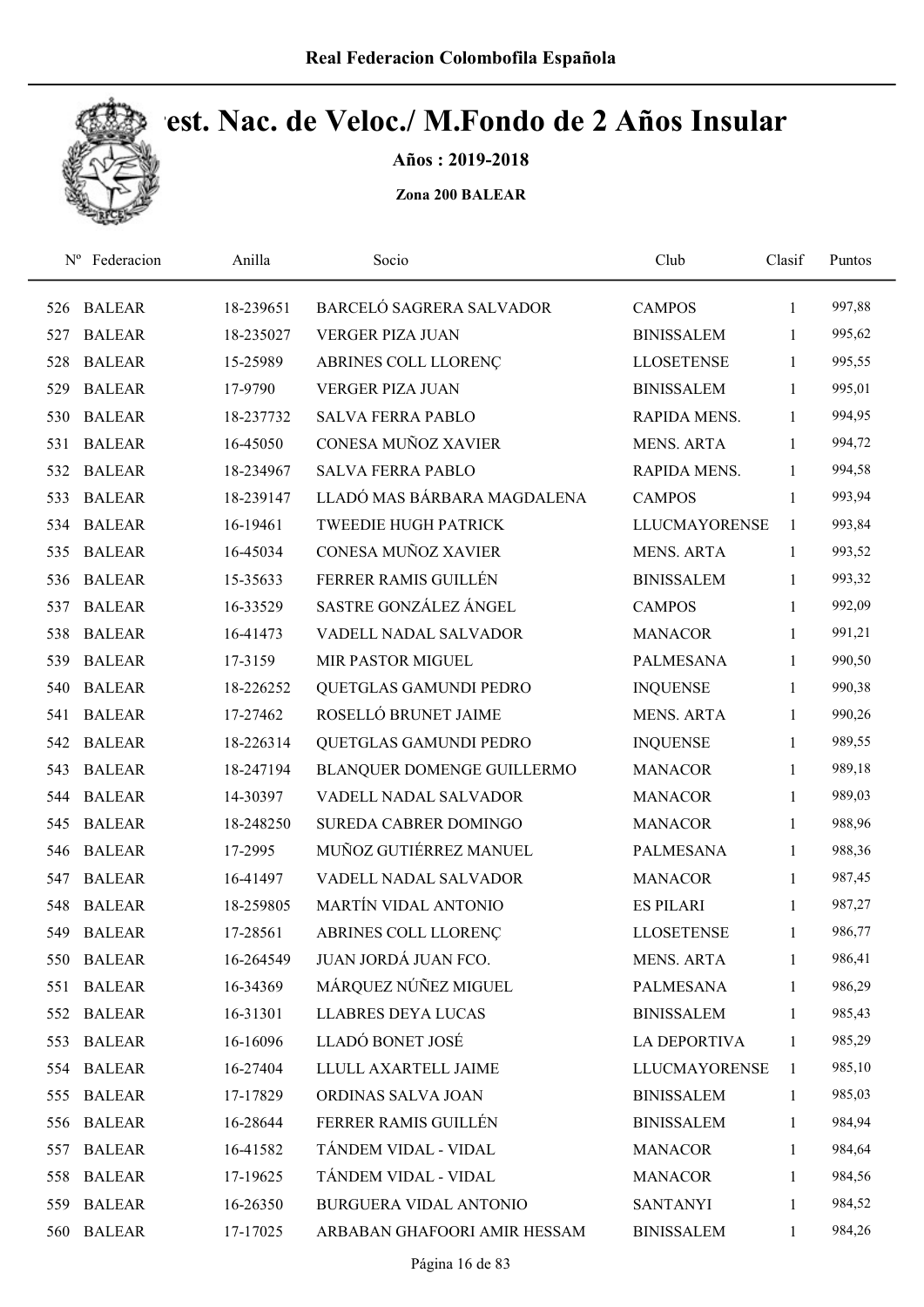

Años : 2019-2018

| $N^{\rm o}$ | Federacion    | Anilla    | Socio                           | Club                 | Clasif       | Puntos |  |
|-------------|---------------|-----------|---------------------------------|----------------------|--------------|--------|--|
| 561         | <b>BALEAR</b> | 18-260725 | PIZA GELABERT JOSÉ              | <b>LA DEPORTIVA</b>  | 1            | 983,97 |  |
| 562         | <b>BALEAR</b> | 18-259771 | <b>MARTÍN VIDAL ANTONIO</b>     | <b>ES PILARI</b>     | 1            | 983,71 |  |
| 563         | <b>BALEAR</b> | 16-44628  | ROSELLÓ BRUNET JAIME            | <b>MENS. ARTA</b>    | $\mathbf{1}$ | 983,42 |  |
| 564         | <b>BALEAR</b> | 15-31505  | <b>LLABRES DEYA LUCAS</b>       | <b>BINISSALEM</b>    | 1            | 982,89 |  |
| 565         | <b>BALEAR</b> | 17-34815  | <b>VERGER ROCA SEBASTIÁN</b>    | <b>PALMESANA</b>     | $\mathbf{1}$ | 982,36 |  |
| 566         | <b>BALEAR</b> | 16-34105  | <b>RIBOT RAMIS ANTONIO</b>      | <b>ES PILARI</b>     | $\mathbf{1}$ | 981,64 |  |
| 567         | <b>BALEAR</b> | 18-253451 | <b>CUTILLAS BERGAS JAIME</b>    | <b>MENS. ARTA</b>    | $\mathbf{1}$ | 981,63 |  |
| 568         | <b>BALEAR</b> | 18-253514 | <b>CUTILLAS BERGAS JAIME</b>    | <b>MENS. ARTA</b>    | $\mathbf{1}$ | 981,63 |  |
| 569         | <b>BALEAR</b> | 15-34624  | NADAL PERELLÓ GABRIEL           | <b>PORRERENSE</b>    | $\mathbf{1}$ | 981,09 |  |
| 570         | <b>BALEAR</b> | 17-6872   | NICOLAU NOGUERA PEDRO           | <b>SANTANYI</b>      | 1            | 980,79 |  |
| 571         | <b>BALEAR</b> | 18-234522 | <b>BLANCO FERRANDO PEDRO</b>    | RAPIDA MENS.         | 1            | 980,15 |  |
| 572         | <b>BALEAR</b> | 15-53265  | <b>MARTÍN VIDAL ANTONIO</b>     | <b>ES PILARI</b>     | 1            | 979,94 |  |
| 573         | <b>BALEAR</b> | 17-20966  | <b>SERVERA SERVERA JUAN</b>     | <b>MANACOR</b>       | 1            | 979,29 |  |
| 574         | <b>BALEAR</b> | 16-12597  | ABRINES COLL LLORENÇ            | <b>LLOSETENSE</b>    | 1            | 979,22 |  |
| 575         | <b>BALEAR</b> | 17-7285   | PONS VIDAL DAMIÁN               | <b>SANTANYI</b>      | 1            | 979,19 |  |
| 576         | <b>BALEAR</b> | 16-19067  | TOMÁS SASTRE LORENZO            | <b>LLUCMAYORENSE</b> | $\mathbf{1}$ | 978,63 |  |
| 577         | <b>BALEAR</b> | 17-27479  | ROSELLÓ BRUNET JAIME            | <b>MENS. ARTA</b>    | $\mathbf{1}$ | 978,58 |  |
| 578         | <b>BALEAR</b> | 17-2288   | ADROVER LÓPEZ JUAN CARLOS       | <b>BINISSALEM</b>    | $\mathbf{1}$ | 978,53 |  |
| 579         | <b>BALEAR</b> | 18-234540 | <b>BLANCO FERRANDO PEDRO</b>    | RAPIDA MENS.         | $\mathbf{1}$ | 978,21 |  |
| 580         | <b>BALEAR</b> | 17-24002  | BURGUERA VIDAL ANTONIO          | <b>SANTANYI</b>      | $\mathbf{1}$ | 978,12 |  |
| 581         | <b>BALEAR</b> | 17-11829  | SALADO RODRÍGUEZ VÍCTOR         | RAPIDA MENS.         | 1            | 977,95 |  |
| 582         | <b>BALEAR</b> | 17-14388  | LLULL AXARTELL JAIME            | <b>LLUCMAYORENSE</b> | $\mathbf{1}$ | 977,94 |  |
| 583         | <b>BALEAR</b> | 17-27471  | ROSELLÓ BRUNET JAIME            | <b>MENS. ARTA</b>    | $\mathbf{1}$ | 977,68 |  |
|             | 584 BALEAR    | 18-228430 | <b>GONZÁLEZ FERRER SALVADOR</b> | <b>PALMESANA</b>     | $\mathbf{1}$ | 976,64 |  |
| 585         | <b>BALEAR</b> | 17-19508  | JUAN JORDÁ JUAN FCO.            | <b>MENS. ARTA</b>    | 1            | 976,33 |  |
| 586         | <b>BALEAR</b> | 16-42070  | BLANQUER DOMENGE GUILLERMO      | <b>MANACOR</b>       | 1            | 976,27 |  |
| 587         | <b>BALEAR</b> | 18-259254 | PÉREZ LÓPEZ AGUSTÍN             | <b>ES PILARI</b>     | 1            | 976,26 |  |
| 588         | <b>BALEAR</b> | 17-2302   | <b>LLABRES DEYA LUCAS</b>       | <b>BINISSALEM</b>    | 1            | 976,17 |  |
| 589         | <b>BALEAR</b> | 14-28066  | TÁNDEM VIDAL - VIDAL            | <b>MANACOR</b>       | 1            | 975,93 |  |
| 590         | <b>BALEAR</b> | 17-28291  | <b>GAYA BAUZA JOAN LLUIS</b>    | <b>LLOSETENSE</b>    | 1            | 975,47 |  |
| 591         | <b>BALEAR</b> | 17-11389  | CIRER FERRIOL TONI              | <b>BINISSALEM</b>    | $\mathbf{1}$ | 975,46 |  |
| 592         | <b>BALEAR</b> | 17-36499  | <b>GIL MARTÍN ANTONI</b>        | PALMESANA            | $\mathbf{1}$ | 975,10 |  |
| 593         | <b>BALEAR</b> | 17-9158   | TAPALOAGA NELU DANIEL           | RAPIDA MENS.         | $\mathbf{1}$ | 974,32 |  |
|             | 594 BALEAR    | 18-246047 | RIERA MASSANET ANTONIO          | <b>MANACOR</b>       | $\mathbf{1}$ | 974,24 |  |
| 595         | <b>BALEAR</b> | 15-30241  | SERVER RIGO JAIME               | <b>LLUCMAYORENSE</b> | $\mathbf{1}$ | 974,15 |  |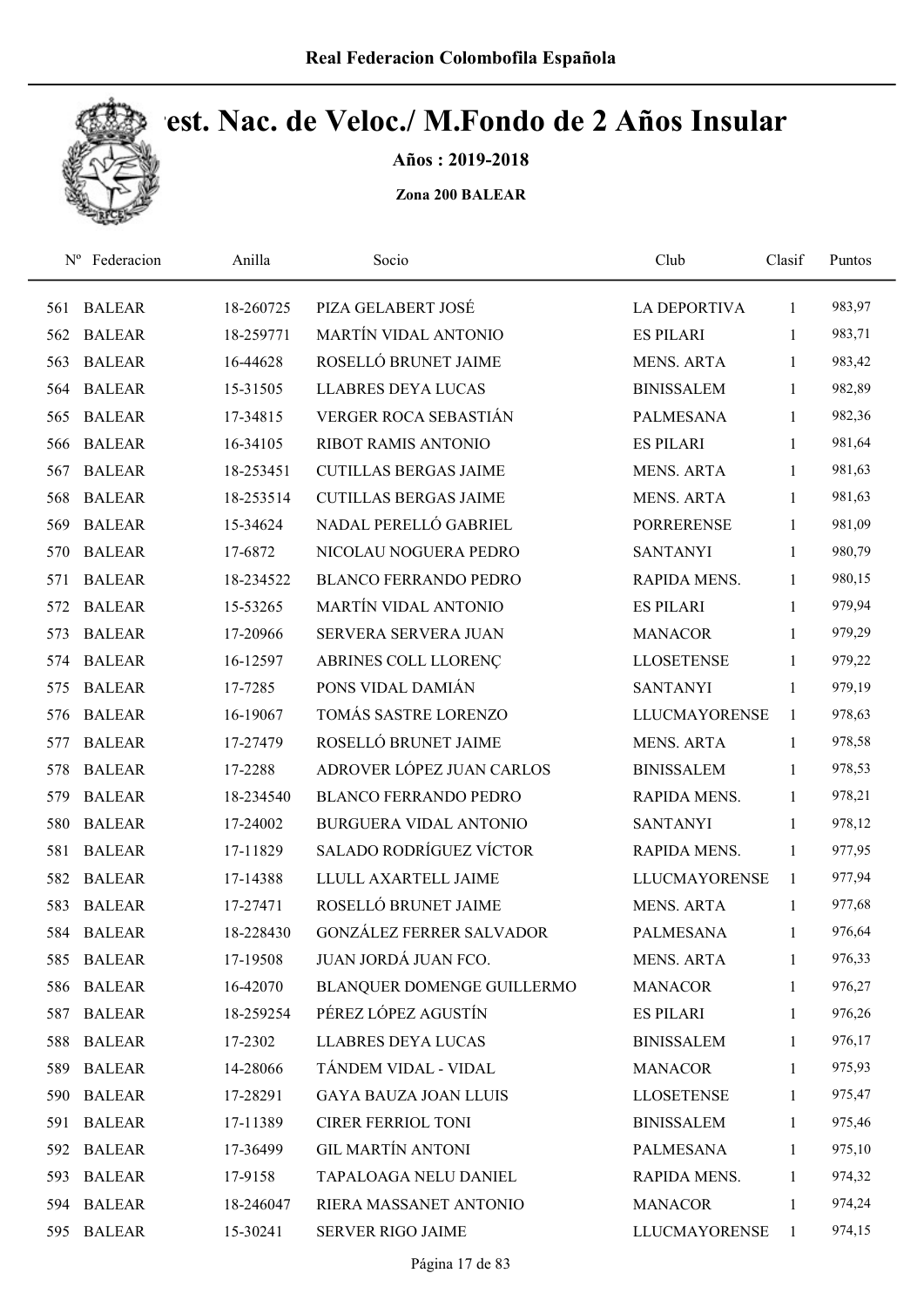

Años : 2019-2018

| $N^{\rm o}$ | Federacion    | Anilla    | Socio                         | Club              | Clasif       | Puntos |
|-------------|---------------|-----------|-------------------------------|-------------------|--------------|--------|
| 596         | <b>BALEAR</b> | 17-32712  | ROTGER CIRER GABRIEL          | RAPIDA MENS.      | $\mathbf{1}$ | 973,84 |
| 597         | <b>BALEAR</b> | 17-20869  | VADELL FUSTER BUENAVENTURA    | <b>MANACOR</b>    | 1            | 973,46 |
| 598         | <b>BALEAR</b> | 18-246975 | TÁNDEM JORDI - TOLO           | <b>MANACOR</b>    | $\mathbf{1}$ | 973,38 |
| 599         | <b>BALEAR</b> | 17-19861  | ACEDO ORTEGA ENRIQUE          | <b>MANACOR</b>    | $\mathbf{1}$ | 972,77 |
| 600         | <b>BALEAR</b> | 17-21295  | TRUYOLS SANSÓ SEBASTIÁN       | <b>MANACOR</b>    | $\mathbf{1}$ | 972,48 |
| 601         | <b>BALEAR</b> | 17-3112   | MIR PASTOR MIGUEL             | <b>PALMESANA</b>  | $\mathbf{1}$ | 972,29 |
| 602         | <b>BALEAR</b> | 17-3107   | MIR PASTOR MIGUEL             | <b>PALMESANA</b>  | $\mathbf{1}$ | 971,92 |
| 603         | <b>BALEAR</b> | 17-26481  | TERRASA ROSELLÓ JUAN          | <b>MENS. ARTA</b> | $\mathbf{1}$ | 971,83 |
| 604         | <b>BALEAR</b> | 17-27257  | <b>SANSO FLAQUER JUAN</b>     | <b>MENS. ARTA</b> | $\mathbf{1}$ | 971,81 |
| 605         | <b>BALEAR</b> | 16-39662  | QUETGLAS GAMUNDI PEDRO        | <b>INQUENSE</b>   | $\mathbf{1}$ | 971,70 |
| 606         | <b>BALEAR</b> | 17-34217  | POU MESQUIDA JAIME            | <b>MANACOR</b>    | 1            | 971,67 |
| 607         | <b>BALEAR</b> | 15-45092  | PROHENS MAS BARTOLOMÉ         | <b>CAMPOS</b>     | $\mathbf{1}$ | 971,07 |
| 608         | <b>BALEAR</b> | 16-39386  | QUETGLAS GAMUNDI SEBASTIÁN    | <b>INQUENSE</b>   | 1            | 970,97 |
| 609         | <b>BALEAR</b> | 16-24894  | MARTÍ VALLES GUILLERMO        | <b>BINISSALEM</b> | $\mathbf{1}$ | 970,77 |
| 610         | <b>BALEAR</b> | 17-12587  | BARCELÓ SAGRERA SALVADOR      | <b>CAMPOS</b>     | 1            | 970,74 |
| 611         | <b>BALEAR</b> | 18-226835 | NICOLAU GAMUNDI SEBASTIA      | <b>INQUENSE</b>   | $\mathbf{1}$ | 970,63 |
| 612         | <b>BALEAR</b> | 17-19846  | ACEDO ORTEGA ENRIQUE          | <b>MANACOR</b>    | $\mathbf{1}$ | 970,21 |
| 613         | <b>BALEAR</b> | 17-19579  | JUAN JORDÁ JUAN FCO.          | <b>MENS. ARTA</b> | $\mathbf{1}$ | 970,06 |
| 614         | <b>BALEAR</b> | 16-41912  | POU MESQUIDA JAIME            | <b>MANACOR</b>    | $\mathbf{1}$ | 969,37 |
| 615         | <b>BALEAR</b> | 16-24234  | NICOLAU GAMUNDI SEBASTIA      | <b>INQUENSE</b>   | 1            | 969,02 |
| 616         | <b>BALEAR</b> | 17-35374  | VERGER ROCA SEBASTIÁN         | PALMESANA         | $\mathbf{1}$ | 968,93 |
| 617         | <b>BALEAR</b> | 16-45654  | <b>CASTOR SASTRE BERNARDO</b> | <b>LLOSETENSE</b> | 1            | 968,62 |
| 618         | <b>BALEAR</b> | 17-18505  | <b>TORRENS PLANAS MIGUEL</b>  | <b>INQUENSE</b>   | $\mathbf{1}$ | 968,61 |
| 619         | <b>BALEAR</b> | 17-3032   | VICARIO DORRADO MIGUEL        | <b>PALMESANA</b>  | 1            | 968,20 |
| 620         | <b>BALEAR</b> | 16-45687  | <b>CASTOR SASTRE BERNARDO</b> | <b>LLOSETENSE</b> | 1            | 967,64 |
| 621         | <b>BALEAR</b> | 17-32799  | FIDALGO BESTARD MIGUEL        | RAPIDA MENS.      | $\mathbf{1}$ | 967,17 |
| 622         | <b>BALEAR</b> | 17-11558  | TÁNDEM MUNTANER - MORA        | <b>PORRERENSE</b> | 1            | 966,66 |
| 623         | <b>BALEAR</b> | 17-17736  | SALAS AMENGUAL ARNALDO        | <b>BINISSALEM</b> | $\mathbf{1}$ | 966,46 |
| 624         | <b>BALEAR</b> | 17-17166  | ARBABAN GHAFOORI AMIR HESSAM  | <b>BINISSALEM</b> | 1            | 965,81 |
| 625         | <b>BALEAR</b> | 16-41617  | TÁNDEM VIDAL - VIDAL          | <b>MANACOR</b>    | 1            | 965,44 |
| 626         | <b>BALEAR</b> | 17-3408   | MIR PASTOR MIGUEL             | <b>PALMESANA</b>  | $\mathbf{1}$ | 965,37 |
| 627         | <b>BALEAR</b> | 18-244802 | AMENGUAL BENNASAR LLORENÇ     | <b>BINISSALEM</b> | $\mathbf{1}$ | 965,32 |
| 628         | <b>BALEAR</b> | 17-3689   | VERGER ROCA SEBASTIÁN         | <b>PALMESANA</b>  | $\mathbf{1}$ | 965,12 |
| 629         | <b>BALEAR</b> | 17-27841  | SÁNCHEZ PERELLÓ JOSÉ G.       | <b>LLOSETENSE</b> | $\mathbf{1}$ | 965,09 |
| 630         | <b>BALEAR</b> | 17-26136  | VARA MARQUET GREGORIO         | A. POLLESINA      | $\mathbf{1}$ | 965,03 |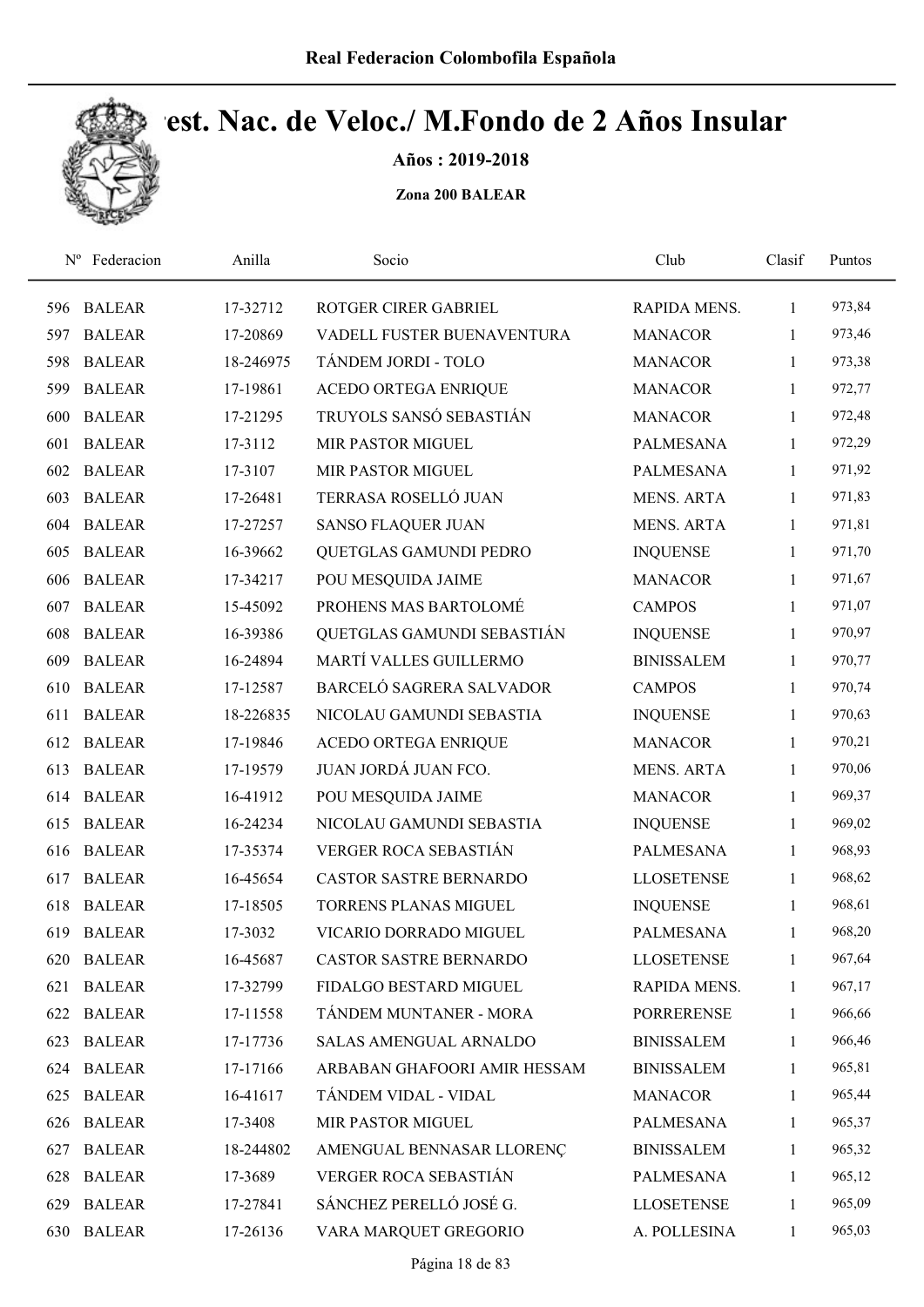

Años : 2019-2018

| $N^{\rm o}$ | Federacion    | Anilla     | Socio                        | Club                 | Clasif       | Puntos |
|-------------|---------------|------------|------------------------------|----------------------|--------------|--------|
| 631         | <b>BALEAR</b> | 17-765     | JAUME OLIVER ANTONIA         | LA DEPORTIVA         | $\mathbf{1}$ | 965,01 |
| 632         | <b>BALEAR</b> | 15-26375   | PERELLÓ PUJADAS CRISTOBAL    | <b>LLOSETENSE</b>    | 1            | 964,87 |
| 633         | <b>BALEAR</b> | 17-14056   | <b>GIL PALACIO H. MARINA</b> | <b>PALMESANA</b>     | $\mathbf{1}$ | 964,34 |
| 634         | <b>BALEAR</b> | 17-28612   | ABRINES COLL LLORENÇ         | <b>LLOSETENSE</b>    | $\mathbf{1}$ | 964,32 |
| 635         | <b>BALEAR</b> | 17-10966   | NADAL PERELLÓ GABRIEL        | <b>PORRERENSE</b>    | $\mathbf{1}$ | 964,28 |
| 636         | <b>BALEAR</b> | 17-33678   | SORELL SALVA GABRIEL         | <b>ES PILARI</b>     | $\mathbf{1}$ | 964,19 |
| 637         | <b>BALEAR</b> | 18-229024  | ADROVER LÓPEZ JUAN CARLOS    | <b>BINISSALEM</b>    | 1            | 964,14 |
| 638         | <b>BALEAR</b> | 17-397     | PIZA GELABERT JOSÉ           | <b>LA DEPORTIVA</b>  | 1            | 963,75 |
| 639         | <b>BALEAR</b> | 16-20630   | <b>JAUME SATRE JUAN</b>      | <b>LLUCMAYORENSE</b> | 1            | 963,25 |
| 640         | <b>BALEAR</b> | 17-17594   | TERRASSA COSTA MATEO         | <b>BINISSALEM</b>    | $\mathbf{1}$ | 963,10 |
| 641         | <b>BALEAR</b> | 17-196213  | JUAN JORDÁ JUAN FCO.         | <b>MENS. ARTA</b>    | $\mathbf{1}$ | 963,01 |
| 642         | <b>BALEAR</b> | 18-260512  | LLADÓ BONET JOSÉ             | <b>LA DEPORTIVA</b>  | $\mathbf{1}$ | 962,97 |
| 643         | <b>BALEAR</b> | 16-17984   | <b>SALVA FERRA PABLO</b>     | RAPIDA MENS.         | $\mathbf{1}$ | 962,90 |
| 644         | <b>BALEAR</b> | 15-45200   | <b>SALVA FERRA PABLO</b>     | RAPIDA MENS.         | $\mathbf{1}$ | 962,90 |
| 645         | <b>BALEAR</b> | 15-37239   | SASTRE GONZÁLEZ ÁNGEL        | <b>CAMPOS</b>        | $\mathbf{1}$ | 962,74 |
| 646         | <b>BALEAR</b> | 17-6351    | PERELLÓ VIDAL ANTONIO        | <b>SANTANYI</b>      | $\mathbf{1}$ | 962,50 |
| 647         | <b>BALEAR</b> | 18-245608  | FERRAGUT SEGUÍ ANTONIO       | <b>BINISSALEM</b>    | $\mathbf{1}$ | 962,34 |
| 648         | <b>BALEAR</b> | 18-226867  | NICOLAU GAMUNDI SEBASTIA     | <b>INQUENSE</b>      | $\mathbf{1}$ | 962,33 |
| 649         | <b>BALEAR</b> | 15-53262   | <b>MARTÍN VIDAL ANTONIO</b>  | <b>ES PILARI</b>     | $\mathbf{1}$ | 962,25 |
| 650         | <b>BALEAR</b> | 17-3129    | MIR PASTOR MIGUEL            | <b>PALMESANA</b>     | $\mathbf{1}$ | 962,17 |
| 651         | <b>BALEAR</b> | 18-243409  | SAURINA MORAGUES MIGUEL      | <b>BINISSALEM</b>    | 1            | 961,84 |
| 652         | <b>BALEAR</b> | 18-240667  | PROHENS VICENS ANDRÉS        | <b>CAMPOS</b>        | 1            | 961,77 |
| 653         | <b>BALEAR</b> | 16-264469  | JUAN JORDÁ JUAN FCO.         | <b>MENS. ARTA</b>    | 1            | 961,40 |
|             | 654 BALEAR    | 17-10947   | PARETS SEGUI JOAN            | <b>BINISSALEM</b>    | $\mathbf{1}$ | 961,01 |
| 655         | <b>BALEAR</b> | 17-20854   | VADELL FUSTER BUENAVENTURA   | <b>MANACOR</b>       | 1            | 960,99 |
| 656         | <b>BALEAR</b> | 18-227966  | FERNANDEZ FERNANDEZ DAVID    | <b>BINISSALEM</b>    | 1            | 960,84 |
| 657         | <b>BALEAR</b> | 18-227077  | REYNES SOCIAS PEDRO          | <b>BINISSALEM</b>    | 1            | 960,60 |
| 658         | <b>BALEAR</b> | 17-9527    | <b>BLANCO FERRANDO PEDRO</b> | RAPIDA MENS.         | 1            | 960,53 |
| 659         | <b>BALEAR</b> | 18-260836  | <b>JURADO MATAS FÉLIX</b>    | <b>LA DEPORTIVA</b>  | $\mathbf{1}$ | 960,40 |
| 660         | <b>BALEAR</b> | 14-5147428 | FAHANDEZH-SAADI FAHANDEZH R. | DERBY MALLORCA 1     |              | 960,28 |
| 661         | <b>BALEAR</b> | 17-33086   | FIDALGO BESTARD MIGUEL       | RAPIDA MENS.         | $\mathbf{1}$ | 960,26 |
| 662         | <b>BALEAR</b> | 18-258558  | TORRES CERDA SEBASTIÁN       | A. POLLESINA         | 1            | 960,19 |
| 663         | <b>BALEAR</b> | 17-14589   | PROHENS SALOM ANDRÉS         | <b>LLUCMAYORENSE</b> | 1            | 959,99 |
|             | 664 BALEAR    | 15-34331   | TÁNDEM MUNTANER - MORA       | <b>PORRERENSE</b>    | 1            | 959,90 |
| 665         | <b>BALEAR</b> | 16-26340   | BURGUERA VIDAL ANTONIO       | <b>SANTANYI</b>      | $\mathbf{1}$ | 959,69 |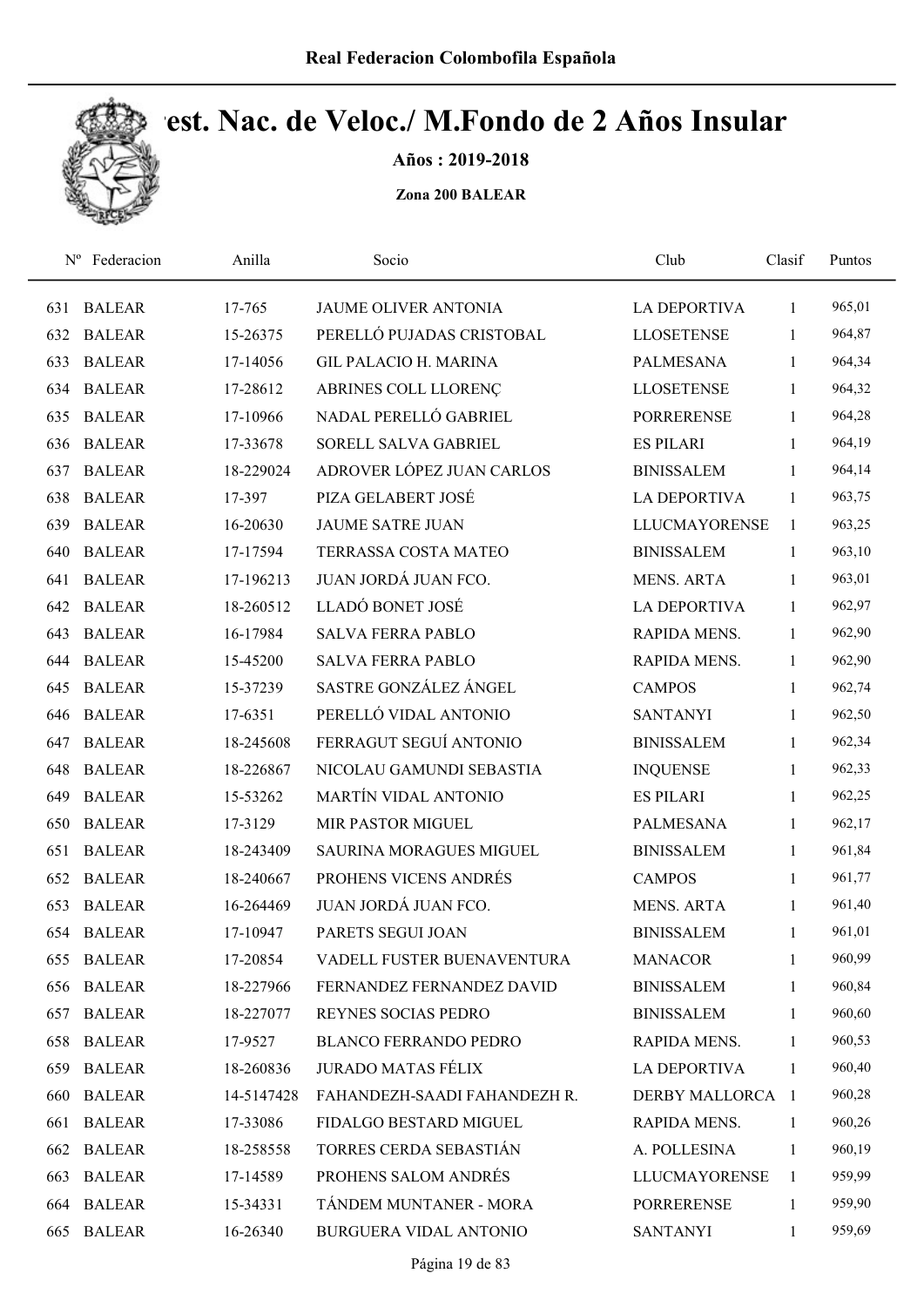

Años : 2019-2018

| $N^{\rm o}$ | Federacion    | Anilla    | Socio                        | Club                 | Clasif       | Puntos |
|-------------|---------------|-----------|------------------------------|----------------------|--------------|--------|
| 666         | <b>BALEAR</b> | 17-35464  | SORELL SALVA GABRIEL         | <b>ES PILARI</b>     | $\mathbf{1}$ | 959,57 |
| 667         | <b>BALEAR</b> | 18-260549 | MONTSERRAT PUJOL JUAN        | <b>LA DEPORTIVA</b>  | $\mathbf{1}$ | 959,41 |
| 668         | <b>BALEAR</b> | 17-11786  | TERRASSA COLOMAR GUILLERMO   | <b>BINISSALEM</b>    | $\mathbf{1}$ | 959,37 |
| 669         | <b>BALEAR</b> | 15-30224  | <b>SERVER RIGO JAIME</b>     | <b>LLUCMAYORENSE</b> | 1            | 958,61 |
| 670         | <b>BALEAR</b> | 17-2167   | ADROVER LÓPEZ JUAN CARLOS    | <b>BINISSALEM</b>    | $\mathbf{1}$ | 958,32 |
| 671         | <b>BALEAR</b> | 16-16168  | MONTSERRAT PUJOL JUAN        | LA DEPORTIVA         | $\mathbf{1}$ | 958,10 |
| 672         | <b>BALEAR</b> | 16-25676  | PONS VIDAL DAMIÁN            | <b>SANTANYI</b>      | $\mathbf{1}$ | 957,84 |
| 673         | <b>BALEAR</b> | 17-12769  | MONSERRAT RAFAL JULIÁN       | <b>LLUCMAYORENSE</b> | 1            | 957,61 |
| 674         | <b>BALEAR</b> | 17-31959  | NÚÑEZ TORRES JUAN DE DIOS    | A. POLLESINA         | $\mathbf{1}$ | 957,44 |
| 675         | <b>BALEAR</b> | 16-25712  | PONS VIDAL DAMIÁN            | <b>SANTANYI</b>      | $\mathbf{1}$ | 957,33 |
| 676         | <b>BALEAR</b> | 17-20404  | RIERA MASSANET ANTONIO       | <b>MANACOR</b>       | $\mathbf{1}$ | 957,28 |
| 677         | <b>BALEAR</b> | 18-243851 | ANDONOV HRISTOV ALEKSANDAR   | <b>BINISSALEM</b>    | $\mathbf{1}$ | 957,26 |
| 678         | <b>BALEAR</b> | 15-47030  | MOREY BARCELÓ SEBASTIÁN      | RAPIDA MENS.         | 1            | 957,16 |
| 679         | <b>BALEAR</b> | 17-19582  | JUAN JORDÁ JUAN FCO.         | <b>MENS. ARTA</b>    | $\mathbf{1}$ | 956,97 |
| 680         | <b>BALEAR</b> | 17-17963  | ANDONOV HRISTOV ALEKSANDAR   | <b>BINISSALEM</b>    | 1            | 956,90 |
| 681         | <b>BALEAR</b> | 15-28261  | <b>GAYA BAUZA JOAN LLUIS</b> | <b>LLOSETENSE</b>    | $\mathbf{1}$ | 956,19 |
| 682         | <b>BALEAR</b> | 18-239713 | BARCELÓ SAGRERA SALVADOR     | <b>CAMPOS</b>        | $\mathbf{1}$ | 956,03 |
| 683         | <b>BALEAR</b> | 17-31414  | TORRES LUQUE CRISTÓBAL       | A. POLLESINA         | $\mathbf{1}$ | 955,67 |
| 684         | <b>BALEAR</b> | 18-259921 | VILCHES VILCHES TORCUATO     | <b>ES PILARI</b>     | 1            | 955,55 |
| 685         | <b>BALEAR</b> | 18-255474 | SÁNCHEZ PERELLÓ JOSÉ G.      | <b>LLOSETENSE</b>    | 1            | 955,31 |
| 686         | <b>BALEAR</b> | 18-260285 | FAHANDEZH-SAADI FAHANDEZH R. | DERBY MALLORCA 1     |              | 955,08 |
| 687         | <b>BALEAR</b> | 17-31302  | SALAS LLADÓ MIGUEL           | A. POLLESINA         | -1           | 955,06 |
| 688         | <b>BALEAR</b> | 18-260233 | FAHANDEZH-SAADI FAHANDEZH R. | DERBY MALLORCA 1     |              | 954,93 |
| 689         | <b>BALEAR</b> | 12-56385  | <b>VERGER PIZA JUAN</b>      | <b>BINISSALEM</b>    | $\mathbf{1}$ | 954,90 |
| 690         | <b>BALEAR</b> | 17-34649  | <b>CUTILLAS BERGAS JAIME</b> | <b>MENS. ARTA</b>    | 1            | 954,64 |
| 691         | <b>BALEAR</b> | 16-18884  | PIZA FERRER ANTONIO LUIS     | RAPIDA MENS.         | $\mathbf{1}$ | 954,53 |
| 692         | <b>BALEAR</b> | 16-41330  | VADELL NADAL SALVADOR        | <b>MANACOR</b>       | 1            | 954,44 |
| 693         | <b>BALEAR</b> | 16-264495 | JUAN JORDÁ JUAN FCO.         | <b>MENS. ARTA</b>    | 1            | 954,03 |
| 694         | <b>BALEAR</b> | 17-7278   | PONS VIDAL DAMIÁN            | <b>SANTANYI</b>      | $\mathbf{1}$ | 953,87 |
| 695         | <b>BALEAR</b> | 17-6747   | NICOLAU NOGUERA PEDRO        | <b>SANTANYI</b>      | $\mathbf{1}$ | 953,76 |
| 696         | <b>BALEAR</b> | 17-14621  | HERNÁNDEZ CABRERA ANTONIO    | <b>LLUCMAYORENSE</b> | 1            | 953,66 |
| 697         | <b>BALEAR</b> | 18-227229 | MUÑOZ GUTIÉRREZ MANUEL       | PALMESANA            | $\mathbf{1}$ | 953,63 |
| 698         | <b>BALEAR</b> | 16-37841  | <b>LLABRES DEYA LUCAS</b>    | <b>BINISSALEM</b>    | $\mathbf{1}$ | 953,23 |
| 699         | <b>BALEAR</b> | 16-264470 | JUAN JORDÁ JUAN FCO.         | <b>MENS. ARTA</b>    | 1            | 952,99 |
| 700         | <b>BALEAR</b> | 16-11695  | LUCESCU VALENTIN             | A. POLLESINA         | $\mathbf{1}$ | 952,94 |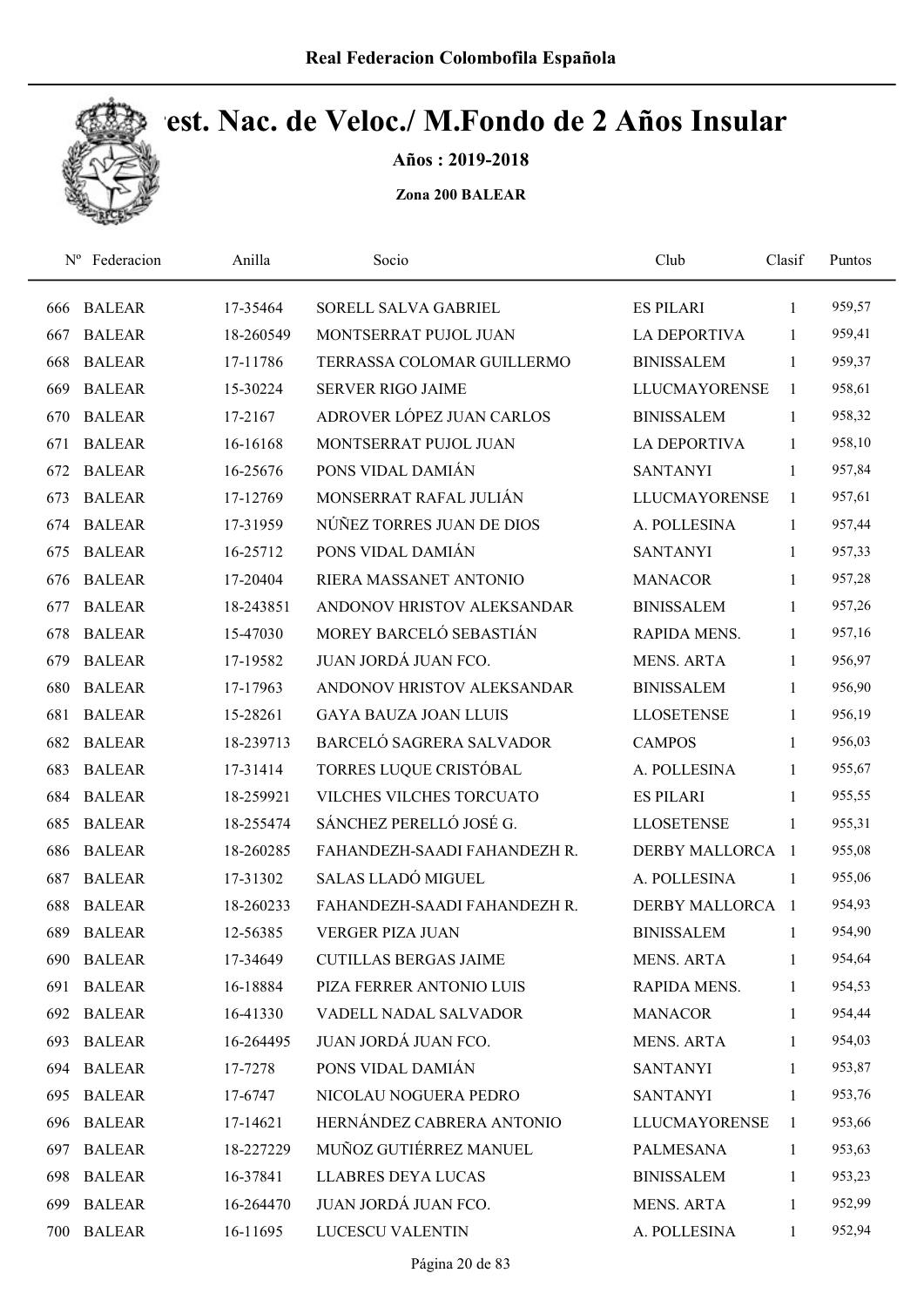

Años : 2019-2018

| $N^{\rm o}$ | Federacion    | Anilla     | Socio                         | Club                 | Clasif       | Puntos |
|-------------|---------------|------------|-------------------------------|----------------------|--------------|--------|
| 701         | <b>BALEAR</b> | 17-12322   | GOMIS TOMÁS PEDRO A.          | <b>CAMPOS</b>        | 1            | 952,75 |
| 702         | <b>BALEAR</b> | 17-20407   | RIERA MASSANET ANTONIO        | <b>MANACOR</b>       | 1            | 952,59 |
| 703         | <b>BALEAR</b> | 16-20045   | <b>RIBOT RAMIS ANTONIO</b>    | <b>ES PILARI</b>     | $\mathbf{1}$ | 952,35 |
| 704         | <b>BALEAR</b> | 17-36508   | GARCÍAS MEZQUIDA ANTONIO      | <b>CAMPOS</b>        | $\mathbf{1}$ | 952,22 |
| 705         | <b>BALEAR</b> | 17-19626   | TÁNDEM VIDAL - VIDAL          | <b>MANACOR</b>       | $\mathbf{1}$ | 952,09 |
| 706         | <b>BALEAR</b> | 17-10541   | MARTORELL FULLANA JAIME       | <b>BINISSALEM</b>    | $\mathbf{1}$ | 952,08 |
| 707         | <b>BALEAR</b> | 17-10830   | GORNALS FERRER MIGUEL A.      | <b>PORRERENSE</b>    | 1            | 952,08 |
| 708         | <b>BALEAR</b> | 17-28572   | ABRINES COLL LLORENÇ          | <b>LLOSETENSE</b>    | $\mathbf{1}$ | 952,04 |
| 709         | <b>BALEAR</b> | 16-25375   | <b>BURGUERA VICENS JULIÁN</b> | <b>SANTANYI</b>      | 1            | 951,90 |
| 710         | <b>BALEAR</b> | 18-237615  | FERRER RAMIS GUILLÉN          | <b>BINISSALEM</b>    | 1            | 951,66 |
| 711         | <b>BALEAR</b> | 17-9302    | AMENGUAL CARRILLO GUILLERMO   | <b>RAPIDA MENS.</b>  | 1            | 951,53 |
| 712         | <b>BALEAR</b> | 18-260953  | <b>JAUME OLIVER ANTONIA</b>   | <b>LA DEPORTIVA</b>  | 1            | 951,14 |
| 713         | <b>BALEAR</b> | 17-11386   | <b>CIRER FERRIOL TONI</b>     | <b>BINISSALEM</b>    | 1            | 951,10 |
| 714         | <b>BALEAR</b> | 17-19628   | TÁNDEM VIDAL - VIDAL          | <b>MANACOR</b>       | 1            | 950,63 |
| 715         | <b>BALEAR</b> | 16-13284   | TÁNDEM VILCHEZ - SÁNCHEZ      | <b>LLOSETENSE</b>    | 1            | 950,60 |
| 716         | <b>BALEAR</b> | 16-41608   | TÁNDEM VIDAL - VIDAL          | <b>MANACOR</b>       | 1            | 950,55 |
| 717         | <b>BALEAR</b> | 16-39423   | PAYERAS OLIVER PEDRO A.       | <b>INQUENSE</b>      | 1            | 950,29 |
| 718         | <b>BALEAR</b> | 17-780     | JAUME OLIVER ANTONIA          | <b>LA DEPORTIVA</b>  | $\mathbf{1}$ | 950,27 |
| 719         | <b>BALEAR</b> | 18-260104  | MONTILLA MORENO FRANCISCO A.  | <b>ES PILARI</b>     | 1            | 950,01 |
| 720         | <b>BALEAR</b> | 18-246068  | RIERA MASSANET ANTONIO        | <b>MANACOR</b>       | $\mathbf{1}$ | 949,91 |
| 721         | <b>BALEAR</b> | 18-235272  | VICH SALOM BARTOLOMÉ          | RAPIDA MENS.         | 1            | 949,89 |
| 722         | <b>BALEAR</b> | 18-245164  | ADROVER LÓPEZ JUAN CARLOS     | <b>BINISSALEM</b>    | 1            | 949,85 |
| 723         | <b>BALEAR</b> | 10-98337   | MAHINDO ALEMANY ANTONI J.     | <b>BINISSALEM</b>    | 1            | 949,77 |
|             | 724 BALEAR    | 17-2915    | MAYOL CLADERA ARNALDO         | <b>PALMESANA</b>     | 1            | 949,58 |
| 725         | <b>BALEAR</b> | 18-226575  | BUÑOLA QUETGLAS PEDRO A.      | <b>INQUENSE</b>      | 1            | 949,45 |
| 726         | <b>BALEAR</b> | 18-236405  | VENY MESTRE MIGUEL A.         | <b>PORRERENSE</b>    | 1            | 949,41 |
| 727         | <b>BALEAR</b> | 18-233714  | COLL BARCELÓ ANTONIO          | RAPIDA MENS.         | 1            | 948,66 |
| 728         | <b>BALEAR</b> | 17-14487   | BARCELÓ TABERNER BARTOLOMÉ    | <b>LLUCMAYORENSE</b> | 1            | 948,45 |
| 729         | <b>BALEAR</b> | 18-237206  | VIDAL MAS SEBASTIÁN           | <b>PORRERENSE</b>    | 1            | 948,42 |
| 730         | <b>BALEAR</b> | 18-227769  | MIR PASTOR MIGUEL             | PALMESANA            | $\mathbf{1}$ | 948,05 |
| 731         | <b>BALEAR</b> | 18-232855  | BURGUERA VIDAL ANTONIO        | <b>SANTANYI</b>      | 1            | 947,93 |
| 732         | <b>BALEAR</b> | 17-28201   | CASTOR SASTRE BERNARDO        | <b>LLOSETENSE</b>    | 1            | 947,86 |
| 733         | <b>BALEAR</b> | 16-41164   | TÁNDEM VILCHEZ - SÁNCHEZ      | <b>LLOSETENSE</b>    | 1            | 947,74 |
| 734         | <b>BALEAR</b> | 18-239082  | LLADÓ MAS BÁRBARA MAGDALENA   | <b>CAMPOS</b>        | 1            | 947,69 |
| 735         | <b>BALEAR</b> | 17-9372138 | FAHANDEZH-SAADI FAHANDEZH R.  | DERBY MALLORCA 1     |              | 947,15 |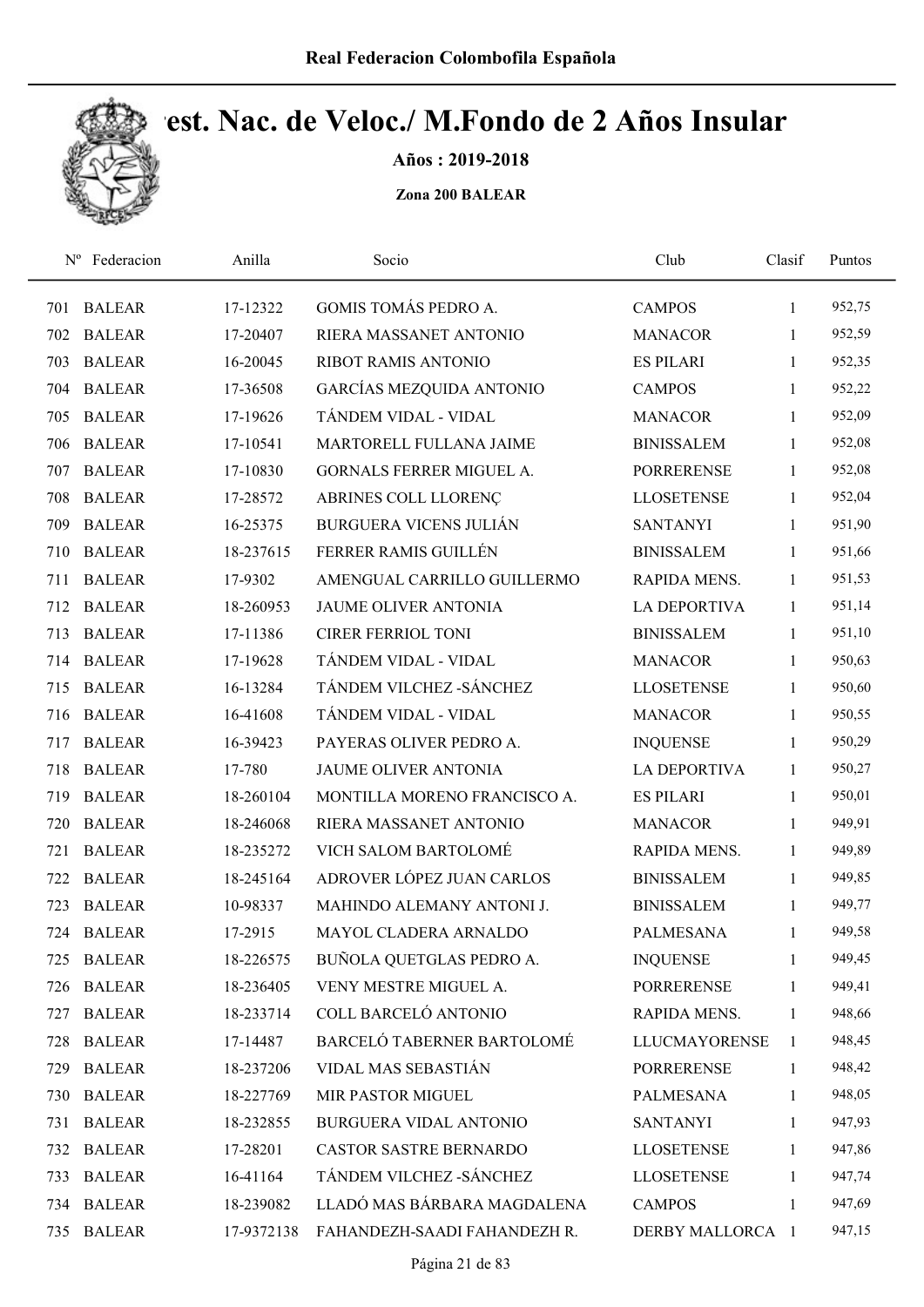

Años : 2019-2018

| $N^{\rm o}$ | Federacion    | Anilla    | Socio                         | Club                 | Clasif       | Puntos |
|-------------|---------------|-----------|-------------------------------|----------------------|--------------|--------|
| 736         | <b>BALEAR</b> | 17-32696  | ROTGER SÁNCHEZ MARCOS         | RAPIDA MENS.         | 1            | 947,14 |
| 737         | <b>BALEAR</b> | 17-28647  | ABRINES COLL LLORENÇ          | <b>LLOSETENSE</b>    | 1            | 947,00 |
| 738         | <b>BALEAR</b> | 18-241282 | OLLER MOJER MIGUEL ÁNGEL      | <b>LLUCMAYORENSE</b> | 1            | 946,70 |
| 739         | <b>BALEAR</b> | 18-228368 | VERGER ROCA SEBASTIÁN         | <b>PALMESANA</b>     | $\mathbf{1}$ | 946,56 |
| 740         | <b>BALEAR</b> | 18-226784 | NICOLAU GAMUNDI SEBASTIA      | <b>INQUENSE</b>      | $\mathbf{1}$ | 946,51 |
| 741         | <b>BALEAR</b> | 17-20461  | RIERA MASSANET ANTONIO        | <b>MANACOR</b>       | $\mathbf{1}$ | 946,47 |
| 742         | <b>BALEAR</b> | 17-1165   | QUETGLAS GAMUNDI PEDRO        | <b>INQUENSE</b>      | $\mathbf{1}$ | 946,23 |
| 743         | <b>BALEAR</b> | 17-27414  | ROSELLÓ BRUNET JAIME          | <b>MENS. ARTA</b>    | 1            | 946,15 |
| 744         | <b>BALEAR</b> | 17-32765  | <b>GIL PALACIO H. MARINA</b>  | <b>PALMESANA</b>     | 1            | 946,12 |
| 745         | <b>BALEAR</b> | 17-27417  | ROSELLÓ BRUNET JAIME          | <b>MENS. ARTA</b>    | 1            | 945,97 |
| 746         | <b>BALEAR</b> | 15-48918  | PONS VIDAL DAMIÁN             | <b>SANTANYI</b>      | 1            | 945,77 |
| 747         | <b>BALEAR</b> | 16-20692  | TOMÁS SASTRE LORENZO          | <b>LLUCMAYORENSE</b> | 1            | 945,27 |
| 748         | <b>BALEAR</b> | 18-226917 | NICOLAU GAMUNDI SEBASTIA      | <b>INQUENSE</b>      | 1            | 945,12 |
| 749         | <b>BALEAR</b> | 17-28570  | ABRINES COLL LLORENÇ          | <b>LLOSETENSE</b>    | 1            | 945,11 |
| 750         | <b>BALEAR</b> | 16-20148  | MONSERRAT RAFAL JULIÁN        | <b>LLUCMAYORENSE</b> | 1            | 944,94 |
| 751         | <b>BALEAR</b> | 13-27457  | AMENGUAL CARRILLO GUILLERMO   | RAPIDA MENS.         | 1            | 944,85 |
| 752         | <b>BALEAR</b> | 18-227985 | FERNANDEZ FERNANDEZ DAVID     | <b>BINISSALEM</b>    | $\mathbf{1}$ | 944,76 |
| 753         | <b>BALEAR</b> | 18-245868 | VADELL FUSTER BUENAVENTURA    | <b>MANACOR</b>       | $\mathbf{1}$ | 944,56 |
| 754         | <b>BALEAR</b> | 16-19924  | LLULL AXARTELL JAIME          | <b>LLUCMAYORENSE</b> | 1            | 944,54 |
| 755         | <b>BALEAR</b> | 18-255328 | <b>GAYA BAUZA JOAN LLUIS</b>  | <b>LLOSETENSE</b>    | 1            | 944,39 |
| 756         | <b>BALEAR</b> | 12-34094  | PROHENS MAS BARTOLOMÉ         | <b>CAMPOS</b>        | 1            | 944,22 |
| 757         | <b>BALEAR</b> | 18-231566 | <b>BURGUERA VICENS JULIÁN</b> | <b>SANTANYI</b>      | 1            | 944,12 |
| 758         | <b>BALEAR</b> | 14-43783  | PERELLÓ VIDAL ANTONIO         | <b>SANTANYI</b>      | 1            | 943,62 |
| 759         | <b>BALEAR</b> | 10-102793 | RODRÍGUEZ MARTÍN JOSÉ         | RAPIDA MENS.         | 1            | 943,58 |
| 760-        | <b>BALEAR</b> | 18-258522 | TORRES CERDA SEBASTIÁN        | A. POLLESINA         | 1            | 943,28 |
| 761         | <b>BALEAR</b> | 18-253305 | <b>CUTILLAS BERGAS JAIME</b>  | <b>MENS. ARTA</b>    | 1            | 943,25 |
| 762         | <b>BALEAR</b> | 18-233051 | ADROVER VIDAL BARTOLOMÉ       | <b>SANTANYI</b>      | 1            | 943,20 |
| 763         | <b>BALEAR</b> | 15-29392  | TERRASA ROSELLÓ JUAN          | <b>MENS. ARTA</b>    | 1            | 943,20 |
| 764         | <b>BALEAR</b> | 15-36991  | PROHENS SALOM ANDRÉS          | <b>LLUCMAYORENSE</b> | 1            | 942,82 |
| 765         | <b>BALEAR</b> | 16-41477  | VADELL NADAL SALVADOR         | <b>MANACOR</b>       | 1            | 942,51 |
| 766         | <b>BALEAR</b> | 17-13405  | PROHENS SALOM ANDRÉS          | <b>LLUCMAYORENSE</b> | 1            | 942,51 |
| 767         | <b>BALEAR</b> | 16-18595  | COLL BARCELÓ ANTONIO          | RAPIDA MENS.         | 1            | 942,20 |
| 768         | <b>BALEAR</b> | 18-259237 | PÉREZ LÓPEZ AGUSTÍN           | <b>ES PILARI</b>     | 1            | 942,01 |
| 769         | <b>BALEAR</b> | 14-43907  | ADROVER VIDAL BARTOLOMÉ       | <b>SANTANYI</b>      | 1            | 941,76 |
| 770         | <b>BALEAR</b> | 18-259207 | PÉREZ LÓPEZ AGUSTÍN           | <b>ES PILARI</b>     | 1            | 941,74 |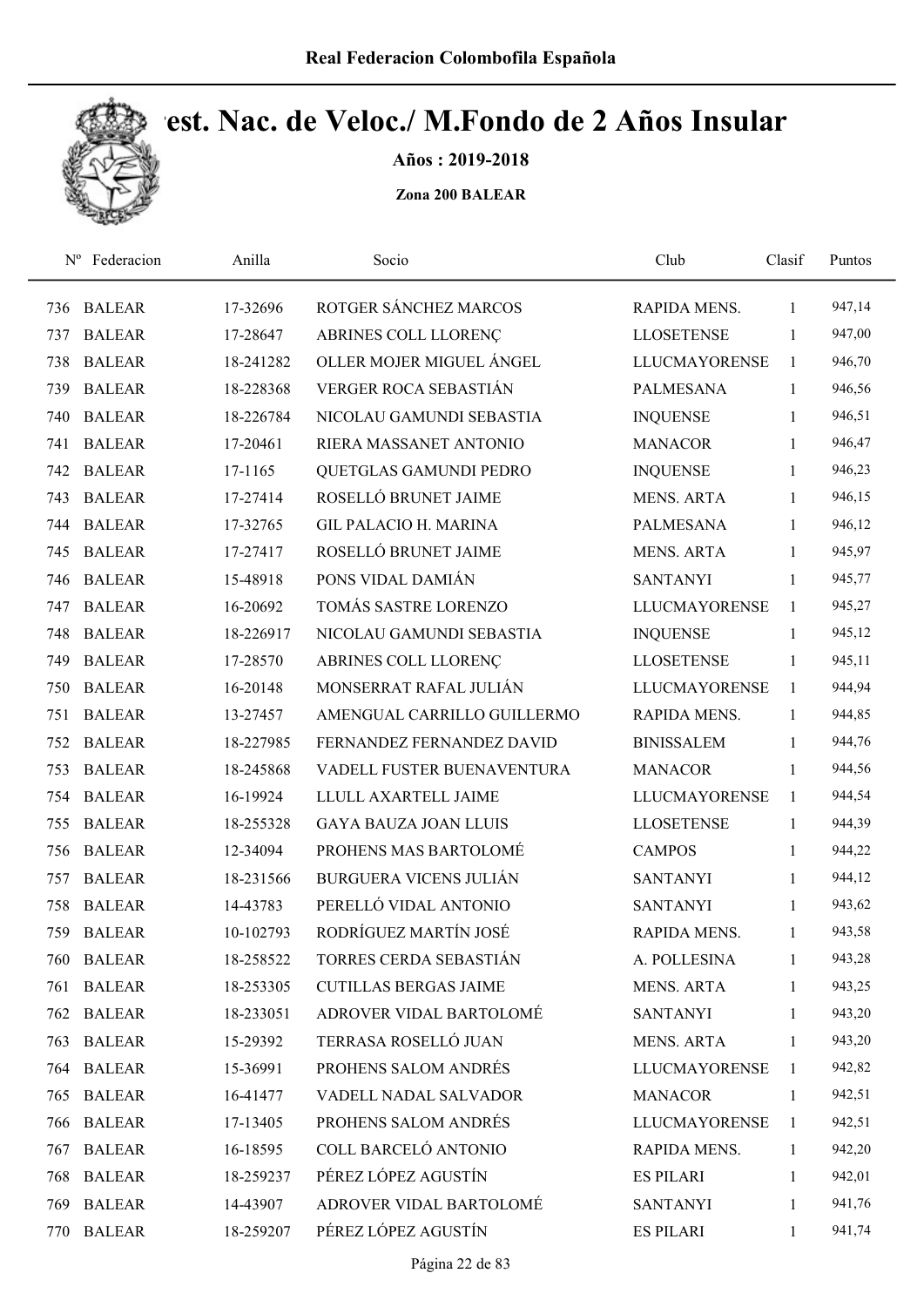

Años : 2019-2018

| $N^{\rm o}$ | Federacion    | Anilla    | Socio                           | Club                 | Clasif       | Puntos |
|-------------|---------------|-----------|---------------------------------|----------------------|--------------|--------|
| 771         | <b>BALEAR</b> | 18-227574 | REYES AGUILERA YUNIESKI         | PALMESANA            | $\mathbf{1}$ | 941,66 |
| 772         | <b>BALEAR</b> | 18-226286 | QUETGLAS GAMUNDI PEDRO          | <b>INQUENSE</b>      | 1            | 941,59 |
| 773         | <b>BALEAR</b> | 16-20644  | <b>JAUME SATRE JUAN</b>         | <b>LLUCMAYORENSE</b> | $\mathbf{1}$ | 941,52 |
| 774         | <b>BALEAR</b> | 17-6341   | PERELLÓ VIDAL ANTONIO           | <b>SANTANYI</b>      | $\mathbf{1}$ | 941,42 |
| 775         | <b>BALEAR</b> | 17-17714  | <b>SALAS AMENGUAL ARNALDO</b>   | <b>BINISSALEM</b>    | $\mathbf{1}$ | 940,89 |
| 776         | <b>BALEAR</b> | 18-235347 | RODRÍGUEZ MARTÍN JOSÉ           | RAPIDA MENS.         | $\mathbf{1}$ | 940,85 |
| 777         | <b>BALEAR</b> | 17-15141  | PROHENS VICENS ANDRÉS           | <b>CAMPOS</b>        | $\mathbf{1}$ | 940,68 |
| 778         | <b>BALEAR</b> | 18-232683 | MONSERRAT CLAR JUAN             | <b>SANTANYI</b>      | $\mathbf{1}$ | 940,66 |
| 779         | <b>BALEAR</b> | 14-229684 | PUJOL CALAFELL ANTONIO          | <b>PORRERENSE</b>    | 1            | 940,65 |
| 780         | <b>BALEAR</b> | 18-241523 | <b>BONET ESCALAS BERNARDO</b>   | <b>LLUCMAYORENSE</b> | $\mathbf{1}$ | 940,48 |
| 781         | <b>BALEAR</b> | 18-253464 | <b>CUTILLAS BERGAS JAIME</b>    | <b>MENS. ARTA</b>    | 1            | 940,24 |
| 782         | <b>BALEAR</b> | 17-11575  | GONZÁLEZ SITJAR JOSÉ MANUEL     | <b>PORRERENSE</b>    | $\mathbf{1}$ | 940,09 |
| 783         | <b>BALEAR</b> | 17-19459  | <b>SUREDA CABRER DOMINGO</b>    | <b>MANACOR</b>       | 1            | 940,06 |
| 784         | <b>BALEAR</b> | 17-12816  | PROHENS VICENS BARTOLOMÉ        | <b>CAMPOS</b>        | $\mathbf{1}$ | 939,99 |
| 785         | <b>BALEAR</b> | 17-763    | <b>JAUME OLIVER ANTONIA</b>     | <b>LA DEPORTIVA</b>  | 1            | 939,34 |
| 786         | <b>BALEAR</b> | 18-244238 | ORDINAS SALVA JOAN              | <b>BINISSALEM</b>    | $\mathbf{1}$ | 939,21 |
| 787         | <b>BALEAR</b> | 17-34494  | <b>SALADO RODRÍGUEZ VÍCTOR</b>  | RAPIDA MENS.         | 1            | 938,64 |
| 788         | <b>BALEAR</b> | 17-10510  | MARTORELL FULLANA JAIME         | <b>BINISSALEM</b>    | $\mathbf{1}$ | 938,60 |
| 789         | <b>BALEAR</b> | 17-34276  | RIERA MASSANET ANTONIO          | <b>MANACOR</b>       | $\mathbf{1}$ | 938,60 |
| 790         | <b>BALEAR</b> | 18-236114 | <b>SOLER MESTRE PEDRO</b>       | <b>PORRERENSE</b>    | $\mathbf{1}$ | 938,20 |
| 791         | <b>BALEAR</b> | 18-235453 | TÁNDEM LORENTE CAÑELLAS         | RAPIDA MENS.         | $\mathbf{1}$ | 938,12 |
| 792         | <b>BALEAR</b> | 17-19516  | JUAN JORDÁ JUAN FCO.            | <b>MENS. ARTA</b>    | 1            | 937,71 |
| 793         | <b>BALEAR</b> | 15-49315  | <b>BURGUERA FERRER JULIÁN</b>   | <b>SANTANYI</b>      | 1            | 937,36 |
| 794         | <b>BALEAR</b> | 17-20606  | <b>GERTZ HANS WILHELM</b>       | <b>MANACOR</b>       | $\mathbf{1}$ | 937,29 |
| 795         | <b>BALEAR</b> | 15-33055  | LLAMAS GARCÍA ANTONIO           | A. POLLESINA         | 1            | 936,95 |
| 796         | <b>BALEAR</b> | 18-234816 | PIZA FERRER ANTONIO LUIS        | RAPIDA MENS.         | $\mathbf{1}$ | 936,83 |
| 797         | <b>BALEAR</b> | 18-253609 | LEBRÓN LINARES JOSÉ             | <b>MANACOR</b>       | 1            | 936,80 |
| 798         | <b>BALEAR</b> | 17-21476  | LEBRÓN LINARES JOSÉ             | <b>MANACOR</b>       | $\mathbf{1}$ | 936,59 |
| 799         | <b>BALEAR</b> | 17-27728  | PERELLÓ PUJADAS CRISTOBAL       | <b>LLOSETENSE</b>    | $\mathbf{1}$ | 936,57 |
| 800         | <b>BALEAR</b> | 18-239600 | <b>GARCÍAS MEZQUIDA ANTONIO</b> | <b>CAMPOS</b>        | $\mathbf{1}$ | 936,55 |
| 801         | <b>BALEAR</b> | 16-23637  | VILCHES VILCHES TORCUATO        | <b>ES PILARI</b>     | $\mathbf{1}$ | 936,53 |
| 802         | <b>BALEAR</b> | 17-27427  | ROSELLÓ BRUNET JAIME            | <b>MENS. ARTA</b>    | 1            | 936,41 |
| 803         | <b>BALEAR</b> | 17-7910   | <b>BURGUERA FERRER JULIÁN</b>   | <b>SANTANYI</b>      | 1            | 936,16 |
| 804         | <b>BALEAR</b> | 17-9599   | <b>BLANCO FERRANDO PEDRO</b>    | RAPIDA MENS.         | 1            | 936,04 |
| 805         | <b>BALEAR</b> | 18-237182 | VIDAL MAS SEBASTIÁN             | PORRERENSE           | 1            | 935,99 |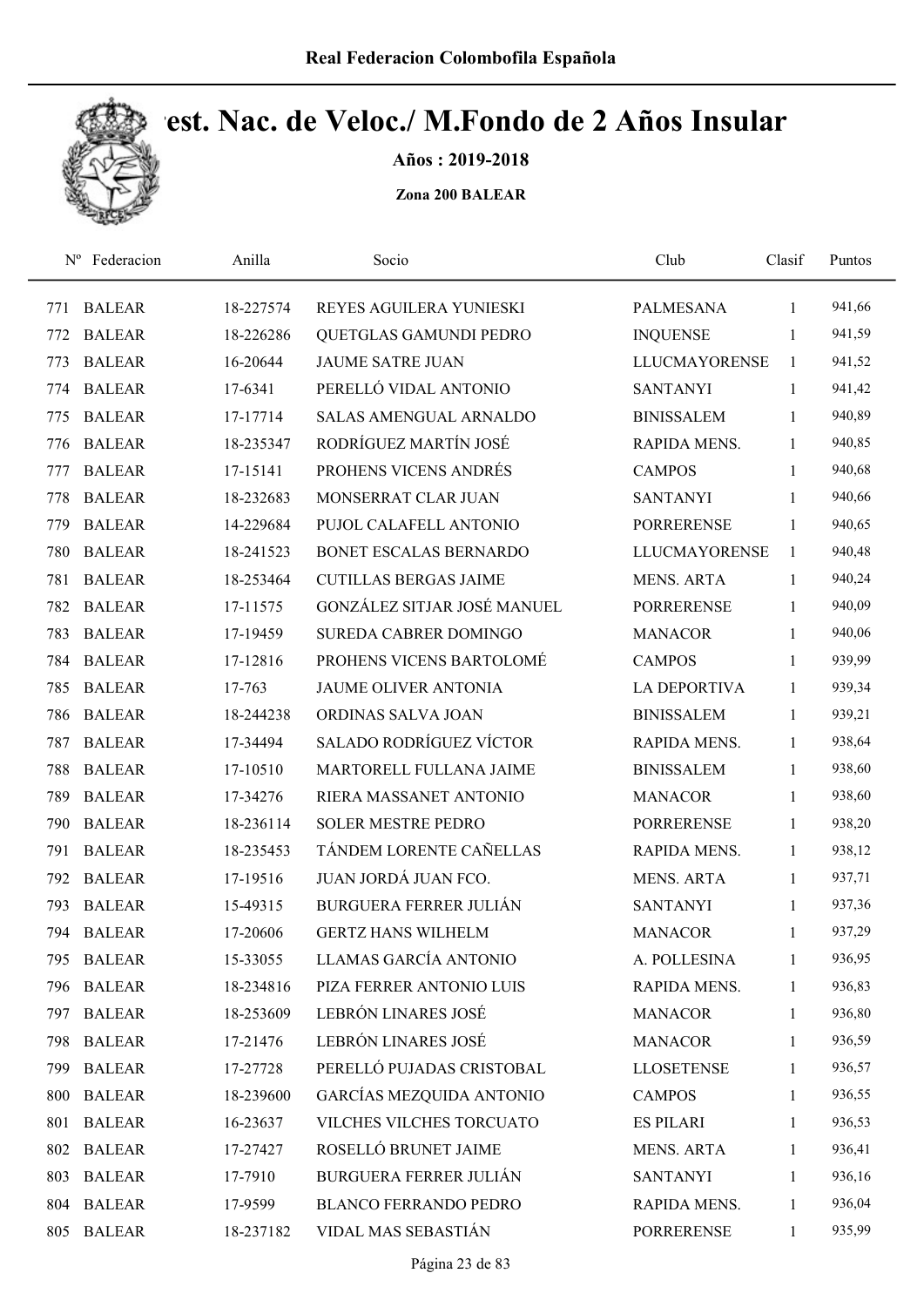

Años : 2019-2018

| $N^{\rm o}$ | Federacion    | Anilla    | Socio                         | Club                 | Clasif       | Puntos |  |
|-------------|---------------|-----------|-------------------------------|----------------------|--------------|--------|--|
| 806         | <b>BALEAR</b> | 18-227086 | REYNES SOCIAS PEDRO           | <b>BINISSALEM</b>    | 1            | 935,98 |  |
| 807         | <b>BALEAR</b> | 18-236148 | <b>SOLER MESTRE PEDRO</b>     | <b>PORRERENSE</b>    | 1            | 935,95 |  |
| 808         | <b>BALEAR</b> | 17-27237  | <b>SANSO FLAQUER JUAN</b>     | <b>MENS. ARTA</b>    | $\mathbf{1}$ | 935,91 |  |
| 809         | <b>BALEAR</b> | 16-41975  | POU MESQUIDA JAIME            | <b>MANACOR</b>       | $\mathbf{1}$ | 935,90 |  |
| 810         | <b>BALEAR</b> | 17-27597  | <b>CUTILLAS BERGAS JAIME</b>  | <b>MENS. ARTA</b>    | $\mathbf{1}$ | 935,79 |  |
| 811         | <b>BALEAR</b> | 17-35273  | <b>LLABRES DEYA LUCAS</b>     | <b>BINISSALEM</b>    | $\mathbf{1}$ | 935,78 |  |
| 812         | <b>BALEAR</b> | 16-37808  | <b>LLABRES DEYA LUCAS</b>     | <b>BINISSALEM</b>    | 1            | 935,36 |  |
| 813         | <b>BALEAR</b> | 17-759    | BISBAL MORA JOAN JESÚS        | <b>LA DEPORTIVA</b>  | $\mathbf{1}$ | 935,35 |  |
| 814         | <b>BALEAR</b> | 18-259212 | PÉREZ LÓPEZ AGUSTÍN           | <b>ES PILARI</b>     | $\mathbf{1}$ | 935,29 |  |
| 815         | <b>BALEAR</b> | 17-14260  | LLULL AXARTELL JAIME          | <b>LLUCMAYORENSE</b> | 1            | 935,22 |  |
| 816         | <b>BALEAR</b> | 18-227867 | MARTÍNEZ POZO JANSEL M.       | <b>PALMESANA</b>     | 1            | 935,07 |  |
| 817         | <b>BALEAR</b> | 17-1794   | FERNANDEZ FERNANDEZ DAVID     | <b>BINISSALEM</b>    | 1            | 934,80 |  |
| 818         | <b>BALEAR</b> | 16-27368  | LLULL AXARTELL JAIME          | <b>LLUCMAYORENSE</b> | 1            | 934,25 |  |
| 819         | <b>BALEAR</b> | 17-17683  | <b>TORRENS PLANAS MIGUEL</b>  | <b>INQUENSE</b>      | $\mathbf{1}$ | 934,25 |  |
| 820         | <b>BALEAR</b> | 17-33469  | TÁNDEM VILCHEZ - SÁNCHEZ      | <b>LLOSETENSE</b>    | $\mathbf{1}$ | 934,10 |  |
| 821         | <b>BALEAR</b> | 17-19014  | VADELL NADAL SALVADOR         | <b>MANACOR</b>       | 1            | 934,04 |  |
| 822         | <b>BALEAR</b> | 17-30958  | MUNTANER ORELL JOSÉ           | A. POLLESINA         | $\mathbf{1}$ | 933,95 |  |
| 823         | <b>BALEAR</b> | 17-7917   | <b>BURGUERA FERRER JULIÁN</b> | <b>SANTANYI</b>      | $\mathbf{1}$ | 933,62 |  |
| 824         | <b>BALEAR</b> | 16-20629  | <b>SERVER RIGO JAIME</b>      | <b>LLUCMAYORENSE</b> | 1            | 933,61 |  |
| 825         | <b>BALEAR</b> | 18-232786 | <b>BURGUERA FERRER JULIÁN</b> | <b>SANTANYI</b>      | $\mathbf{1}$ | 933,54 |  |
| 826         | <b>BALEAR</b> | 16-27711  | VILCHES VILCHES TORCUATO      | <b>ES PILARI</b>     | 1            | 933,44 |  |
| 827         | <b>BALEAR</b> | 16-44004  | <b>SANSO FLAQUER JUAN</b>     | <b>MENS. ARTA</b>    | 1            | 933,40 |  |
| 828         | <b>BALEAR</b> | 18-241142 | MONSERRAT RAFAL JULIÁN        | <b>LLUCMAYORENSE</b> | 1            | 933,17 |  |
| 829         | <b>BALEAR</b> | 17-19520  | JUAN JORDÁ JUAN FCO.          | <b>MENS. ARTA</b>    | $\mathbf{1}$ | 933,05 |  |
| 830         | <b>BALEAR</b> | 17-6746   | NICOLAU NOGUERA PEDRO         | <b>SANTANYI</b>      | 1            | 933,00 |  |
| 831         | <b>BALEAR</b> | 15-48140  | BURGUERA VICENS JULIÁN        | <b>SANTANYI</b>      | $\mathbf{1}$ | 932,83 |  |
|             | 832 BALEAR    | 18-260591 | MONTSERRAT PUJOL JUAN         | <b>LA DEPORTIVA</b>  | 1            | 932,77 |  |
| 833         | <b>BALEAR</b> | 18-245472 | FERNANDEZ FERNANDEZ DAVID     | <b>BINISSALEM</b>    | $\mathbf{1}$ | 932,57 |  |
|             | 834 BALEAR    | 18-254404 | ROSELLÓ BRUNET JAIME          | MENS. ARTA           | 1            | 932,34 |  |
| 835         | <b>BALEAR</b> | 17-27443  | ROSELLÓ BRUNET JAIME          | <b>MENS. ARTA</b>    | $\mathbf{1}$ | 932,31 |  |
| 836         | <b>BALEAR</b> | 17-3290   | VERGER ROCA SEBASTIÁN         | PALMESANA            | $\mathbf{1}$ | 931,99 |  |
| 837         | <b>BALEAR</b> | 17-12366  | <b>GOMIS TOMÁS PEDRO A.</b>   | <b>CAMPOS</b>        | 1            | 931,84 |  |
| 838         | <b>BALEAR</b> | 17-33371  | MONTILLA MORENO FRANCISCO A.  | <b>ES PILARI</b>     | 1            | 931,51 |  |
| 839         | <b>BALEAR</b> | 17-30970  | MUNTANER ORELL JOSÉ           | A. POLLESINA         | 1            | 931,44 |  |
| 840         | <b>BALEAR</b> | 16-25392  | <b>BURGUERA VICENS JULIÁN</b> | <b>SANTANYI</b>      | $\mathbf{1}$ | 931,16 |  |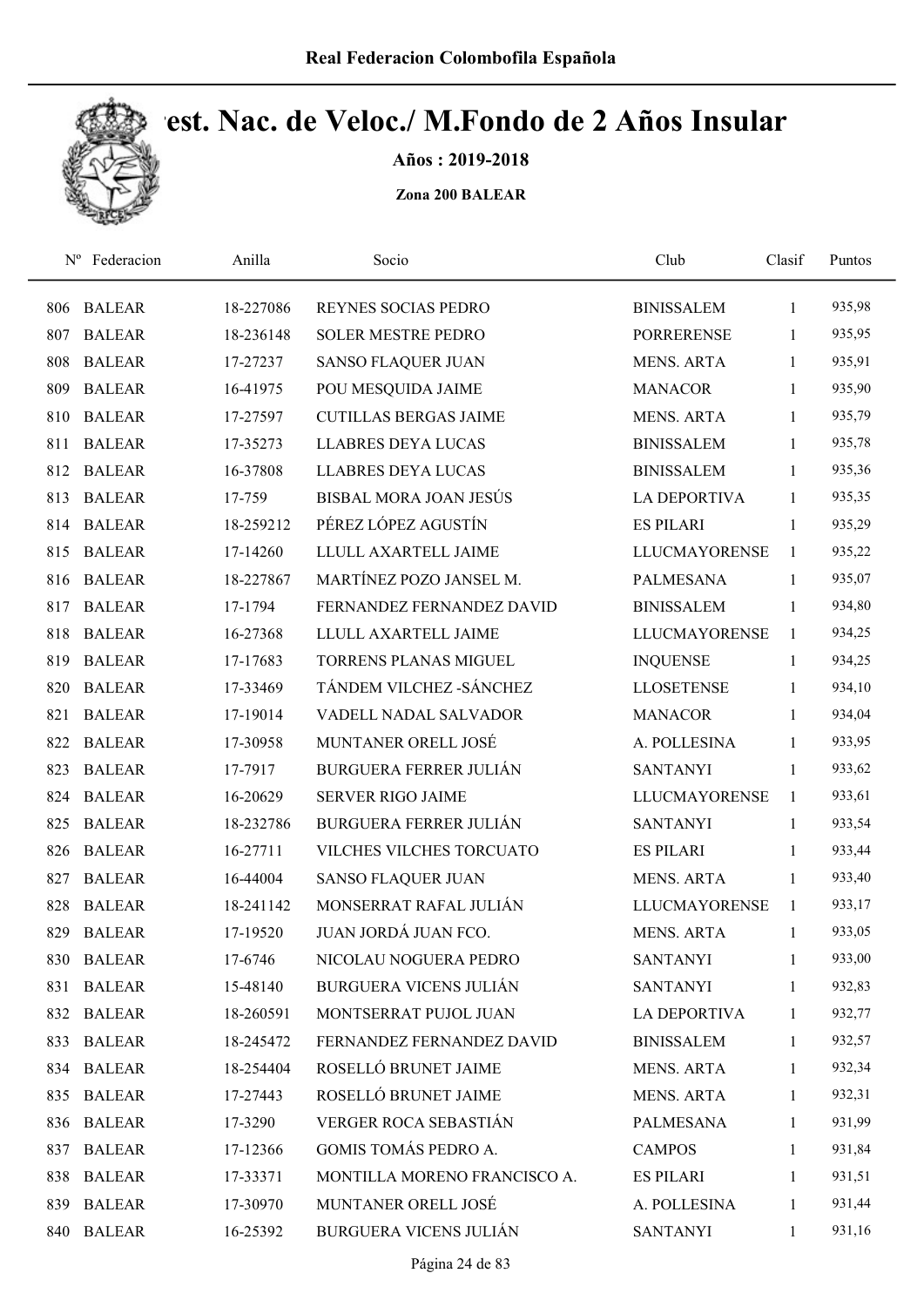

Años : 2019-2018

| $N^{\rm o}$ | Federacion    | Anilla    | Socio                         | Club                 | Clasif       | Puntos |
|-------------|---------------|-----------|-------------------------------|----------------------|--------------|--------|
| 841         | <b>BALEAR</b> | 17-19195  | VADELL NADAL SALVADOR         | <b>MANACOR</b>       | 1            | 931,15 |
| 842         | <b>BALEAR</b> | 17-9148   | TAPALOAGA NELU DANIEL         | RAPIDA MENS.         | 1            | 931,11 |
| 843         | <b>BALEAR</b> | 18-260872 | JAUME OLIVER ANTONIA          | <b>LA DEPORTIVA</b>  | 1            | 931,09 |
| 844         | <b>BALEAR</b> | 18-245563 | FERRAGUT SEGUÍ ANTONIO        | <b>BINISSALEM</b>    | $\mathbf{1}$ | 931,06 |
| 845         | <b>BALEAR</b> | 17-34208  | POU MESQUIDA JAIME            | <b>MANACOR</b>       | $\mathbf{1}$ | 930,96 |
| 846         | <b>BALEAR</b> | 17-28636  | ABRINES COLL LLORENÇ          | <b>LLOSETENSE</b>    | 1            | 930,79 |
| 847         | <b>BALEAR</b> | 18-260264 | FAHANDEZH-SAADI FAHANDEZH R.  | DERBY MALLORCA 1     |              | 930,77 |
| 848         | <b>BALEAR</b> | 18-253394 | <b>CUTILLAS BERGAS JAIME</b>  | <b>MENS. ARTA</b>    | $\mathbf{1}$ | 930,59 |
| 849         | <b>BALEAR</b> | 17-12884  | PROHENS VICENS BARTOLOMÉ      | <b>CAMPOS</b>        | 1            | 930,46 |
| 850         | <b>BALEAR</b> | 16-31742  | TORRES CERDA SEBASTIÁN        | A. POLLESINA         | 1            | 930,43 |
| 851         | <b>BALEAR</b> | 18-260518 | LLADÓ BONET JOSÉ              | <b>LA DEPORTIVA</b>  | $\mathbf{1}$ | 929,99 |
| 852         | <b>BALEAR</b> | 17-17620  | <b>JANER BENNASAR MIGUEL</b>  | <b>BINISSALEM</b>    | 1            | 929,97 |
| 853         | <b>BALEAR</b> | 18-227062 | REYNES SOCIAS PEDRO           | <b>BINISSALEM</b>    | 1            | 929,92 |
| 854         | <b>BALEAR</b> | 18-255473 | SÁNCHEZ PERELLÓ JOSÉ G.       | <b>LLOSETENSE</b>    | 1            | 929,83 |
| 855         | <b>BALEAR</b> | 17-19678  | TÁNDEM VIDAL - VIDAL          | <b>MANACOR</b>       | 1            | 929,82 |
| 856         | <b>BALEAR</b> | 16-263773 | <b>GERTZ HANS WILHELM</b>     | <b>MANACOR</b>       | 1            | 929,70 |
| 857         | <b>BALEAR</b> | 15-48126  | <b>CASTOR SASTRE BERNARDO</b> | <b>LLOSETENSE</b>    | $\mathbf{1}$ | 929,69 |
| 858         | <b>BALEAR</b> | 17-31146  | <b>SERVERA BORDOY JOSÉ</b>    | A. POLLESINA         | 1            | 929,50 |
| 859         | <b>BALEAR</b> | 18-237914 | PARETS SEGUI JOAN             | <b>BINISSALEM</b>    | $\mathbf{1}$ | 929,47 |
| 860         | <b>BALEAR</b> | 17-11358  | FERRER RAMIS GUILLÉN          | <b>BINISSALEM</b>    | $\mathbf{1}$ | 929,43 |
| 861         | <b>BALEAR</b> | 17-32173  | MÁRQUEZ NÚÑEZ MIGUEL          | PALMESANA            | 1            | 929,42 |
| 862         | <b>BALEAR</b> | 17-8895   | PIZA FERRER ANTONIO LUIS      | RAPIDA MENS.         | 1            | 929,30 |
| 863         | <b>BALEAR</b> | 15-30249  | <b>SERVER RIGO JAIME</b>      | <b>LLUCMAYORENSE</b> | 1            | 929,25 |
| 864         | <b>BALEAR</b> | 15-30004  | TOMÁS SASTRE LORENZO          | <b>LLUCMAYORENSE</b> | 1            | 929,20 |
| 865         | <b>BALEAR</b> | 16-27929  | PROHENS MAS BARTOLOMÉ         | <b>CAMPOS</b>        | 1            | 928,73 |
| 866         | <b>BALEAR</b> | 15-49465  | PERELLÓ VIDAL ANTONIO         | <b>SANTANYI</b>      | 1            | 928,63 |
| 867         | <b>BALEAR</b> | 16-265328 | MAYOL ROSSELLÓ PERE           | <b>CAMPOS</b>        | 1            | 928,60 |
| 868         | <b>BALEAR</b> | 18-247412 | POU MESQUIDA JAIME            | <b>MANACOR</b>       | 1            | 928,46 |
| 869         | <b>BALEAR</b> | 17-32299  | ROTGER SÁNCHEZ MARCOS         | RAPIDA MENS.         | 1            | 928,31 |
| 870         | <b>BALEAR</b> | 18-240115 | LLULL AXARTELL JAIME          | <b>LLUCMAYORENSE</b> | 1            | 927,99 |
| 871         | <b>BALEAR</b> | 18-238242 | SASTRE BARBERO LAUREANO       | <b>CAMPOS</b>        | $\mathbf{1}$ | 927,92 |
| 872         | <b>BALEAR</b> | 16-26699  | RODRÍGUEZ MARTÍN JOSÉ         | RAPIDA MENS.         | 1            | 927,88 |
| 873         | <b>BALEAR</b> | 17-14560  | PROHENS VICENS ANDRÉS         | <b>CAMPOS</b>        | 1            | 927,85 |
| 874         | <b>BALEAR</b> | 18-226245 | QUETGLAS GAMUNDI PEDRO        | <b>INQUENSE</b>      | 1            | 927,64 |
| 875         | <b>BALEAR</b> | 17-31743  | VARA MARQUET GREGORIO         | A. POLLESINA         | 1            | 927,63 |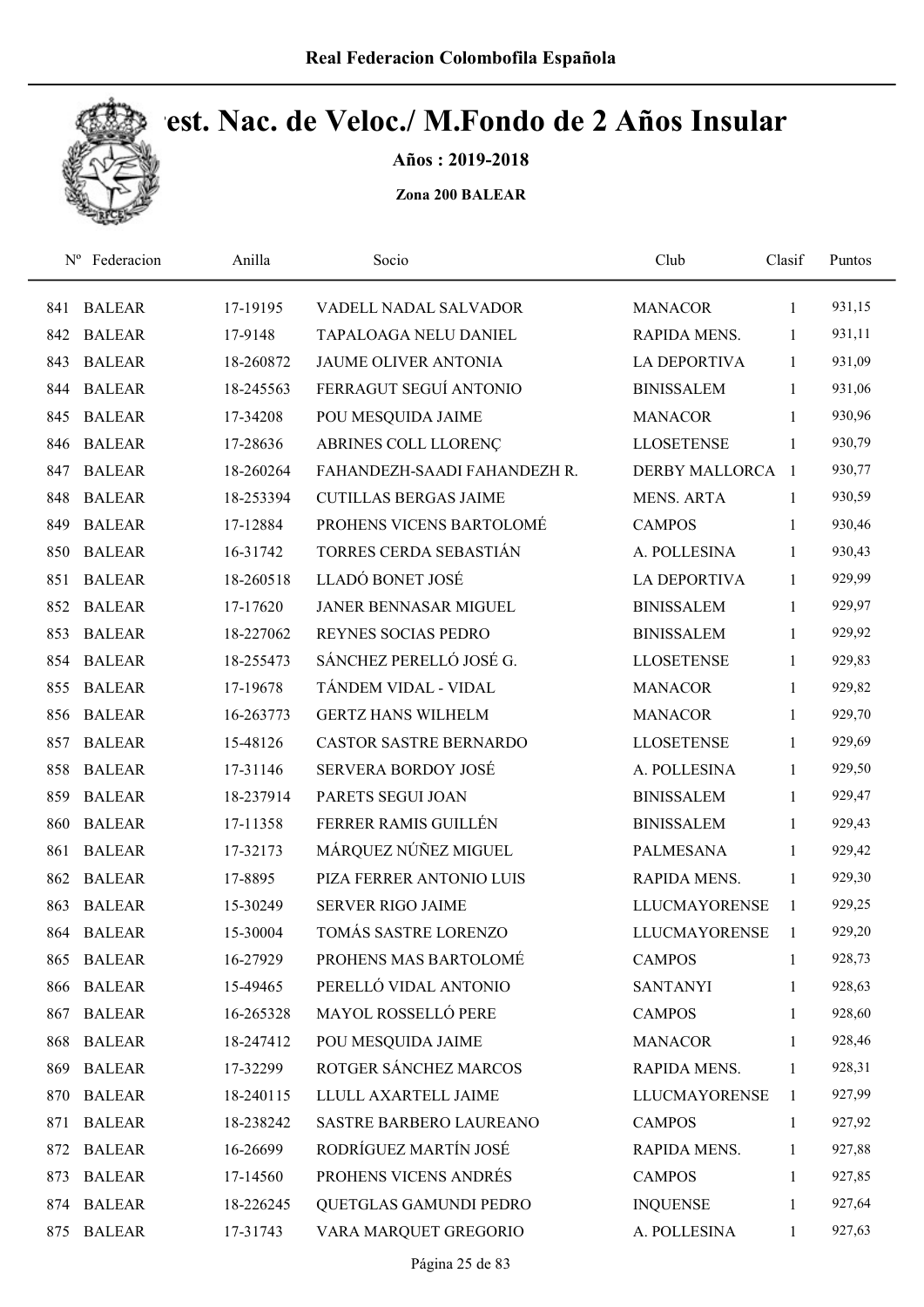

Años : 2019-2018

| $N^{\rm o}$ | Federacion    | Anilla    | Socio                          | Club                 | Clasif       | Puntos |
|-------------|---------------|-----------|--------------------------------|----------------------|--------------|--------|
| 876         | <b>BALEAR</b> | 16-265776 | FERNANDEZ FERNANDEZ DAVID      | <b>BINISSALEM</b>    | 1            | 927,24 |
| 877         | <b>BALEAR</b> | 18-247160 | BLANQUER DOMENGE GUILLERMO     | <b>MANACOR</b>       | 1            | 927,02 |
| 878         | <b>BALEAR</b> | 15-45292  | SORELL SALVA GABRIEL           | <b>ES PILARI</b>     | $\mathbf{1}$ | 926,47 |
| 879         | <b>BALEAR</b> | 18-233536 | <b>SALVA FERRA PABLO</b>       | RAPIDA MENS.         | $\mathbf{1}$ | 926,37 |
| 880         | <b>BALEAR</b> | 16-40863  | TÁNDEM JORDI - TOLO            | <b>MANACOR</b>       | $\mathbf{1}$ | 926,35 |
| 881         | <b>BALEAR</b> | 18-238221 | SASTRE BARBERO LAUREANO        | <b>CAMPOS</b>        | $\mathbf{1}$ | 926,25 |
| 882         | <b>BALEAR</b> | 15-31163  | BARCELÓ TABERNER BARTOLOMÉ     | <b>LLUCMAYORENSE</b> | 1            | 926,15 |
| 883         | <b>BALEAR</b> | 17-7515   | <b>BLANCH ALCINA ANTONI</b>    | <b>SANTANYI</b>      | $\mathbf{1}$ | 926,14 |
| 884         | <b>BALEAR</b> | 17-28285  | <b>GAYA BAUZA JOAN LLUIS</b>   | <b>LLOSETENSE</b>    | $\mathbf{1}$ | 926,14 |
| 885         | <b>BALEAR</b> | 17-9290   | AMENGUAL CARRILLO GUILLERMO    | RAPIDA MENS.         | $\mathbf{1}$ | 926,09 |
| 886         | <b>BALEAR</b> | 16-41002  | TRUYOLS SANSÓ SEBASTIÁN        | <b>MANACOR</b>       | 1            | 925,75 |
| 887         | <b>BALEAR</b> | 18-235237 | VICH SALOM BARTOLOMÉ           | <b>RAPIDA MENS.</b>  | $\mathbf{1}$ | 925,49 |
| 888         | <b>BALEAR</b> | 18-233698 | AMENGUAL CARRILLO GUILLERMO    | RAPIDA MENS.         | 1            | 925,20 |
| 889         | <b>BALEAR</b> | 13-41222  | ABRINES COLL LLORENÇ           | <b>LLOSETENSE</b>    | 1            | 925,09 |
| 890         | <b>BALEAR</b> | 16-31085  | <b>SERVERA BORDOY JOSÉ</b>     | A. POLLESINA         | $\mathbf{1}$ | 924,91 |
| 891         | <b>BALEAR</b> | 15-47643  | <b>SALADO RODRÍGUEZ VÍCTOR</b> | RAPIDA MENS.         | $\mathbf{1}$ | 924,90 |
| 892         | <b>BALEAR</b> | 14-28811  | <b>CASTOR SASTRE BERNARDO</b>  | <b>LLOSETENSE</b>    | $\mathbf{1}$ | 924,40 |
| 893         | <b>BALEAR</b> | 16-48870  | TERRASA ROSELLÓ JUAN           | <b>MENS. ARTA</b>    | $\mathbf{1}$ | 924,36 |
| 894         | <b>BALEAR</b> | 18-257578 | <b>VERGER PIZA JUAN</b>        | <b>BINISSALEM</b>    | $\mathbf{1}$ | 924,11 |
| 895         | <b>BALEAR</b> | 14-40557  | TOMÁS SASTRE LORENZO           | <b>LLUCMAYORENSE</b> | 1            | 923,88 |
| 896         | <b>BALEAR</b> | 17-17524  | TERRASSA COSTA MATEO           | <b>BINISSALEM</b>    | 1            | 923,81 |
| 897         | <b>BALEAR</b> | 14-28853  | <b>CASTOR SASTRE BERNARDO</b>  | <b>LLOSETENSE</b>    | $\mathbf{1}$ | 923,70 |
| 898         | <b>BALEAR</b> | 18-254712 | <b>GINARD NICOLAU PEDRO</b>    | <b>MENS. ARTA</b>    | 1            | 923,61 |
| 899         | <b>BALEAR</b> | 16-45187  | LEBRÓN LINARES JOSÉ            | <b>MANACOR</b>       | $\mathbf{1}$ | 923,57 |
| 900         | <b>BALEAR</b> | 17-1557   | ADRÓVER FORNES CARLOS          | <b>BINISSALEM</b>    | $\mathbf{1}$ | 923,53 |
| 901         | <b>BALEAR</b> | 16-20142  | MONSERRAT RAFAL JULIÁN         | <b>LLUCMAYORENSE</b> | 1            | 923,33 |
| 902         | <b>BALEAR</b> | 16-16384  | TÁNDEM MARCOS - PEDRO          | <b>LA DEPORTIVA</b>  | 1            | 923,11 |
| 903         | <b>BALEAR</b> | 17-12359  | GOMIS TOMÁS PEDRO A.           | <b>CAMPOS</b>        | 1            | 923,01 |
| 904         | <b>BALEAR</b> | 17-28128  | VILCHES VILCHES TORCUATO       | <b>ES PILARI</b>     | 1            | 922,71 |
| 905         | <b>BALEAR</b> | 16-44760  | TERRASA ROSELLÓ JUAN           | <b>MENS. ARTA</b>    | $\mathbf{1}$ | 922,48 |
| 906         | <b>BALEAR</b> | 16-23476  | TORRES LUQUE CRISTÓBAL         | A. POLLESINA         | $\mathbf{1}$ | 922,38 |
| 907         | <b>BALEAR</b> | 18-258531 | TORRES CERDA SEBASTIÁN         | A. POLLESINA         | 1            | 922,37 |
| 908         | <b>BALEAR</b> | 16-44777  | TERRASA ROSELLÓ JUAN           | <b>MENS. ARTA</b>    | $\mathbf{1}$ | 922,25 |
| 909         | <b>BALEAR</b> | 17-10017  | <b>SALVA FERRA PABLO</b>       | RAPIDA MENS.         | $\mathbf{1}$ | 922,14 |
| 910         | <b>BALEAR</b> | 17-1044   | BUÑOLA QUETGLAS PEDRO A.       | <b>INQUENSE</b>      | 1            | 921,85 |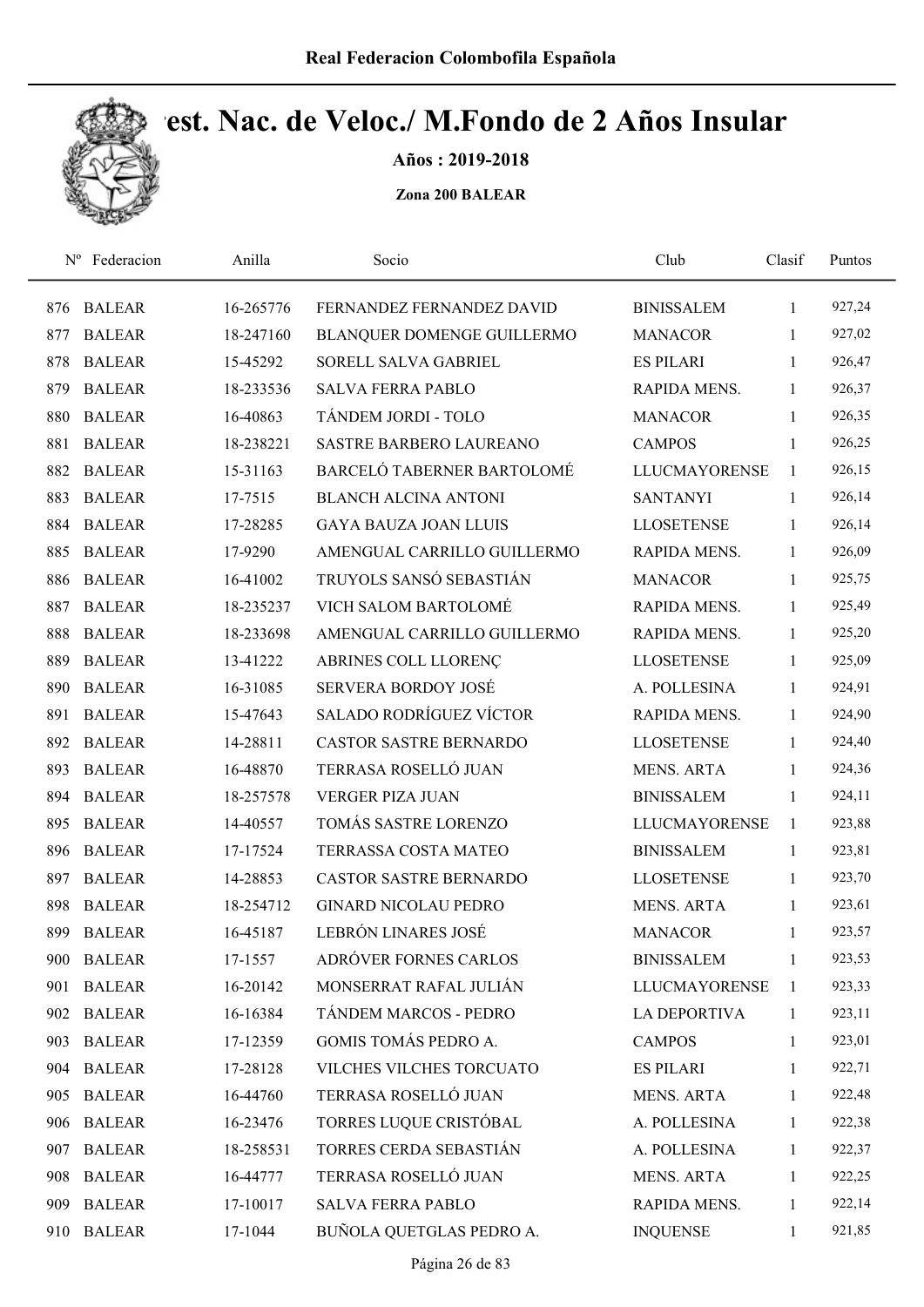

Años : 2019-2018

| $N^{\rm o}$ | Federacion    | Anilla    | Socio                         | Club                 | Clasif       | Puntos |
|-------------|---------------|-----------|-------------------------------|----------------------|--------------|--------|
| 911         | <b>BALEAR</b> | 16-264471 | JUAN JORDÁ JUAN FCO.          | <b>MENS. ARTA</b>    | 1            | 921,69 |
| 912         | <b>BALEAR</b> | 18-235007 | <b>VERGER PIZA JUAN</b>       | <b>BINISSALEM</b>    | 1            | 921,41 |
| 913         | <b>BALEAR</b> | 16-44959  | CONESA MUÑOZ XAVIER           | <b>MENS. ARTA</b>    | 1            | 921,35 |
| 914         | <b>BALEAR</b> | 16-31746  | TORRES CERDA SEBASTIÁN        | A. POLLESINA         | 1            | 921,29 |
| 915         | <b>BALEAR</b> | 17-35525  | VILCHES VILCHES TORCUATO      | <b>ES PILARI</b>     | $\mathbf{1}$ | 921,29 |
| 916         | <b>BALEAR</b> | 16-266032 | PERELLÓ VIDAL ANTONIO         | <b>SANTANYI</b>      | $\mathbf{1}$ | 921,24 |
| 917         | <b>BALEAR</b> | 17-28011  | VILLALONGA COLL LORENZO       | <b>LLOSETENSE</b>    | $\mathbf{1}$ | 921,08 |
| 918         | <b>BALEAR</b> | 18-246073 | RIERA MASSANET ANTONIO        | <b>MANACOR</b>       | 1            | 920,90 |
| 919         | <b>BALEAR</b> | 16-33025  | PROHENS MAS BARTOLOMÉ         | <b>CAMPOS</b>        | 1            | 920,78 |
| 920         | <b>BALEAR</b> | 17-19805  | <b>ACEDO ORTEGA ENRIQUE</b>   | <b>MANACOR</b>       | 1            | 920,73 |
| 921         | <b>BALEAR</b> | 17-7304   | PONS VIDAL DAMIÁN             | <b>SANTANYI</b>      | $\mathbf{1}$ | 920,64 |
| 922         | <b>BALEAR</b> | 17-10525  | MARTORELL FULLANA JAIME       | <b>BINISSALEM</b>    | 1            | 920,52 |
| 923         | <b>BALEAR</b> | 16-24013  | <b>BIBILONI JAUME ANTONIO</b> | <b>BINISSALEM</b>    | 1            | 920,52 |
| 924         | <b>BALEAR</b> | 13-28153  | <b>BARCELÓ GARCÍAS JAIME</b>  | <b>CAMPOS</b>        | 1            | 920,39 |
| 925         | <b>BALEAR</b> | 18-246014 | RIERA MASSANET ANTONIO        | <b>MANACOR</b>       | 1            | 920,36 |
| 926         | <b>BALEAR</b> | 17-33588  | SORELL SALVA GABRIEL          | <b>ES PILARI</b>     | 1            | 920,04 |
| 927         | <b>BALEAR</b> | 18-258608 | NÚÑEZ TORRES JUAN DE DIOS     | A. POLLESINA         | $\mathbf{1}$ | 919,92 |
| 928         | <b>BALEAR</b> | 16-18071  | VICH MARTORELL IGNACIO        | RAPIDA MENS.         | 1            | 919,80 |
| 929         | <b>BALEAR</b> | 17-26633  | <b>GINARD NICOLAU PEDRO</b>   | <b>MENS. ARTA</b>    | 1            | 919,64 |
| 930         | <b>BALEAR</b> | 17-30709  | NÚÑEZ TORRES JUAN DE DIOS     | A. POLLESINA         | $\mathbf{1}$ | 919,29 |
| 931         | <b>BALEAR</b> | 18-228052 | <b>GÓMEZ FONT RAFAEL</b>      | <b>PALMESANA</b>     | $\mathbf{1}$ | 918,78 |
| 932         | <b>BALEAR</b> | 16-27729  | VILCHES VILCHES TORCUATO      | <b>ES PILARI</b>     | 1            | 918,50 |
| 933         | <b>BALEAR</b> | 17-12963  | <b>GINARD LLADÓ JAIME</b>     | <b>CAMPOS</b>        | 1            | 918,36 |
| 934         | <b>BALEAR</b> | 18-265366 | SALADO RODRÍGUEZ VÍCTOR       | RAPIDA MENS.         | $\mathbf{1}$ | 918,33 |
| 935         | <b>BALEAR</b> | 16-27768  | VILCHES VILCHES TORCUATO      | <b>ES PILARI</b>     | 1            | 918,32 |
| 936         | <b>BALEAR</b> | 18-235217 | VICH SALOM BARTOLOMÉ          | RAPIDA MENS.         | 1            | 918,29 |
| 937         | <b>BALEAR</b> | 17-31412  | TORRES LUQUE CRISTÓBAL        | A. POLLESINA         | 1            | 918,26 |
| 938         | <b>BALEAR</b> | 17-7892   | <b>BURGUERA FERRER JULIÁN</b> | <b>SANTANYI</b>      | 1            | 918,18 |
| 939         | <b>BALEAR</b> | 18-227947 | FERNANDEZ FERNANDEZ DAVID     | <b>BINISSALEM</b>    | 1            | 918,02 |
| 940         | <b>BALEAR</b> | 17-13872  | <b>GINARD LLADÓ JAIME</b>     | <b>CAMPOS</b>        | $\mathbf{1}$ | 917,87 |
| 941         | <b>BALEAR</b> | 16-19758  | <b>SERVER RIGO JAIME</b>      | <b>LLUCMAYORENSE</b> | 1            | 917,84 |
| 942         | <b>BALEAR</b> | 17-19425  | SUREDA CABRER DOMINGO         | <b>MANACOR</b>       | 1            | 917,60 |
| 943         | <b>BALEAR</b> | 17-14357  | LLULL AXARTELL JAIME          | <b>LLUCMAYORENSE</b> | 1            | 917,50 |
|             | 944 BALEAR    | 16-29493  | ARBONA FORNERS ANTONIO        | <b>BINISSALEM</b>    | 1            | 917,27 |
| 945         | <b>BALEAR</b> | 15-48740  | FONTIRROIG PERELLÓ DOMINGO    | <b>SANTANYI</b>      | $\mathbf{1}$ | 917,26 |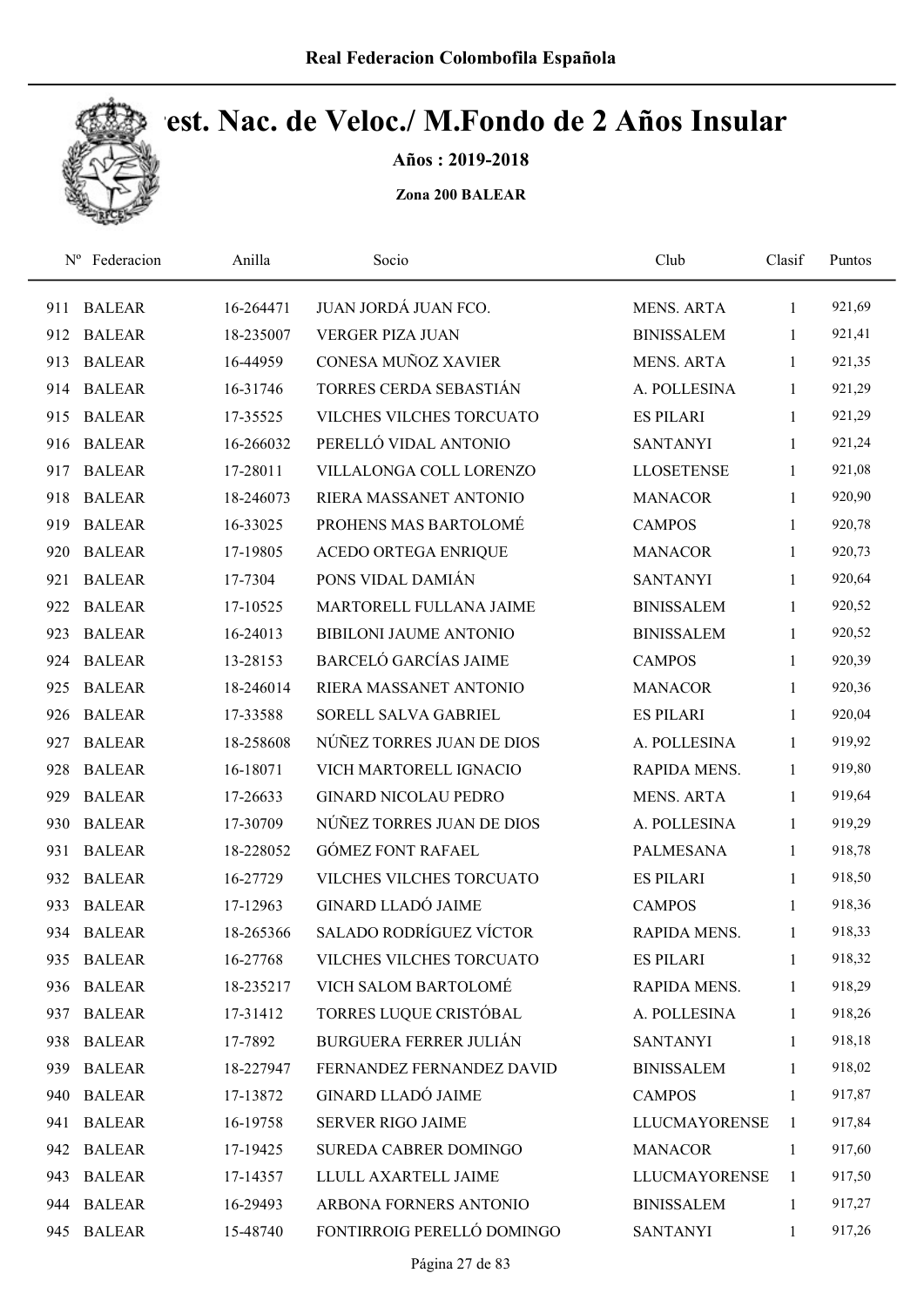

Años : 2019-2018

| $N^{\rm o}$ | Federacion    | Anilla    | Socio                             | Club                 | Clasif       | Puntos |
|-------------|---------------|-----------|-----------------------------------|----------------------|--------------|--------|
| 946         | <b>BALEAR</b> | 18-246985 | RIERA MASSANET ANTONIO            | <b>MANACOR</b>       | 1            | 916,93 |
| 947         | <b>BALEAR</b> | 17-19436  | SUREDA CABRER DOMINGO             | <b>MANACOR</b>       | 1            | 916,81 |
| 948         | <b>BALEAR</b> | 16-45210  | TERRASA ROSELLÓ JUAN              | <b>MENS. ARTA</b>    | 1            | 916,80 |
| 949         | <b>BALEAR</b> | 15-55764  | BLANQUER DOMENGE GUILLERMO        | <b>MANACOR</b>       | $\mathbf{1}$ | 916,57 |
| 950         | <b>BALEAR</b> | 18-253323 | <b>CUTILLAS BERGAS JAIME</b>      | <b>MENS. ARTA</b>    | $\mathbf{1}$ | 916,55 |
| 951         | <b>BALEAR</b> | 17-31742  | VARA MARQUET GREGORIO             | A. POLLESINA         | 1            | 916,51 |
| 952         | <b>BALEAR</b> | 17-7822   | <b>BURGUERA VICENS JULIÁN</b>     | <b>SANTANYI</b>      | 1            | 915,98 |
| 953         | <b>BALEAR</b> | 17-26124  | CONESA MUÑOZ XAVIER               | <b>MENS. ARTA</b>    | 1            | 915,79 |
| 954         | <b>BALEAR</b> | 17-14813  | MONSERRAT RAFAL JULIÁN            | <b>LLUCMAYORENSE</b> | 1            | 915,76 |
| 955         | <b>BALEAR</b> | 14-43516  | PERELLÓ VIDAL LORENZO             | <b>SANTANYI</b>      | 1            | 915,64 |
| 956         | <b>BALEAR</b> | 18-247886 | TÁNDEM VIDAL - VIDAL              | <b>MANACOR</b>       | 1            | 915,23 |
| 957         | <b>BALEAR</b> | 16-42062  | BLANQUER DOMENGE GUILLERMO        | <b>MANACOR</b>       | $\mathbf{1}$ | 915,22 |
| 958         | <b>BALEAR</b> | 15-41131  | QUETGLAS GAMUNDI SEBASTIÁN        | <b>INQUENSE</b>      | 1            | 915,12 |
| 959         | <b>BALEAR</b> | 17-12611  | BARCELÓ SAGRERA SALVADOR          | <b>CAMPOS</b>        | 1            | 915,07 |
| 960         | <b>BALEAR</b> | 17-14542  | PROHENS VICENS ANDRÉS             | <b>CAMPOS</b>        | 1            | 915,05 |
| 961         | <b>BALEAR</b> | 18-234559 | <b>BLANCO FERRANDO PEDRO</b>      | RAPIDA MENS.         | $\mathbf{1}$ | 914,80 |
| 962         | <b>BALEAR</b> | 17-35497  | SORELL SALVA GABRIEL              | <b>ES PILARI</b>     | $\mathbf{1}$ | 914,72 |
| 963         | <b>BALEAR</b> | 17-6316   | PERELLÓ VIDAL ANTONIO             | <b>SANTANYI</b>      | $\mathbf{1}$ | 914,56 |
| 964         | <b>BALEAR</b> | 17-28247  | <b>CASTOR SASTRE BERNARDO</b>     | <b>LLOSETENSE</b>    | 1            | 914,54 |
| 965         | <b>BALEAR</b> | 17-13599  | ABRAHAM VILA SEBASTIÁN            | <b>CAMPOS</b>        | 1            | 914,49 |
| 966         | <b>BALEAR</b> | 16-16839  | <b>SEGUI FEMENIAS JORGE</b>       | <b>LA DEPORTIVA</b>  | 1            | 914,46 |
| 967         | <b>BALEAR</b> | 15-29043  | CONESA MUÑOZ XAVIER               | <b>MENS. ARTA</b>    | 1            | 914,31 |
| 968         | <b>BALEAR</b> | 17-1283   | NICOLAU GAMUNDI SEBASTIA          | <b>INQUENSE</b>      | 1            | 914,28 |
| 969         | <b>BALEAR</b> | 17-33439  | TÁNDEM VILCHEZ - SÁNCHEZ          | <b>LLOSETENSE</b>    | 1            | 913,89 |
| 970         | <b>BALEAR</b> | 16-38966  | <b>BARREIRO SEVILLA JOSE LUIS</b> | <b>PALMESANA</b>     | 1            | 913,85 |
| 971         | <b>BALEAR</b> | 16-28145  | PUJOL CALAFELL ANTONIO            | <b>PORRERENSE</b>    | 1            | 913,53 |
| 972         | <b>BALEAR</b> | 15-44589  | VILCHES VILCHES TORCUATO          | <b>ES PILARI</b>     | 1            | 913,53 |
| 973         | <b>BALEAR</b> | 18-236465 | CIRER FERRIOL TONI                | <b>BINISSALEM</b>    | $\mathbf{1}$ | 913,52 |
| 974         | <b>BALEAR</b> | 17-8062   | <b>BURGUERA VICENS JULIÁN</b>     | <b>SANTANYI</b>      | 1            | 913,32 |
| 975         | <b>BALEAR</b> | 15-44955  | TÁNDEM VILCHEZ - SÁNCHEZ          | <b>LLOSETENSE</b>    | $\mathbf{1}$ | 913,22 |
| 976         | <b>BALEAR</b> | 18-233534 | <b>SALVA FERRA PABLO</b>          | RAPIDA MENS.         | 1            | 913,13 |
| 977         | <b>BALEAR</b> | 18-259900 | MONTILLA MORENO FRANCISCO A.      | <b>ES PILARI</b>     | 1            | 913,04 |
| 978         | <b>BALEAR</b> | 17-15064  | TOMÁS SASTRE LORENZO              | <b>LLUCMAYORENSE</b> | 1            | 912,95 |
| 979         | <b>BALEAR</b> | 17-11185  | <b>SOLER MESTRE PEDRO</b>         | <b>PORRERENSE</b>    | 1            | 912,93 |
| 980         | <b>BALEAR</b> | 17-1032   | BUÑOLA QUETGLAS PEDRO A.          | <b>INQUENSE</b>      | $\mathbf{1}$ | 912,90 |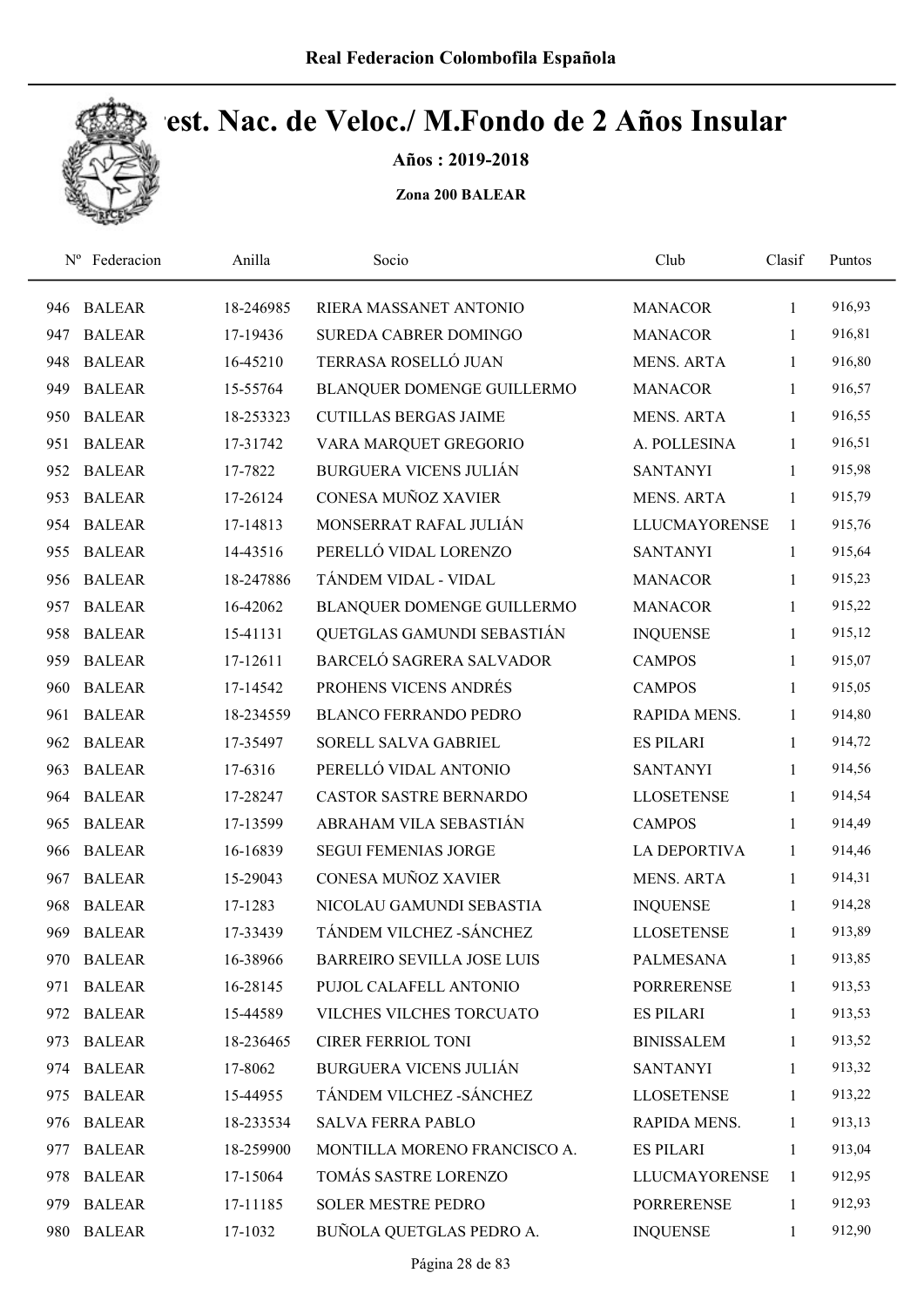

Años : 2019-2018

| Federacion<br>$N^{\rm o}$ | Anilla    | Socio                           | Club                 | Clasif       | Puntos |  |
|---------------------------|-----------|---------------------------------|----------------------|--------------|--------|--|
| <b>BALEAR</b><br>981      | 18-253313 | <b>CUTILLAS BERGAS JAIME</b>    | <b>MENS. ARTA</b>    | 1            | 912,71 |  |
| 982<br><b>BALEAR</b>      | 16-45892  | <b>GAYA BAUZA JOAN LLUIS</b>    | <b>LLOSETENSE</b>    | 1            | 912,44 |  |
| <b>BALEAR</b><br>983      | 18-258505 | TORRES CERDA SEBASTIÁN          | A. POLLESINA         | 1            | 912,42 |  |
| <b>BALEAR</b><br>984      | 16-28840  | <b>GORNALS FERRER MIGUEL A.</b> | <b>PORRERENSE</b>    | $\mathbf{1}$ | 912,12 |  |
| <b>BALEAR</b><br>985      | 17-20163  | TÁNDEM JORDI - TOLO             | <b>MANACOR</b>       | $\mathbf{1}$ | 912,03 |  |
| <b>BALEAR</b><br>986      | 18-254366 | LLANERAS SUREDA JAIME           | <b>MENS. ARTA</b>    | $\mathbf{1}$ | 911,67 |  |
| <b>BALEAR</b><br>987      | 17-35095  | GOMIS TOMÁS PEDRO A.            | <b>CAMPOS</b>        | $\mathbf{1}$ | 911,55 |  |
| 988<br><b>BALEAR</b>      | 18-245209 | ADROVER LÓPEZ JUAN CARLOS       | <b>BINISSALEM</b>    | $\mathbf{1}$ | 911,51 |  |
| <b>BALEAR</b><br>989      | 17-33640  | SORELL SALVA GABRIEL            | <b>ES PILARI</b>     | 1            | 911,39 |  |
| 990<br><b>BALEAR</b>      | 17-32340  | ROTGER SÁNCHEZ MARCOS           | RAPIDA MENS.         | 1            | 911,37 |  |
| <b>BALEAR</b><br>991      | 17-12463  | NICOLAU SALOM JUAN              | <b>MANACOR</b>       | 1            | 911,14 |  |
| 992<br><b>BALEAR</b>      | 17-19710  | TÁNDEM VIDAL - VIDAL            | <b>MANACOR</b>       | $\mathbf{1}$ | 911,02 |  |
| <b>BALEAR</b><br>993      | 17-21528  | TRUYOLS SANSÓ SEBASTIÁN         | <b>MANACOR</b>       | 1            | 910,98 |  |
| <b>BALEAR</b><br>994      | 16-263713 | JUAN JORDÁ JUAN FCO.            | <b>MENS. ARTA</b>    | 1            | 910,67 |  |
| <b>BALEAR</b><br>995      | 17-20500  | RIERA MASSANET ANTONIO          | <b>MANACOR</b>       | 1            | 910,62 |  |
| <b>BALEAR</b><br>996      | 17-9283   | AMENGUAL CARRILLO GUILLERMO     | RAPIDA MENS.         | 1            | 910,61 |  |
| <b>BALEAR</b><br>997      | 16-12190  | MAHINDO ALEMANY ANTONI J.       | <b>BINISSALEM</b>    | $\mathbf{1}$ | 910,49 |  |
| <b>BALEAR</b><br>998      | 17-13150  | PROHENS MAS BARTOLOMÉ           | <b>CAMPOS</b>        | $\mathbf{1}$ | 910,41 |  |
| 999<br><b>BALEAR</b>      | 18-254719 | <b>GINARD NICOLAU PEDRO</b>     | <b>MENS. ARTA</b>    | $\mathbf{1}$ | 910,13 |  |
| 1.000 BALEAR              | 17-20460  | RIERA MASSANET ANTONIO          | <b>MANACOR</b>       | $\mathbf{1}$ | 910,10 |  |
| 1.001 BALEAR              | 17-7881   | <b>BURGUERA FERRER JULIÁN</b>   | <b>SANTANYI</b>      | 1            | 910,06 |  |
| 1.002 BALEAR              | 18-260556 | MONTSERRAT PUJOL JUAN           | <b>LA DEPORTIVA</b>  | 1            | 910,05 |  |
| 1.003 BALEAR              | 16-19036  | TOMÁS SASTRE LORENZO            | <b>LLUCMAYORENSE</b> | 1            | 909,84 |  |
| 1.004 BALEAR              | 17-34708  | FRONTERA MOREY JAIME            | <b>INQUENSE</b>      | 1            | 909,70 |  |
| 1.005 BALEAR              | 17-7806   | <b>BURGUERA VICENS JULIÁN</b>   | <b>SANTANYI</b>      | 1            | 909,68 |  |
| 1.006 BALEAR              | 18-260838 | <b>JURADO MATAS FÉLIX</b>       | <b>LA DEPORTIVA</b>  | 1            | 909,32 |  |
| 1.007 BALEAR              | 18-243454 | SAURINA MORAGUES MIGUEL         | <b>BINISSALEM</b>    | 1            | 909,27 |  |
| 1.008 BALEAR              | 17-15244  | BONET ESCALAS BERNARDO          | <b>LLUCMAYORENSE</b> | 1            | 909,22 |  |
| 1.009 BALEAR              | 17-19567  | JUAN JORDÁ JUAN FCO.            | MENS. ARTA           | 1            | 909,14 |  |
| 1.010 BALEAR              | 17-35812  | <b>GONZÁLEZ FERRER SALVADOR</b> | PALMESANA            | $\mathbf{1}$ | 909,05 |  |
| 1.011 BALEAR              | 16-45698  | CASTOR SASTRE BERNARDO          | <b>LLOSETENSE</b>    | 1            | 909,04 |  |
| 1.012 BALEAR              | 16-44005  | <b>SANSO FLAQUER JUAN</b>       | <b>MENS. ARTA</b>    | 1            | 909,02 |  |
| 1.013 BALEAR              | 17-32848  | <b>GIL MARTÍN ANTONI</b>        | <b>PALMESANA</b>     | $\mathbf{1}$ | 908,95 |  |
| 1.014 BALEAR              | 17-21051  | MAYOL ROSSELLÓ PERE             | <b>CAMPOS</b>        | 1            | 908,86 |  |
| 1.015 BALEAR              | 17-12604  | BARCELÓ SAGRERA SALVADOR        | <b>CAMPOS</b>        | $\mathbf{1}$ | 908,86 |  |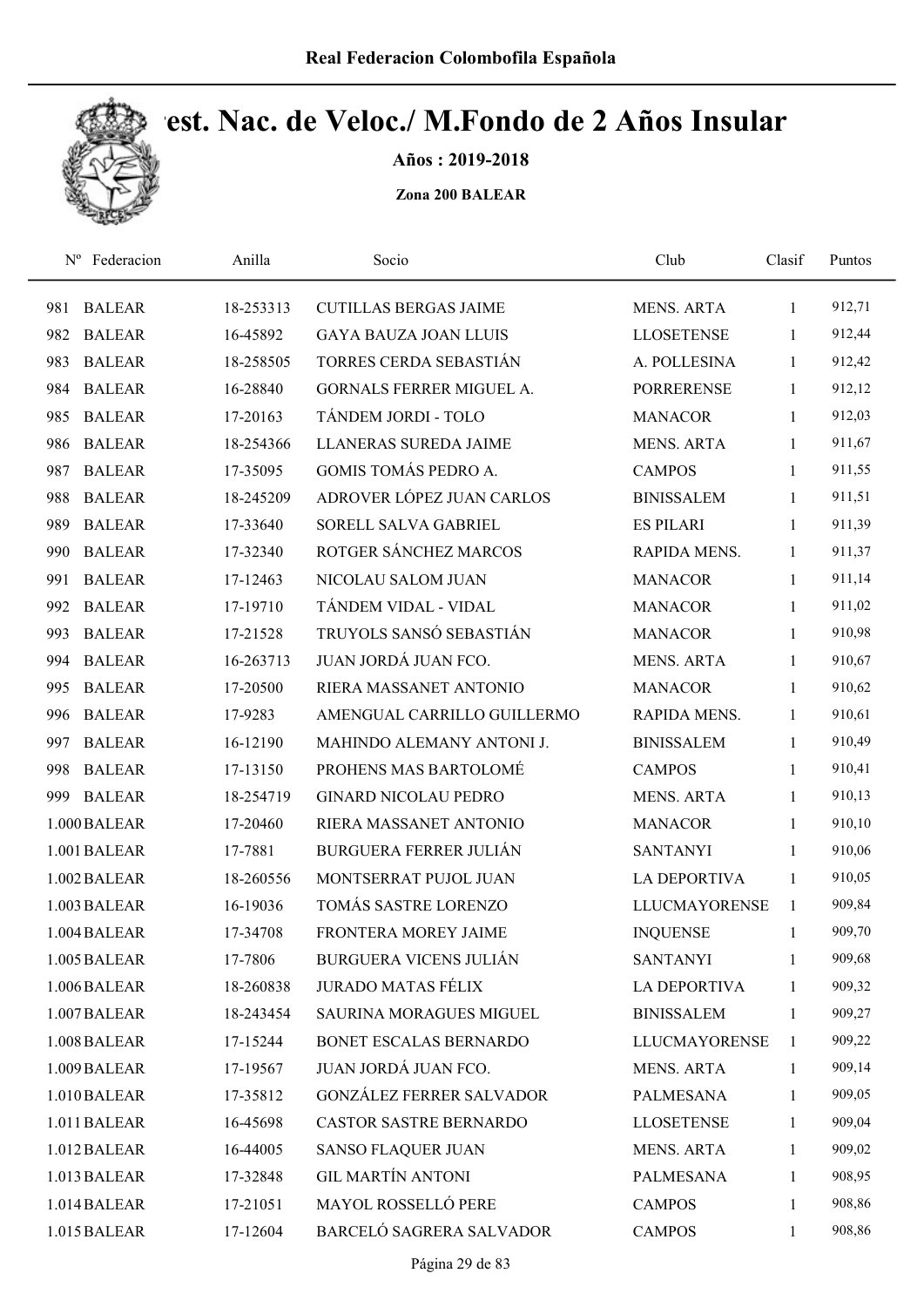

Años : 2019-2018

| Federacion<br>$N^{\rm o}$ | Anilla    | Socio                             | Club                | Clasif       | Puntos |  |
|---------------------------|-----------|-----------------------------------|---------------------|--------------|--------|--|
| 1.016 BALEAR              | 16-42039  | BLANQUER DOMENGE GUILLERMO        | <b>MANACOR</b>      | $\mathbf{1}$ | 908,71 |  |
| 1.017 BALEAR              | 15-48578  | <b>BURGUERA FERRER JULIÁN</b>     | <b>SANTANYI</b>     | 1            | 908,51 |  |
| 1.018 BALEAR              | 16-26201  | NICOLAU NOGUERA PEDRO             | <b>SANTANYI</b>     | 1            | 908,45 |  |
| 1.019 BALEAR              | 16-26738  | <b>BURGUERA FERRER JULIÁN</b>     | <b>SANTANYI</b>     | 1            | 908,36 |  |
| 1.020 BALEAR              | 17-32301  | ROTGER SÁNCHEZ MARCOS             | RAPIDA MENS.        | 1            | 908,34 |  |
| 1.021 BALEAR              | 17-7441   | LLADÓ SERVERA LUCAS               | <b>SANTANYI</b>     | $\mathbf{1}$ | 908,11 |  |
| 1.022 BALEAR              | 17-10252  | ROTGER CIRER GABRIEL              | RAPIDA MENS.        | $\mathbf{1}$ | 908,00 |  |
| 1.023 BALEAR              | 18-227726 | MIR PASTOR MIGUEL                 | <b>PALMESANA</b>    | $\mathbf{1}$ | 907,93 |  |
| 1.024 BALEAR              | 15-53968  | ROTGER SÁNCHEZ MARCOS             | RAPIDA MENS.        | 1            | 907,87 |  |
| 1.025 BALEAR              | 17-10868  | GORNALS FERRER MIGUEL A.          | <b>PORRERENSE</b>   | 1            | 907,80 |  |
| 1.026 BALEAR              | 18-255746 | VILLALONGA COLL LORENZO           | <b>LLOSETENSE</b>   | 1            | 907,65 |  |
| 1.027 BALEAR              | 17-342    | MONTSERRAT PUJOL JUAN             | <b>LA DEPORTIVA</b> | $\mathbf{1}$ | 907,59 |  |
| 1.028 BALEAR              | 17-3319   | <b>VERGER ROCA SEBASTIÁN</b>      | <b>PALMESANA</b>    | 1            | 907,40 |  |
| 1.029 BALEAR              | 10-110074 | VENY MESTRE MIGUEL A.             | <b>PORRERENSE</b>   | 1            | 907,14 |  |
| 1.030 BALEAR              | 17-254702 | PIZA SALOM JUAN MIGUEL            | <b>BINISSALEM</b>   | 1            | 907,12 |  |
| 1.031 BALEAR              | 17-12484  | NICOLAU SALOM JUAN                | <b>MANACOR</b>      | 1            | 907,00 |  |
| 1.032 BALEAR              | 16-42531  | MAYOL ROSSELLÓ PERE               | <b>CAMPOS</b>       | $\mathbf{1}$ | 906,60 |  |
| 1.033 BALEAR              | 17-36519  | GARCÍAS MEZQUIDA ANTONIO          | <b>CAMPOS</b>       | 1            | 906,25 |  |
| 1.034 BALEAR              | 18-246098 | RIERA MASSANET ANTONIO            | <b>MANACOR</b>      | $\mathbf{1}$ | 906,18 |  |
| 1.035 BALEAR              | 16-40205  | LEBRÓN LINARES JOSÉ               | <b>MANACOR</b>      | 1            | 905,93 |  |
| 1.036 BALEAR              | 17-20466  | RIERA MASSANET ANTONIO            | <b>MANACOR</b>      | 1            | 905,92 |  |
| 1.037 BALEAR              | 17-19402  | <b>SUREDA CABRER DOMINGO</b>      | <b>MANACOR</b>      | 1            | 905,83 |  |
| 1.038 BALEAR              | 17-27903  | SÁNCHEZ PERELLÓ JOSÉ G.           | <b>LLOSETENSE</b>   | $\mathbf{1}$ | 905,73 |  |
| 1.039 BALEAR              | 17-15160  | PROHENS VICENS ANDRÉS             | <b>CAMPOS</b>       | $\mathbf{1}$ | 905,60 |  |
| 1.040 BALEAR              | 17-9131   | TAPALOAGA NELU DANIEL             | RAPIDA MENS.        | 1            | 905,38 |  |
| 1.041 BALEAR              | 16-29343  | <b>CIRER FERRIOL TONI</b>         | <b>BINISSALEM</b>   | $\mathbf{1}$ | 905,22 |  |
| 1.042 BALEAR              | 17-21262  | TRUYOLS SANSÓ SEBASTIÁN           | <b>MANACOR</b>      | 1            | 905,17 |  |
| 1.043 BALEAR              | 18-234554 | <b>BLANCO FERRANDO PEDRO</b>      | RAPIDA MENS.        | $\mathbf{1}$ | 904,88 |  |
| 1.044 BALEAR              | 17-20518  | <b>GERTZ HANS WILHELM</b>         | <b>MANACOR</b>      | $\mathbf{1}$ | 904,74 |  |
| 1.045 BALEAR              | 18-239856 | PROHENS VICENS BARTOLOMÉ          | <b>CAMPOS</b>       | $\mathbf{1}$ | 904,69 |  |
| 1.046 BALEAR              | 17-9576   | <b>BLANCO FERRANDO PEDRO</b>      | RAPIDA MENS.        | $\mathbf{1}$ | 904,67 |  |
| 1.047 BALEAR              | 15-47531  | MIR PASTOR MIGUEL                 | <b>PALMESANA</b>    | 1            | 904,63 |  |
| 1.048 BALEAR              | 18-236486 | CIRER FERRIOL TONI                | <b>BINISSALEM</b>   | $\mathbf{1}$ | 904,55 |  |
| 1.049 BALEAR              | 11-53889  | <b>BARREIRO SEVILLA JOSE LUIS</b> | <b>PALMESANA</b>    | 1            | 904,38 |  |
| 1.050 BALEAR              | 16-37154  | <b>BARREIRO SEVILLA JOSE LUIS</b> | PALMESANA           | 1            | 904,38 |  |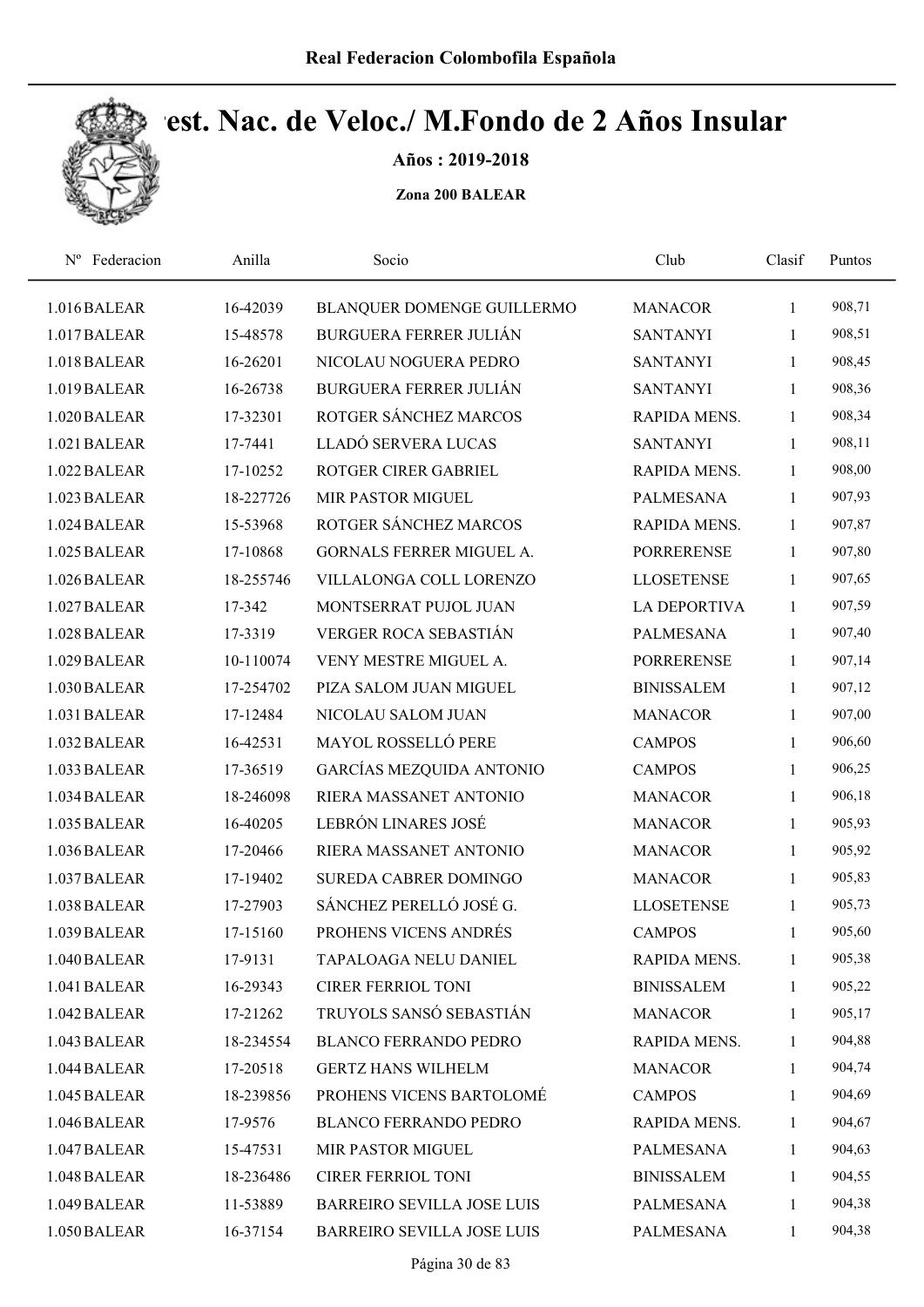

Años : 2019-2018

| Federacion<br>$N^{\rm o}$ | Anilla    | Socio                         | Club                | Clasif       | Puntos |  |
|---------------------------|-----------|-------------------------------|---------------------|--------------|--------|--|
| 1.051 BALEAR              | 18-255719 | <b>CASTOR SASTRE BERNARDO</b> | <b>LLOSETENSE</b>   | 1            | 904,28 |  |
| 1.052 BALEAR              | 16-27739  | VILCHES VILCHES TORCUATO      | <b>ES PILARI</b>    | 1            | 904,26 |  |
| 1.053 BALEAR              | 17-17733  | AMENGUAL BENNASAR LLORENÇ     | <b>BINISSALEM</b>   | $\mathbf{1}$ | 904,21 |  |
| 1.054 BALEAR              | 18-248296 | SUREDA CABRER DOMINGO         | <b>MANACOR</b>      | 1            | 904,12 |  |
| 1.055 BALEAR              | 17-21056  | MAYOL ROSSELLÓ PERE           | <b>CAMPOS</b>       | 1            | 904,11 |  |
| 1.056 BALEAR              | 12-66421  | TÁNDEM VILCHEZ - SÁNCHEZ      | <b>LLOSETENSE</b>   | $\mathbf{1}$ | 904,07 |  |
| 1.057 BALEAR              | 18-239711 | BARCELÓ SAGRERA SALVADOR      | <b>CAMPOS</b>       | 1            | 903,96 |  |
| 1.058 BALEAR              | 15-49477  | PERELLÓ VIDAL ANTONIO         | <b>SANTANYI</b>     | 1            | 903,84 |  |
| 1.059 BALEAR              | 17-11583  | GONZÁLEZ SITJAR JOSÉ MANUEL   | <b>PORRERENSE</b>   | $\mathbf{1}$ | 903,74 |  |
| 1.060 BALEAR              | 18-260034 | PÉREZ LÓPEZ AGUSTÍN           | <b>ES PILARI</b>    | 1            | 903,63 |  |
| 1.061 BALEAR              | 17-33775  | PÉREZ LÓPEZ AGUSTÍN           | <b>ES PILARI</b>    | $\mathbf{1}$ | 903,47 |  |
| 1.062 BALEAR              | 17-10518  | MARTORELL FULLANA JAIME       | <b>BINISSALEM</b>   | 1            | 903,33 |  |
| 1.063 BALEAR              | 18-254358 | <b>LLANERAS SUREDA JAIME</b>  | <b>MENS. ARTA</b>   | 1            | 903,26 |  |
| 1.064 BALEAR              | 18-245233 | ADROVER LÓPEZ JUAN CARLOS     | <b>BINISSALEM</b>   | 1            | 903,01 |  |
| 1.065 BALEAR              | 18-244620 | PIZA SALOM JUAN MIGUEL        | <b>BINISSALEM</b>   | $\mathbf{1}$ | 902,76 |  |
| 1.066 BALEAR              | 17-34197  | POU MESQUIDA JAIME            | <b>MANACOR</b>      | 1            | 902,70 |  |
| 1.067 BALEAR              | 17-654    | MONTSERRAT PUJOL JUAN         | <b>LA DEPORTIVA</b> | 1            | 902,50 |  |
| 1.068 BALEAR              | 17-19004  | VADELL NADAL SALVADOR         | <b>MANACOR</b>      | $\mathbf{1}$ | 902,46 |  |
| 1.069 BALEAR              | 17-20931  | VADELL FUSTER BUENAVENTURA    | <b>MANACOR</b>      | $\mathbf{1}$ | 901,97 |  |
| 1.070 BALEAR              | 15-33647  | VARA MARQUET GREGORIO         | A. POLLESINA        | 1            | 901,58 |  |
| 1.071 BALEAR              | 16-41986  | POU MESQUIDA JAIME            | <b>MANACOR</b>      | 1            | 901,50 |  |
| 1.072 BALEAR              | 17-8615   | COLL BARCELÓ ANTONIO          | RAPIDA MENS.        | 1            | 901,04 |  |
| 1.073 BALEAR              | 16-40210  | LEBRÓN LINARES JOSÉ           | <b>MANACOR</b>      | 1            | 900,93 |  |
| 1.074 BALEAR              | 16-265330 | <b>MAYOL ROSSELLÓ PERE</b>    | <b>CAMPOS</b>       | 1            | 900,78 |  |
| 1.075 BALEAR              | 18-255760 | VILLALONGA COLL LORENZO       | <b>LLOSETENSE</b>   | 1            | 900,76 |  |
| 1.076 BALEAR              | 17-19595  | JUAN JORDÁ JUAN FCO.          | <b>MENS. ARTA</b>   | $\mathbf{1}$ | 900,75 |  |
| 1.077 BALEAR              | 16-265747 | ARBABAN GHAFOORI AMIR HESSAM  | <b>BINISSALEM</b>   | $\mathbf{1}$ | 900,70 |  |
| 1.078 BALEAR              | 15-26102  | TORRES LUQUE CRISTÓBAL        | A. POLLESINA        | $\mathbf{1}$ | 900,69 |  |
| 1.079 BALEAR              | 18-249559 | CONESA MUÑOZ XAVIER           | <b>MENS. ARTA</b>   | $\mathbf{1}$ | 900,68 |  |
| 1.080 BALEAR              | 18-232819 | <b>BURGUERA VIDAL ANTONIO</b> | <b>SANTANYI</b>     | $\mathbf{1}$ | 900,55 |  |
| 1.081 BALEAR              | 17-7679   | <b>BURGUERA VIDAL ANTONIO</b> | <b>SANTANYI</b>     | $\mathbf{1}$ | 900,48 |  |
| 1.082 BALEAR              | 16-18544  | COLL BARCELÓ ANTONIO          | RAPIDA MENS.        | $\mathbf{1}$ | 900,26 |  |
| 1.083 BALEAR              | 18-228253 | <b>GIL PALACIO H. MARINA</b>  | <b>PALMESANA</b>    | $\mathbf{1}$ | 900,19 |  |
| 1.084 BALEAR              | 17-2156   | TERRASSA COLOMAR GUILLERMO    | <b>BINISSALEM</b>   | 1            | 900,05 |  |
| 1.085 BALEAR              | 18-233699 | AMENGUAL CARRILLO GUILLERMO   | RAPIDA MENS.        | 1            | 899,90 |  |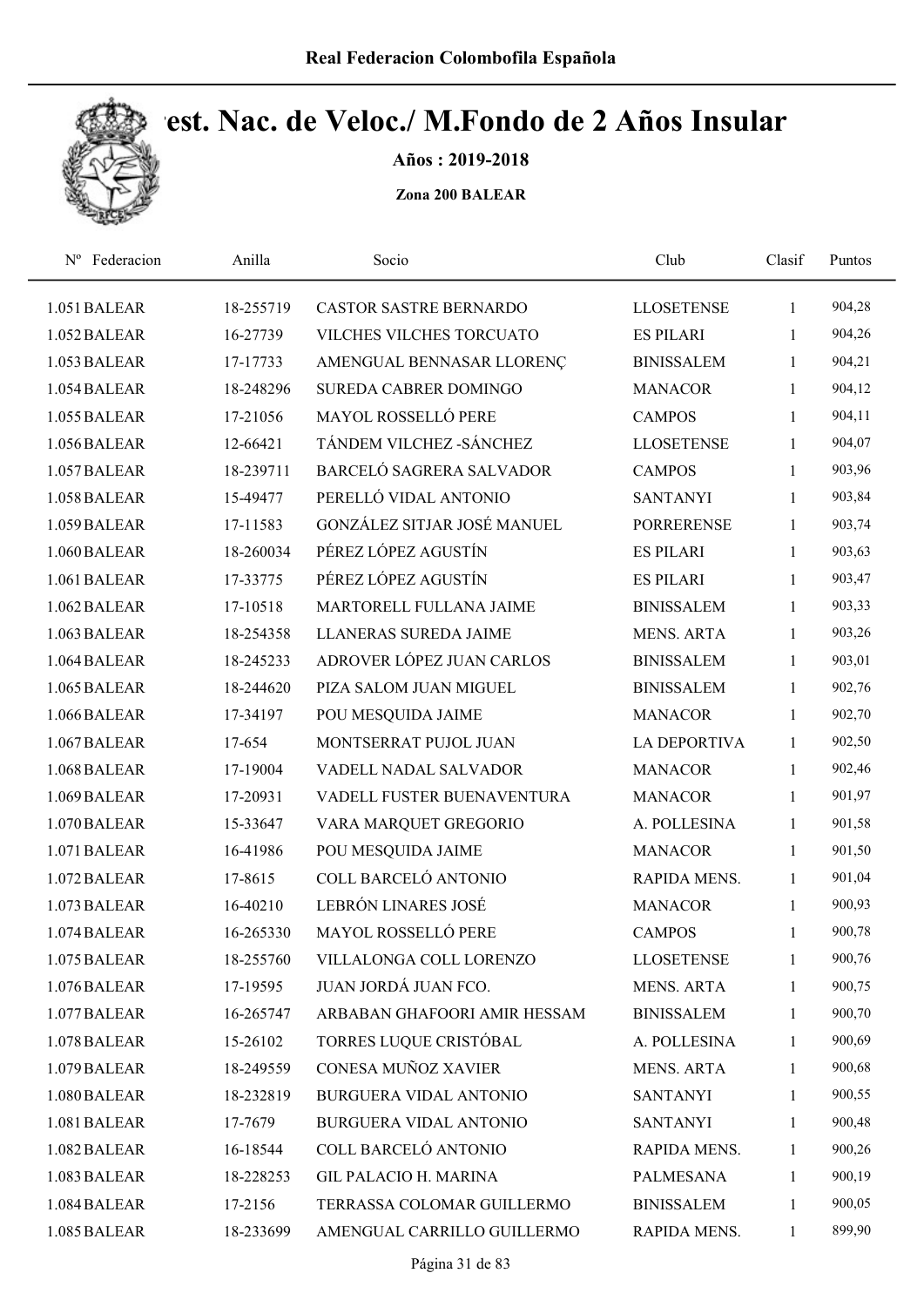

Años : 2019-2018

| Nº Federacion | Anilla    | Socio                           | Club                 | Clasif       | Puntos |  |
|---------------|-----------|---------------------------------|----------------------|--------------|--------|--|
| 1.086 BALEAR  | 17-12830  | PROHENS VICENS BARTOLOMÉ        | <b>CAMPOS</b>        | 1            | 899,87 |  |
| 1.087 BALEAR  | 16-34217  | ROTGER SÁNCHEZ MARCOS           | RAPIDA MENS.         | 1            | 899,86 |  |
| 1.088 BALEAR  | 18-228408 | VERGER ROCA SEBASTIÁN           | <b>PALMESANA</b>     | $\mathbf{1}$ | 899,38 |  |
| 1.089 BALEAR  | 18-259518 | SORELL SALVA GABRIEL            | <b>ES PILARI</b>     | $\mathbf{1}$ | 899,33 |  |
| 1.090 BALEAR  | 16-34724  | MOREY BARCELÓ SEBASTIÁN         | RAPIDA MENS.         | $\mathbf{1}$ | 899,24 |  |
| 1.091 BALEAR  | 16-39417  | PAYERAS OLIVER PEDRO A.         | <b>INQUENSE</b>      | $\mathbf{1}$ | 899,13 |  |
| 1.092 BALEAR  | 18-239514 | <b>GARCÍAS MEZQUIDA ANTONIO</b> | <b>CAMPOS</b>        | 1            | 899,08 |  |
| 1.093 BALEAR  | 17-9279   | AMENGUAL CARRILLO GUILLERMO     | RAPIDA MENS.         | $\mathbf{1}$ | 898,93 |  |
| 1.094 BALEAR  | 17-1212   | QUETGLAS GAMUNDI SEBASTIÁN      | <b>INQUENSE</b>      | 1            | 898,86 |  |
| 1.095 BALEAR  | 18-227235 | MUÑOZ GUTIÉRREZ MANUEL          | <b>PALMESANA</b>     | $\mathbf{1}$ | 898,79 |  |
| 1.096 BALEAR  | 18-259482 | <b>BOSCH MIR JUAN</b>           | <b>ES PILARI</b>     | $\mathbf{1}$ | 898,50 |  |
| 1.097 BALEAR  | 15-60278  | ROSELLÓ BRUNET JAIME            | MENS. ARTA           | 1            | 898,41 |  |
| 1.098 BALEAR  | 18-259446 | <b>BOSCH MIR JUAN</b>           | <b>ES PILARI</b>     | 1            | 898,09 |  |
| 1.099 BALEAR  | 17-6322   | PERELLÓ VIDAL ANTONIO           | <b>SANTANYI</b>      | 1            | 897,72 |  |
| 1.100 BALEAR  | 17-28575  | ABRINES COLL LLORENÇ            | <b>LLOSETENSE</b>    | 1            | 897,62 |  |
| 1.101 BALEAR  | 16-37900  | <b>LLABRES DEYA LUCAS</b>       | <b>BINISSALEM</b>    | $\mathbf{1}$ | 897,55 |  |
| 1.102 BALEAR  | 18-245831 | VADELL FUSTER BUENAVENTURA      | <b>MANACOR</b>       | $\mathbf{1}$ | 897,54 |  |
| 1.103 BALEAR  | 18-226841 | NICOLAU GAMUNDI SEBASTIA        | <b>INQUENSE</b>      | $\mathbf{1}$ | 897,44 |  |
| 1.104 BALEAR  | 18-245379 | ADRÓVER FORNES CARLOS           | <b>BINISSALEM</b>    | $\mathbf{1}$ | 897,13 |  |
| 1.105 BALEAR  | 17-21200  | CRUELLAS ROSELLÓ JULIÁN         | <b>MANACOR</b>       | 1            | 897,09 |  |
| 1.106 BALEAR  | 18-232682 | MONSERRAT CLAR JUAN             | <b>SANTANYI</b>      | $\mathbf{1}$ | 897,09 |  |
| 1.107 BALEAR  | 17-17762  | SALAS AMENGUAL ARNALDO          | <b>BINISSALEM</b>    | 1            | 897,07 |  |
| 1.108 BALEAR  | 17-19480  | SUREDA CABRER DOMINGO           | <b>MANACOR</b>       | 1            | 896,54 |  |
| 1.109 BALEAR  | 18-259430 | <b>BOSCH MIR JUAN</b>           | <b>ES PILARI</b>     | 1            | 896,53 |  |
| 1.110 BALEAR  | 18-259302 | <b>SASTRE SANNA PABLO</b>       | <b>ES PILARI</b>     | 1            | 896,48 |  |
| 1.111 BALEAR  | 16-29562  | MARTORELL FULLANA JAIME         | <b>BINISSALEM</b>    | 1            | 896,42 |  |
| 1.112 BALEAR  | 16-45637  | CASTOR SASTRE BERNARDO          | <b>LLOSETENSE</b>    | 1            | 896,36 |  |
| 1.113 BALEAR  | 18-226283 | QUETGLAS GAMUNDI PEDRO          | <b>INQUENSE</b>      | $\mathbf{1}$ | 896,34 |  |
| 1.114 BALEAR  | 17-11345  | <b>CIRER FERRIOL TONI</b>       | <b>BINISSALEM</b>    | 1            | 896,30 |  |
| 1.115 BALEAR  | 17-15161  | <b>SERVER RIGO JAIME</b>        | <b>LLUCMAYORENSE</b> | $\mathbf{1}$ | 896,21 |  |
| 1.116 BALEAR  | 17-17757  | SALAS AMENGUAL ARNALDO          | <b>BINISSALEM</b>    | $\mathbf{1}$ | 896,03 |  |
| 1.117 BALEAR  | 16-27198  | PÉREZ LÓPEZ AGUSTÍN             | <b>ES PILARI</b>     | 1            | 895,90 |  |
| 1.118 BALEAR  | 18-243960 | JANER BENNASAR MIGUEL           | <b>BINISSALEM</b>    | $\mathbf{1}$ | 895,87 |  |
| 1.119 BALEAR  | 16-19614  | BALLESTER SERVERA SEBASTIÁ      | <b>LLUCMAYORENSE</b> | 1            | 895,79 |  |
| 1.120 BALEAR  | 17-11187  | SOLER MESTRE PEDRO              | PORRERENSE           | 1            | 895,78 |  |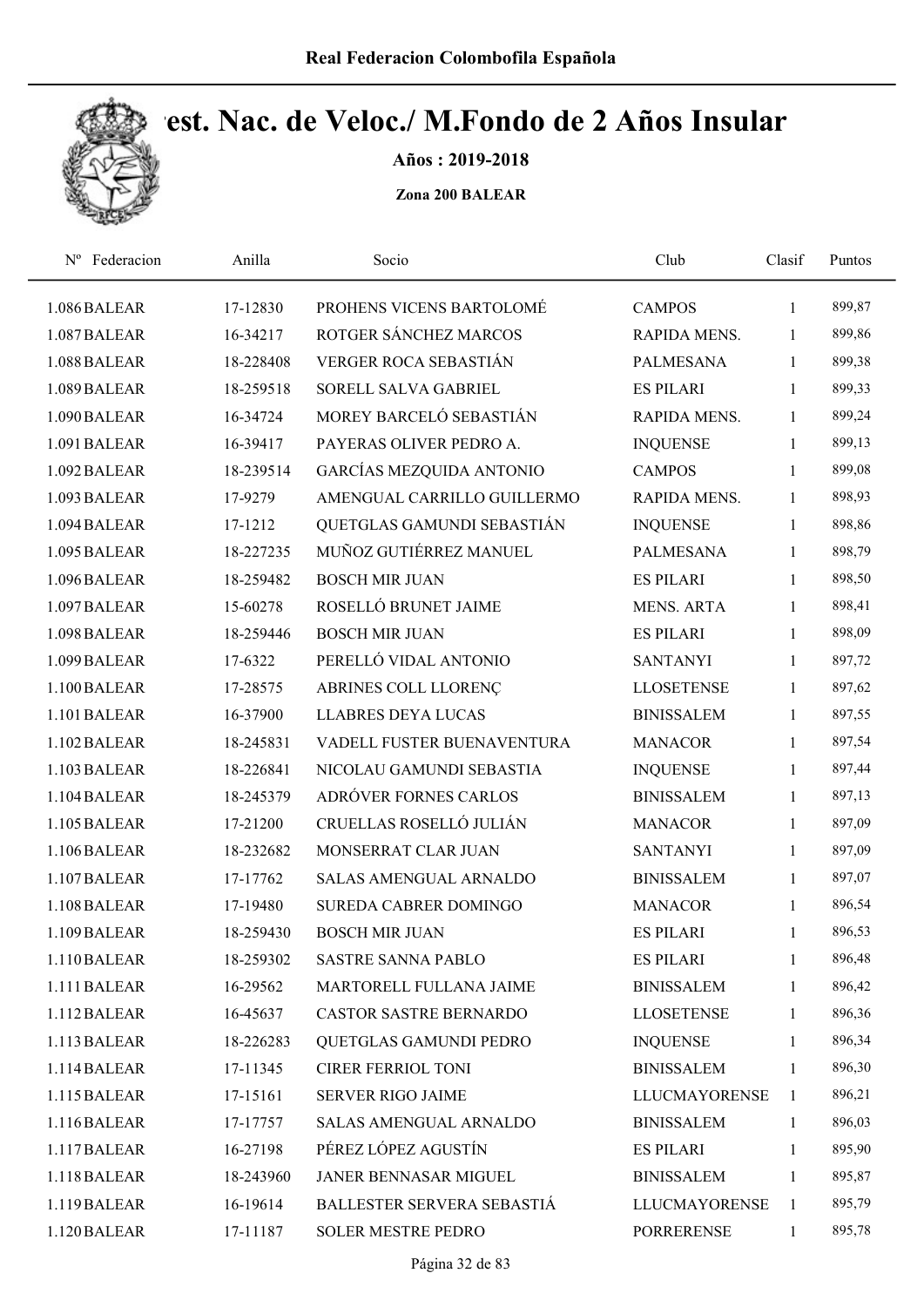

Años : 2019-2018

| Federacion<br>$N^{\rm o}$ | Anilla    | Socio                         | Club                 | Clasif       | Puntos |  |
|---------------------------|-----------|-------------------------------|----------------------|--------------|--------|--|
| 1.121 BALEAR              | 16-41726  | CRUELLAS ROSELLÓ JULIÁN       | <b>MANACOR</b>       | 1            | 895,72 |  |
| 1.122 BALEAR              | 10-89283  | <b>JAUME SATRE JUAN</b>       | <b>LLUCMAYORENSE</b> | 1            | 895,68 |  |
| 1.123 BALEAR              | 17-30608  | TORRES CERDA SEBASTIÁN        | A. POLLESINA         | 1            | 895,68 |  |
| 1.124 BALEAR              | 18-240202 | LLULL AXARTELL JAIME          | <b>LLUCMAYORENSE</b> | 1            | 895,67 |  |
| 1.125 BALEAR              | 18-247393 | CRUELLAS ROSELLÓ JULIÁN       | <b>MANACOR</b>       | $\mathbf{1}$ | 895,36 |  |
| 1.126 BALEAR              | 17-7907   | <b>BURGUERA FERRER JULIÁN</b> | <b>SANTANYI</b>      | $\mathbf{1}$ | 895,28 |  |
| 1.127 BALEAR              | 17-11979  | VENY MESTRE MIGUEL A.         | <b>PORRERENSE</b>    | $\mathbf{1}$ | 895,27 |  |
| 1.128 BALEAR              | 18-232525 | <b>BLANCH ALCINA ANTONI</b>   | <b>SANTANYI</b>      | $\mathbf{1}$ | 895,18 |  |
| 1.129 BALEAR              | 18-260077 | <b>SALVA FERRA PABLO</b>      | RAPIDA MENS.         | $\mathbf{1}$ | 895,10 |  |
| 1.130 BALEAR              | 18-246089 | RIERA MASSANET ANTONIO        | <b>MANACOR</b>       | $\mathbf{1}$ | 895,03 |  |
| 1.131 BALEAR              | 18-226754 | FRONTERA MOREY JAIME          | <b>INQUENSE</b>      | $\mathbf{1}$ | 894,78 |  |
| 1.132 BALEAR              | 17-26279  | TERRASA ROSELLÓ JUAN          | <b>MENS. ARTA</b>    | $\mathbf{1}$ | 894,61 |  |
| 1.133 BALEAR              | 14-28215  | BLANQUER DOMENGE GUILLERMO    | <b>MANACOR</b>       | $\mathbf{1}$ | 894,47 |  |
| 1.134 BALEAR              | 17-2376   | <b>LLABRES DEYA LUCAS</b>     | <b>BINISSALEM</b>    | $\mathbf{1}$ | 894,34 |  |
| 1.135 BALEAR              | 18-227079 | REYNES SOCIAS PEDRO           | <b>BINISSALEM</b>    | $\mathbf{1}$ | 894,20 |  |
| 1.136 BALEAR              | 17-19560  | JUAN JORDÁ JUAN FCO.          | <b>MENS. ARTA</b>    | $\mathbf{1}$ | 893,82 |  |
| 1.137 BALEAR              | 17-12976  | JUAN JORDÁ JUAN FCO.          | <b>MENS. ARTA</b>    | $\mathbf{1}$ | 893,81 |  |
| 1.138 BALEAR              | 12-65125  | <b>SALVA FERRA PABLO</b>      | RAPIDA MENS.         | $\mathbf{1}$ | 893,40 |  |
| 1.139 BALEAR              | 17-31088  | SERVERA BORDOY JOSÉ           | A. POLLESINA         | $\mathbf{1}$ | 893,30 |  |
| 1.140 BALEAR              | 17-33507  | TÁNDEM VILCHEZ - SÁNCHEZ      | <b>LLOSETENSE</b>    | $\mathbf{1}$ | 893,25 |  |
| 1.141 BALEAR              | 18-238364 | SASTRE GONZÁLEZ ÁNGEL         | <b>CAMPOS</b>        | $\mathbf{1}$ | 893,13 |  |
| 1.142 BALEAR              | 18-227546 | REYES AGUILERA YUNIESKI       | <b>PALMESANA</b>     | 1            | 892,79 |  |
| 1.143 BALEAR              | 15-48950  | PONS VIDAL DAMIÁN             | <b>SANTANYI</b>      | $\mathbf{1}$ | 892,71 |  |
| 1.144 BALEAR              | 18-243870 | ANDONOV HRISTOV ALEKSANDAR    | <b>BINISSALEM</b>    | $\mathbf{1}$ | 892,64 |  |
| 1.145 BALEAR              | 16-24843  | MARTÍ VALLES GUILLERMO        | <b>BINISSALEM</b>    | 1            | 892,62 |  |
| 1.146 BALEAR              | 16-25335  | BURGUERA VICENS JULIÁN        | <b>SANTANYI</b>      | $\mathbf{1}$ | 892,44 |  |
| 1.147 BALEAR              | 16-27778  | VILCHES VILCHES TORCUATO      | <b>ES PILARI</b>     | $\mathbf{1}$ | 892,39 |  |
| 1.148 BALEAR              | 17-7891   | <b>BURGUERA FERRER JULIÁN</b> | <b>SANTANYI</b>      | $\mathbf{1}$ | 892,26 |  |
| 1.149 BALEAR              | 18-259878 | MONTILLA MORENO FRANCISCO A.  | <b>ES PILARI</b>     | $\mathbf{1}$ | 891,89 |  |
| 1.150 BALEAR              | 18-247376 | CRUELLAS ROSELLÓ JULIÁN       | <b>MANACOR</b>       | $\mathbf{1}$ | 891,71 |  |
| 1.151 BALEAR              | 17-27753  | PERELLÓ PUJADAS CRISTOBAL     | <b>LLOSETENSE</b>    | $\mathbf{1}$ | 891,70 |  |
| 1.152 BALEAR              | 17-437    | LLADÓ BONET JOSÉ              | <b>LA DEPORTIVA</b>  | $\mathbf{1}$ | 891,10 |  |
| 1.153 BALEAR              | 07-88786  | <b>JAUME OLIVER ANTONIA</b>   | <b>LA DEPORTIVA</b>  | $\mathbf{1}$ | 891,01 |  |
| 1.154 BALEAR              | 17-18595  | BIBILONI JAUME ANTONIO        | <b>BINISSALEM</b>    | $\mathbf{1}$ | 890,92 |  |
| 1.155 BALEAR              | 18-226391 | TORRENS PLANAS MIGUEL         | <b>INQUENSE</b>      | 1            | 890,55 |  |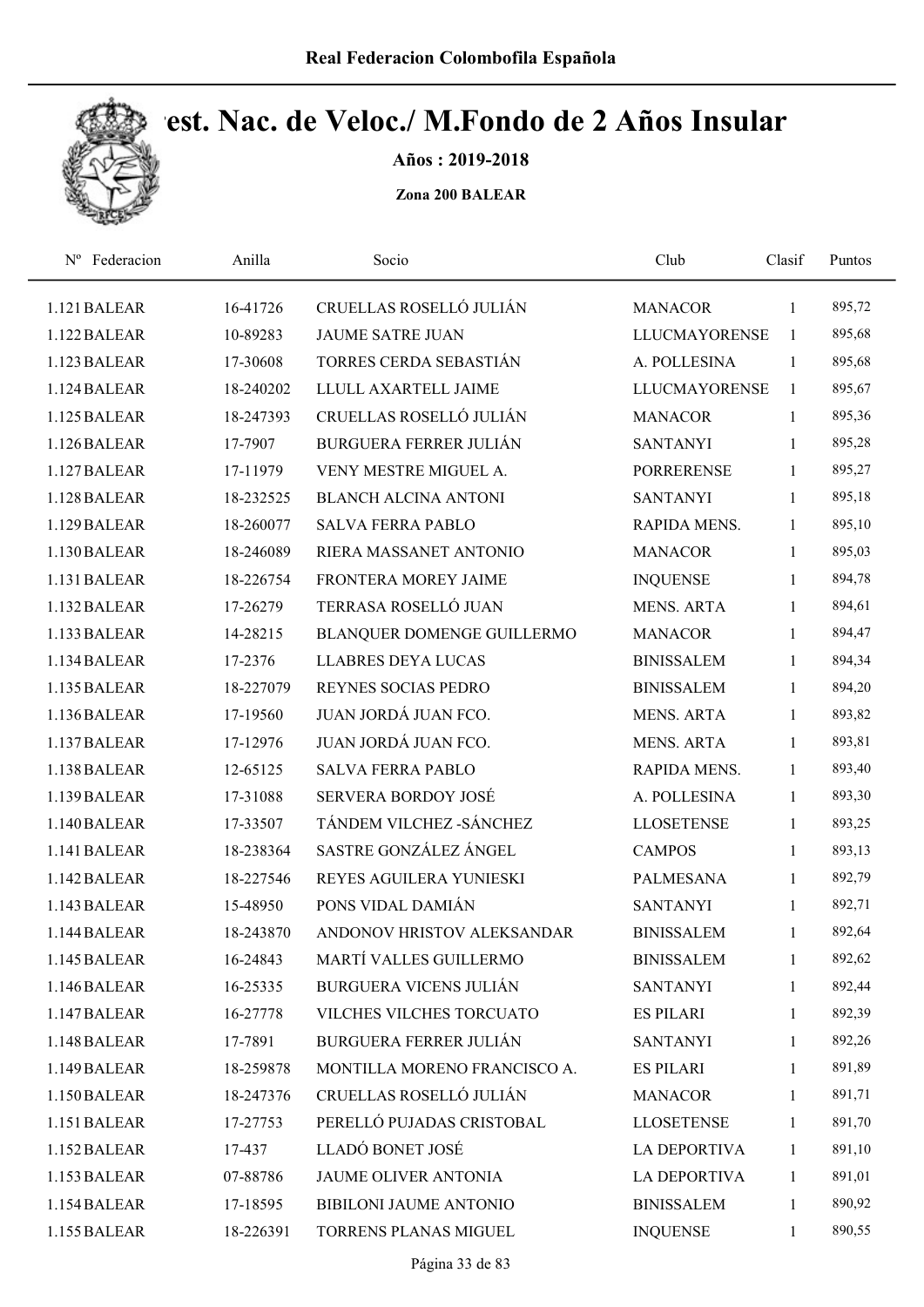

Años : 2019-2018

| Federacion<br>$N^{\rm o}$ | Anilla     | Socio                         | Club                | Clasif       | Puntos |  |
|---------------------------|------------|-------------------------------|---------------------|--------------|--------|--|
| 1.156 BALEAR              | 17-12171   | <b>BARCELÓ GARCÍAS JAIME</b>  | <b>CAMPOS</b>       | 1            | 890,54 |  |
| 1.157 BALEAR              | 16-34410   | MÁRQUEZ NÚÑEZ MIGUEL          | PALMESANA           | 1            | 890,42 |  |
| 1.158 BALEAR              | 18-237253  | <b>CIRER FERRIOL TONI</b>     | <b>BINISSALEM</b>   | 1            | 890,30 |  |
| 1.159 BALEAR              | 17-18102   | <b>BIBILONI JAUME ANTONIO</b> | <b>BINISSALEM</b>   | $\mathbf{1}$ | 889,94 |  |
| 1.160 BALEAR              | 15-56305   | LEBRÓN LINARES JOSÉ           | <b>MANACOR</b>      | $\mathbf{1}$ | 889,93 |  |
| 1.161 BALEAR              | 18-233079  | FONTIRROIG PERELLÓ DOMINGO    | <b>SANTANYI</b>     | $\mathbf{1}$ | 889,92 |  |
| 1.162 BALEAR              | 16-44275   | <b>GINARD NICOLAU PEDRO</b>   | <b>MENS. ARTA</b>   | $\mathbf{1}$ | 889,83 |  |
| 1.163 BALEAR              | 18-233631  | AMENGUAL CARRILLO GUILLERMO   | RAPIDA MENS.        | 1            | 889,80 |  |
| 1.164 BALEAR              | 17-13716   | <b>GINARD GINARD JULIÁN</b>   | <b>CAMPOS</b>       | 1            | 889,79 |  |
| 1.165 BALEAR              | 17-9579    | <b>BLANCO FERRANDO PEDRO</b>  | RAPIDA MENS.        | 1            | 889,75 |  |
| 1.166 BALEAR              | 17-12989   | <b>GINARD LLADÓ JAIME</b>     | <b>CAMPOS</b>       | 1            | 889,72 |  |
| 1.167 BALEAR              | 17-27548   | <b>CUTILLAS BERGAS JAIME</b>  | <b>MENS. ARTA</b>   | $\mathbf{1}$ | 889,71 |  |
| 1.168 BALEAR              | 17-30780   | <b>SÁEZ GOMILA JUAN</b>       | A. POLLESINA        | 1            | 889,70 |  |
| 1.169 BALEAR              | 15-43821   | TÁNDEM MARCOS - PEDRO         | <b>LA DEPORTIVA</b> | 1            | 889,67 |  |
| 1.170 BALEAR              | 17-3241    | ADRÓVER FORNES CARLOS         | <b>BINISSALEM</b>   | $\mathbf{1}$ | 889,63 |  |
| 1.171 BALEAR              | 17-30976   | MUNTANER ORELL JOSÉ           | A. POLLESINA        | $\mathbf{1}$ | 889,59 |  |
| 1.172 BALEAR              | 17-12914   | <b>GINARD LLADÓ JAIME</b>     | <b>CAMPOS</b>       | $\mathbf{1}$ | 889,49 |  |
| 1.173 BALEAR              | 13-27957   | SASTRE GONZÁLEZ ÁNGEL         | <b>CAMPOS</b>       | $\mathbf{1}$ | 889,44 |  |
| 1.174 BALEAR              | 16-30174   | <b>GIL PALACIO H. MARINA</b>  | PALMESANA           | 1            | 889,31 |  |
| 1.175 BALEAR              | 18-248308  | SUREDA CABRER DOMINGO         | <b>MANACOR</b>      | 1            | 889,25 |  |
| 1.176 BALEAR              | 16-41804   | VADELL FUSTER BUENAVENTURA    | <b>MANACOR</b>      | 1            | 888,99 |  |
| 1.177 BALEAR              | 14-2192618 | ROTGER SÁNCHEZ MARCOS         | RAPIDA MENS.        | 1            | 888,87 |  |
| 1.178 BALEAR              | 16-27953   | PROHENS MAS BARTOLOMÉ         | <b>CAMPOS</b>       | $\mathbf{1}$ | 888,85 |  |
| 1.179 BALEAR              | 16-13298   | TÁNDEM VILCHEZ - SÁNCHEZ      | <b>LLOSETENSE</b>   | 1            | 888,76 |  |
| 1.180 BALEAR              | 14-36139   | SALAS LLADÓ MIGUEL            | A. POLLESINA        | $\mathbf{1}$ | 888,57 |  |
| 1.181 BALEAR              | 17-14592   | PROHENS VICENS ANDRÉS         | <b>CAMPOS</b>       | $\mathbf{1}$ | 888,53 |  |
| 1.182 BALEAR              | 16-41009   | TRUYOLS SANSÓ SEBASTIÁN       | <b>MANACOR</b>      | 1            | 888,39 |  |
| 1.183 BALEAR              | 17-32446   | SORELL SALVA GABRIEL          | <b>ES PILARI</b>    | 1            | 888,30 |  |
| 1.184 BALEAR              | 18-226457  | TORRENS PLANAS MIGUEL         | <b>INQUENSE</b>     | $\mathbf{1}$ | 888,01 |  |
| 1.185 BALEAR              | 17-18315   | MARTÍ VALLES GUILLERMO        | <b>BINISSALEM</b>   | $\mathbf{1}$ | 887,98 |  |
| 1.186 BALEAR              | 16-24824   | MARTÍ VALLES GUILLERMO        | <b>BINISSALEM</b>   | $\mathbf{1}$ | 887,95 |  |
| 1.187 BALEAR              | 18-260011  | PÉREZ LÓPEZ AGUSTÍN           | <b>ES PILARI</b>    | 1            | 887,50 |  |
| 1.188 BALEAR              | 14-21445   | TORRENS PLANAS MIGUEL         | <b>INQUENSE</b>     | $\mathbf{1}$ | 887,49 |  |
| 1.189 BALEAR              | 14-28727   | TÁNDEM JORDI - TOLO           | <b>MANACOR</b>      | 1            | 887,42 |  |
| 1.190 BALEAR              | 17-20131   | TÁNDEM JORDI - TOLO           | <b>MANACOR</b>      | $\mathbf{1}$ | 887,32 |  |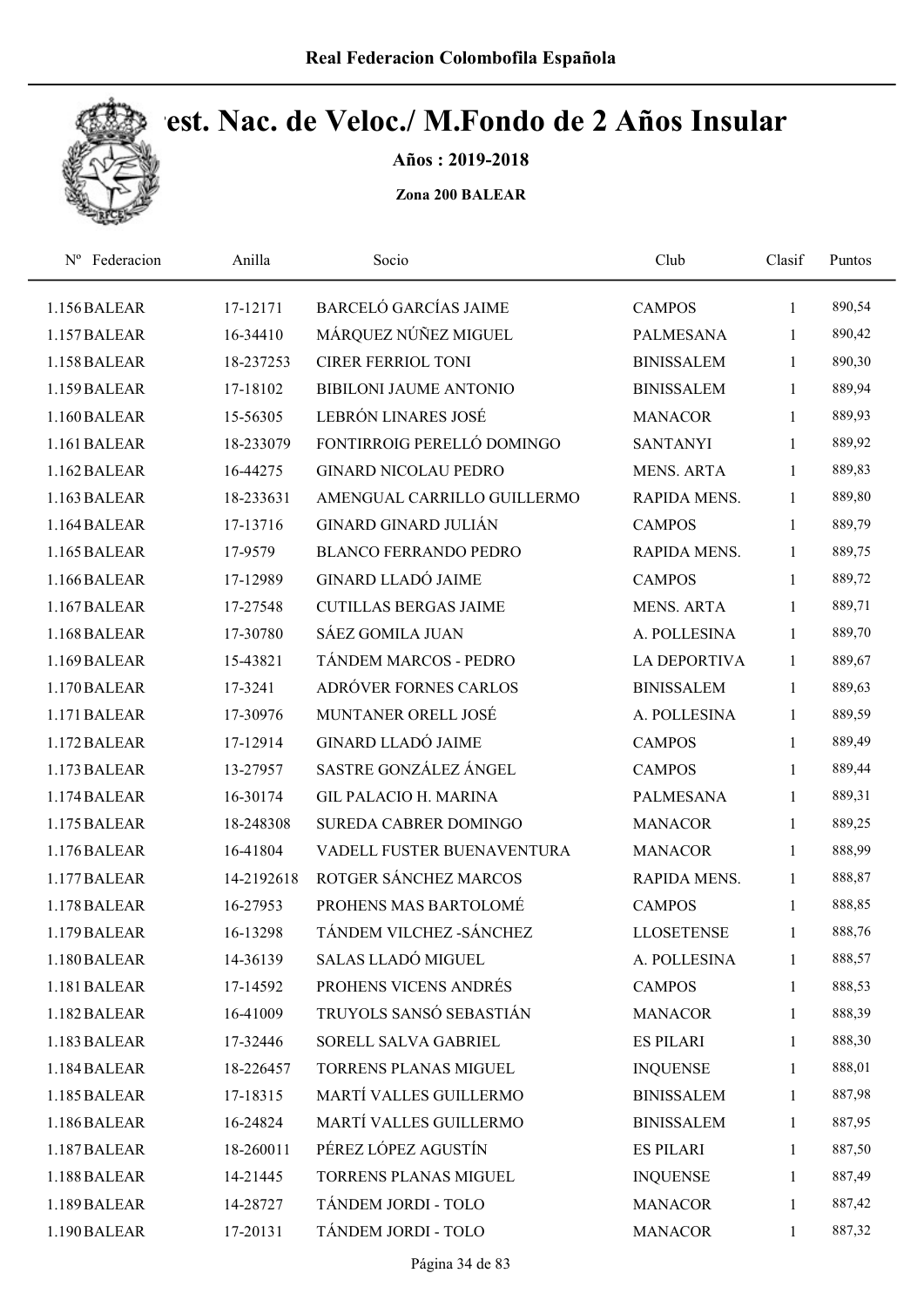

Años : 2019-2018

| Federacion<br>$N^{\rm o}$ | Anilla    | Socio                           | Club                 | Clasif       | Puntos |  |
|---------------------------|-----------|---------------------------------|----------------------|--------------|--------|--|
| 1.191 BALEAR              | 14-43750  | PERELLÓ VIDAL ANTONIO           | <b>SANTANYI</b>      | $\mathbf{1}$ | 887,25 |  |
| 1.192 BALEAR              | 17-6201   | PERELLÓ VIDAL ANTONIO           | <b>SANTANYI</b>      | 1            | 887,11 |  |
| 1.193 BALEAR              | 18-247370 | CRUELLAS ROSELLÓ JULIÁN         | <b>MANACOR</b>       | $\mathbf{1}$ | 886,92 |  |
| 1.194 BALEAR              | 17-1071   | REYNES SOCIAS PEDRO             | <b>BINISSALEM</b>    | 1            | 886,88 |  |
| 1.195 BALEAR              | 13-25024  | MONSERRAT CLAR JUAN             | <b>SANTANYI</b>      | $\mathbf{1}$ | 886,85 |  |
| 1.196 BALEAR              | 18-260956 | <b>JAUME OLIVER ANTONIA</b>     | LA DEPORTIVA         | 1            | 886,79 |  |
| 1.197 BALEAR              | 18-235400 | RODRÍGUEZ MARTÍN JOSÉ           | RAPIDA MENS.         | 1            | 886,77 |  |
| 1.198 BALEAR              | 16-18320  | <b>SALADO RODRÍGUEZ VÍCTOR</b>  | RAPIDA MENS.         | 1            | 886,76 |  |
| 1.199 BALEAR              | 16-41348  | VADELL NADAL SALVADOR           | <b>MANACOR</b>       | 1            | 886,62 |  |
| 1.200 BALEAR              | 16-17684  | MOREY BARCELÓ SEBASTIÁN         | RAPIDA MENS.         | 1            | 886,45 |  |
| 1.201 BALEAR              | 16-25058  | PERELLÓ VIDAL ANTONIO           | <b>SANTANYI</b>      | 1            | 886,44 |  |
| 1.202 BALEAR              | 18-227570 | REYES AGUILERA YUNIESKI         | <b>PALMESANA</b>     | 1            | 885,77 |  |
| 1.203 BALEAR              | 17-3464   | <b>GONZÁLEZ FERRER SALVADOR</b> | <b>PALMESANA</b>     | 1            | 885,59 |  |
| 1.204 BALEAR              | 17-12405  | NICOLAU SALOM JUAN              | <b>MANACOR</b>       | 1            | 885,51 |  |
| 1.205 BALEAR              | 16-24441  | AMENGUAL BENNASAR LLORENÇ       | <b>BINISSALEM</b>    | 1            | 885,21 |  |
| 1.206 BALEAR              | 17-14693  | <b>SERVER RIGO JAIME</b>        | <b>LLUCMAYORENSE</b> | 1            | 885,14 |  |
| 1.207 BALEAR              | 16-27859  | <b>SASTRE SANNA PABLO</b>       | <b>ES PILARI</b>     | 1            | 885,01 |  |
| 1.208 BALEAR              | 17-7723   | SERRA BONET ANTONIO             | <b>SANTANYI</b>      | $\mathbf{1}$ | 884,87 |  |
| 1.209 BALEAR              | 18-247220 | BLANQUER DOMENGE GUILLERMO      | <b>MANACOR</b>       | 1            | 884,56 |  |
| 1.210 BALEAR              | 17-14449  | BARCELÓ TABERNER BARTOLOMÉ      | <b>LLUCMAYORENSE</b> | 1            | 884,49 |  |
| 1.211 BALEAR              | 18-248076 | TRUYOLS SANSÓ SEBASTIÁN         | <b>MANACOR</b>       | 1            | 884,48 |  |
| 1.212 BALEAR              | 18-238848 | <b>GINARD LLADÓ JAIME</b>       | <b>CAMPOS</b>        | 1            | 884,45 |  |
| 1.213 BALEAR              | 17-33189  | FIDALGO BESTARD MIGUEL          | RAPIDA MENS.         | 1            | 884,26 |  |
| 1.214 BALEAR              | 18-233226 | <b>BURGUERA VICENS JULIÁN</b>   | <b>SANTANYI</b>      | $\mathbf{1}$ | 884,23 |  |
| 1.215 BALEAR              | 17-3634   | <b>GONZÁLEZ FERRER SALVADOR</b> | <b>PALMESANA</b>     | $\mathbf{1}$ | 884,08 |  |
| 1.216 BALEAR              | 16-29348  | <b>CIRER FERRIOL TONI</b>       | <b>BINISSALEM</b>    | $\mathbf{1}$ | 884,00 |  |
| 1.217 BALEAR              | 17-7267   | PONS VIDAL DAMIÁN               | <b>SANTANYI</b>      | $\mathbf{1}$ | 883,88 |  |
| 1.218 BALEAR              | 17-28266  | <b>GAYA BAUZA JOAN LLUIS</b>    | <b>LLOSETENSE</b>    | $\mathbf{1}$ | 883,85 |  |
| 1.219 BALEAR              | 16-12453  | TRUYOLS SANSÓ SEBASTIÁN         | <b>MANACOR</b>       | $\mathbf{1}$ | 883,77 |  |
| 1.220 BALEAR              | 17-7861   | <b>BURGUERA FERRER JULIÁN</b>   | <b>SANTANYI</b>      | $\mathbf{1}$ | 883,59 |  |
| 1.221 BALEAR              | 15-29391  | TERRASA ROSELLÓ JUAN            | MENS. ARTA           | $\mathbf{1}$ | 883,55 |  |
| 1.222 BALEAR              | 17-14021  | <b>GIL MARTÍN ANTONI</b>        | PALMESANA            | $\mathbf{1}$ | 883,38 |  |
| 1.223 BALEAR              | 18-261136 | BISBAL MORA JOAN JESÚS          | <b>LA DEPORTIVA</b>  | $\mathbf{1}$ | 883,36 |  |
| 1.224 BALEAR              | 16-39875  | NICOLAU GAMUNDI SEBASTIA        | <b>INQUENSE</b>      | 1            | 883,25 |  |
| 1.225 BALEAR              | 18-240160 | LLULL AXARTELL JAIME            | <b>LLUCMAYORENSE</b> | $\mathbf{1}$ | 883,21 |  |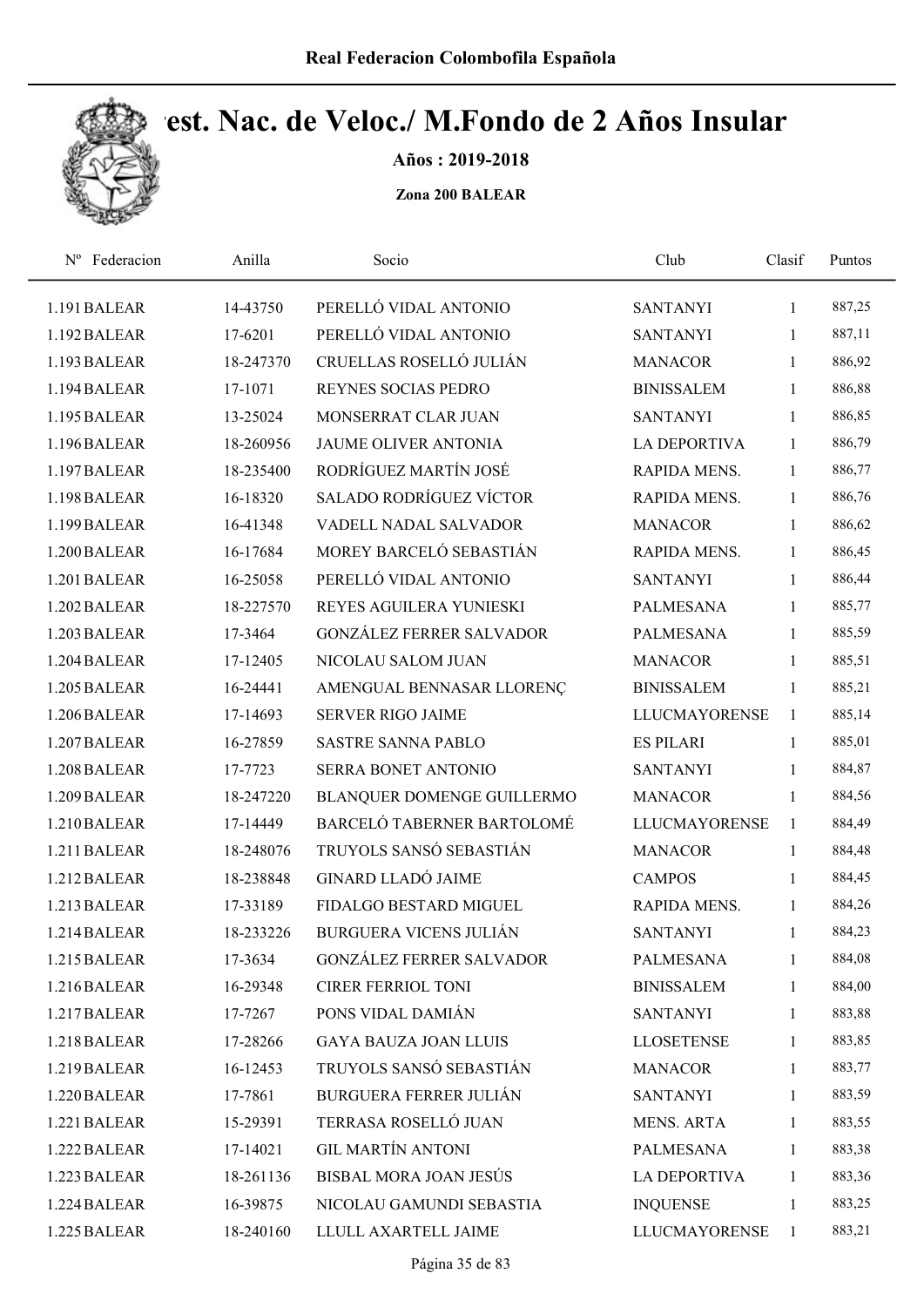

Años : 2019-2018

| Federacion<br>$N^{\rm o}$ | Anilla    | Socio                        | Club                 | Clasif       | Puntos |  |
|---------------------------|-----------|------------------------------|----------------------|--------------|--------|--|
| 1.226 BALEAR              | 18-244254 | ORDINAS SALVA JOAN           | <b>BINISSALEM</b>    | 1            | 883,19 |  |
| 1.227 BALEAR              | 18-241245 | OLLER MOJER MIGUEL ÁNGEL     | <b>LLUCMAYORENSE</b> | 1            | 883,14 |  |
| 1.228 BALEAR              | 17-28320  | <b>GAYA BAUZA JOAN LLUIS</b> | <b>LLOSETENSE</b>    | 1            | 883,11 |  |
| 1.229 BALEAR              | 03-100466 | ABRAHAM VILA SEBASTIÁN       | <b>CAMPOS</b>        | $\mathbf{1}$ | 883,10 |  |
| 1.230 BALEAR              | 17-34195  | POU MESQUIDA JAIME           | <b>MANACOR</b>       | $\mathbf{1}$ | 882,94 |  |
| 1.231 BALEAR              | 17-17950  | ANDONOV HRISTOV ALEKSANDAR   | <b>BINISSALEM</b>    | $\mathbf{1}$ | 882,90 |  |
| 1.232 BALEAR              | 17-20288  | TÁNDEM JORDI - TOLO          | <b>MANACOR</b>       | 1            | 882,84 |  |
| 1.233 BALEAR              | 16-32317  | PROHENS SALOM ANDRÉS         | <b>LLUCMAYORENSE</b> | 1            | 882,75 |  |
| 1.234 BALEAR              | 18-260510 | LLADÓ BONET JOSÉ             | LA DEPORTIVA         | 1            | 882,67 |  |
| 1.235 BALEAR              | 16-37749  | MAYOL CLADERA ARNALDO        | <b>PALMESANA</b>     | 1            | 882,48 |  |
| 1.236 BALEAR              | 17-6202   | PERELLÓ VIDAL ANTONIO        | <b>SANTANYI</b>      | 1            | 882,41 |  |
| 1.237 BALEAR              | 15-49683  | MONSERRAT CLAR JUAN          | <b>SANTANYI</b>      | 1            | 881,93 |  |
| 1.238 BALEAR              | 17-2384   | <b>LLABRES DEYA LUCAS</b>    | <b>BINISSALEM</b>    | 1            | 881,92 |  |
| 1.239 BALEAR              | 17-11106  | <b>SOLER MESTRE PEDRO</b>    | <b>PORRERENSE</b>    | 1            | 881,90 |  |
| 1.240 BALEAR              | 18-245524 | FERRAGUT SEGUÍ ANTONIO       | <b>BINISSALEM</b>    | $\mathbf{1}$ | 881,72 |  |
| 1.241 BALEAR              | 15-45012  | PROHENS MAS BARTOLOMÉ        | <b>CAMPOS</b>        | $\mathbf{1}$ | 881,65 |  |
| 1.242 BALEAR              | 16-44965  | CONESA MUÑOZ XAVIER          | <b>MENS. ARTA</b>    | $\mathbf{1}$ | 881,61 |  |
| 1.243 BALEAR              | 17-31909  | LUCESCU VALENTIN             | A. POLLESINA         | $\mathbf{1}$ | 881,53 |  |
| 1.244 BALEAR              | 17-6252   | PERELLÓ VIDAL ANTONIO        | <b>SANTANYI</b>      | 1            | 881,52 |  |
| 1.245 BALEAR              | 17-26135  | CONESA MUÑOZ XAVIER          | <b>MENS. ARTA</b>    | $\mathbf{1}$ | 881,47 |  |
| 1.246 BALEAR              | 16-41743  | CRUELLAS ROSELLÓ JULIÁN      | <b>MANACOR</b>       | $\mathbf{1}$ | 881,44 |  |
| 1.247 BALEAR              | 18-255649 | SÁNCHEZ PERELLÓ JOSÉ G.      | <b>LLOSETENSE</b>    | $\mathbf{1}$ | 881,29 |  |
| 1.248 BALEAR              | 13-29413  | <b>GERTZ HANS WILHELM</b>    | <b>MANACOR</b>       | 1            | 881,17 |  |
| 1.249 BALEAR              | 17-27439  | ROSELLÓ BRUNET JAIME         | <b>MENS. ARTA</b>    | $\mathbf{1}$ | 881,13 |  |
| 1.250 BALEAR              | 17-14551  | PROHENS SALOM ANDRÉS         | <b>LLUCMAYORENSE</b> | 1            | 880,90 |  |
| 1.251 BALEAR              | 18-243811 | ANDONOV HRISTOV ALEKSANDAR   | <b>BINISSALEM</b>    | 1            | 880,20 |  |
| 1.252 BALEAR              | 16-29103  | NADAL PERELLÓ GABRIEL        | <b>PORRERENSE</b>    | 1            | 880,16 |  |
| 1.253 BALEAR              | 16-16673  | <b>JAUME OLIVER ANTONIA</b>  | LA DEPORTIVA         | $\mathbf{1}$ | 880,07 |  |
| 1.254 BALEAR              | 16-11690  | LUCESCU VALENTIN             | A. POLLESINA         | $\mathbf{1}$ | 880,04 |  |
| 1.255 BALEAR              | 17-31121  | SERVERA BORDOY JOSÉ          | A. POLLESINA         | $\mathbf{1}$ | 879,92 |  |
| 1.256 BALEAR              | 18-227072 | REYNES SOCIAS PEDRO          | <b>BINISSALEM</b>    | $\mathbf{1}$ | 879,80 |  |
| 1.257 BALEAR              | 17-20864  | VADELL FUSTER BUENAVENTURA   | <b>MANACOR</b>       | $\mathbf{1}$ | 879,78 |  |
| 1.258 BALEAR              | 16-45974  | PIZA SALOM JUAN MIGUEL       | <b>BINISSALEM</b>    | $\mathbf{1}$ | 879,77 |  |
| 1.259 BALEAR              | 17-9764   | <b>VERGER PIZA JUAN</b>      | <b>BINISSALEM</b>    | $\mathbf{1}$ | 879,71 |  |
| 1.260 BALEAR              | 17-27614  | JUAN JORDÁ JUAN FCO.         | MENS. ARTA           | 1            | 879,62 |  |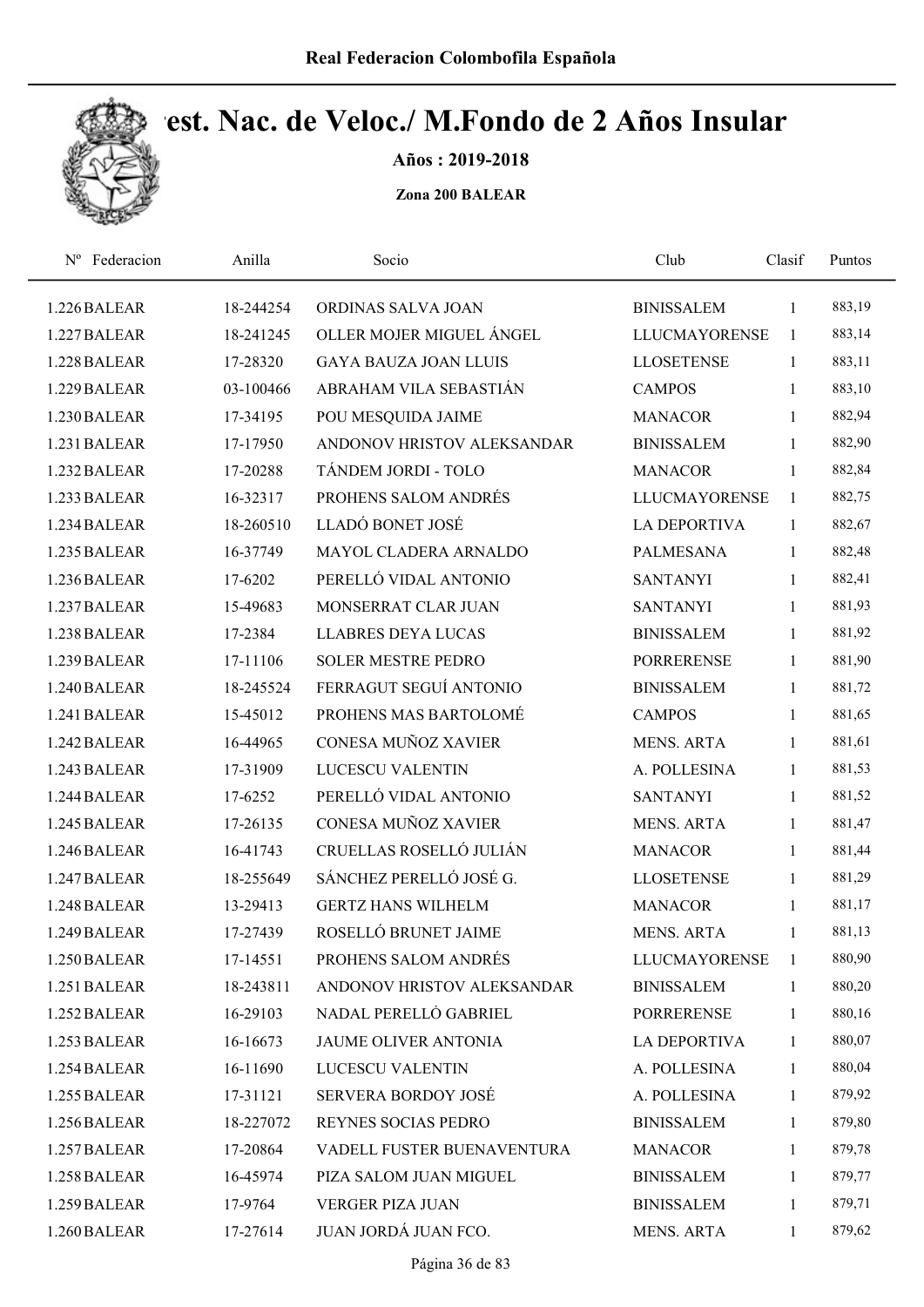

Años : 2019-2018

| Nº Federacion | Anilla    | Socio                          | Club                 | Clasif       | Puntos |  |
|---------------|-----------|--------------------------------|----------------------|--------------|--------|--|
| 1.261 BALEAR  | 17-33466  | TÁNDEM VILCHEZ - SÁNCHEZ       | <b>LLOSETENSE</b>    | 1            | 879,47 |  |
| 1.262 BALEAR  | 17-15091  | BONET ESCALAS BERNARDO         | <b>LLUCMAYORENSE</b> | 1            | 879,29 |  |
| 1.263 BALEAR  | 17-11101  | <b>SOLER MESTRE PEDRO</b>      | <b>PORRERENSE</b>    | $\mathbf{1}$ | 879,08 |  |
| 1.264 BALEAR  | 15-26510  | SÁNCHEZ PERELLÓ JOSÉ G.        | <b>LLOSETENSE</b>    | 1            | 878,87 |  |
| 1.265 BALEAR  | 17-11831  | PUJOL CALAFELL ANTONIO         | <b>PORRERENSE</b>    | $\mathbf{1}$ | 878,80 |  |
| 1.266 BALEAR  | 17-33473  | TÁNDEM VILCHEZ - SÁNCHEZ       | <b>LLOSETENSE</b>    | $\mathbf{1}$ | 878,50 |  |
| 1.267 BALEAR  | 17-155325 | <b>SALADO RODRÍGUEZ VÍCTOR</b> | RAPIDA MENS.         | 1            | 878,46 |  |
| 1.268 BALEAR  | 16-18528  | COLL BARCELÓ ANTONIO           | RAPIDA MENS.         | $\mathbf{1}$ | 878,05 |  |
| 1.269 BALEAR  | 17-10608  | FERRER RAMIS GUILLÉN           | <b>BINISSALEM</b>    | $\mathbf{1}$ | 877,95 |  |
| 1.270 BALEAR  | 15-49265  | PERELLÓ VIDAL LORENZO          | <b>SANTANYI</b>      | $\mathbf{1}$ | 877,91 |  |
| 1.271 BALEAR  | 17-20819  | VADELL FUSTER BUENAVENTURA     | <b>MANACOR</b>       | $\mathbf{1}$ | 877,85 |  |
| 1.272 BALEAR  | 16-45659  | <b>CASTOR SASTRE BERNARDO</b>  | <b>LLOSETENSE</b>    | 1            | 877,59 |  |
| 1.273 BALEAR  | 17-2631   | <b>GIL PALACIO H. MARINA</b>   | <b>PALMESANA</b>     | 1            | 877,47 |  |
| 1.274 BALEAR  | 17-18358  | MARTÍ VALLES GUILLERMO         | <b>BINISSALEM</b>    | 1            | 877,25 |  |
| 1.275 BALEAR  | 17-232    | <b>SEGUI FEMENIAS JORGE</b>    | <b>LA DEPORTIVA</b>  | 1            | 877,08 |  |
| 1.276 BALEAR  | 15-30058  | TOMÁS SASTRE LORENZO           | <b>LLUCMAYORENSE</b> | $\mathbf{1}$ | 877,08 |  |
| 1.277 BALEAR  | 17-34206  | POU MESQUIDA JAIME             | <b>MANACOR</b>       | $\mathbf{1}$ | 877,04 |  |
| 1.278 BALEAR  | 18-245159 | ADROVER LÓPEZ JUAN CARLOS      | <b>BINISSALEM</b>    | $\mathbf{1}$ | 877,04 |  |
| 1.279 BALEAR  | 13-37464  | ROTGER SÁNCHEZ MARCOS          | RAPIDA MENS.         | 1            | 876,98 |  |
| 1.280 BALEAR  | 16-39814  | REYNES SOCIAS PEDRO            | <b>BINISSALEM</b>    | 1            | 876,81 |  |
| 1.281 BALEAR  | 18-239527 | GARCÍAS MEZQUIDA ANTONIO       | <b>CAMPOS</b>        | $\mathbf{1}$ | 876,62 |  |
| 1.282 BALEAR  | 18-239201 | <b>GOMIS TOMÁS PEDRO A.</b>    | <b>CAMPOS</b>        | 1            | 876,60 |  |
| 1.283 BALEAR  | 17-36511  | GARCÍAS MEZQUIDA ANTONIO       | <b>CAMPOS</b>        | 1            | 876,44 |  |
| 1.284 BALEAR  | 18-236737 | ARBONA FORNERS ANTONIO         | <b>BINISSALEM</b>    | 1            | 876,42 |  |
| 1.285 BALEAR  | 18-259413 | <b>BOSCH MIR JUAN</b>          | <b>ES PILARI</b>     | 1            | 876,37 |  |
| 1.286 BALEAR  | 16-33773  | <b>GINARD GINARD JULIÁN</b>    | <b>CAMPOS</b>        | 1            | 876,35 |  |
| 1.287 BALEAR  | 16-18313  | <b>SALADO RODRÍGUEZ VÍCTOR</b> | RAPIDA MENS.         | 1            | 876,28 |  |
| 1.288 BALEAR  | 16-19062  | TOMÁS SASTRE LORENZO           | <b>LLUCMAYORENSE</b> | 1            | 876,21 |  |
| 1.289 BALEAR  | 17-8482   | <b>BLANCO FERRANDO PEDRO</b>   | RAPIDA MENS.         | 1            | 876,21 |  |
| 1.290 BALEAR  | 18-240662 | PROHENS SALOM ANDRÉS           | <b>LLUCMAYORENSE</b> | $\mathbf{1}$ | 876,13 |  |
| 1.291 BALEAR  | 15-53972  | ROTGER SÁNCHEZ MARCOS          | RAPIDA MENS.         | $\mathbf{1}$ | 876,11 |  |
| 1.292 BALEAR  | 17-2025   | TERRASSA COLOMAR GUILLERMO     | <b>BINISSALEM</b>    | 1            | 875,85 |  |
| 1.293 BALEAR  | 18-239675 | BARCELÓ SAGRERA SALVADOR       | <b>CAMPOS</b>        | 1            | 875,72 |  |
| 1.294 BALEAR  | 15-30233  | <b>SERVER RIGO JAIME</b>       | <b>LLUCMAYORENSE</b> | 1            | 875,69 |  |
| 1.295 BALEAR  | 17-6579   | PERELLÓ VIDAL LORENZO          | <b>SANTANYI</b>      | 1            | 875,68 |  |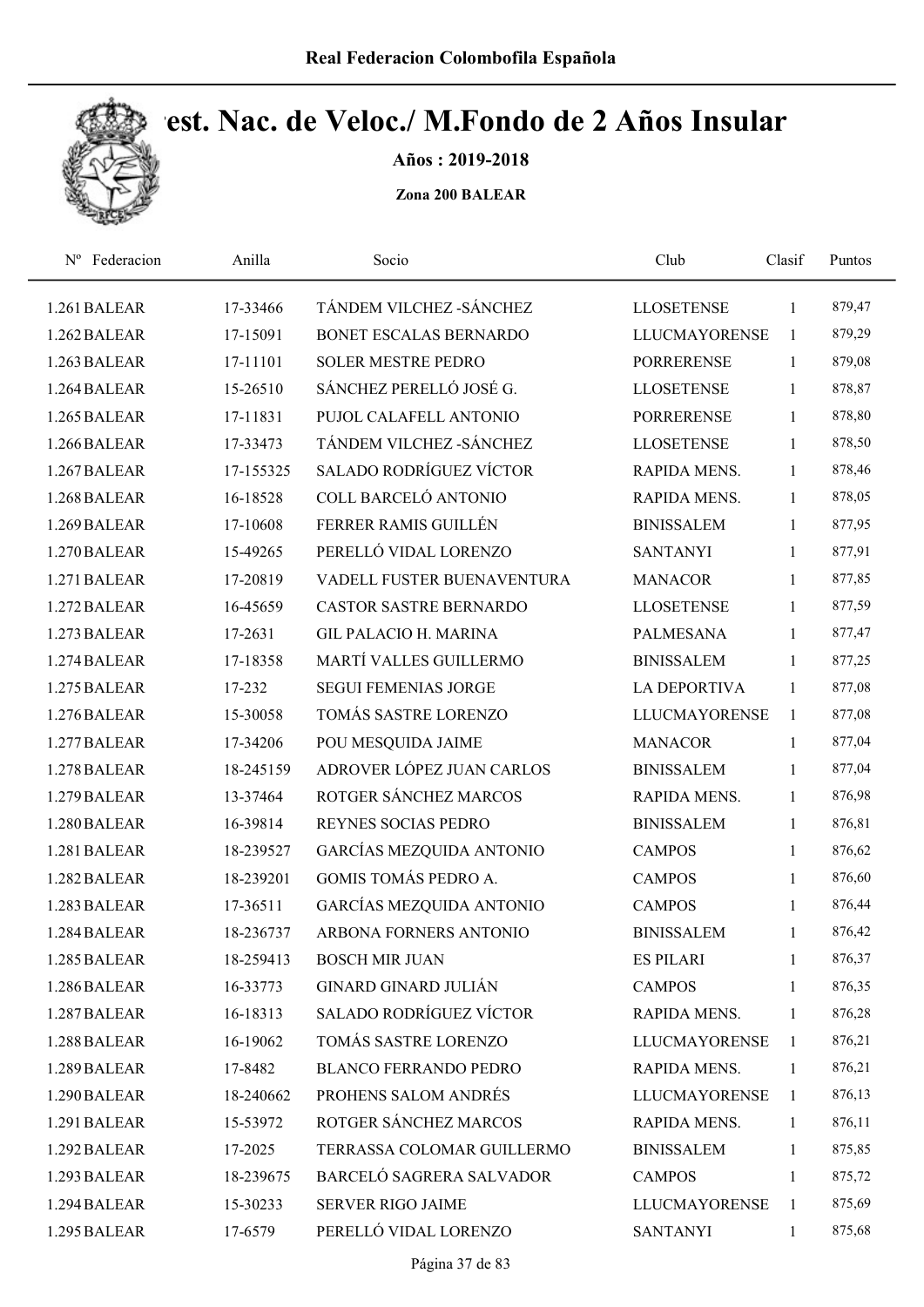

Años : 2019-2018

| Nº Federacion | Anilla    | Socio                           | Club                 | Clasif       | Puntos |  |
|---------------|-----------|---------------------------------|----------------------|--------------|--------|--|
| 1.296 BALEAR  | 17-701    | JAUME OLIVER ANTONIA            | <b>LA DEPORTIVA</b>  | 1            | 875,62 |  |
| 1.297 BALEAR  | 17-3156   | MIR PASTOR MIGUEL               | <b>PALMESANA</b>     | $\mathbf{1}$ | 875,55 |  |
| 1.298 BALEAR  | 17-7667   | BURGUERA VIDAL ANTONIO          | <b>SANTANYI</b>      | $\mathbf{1}$ | 875,05 |  |
| 1.299 BALEAR  | 16-40583  | TÁNDEM JORDI - TOLO             | <b>MANACOR</b>       | $\mathbf{1}$ | 875,02 |  |
| 1.300 BALEAR  | 17-6693   | PERELLÓ VIDAL LORENZO           | <b>SANTANYI</b>      | $\mathbf{1}$ | 874,83 |  |
| 1.301 BALEAR  | 16-19009  | TOMÁS SASTRE LORENZO            | <b>LLUCMAYORENSE</b> | $\mathbf{1}$ | 874,74 |  |
| 1.302 BALEAR  | 15-56377  | LEBRÓN LINARES JOSÉ             | <b>MANACOR</b>       | $\mathbf{1}$ | 874,68 |  |
| 1.303 BALEAR  | 16-39292  | QUETGLAS GAMUNDI SEBASTIÁN      | <b>INQUENSE</b>      | $\mathbf{1}$ | 874,62 |  |
| 1.304 BALEAR  | 16-26362  | <b>BURGUERA VIDAL ANTONIO</b>   | <b>SANTANYI</b>      | 1            | 874,60 |  |
| 1.305 BALEAR  | 16-27255  | MONTILLA MORENO FRANCISCO A.    | <b>ES PILARI</b>     | 1            | 874,54 |  |
| 1.306 BALEAR  | 17-11724  | ARBONA FORNERS ANTONIO          | <b>BINISSALEM</b>    | $\mathbf{1}$ | 874,38 |  |
| 1.307 BALEAR  | 17-19593  | JUAN JORDÁ JUAN FCO.            | <b>MENS. ARTA</b>    | 1            | 874,36 |  |
| 1.308 BALEAR  | 18-228355 | VERGER ROCA SEBASTIÁN           | <b>PALMESANA</b>     | 1            | 874,01 |  |
| 1.309 BALEAR  | 16-39216  | QUETGLAS GAMUNDI SEBASTIÁN      | <b>INQUENSE</b>      | 1            | 873,99 |  |
| 1.310 BALEAR  | 17-12919  | <b>GINARD LLADÓ JAIME</b>       | <b>CAMPOS</b>        | $\mathbf{1}$ | 873,93 |  |
| 1.311 BALEAR  | 16-26321  | BURGUERA VIDAL ANTONIO          | <b>SANTANYI</b>      | $\mathbf{1}$ | 873,86 |  |
| 1.312 BALEAR  | 18-239574 | <b>GARCÍAS MEZQUIDA ANTONIO</b> | <b>CAMPOS</b>        | $\mathbf{1}$ | 873,61 |  |
| 1.313 BALEAR  | 16-32340  | PROHENS VICENS ANDRÉS           | <b>CAMPOS</b>        | $\mathbf{1}$ | 873,45 |  |
| 1.314 BALEAR  | 16-27754  | VILCHES VILCHES TORCUATO        | <b>ES PILARI</b>     | $\mathbf{1}$ | 873,34 |  |
| 1.315 BALEAR  | 17-17726  | SALAS AMENGUAL ARNALDO          | <b>BINISSALEM</b>    | 1            | 873,25 |  |
| 1.316 BALEAR  | 17-7124   | ADROVER VIDAL BARTOLOMÉ         | <b>SANTANYI</b>      | 1            | 872,77 |  |
| 1.317 BALEAR  | 18-238395 | SASTRE GONZÁLEZ ÁNGEL           | <b>CAMPOS</b>        | 1            | 872,76 |  |
| 1.318 BALEAR  | 16-12600  | ABRINES COLL LLORENÇ            | <b>LLOSETENSE</b>    | 1            | 872,57 |  |
| 1.319 BALEAR  | 16-13307  | TORRES LUQUE CRISTÓBAL          | A. POLLESINA         | $\mathbf{1}$ | 872,15 |  |
| 1.320 BALEAR  | 17-28137  | MONTILLA MORENO FRANCISCO A.    | <b>ES PILARI</b>     | 1            | 871,82 |  |
| 1.321 BALEAR  | 17-31790  | CORRO CIFRE JUAN JOSÉ           | A. POLLESINA         | 1            | 871,74 |  |
| 1.322 BALEAR  | 18-235158 | <b>BALLESTER AMER ANTONIO</b>   | RAPIDA MENS.         | 1            | 871,72 |  |
| 1.323 BALEAR  | 18-240374 | LLULL AXARTELL JAIME            | <b>LLUCMAYORENSE</b> | 1            | 871,64 |  |
| 1.324 BALEAR  | 16-41939  | POU MESQUIDA JAIME              | <b>MANACOR</b>       | 1            | 871,43 |  |
| 1.325 BALEAR  | 16-18493  | COLL BARCELÓ ANTONIO            | RAPIDA MENS.         | $\mathbf{1}$ | 871,27 |  |
| 1.326 BALEAR  | 15-49717  | PONS VIDAL DAMIÁN               | <b>SANTANYI</b>      | $\mathbf{1}$ | 871,24 |  |
| 1.327 BALEAR  | 18-231557 | <b>BURGUERA VICENS JULIÁN</b>   | <b>SANTANYI</b>      | 1            | 871,20 |  |
| 1.328 BALEAR  | 17-17769  | SALAS AMENGUAL ARNALDO          | <b>BINISSALEM</b>    | 1            | 870,98 |  |
| 1.329 BALEAR  | 17-20932  | VADELL FUSTER BUENAVENTURA      | <b>MANACOR</b>       | 1            | 870,95 |  |
| 1.330 BALEAR  | 18-254700 | <b>GINARD NICOLAU PEDRO</b>     | <b>MENS. ARTA</b>    | $\mathbf{1}$ | 870,92 |  |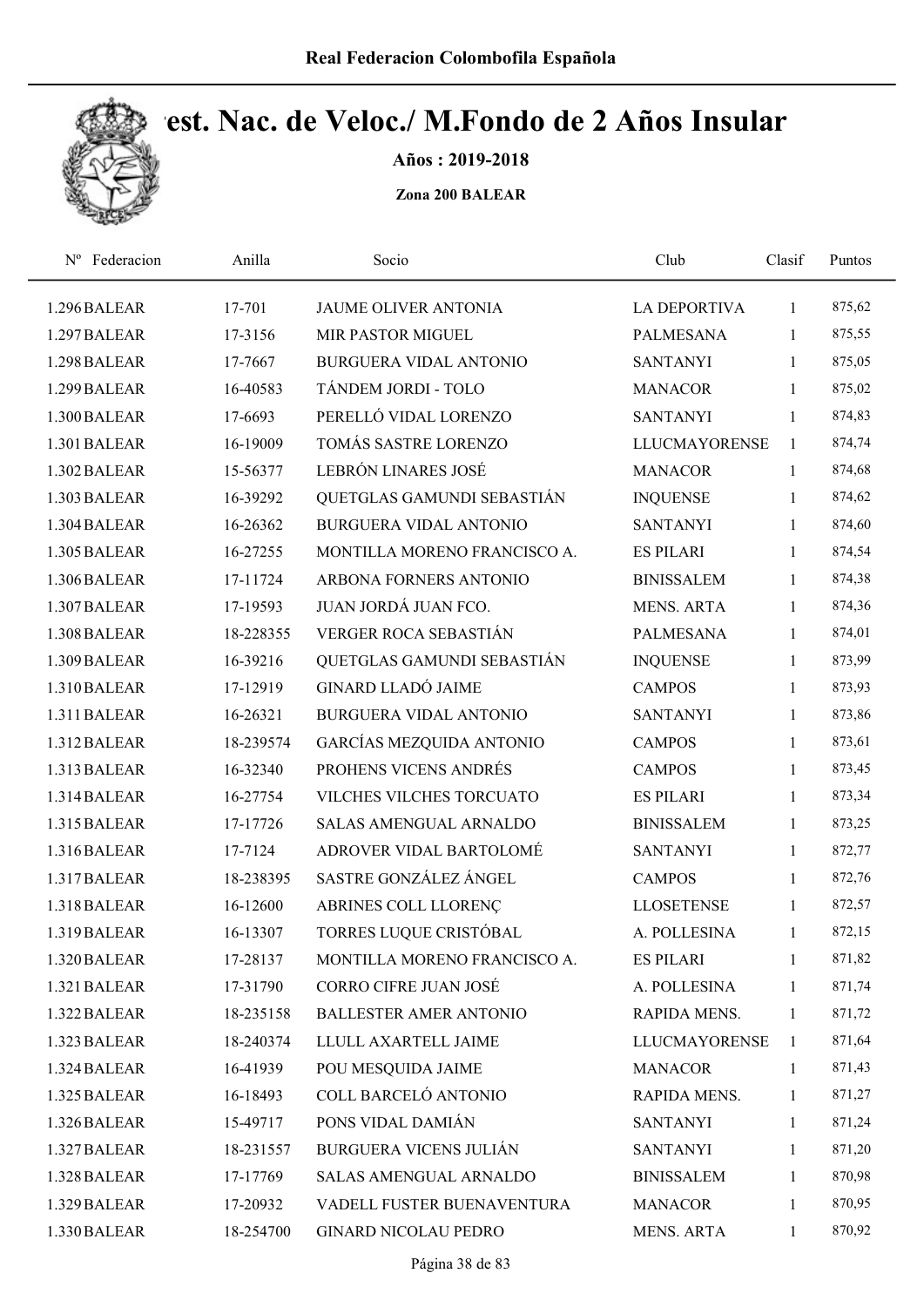

Años : 2019-2018

| Federacion<br>$N^{\rm o}$ | Anilla    | Socio                          | Club                 | Clasif       | Puntos |  |
|---------------------------|-----------|--------------------------------|----------------------|--------------|--------|--|
| 1.331 BALEAR              | 15-25928  | ABRINES COLL LLORENÇ           | <b>LLOSETENSE</b>    | 1            | 870,82 |  |
| 1.332 BALEAR              | 18-243463 | <b>SAURINA MORAGUES MIGUEL</b> | <b>BINISSALEM</b>    | 1            | 870,80 |  |
| 1.333 BALEAR              | 18-236083 | <b>BALLESTER AMER ANTONIO</b>  | RAPIDA MENS.         | $\mathbf{1}$ | 870,44 |  |
| 1.334 BALEAR              | 15-44679  | PÉREZ LÓPEZ AGUSTÍN            | <b>ES PILARI</b>     | $\mathbf{1}$ | 870,17 |  |
| 1.335 BALEAR              | 15-56422  | LEBRÓN LINARES JOSÉ            | <b>MANACOR</b>       | $\mathbf{1}$ | 870,04 |  |
| 1.336 BALEAR              | 16-19239  | <b>CREUS GARAU BARTOLOMÉ</b>   | <b>LLUCMAYORENSE</b> | $\mathbf{1}$ | 869,83 |  |
| 1.337 BALEAR              | 17-13122  | PROHENS VICENS BARTOLOMÉ       | <b>CAMPOS</b>        | $\mathbf{1}$ | 869,66 |  |
| 1.338 BALEAR              | 18-253601 | LEBRÓN LINARES JOSÉ            | <b>MANACOR</b>       | $\mathbf{1}$ | 869,49 |  |
| 1.339 BALEAR              | 18-227918 | REYES AGUILERA YUNIESKI        | <b>PALMESANA</b>     | $\mathbf{1}$ | 869,48 |  |
| 1.340 BALEAR              | 17-1751   | FERNANDEZ FERNANDEZ DAVID      | <b>BINISSALEM</b>    | 1            | 869,44 |  |
| 1.341 BALEAR              | 16-13238  | TÁNDEM VILCHEZ - SÁNCHEZ       | <b>LLOSETENSE</b>    | 1            | 869,41 |  |
| 1.342 BALEAR              | 17-17720  | <b>SALAS AMENGUAL ARNALDO</b>  | <b>BINISSALEM</b>    | 1            | 869,21 |  |
| 1.343 BALEAR              | 17-13713  | <b>GINARD GINARD JULIÁN</b>    | <b>CAMPOS</b>        | $\mathbf{1}$ | 869,13 |  |
| 1.344 BALEAR              | 16-34197  | ROTGER SÁNCHEZ MARCOS          | RAPIDA MENS.         | 1            | 868,99 |  |
| 1.345 BALEAR              | 18-248495 | <b>MAYOL ROSSELLÓ PERE</b>     | <b>CAMPOS</b>        | $\mathbf{1}$ | 868,73 |  |
| 1.346 BALEAR              | 17-2831   | <b>GIL MARTÍN ANTONI</b>       | <b>PALMESANA</b>     | $\mathbf{1}$ | 868,50 |  |
| 1.347 BALEAR              | 17-123    | BISBAL MORA JOAN JESÚS         | <b>LA DEPORTIVA</b>  | 1            | 868,06 |  |
| 1.348 BALEAR              | 15-48185  | <b>BURGUERA VICENS JULIÁN</b>  | <b>SANTANYI</b>      | $\mathbf{1}$ | 867,61 |  |
| 1.349 BALEAR              | 18-235200 | <b>BALLESTER AMER ANTONIO</b>  | RAPIDA MENS.         | $\mathbf{1}$ | 867,59 |  |
| 1.350 BALEAR              | 14-229693 | PUJOL CALAFELL ANTONIO         | <b>PORRERENSE</b>    | $\mathbf{1}$ | 867,55 |  |
| 1.351 BALEAR              | 18-235348 | RODRÍGUEZ MARTÍN JOSÉ          | RAPIDA MENS.         | 1            | 867,50 |  |
| 1.352 BALEAR              | 16-33760  | <b>GINARD GINARD JULIÁN</b>    | <b>CAMPOS</b>        | 1            | 867,20 |  |
| 1.353 BALEAR              | 18-240085 | <b>BONET ESCALAS BERNARDO</b>  | <b>LLUCMAYORENSE</b> | 1            | 867,12 |  |
| 1.354 BALEAR              | 18-247920 | TÁNDEM VIDAL - VIDAL           | <b>MANACOR</b>       | $\mathbf{1}$ | 867,10 |  |
| 1.355 BALEAR              | 17-12174  | <b>BARCELÓ GARCÍAS JAIME</b>   | <b>CAMPOS</b>        | 1            | 867,07 |  |
| 1.356 BALEAR              | 10-98344  | MAHINDO ALEMANY ANTONI J.      | <b>BINISSALEM</b>    | 1            | 867,06 |  |
| 1.357 BALEAR              | 16-41715  | CRUELLAS ROSELLÓ JULIÁN        | <b>MANACOR</b>       | 1            | 867,01 |  |
| 1.358 BALEAR              | 17-8914   | VICH SALOM BARTOLOMÉ           | RAPIDA MENS.         | $\mathbf{1}$ | 866,87 |  |
| 1.359 BALEAR              | 18-260519 | LLADÓ BONET JOSÉ               | LA DEPORTIVA         | 1            | 866,86 |  |
| 1.360 BALEAR              | 12-62392  | <b>CASTOR SASTRE BERNARDO</b>  | <b>LLOSETENSE</b>    | 1            | 866,83 |  |
| 1.361 BALEAR              | 17-35198  | MUÑOZ GUTIÉRREZ MANUEL         | PALMESANA            | $\mathbf{1}$ | 866,83 |  |
| 1.362 BALEAR              | 16-17211  | <b>BALLESTER AMER ANTONIO</b>  | RAPIDA MENS.         | 1            | 866,67 |  |
| 1.363 BALEAR              | 17-7122   | ADROVER VIDAL BARTOLOMÉ        | <b>SANTANYI</b>      | $\mathbf{1}$ | 866,51 |  |
| 1.364 BALEAR              | 17-28195  | CASTOR SASTRE BERNARDO         | <b>LLOSETENSE</b>    | 1            | 866,48 |  |
| 1.365 BALEAR              | 17-21193  | CRUELLAS ROSELLÓ JULIÁN        | <b>MANACOR</b>       | 1            | 866,44 |  |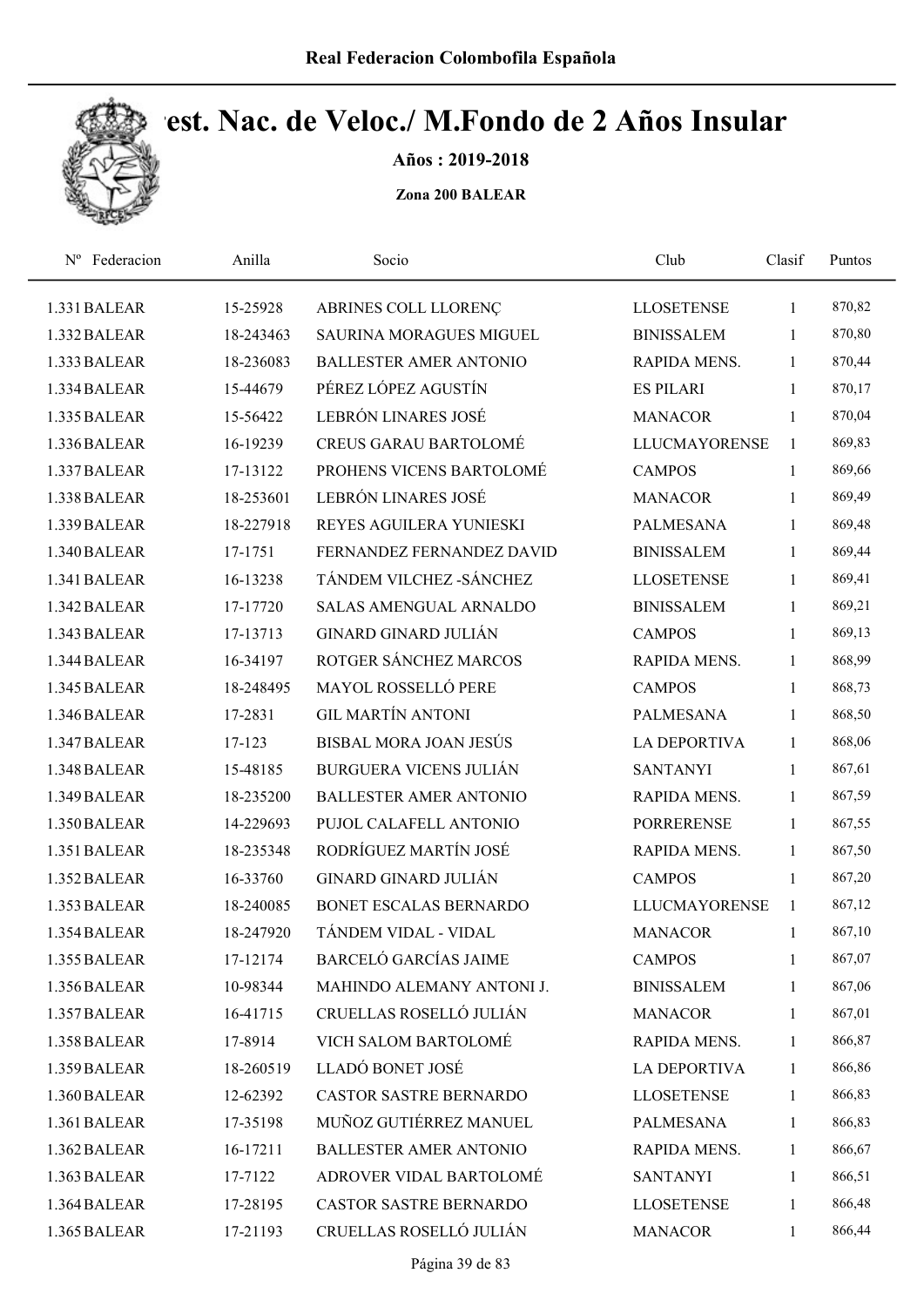

Años : 2019-2018

| Federacion<br>$N^{\rm o}$ | Anilla    | Socio                          | Club                 | Clasif       | Puntos |
|---------------------------|-----------|--------------------------------|----------------------|--------------|--------|
| 1.366 BALEAR              | 18-239183 | LLUCH DUBÓN SANTIAGO           | <b>CAMPOS</b>        | $\mathbf{1}$ | 866,21 |
| 1.367 BALEAR              | 18-241293 | OLLER MOJER MIGUEL ÁNGEL       | <b>LLUCMAYORENSE</b> | $\mathbf{1}$ | 866,07 |
| 1.368 BALEAR              | 15-49111  | NICOLAU NOGUERA PEDRO          | <b>SANTANYI</b>      | $\mathbf{1}$ | 866,02 |
| 1.369 BALEAR              | 18-260532 | LLADÓ BONET JOSÉ               | <b>LA DEPORTIVA</b>  | 1            | 865,89 |
| 1.370 BALEAR              | 17-32353  | PIZA SALOM JUAN MIGUEL         | <b>BINISSALEM</b>    | $\mathbf{1}$ | 865,56 |
| 1.371 BALEAR              | 18-256093 | SÁNCHEZ PERELLÓ JOSÉ G.        | <b>LLOSETENSE</b>    | $\mathbf{1}$ | 865,37 |
| 1.372 BALEAR              | 16-25640  | PONS VIDAL DAMIÁN              | <b>SANTANYI</b>      | $\mathbf{1}$ | 865,29 |
| 1.373 BALEAR              | 17-10255  | ROTGER SÁNCHEZ MARCOS          | RAPIDA MENS.         | $\mathbf{1}$ | 864,62 |
| 1.374 BALEAR              | 18-241512 | OLLER MOJER MIGUEL ÁNGEL       | <b>LLUCMAYORENSE</b> | $\mathbf{1}$ | 864,46 |
| 1.375 BALEAR              | 15-60450  | <b>GINARD GINARD JULIÁN</b>    | <b>CAMPOS</b>        | 1            | 864,46 |
| 1.376 BALEAR              | 17-28015  | VILLALONGA COLL LORENZO        | <b>LLOSETENSE</b>    | $\mathbf{1}$ | 864,44 |
| 1.377 BALEAR              | 17-2040   | TERRASSA COLOMAR GUILLERMO     | <b>BINISSALEM</b>    | 1            | 864,38 |
| 1.378 BALEAR              | 18-226249 | QUETGLAS GAMUNDI PEDRO         | <b>INQUENSE</b>      | 1            | 864,05 |
| 1.379 BALEAR              | 17-15240  | BONET ESCALAS BERNARDO         | <b>LLUCMAYORENSE</b> | $\mathbf{1}$ | 863,91 |
| 1.380 BALEAR              | 17-10908  | PARETS SEGUI JOAN              | <b>BINISSALEM</b>    | $\mathbf{1}$ | 863,91 |
| 1.381 BALEAR              | 16-18327  | <b>SALADO RODRÍGUEZ VÍCTOR</b> | RAPIDA MENS.         | $\mathbf{1}$ | 863,63 |
| 1.382 BALEAR              | 17-7992   | FONTIRROIG PERELLÓ DOMINGO     | <b>SANTANYI</b>      | $\mathbf{1}$ | 863,49 |
| 1.383 BALEAR              | 14-43517  | PERELLÓ VIDAL LORENZO          | <b>SANTANYI</b>      | $\mathbf{1}$ | 863,47 |
| 1.384 BALEAR              | 17-1826   | MARTÍNEZ POZO JANSEL M.        | <b>PALMESANA</b>     | $\mathbf{1}$ | 863,44 |
| 1.385 BALEAR              | 17-17449  | AMENGUAL BENNASAR LLORENÇ      | <b>BINISSALEM</b>    | $\mathbf{1}$ | 863,43 |
| 1.386 BALEAR              | 18-259849 | MÁRQUEZ NÚÑEZ MIGUEL           | <b>PALMESANA</b>     | 1            | 863,36 |
| 1.387 BALEAR              | 17-15225  | BONET ESCALAS BERNARDO         | <b>LLUCMAYORENSE</b> | 1            | 863,26 |
| 1.388 BALEAR              | 15-43718  | TÁNDEM MARCOS - PEDRO          | <b>LA DEPORTIVA</b>  | $\mathbf{1}$ | 863,11 |
| 1.389 BALEAR              | 17-19101  | VADELL NADAL SALVADOR          | <b>MANACOR</b>       | 1            | 863,07 |
| 1.390 BALEAR              | 18-254329 | LLANERAS SUREDA JAIME          | MENS. ARTA           | -1           | 862,57 |
| 1.391 BALEAR              | 18-260270 | FAHANDEZH-SAADI FAHANDEZH R.   | DERBY MALLORCA 1     |              | 862,27 |
| 1.392 BALEAR              | 17-17274  | ARBABAN GHAFOORI AMIR HESSAM   | <b>BINISSALEM</b>    | 1            | 862,16 |
| 1.393 BALEAR              | 18-247002 | ACEDO ORTEGA ENRIQUE           | <b>MANACOR</b>       | $\mathbf{1}$ | 861,99 |
| 1.394 BALEAR              | 17-28058  | VILLALONGA COLL LORENZO        | <b>LLOSETENSE</b>    | 1            | 861,81 |
| 1.395 BALEAR              | 16-26797  | LLADÓ SERVERA LUCAS            | <b>SANTANYI</b>      | $\mathbf{1}$ | 861,80 |
| 1.396 BALEAR              | 18-248326 | NICOLAU SALOM JUAN             | <b>MANACOR</b>       | $\mathbf{1}$ | 861,78 |
| 1.397 BALEAR              | 18-265467 | LLUCH DUBÓN SANTIAGO           | <b>CAMPOS</b>        | $\mathbf{1}$ | 861,67 |
| 1.398 BALEAR              | 17-2897   | BORRÁS GABALDÓN MIGUEL         | <b>PALMESANA</b>     | $\mathbf{1}$ | 861,65 |
| 1.399 BALEAR              | 18-244811 | AMENGUAL BENNASAR LLORENÇ      | <b>BINISSALEM</b>    | 1            | 861,53 |
| 1.400 BALEAR              | 17-28649  | ABRINES COLL LLORENÇ           | <b>LLOSETENSE</b>    | $\mathbf{1}$ | 861,25 |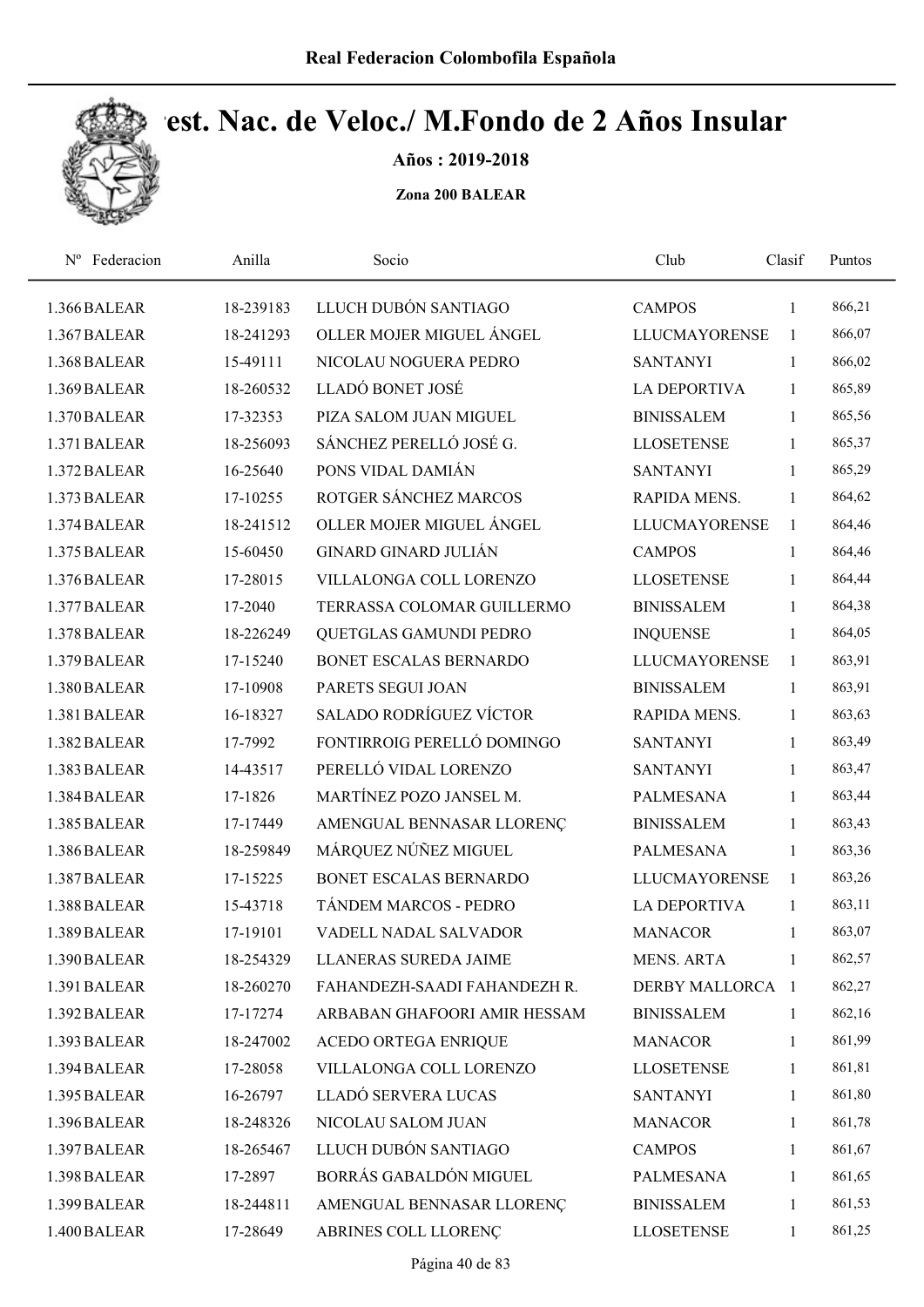

Años : 2019-2018

| Nº Federacion | Anilla    | Socio                         | Club                 | Clasif       | Puntos |  |
|---------------|-----------|-------------------------------|----------------------|--------------|--------|--|
| 1.401 BALEAR  | 15-35137  | NADAL PERELLÓ GABRIEL         | <b>PORRERENSE</b>    | 1            | 861,24 |  |
| 1.402 BALEAR  | 17-26566  | <b>GINARD NICOLAU PEDRO</b>   | <b>MENS. ARTA</b>    | 1            | 860,95 |  |
| 1.403 BALEAR  | 17-214    | <b>SEGUI FEMENIAS JORGE</b>   | <b>LA DEPORTIVA</b>  | 1            | 860,93 |  |
| 1.404 BALEAR  | 17-27918  | SÁNCHEZ PERELLÓ JOSÉ G.       | <b>LLOSETENSE</b>    | $\mathbf{1}$ | 860,89 |  |
| 1.405 BALEAR  | 17-18065  | <b>BIBILONI JAUME ANTONIO</b> | <b>BINISSALEM</b>    | $\mathbf{1}$ | 860,59 |  |
| 1.406 BALEAR  | 18-260501 | LLADÓ BONET JOSÉ              | <b>LA DEPORTIVA</b>  | 1            | 860,46 |  |
| 1.407 BALEAR  | 17-1341   | NICOLAU GAMUNDI SEBASTIA      | <b>INQUENSE</b>      | $\mathbf{1}$ | 859,80 |  |
| 1.408 BALEAR  | 17-17049  | ARBABAN GHAFOORI AMIR HESSAM  | <b>BINISSALEM</b>    | $\mathbf{1}$ | 859,65 |  |
| 1.409 BALEAR  | 18-232186 | NICOLAU NOGUERA PEDRO         | <b>SANTANYI</b>      | $\mathbf{1}$ | 859,62 |  |
| 1.410 BALEAR  | 17-14979  | <b>SERVER RIGO JAIME</b>      | <b>LLUCMAYORENSE</b> | $\mathbf{1}$ | 859,45 |  |
| 1.411 BALEAR  | 17-33857  | FAHANDEZH-SAADI FAHANDEZH R.  | DERBY MALLORCA 1     |              | 859,40 |  |
| 1.412 BALEAR  | 18-245154 | ADROVER LÓPEZ JUAN CARLOS     | <b>BINISSALEM</b>    | $\mathbf{1}$ | 859,35 |  |
| 1.413 BALEAR  | 16-24409  | AMENGUAL BENNASAR LLORENÇ     | <b>BINISSALEM</b>    | 1            | 859,28 |  |
| 1.414 BALEAR  | 15-55883  | VADELL FUSTER BUENAVENTURA    | <b>MANACOR</b>       | 1            | 859,21 |  |
| 1.415 BALEAR  | 17-9896   | RODRÍGUEZ MARTÍN JOSÉ         | RAPIDA MENS.         | $\mathbf{1}$ | 859,21 |  |
| 1.416 BALEAR  | 18-244304 | TERRASSA COSTA MATEO          | <b>BINISSALEM</b>    | $\mathbf{1}$ | 859,00 |  |
| 1.417 BALEAR  | 17-11442  | TÁNDEM MUNTANER - MORA        | <b>PORRERENSE</b>    | $\mathbf{1}$ | 858,98 |  |
| 1.418 BALEAR  | 17-28092  | VILCHES VILCHES TORCUATO      | <b>ES PILARI</b>     | $\mathbf{1}$ | 858,77 |  |
| 1.419 BALEAR  | 18-232692 | MONSERRAT CLAR JUAN           | <b>SANTANYI</b>      | $\mathbf{1}$ | 858,75 |  |
| 1.420 BALEAR  | 18-232641 | MONSERRAT CLAR JUAN           | <b>SANTANYI</b>      | $\mathbf{1}$ | 858,66 |  |
| 1.421 BALEAR  | 17-11803  | NADAL PERELLÓ GABRIEL         | <b>PORRERENSE</b>    | $\mathbf{1}$ | 858,40 |  |
| 1.422 BALEAR  | 15-44599  | VILCHES VILCHES TORCUATO      | <b>ES PILARI</b>     | $\mathbf{1}$ | 858,33 |  |
| 1.423 BALEAR  | 17-1052   | <b>REYNES SOCIAS PEDRO</b>    | <b>BINISSALEM</b>    | $\mathbf{1}$ | 858,13 |  |
| 1.424 BALEAR  | 17-15295  | <b>BONET ESCALAS BERNARDO</b> | <b>LLUCMAYORENSE</b> | 1            | 857,80 |  |
| 1.425 BALEAR  | 16-34449  | MARTÍN VIDAL ANTONIO          | <b>ES PILARI</b>     | 1            | 857,43 |  |
| 1.426 BALEAR  | 16-27940  | PROHENS MAS BARTOLOMÉ         | <b>CAMPOS</b>        | 1            | 857,17 |  |
| 1.427 BALEAR  | 17-3291   | VERGER ROCA SEBASTIÁN         | PALMESANA            | 1            | 857,03 |  |
| 1.428 BALEAR  | 15-58866  | MARTÍ VALLES GUILLERMO        | <b>BINISSALEM</b>    | $\mathbf{1}$ | 856,77 |  |
| 1.429 BALEAR  | 18-235926 | FANDIÑO RODRÍGUEZ HANZEL      | <b>PALMESANA</b>     | 1            | 856,58 |  |
| 1.430 BALEAR  | 16-25855  | PERELLÓ VIDAL LORENZO         | <b>SANTANYI</b>      | 1            | 856,41 |  |
| 1.431 BALEAR  | 17-17704  | <b>SALAS AMENGUAL ARNALDO</b> | <b>BINISSALEM</b>    | $\mathbf{1}$ | 856,27 |  |
| 1.432 BALEAR  | 17-8953   | VICH SALOM BARTOLOMÉ          | RAPIDA MENS.         | 1            | 855,79 |  |
| 1.433 BALEAR  | 17-30961  | MUNTANER ORELL JOSÉ           | A. POLLESINA         | $\mathbf{1}$ | 855,73 |  |
| 1.434 BALEAR  | 18-237264 | CIRER FERRIOL TONI            | <b>BINISSALEM</b>    | 1            | 855,39 |  |
| 1.435 BALEAR  | 18-227096 | REYNES SOCIAS PEDRO           | <b>BINISSALEM</b>    | 1            | 855,30 |  |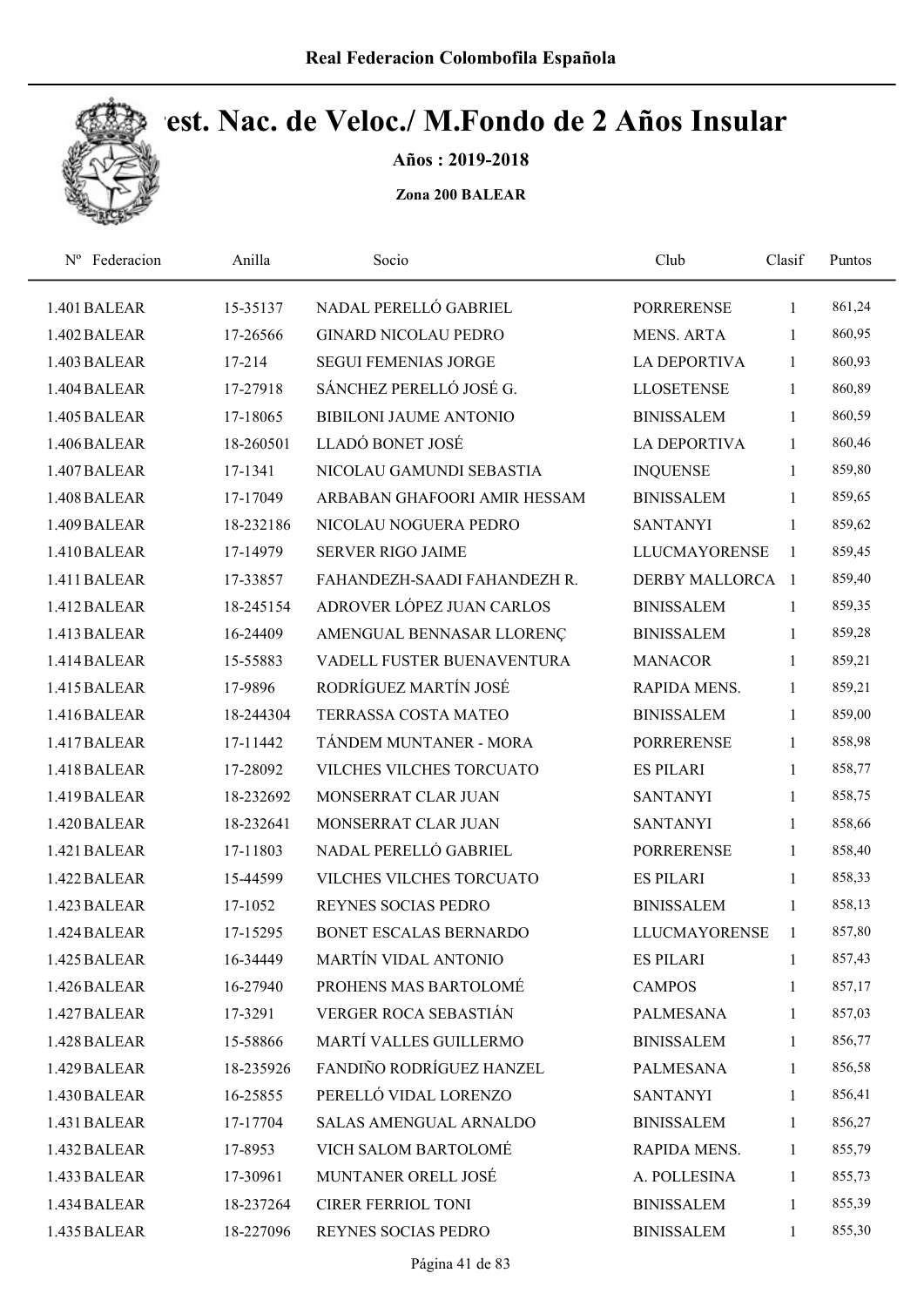

Años : 2019-2018

| Federacion<br>$N^{\rm o}$ | Anilla    | Socio                         | Club                 | Clasif       | Puntos |  |
|---------------------------|-----------|-------------------------------|----------------------|--------------|--------|--|
| 1.436 BALEAR              | 18-232255 | PONS VIDAL DAMIÁN             | <b>SANTANYI</b>      | 1            | 855,24 |  |
| 1.437 BALEAR              | 18-259111 | TORRES LUQUE CRISTÓBAL        | A. POLLESINA         | 1            | 855,12 |  |
| 1.438 BALEAR              | 14-35015  | PROHENS MAS BARTOLOMÉ         | <b>CAMPOS</b>        | 1            | 855,07 |  |
| 1.439 BALEAR              | 14-229143 | MAHINDO ALEMANY ANTONI J.     | <b>BINISSALEM</b>    | 1            | 854,91 |  |
| 1.440 BALEAR              | 18-226516 | PAYERAS OLIVER PEDRO A.       | <b>INQUENSE</b>      | 1            | 854,21 |  |
| 1.441 BALEAR              | 17-1741   | FERNANDEZ FERNANDEZ DAVID     | <b>BINISSALEM</b>    | 1            | 854,17 |  |
| 1.442 BALEAR              | 17-13055  | PROHENS MAS BARTOLOMÉ         | <b>CAMPOS</b>        | 1            | 854,14 |  |
| 1.443 BALEAR              | 17-35394  | <b>GINARD GINARD JULIÁN</b>   | <b>CAMPOS</b>        | 1            | 853,69 |  |
| 1.444 BALEAR              | 17-9405   | MOREY BARCELÓ SEBASTIÁN       | RAPIDA MENS.         | 1            | 853,68 |  |
| 1.445 BALEAR              | 16-33254  | <b>BARCELÓ GARCÍAS JAIME</b>  | <b>CAMPOS</b>        | 1            | 853,45 |  |
| 1.446 BALEAR              | 18-239603 | BARCELÓ SAGRERA SALVADOR      | <b>CAMPOS</b>        | 1            | 853,43 |  |
| 1.447 BALEAR              | 17-14011  | <b>GIL PALACIO H. MARINA</b>  | <b>PALMESANA</b>     | 1            | 853,37 |  |
| 1.448 BALEAR              | 16-29168  | PUJOL CALAFELL ANTONIO        | <b>PORRERENSE</b>    | 1            | 853,29 |  |
| 1.449 BALEAR              | 18-240607 | PROHENS SALOM ANDRÉS          | <b>LLUCMAYORENSE</b> | $\mathbf{1}$ | 853,16 |  |
| 1.450 BALEAR              | 17-18969  | POU MESQUIDA JAIME            | <b>MANACOR</b>       | $\mathbf{1}$ | 853,01 |  |
| 1.451 BALEAR              | 17-2202   | ADROVER LÓPEZ JUAN CARLOS     | <b>BINISSALEM</b>    | $\mathbf{1}$ | 853,01 |  |
| 1.452 BALEAR              | 17-10521  | MARTORELL FULLANA JAIME       | <b>BINISSALEM</b>    | 1            | 852,89 |  |
| 1.453 BALEAR              | 18-227061 | REYNES SOCIAS PEDRO           | <b>BINISSALEM</b>    | 1            | 852,83 |  |
| 1.454 BALEAR              | 15-29501  | TERRASA ROSELLÓ JUAN          | <b>MENS. ARTA</b>    | $\mathbf{1}$ | 852,82 |  |
| 1.455 BALEAR              | 18-240053 | BONET ESCALAS BERNARDO        | <b>LLUCMAYORENSE</b> | $\mathbf{1}$ | 852,80 |  |
| 1.456 BALEAR              | 18-259277 | <b>SASTRE SANNA PABLO</b>     | <b>ES PILARI</b>     | $\mathbf{1}$ | 852,58 |  |
| 1.457 BALEAR              | 18-239647 | BARCELÓ SAGRERA SALVADOR      | <b>CAMPOS</b>        | 1            | 852,49 |  |
| 1.458 BALEAR              | 18-231528 | <b>BURGUERA VICENS JULIÁN</b> | <b>SANTANYI</b>      | 1            | 852,33 |  |
| 1.459 BALEAR              | 18-228058 | <b>GÓMEZ FONT RAFAEL</b>      | <b>PALMESANA</b>     | $\mathbf{1}$ | 852,14 |  |
| 1.460 BALEAR              | 18-231894 | PERELLÓ VIDAL LORENZO         | <b>SANTANYI</b>      | $\mathbf{1}$ | 851,96 |  |
| 1.461 BALEAR              | 15-47423  | <b>VERGER PIZA JUAN</b>       | <b>BINISSALEM</b>    | 1            | 851,96 |  |
| 1.462 BALEAR              | 18-259828 | MÁRQUEZ NÚÑEZ MIGUEL          | PALMESANA            | 1            | 851,87 |  |
| 1.463 BALEAR              | 16-33765  | <b>GINARD GINARD JULIÁN</b>   | <b>CAMPOS</b>        | 1            | 851,73 |  |
| 1.464 BALEAR              | 17-167552 | <b>GÓMEZ FONT RAFAEL</b>      | <b>PALMESANA</b>     | 1            | 851,73 |  |
| 1.465 BALEAR              | 16-29147  | NADAL PERELLÓ GABRIEL         | <b>PORRERENSE</b>    | $\mathbf{1}$ | 851,46 |  |
| 1.466 BALEAR              | 15-54124  | MARTÍN VIDAL ANTONIO          | <b>ES PILARI</b>     | 1            | 851,06 |  |
| 1.467 BALEAR              | 16-29588  | MARTORELL FULLANA JAIME       | <b>BINISSALEM</b>    | 1            | 850,99 |  |
| 1.468 BALEAR              | 17-9124   | TAPALOAGA NELU DANIEL         | RAPIDA MENS.         | $\mathbf{1}$ | 850,82 |  |
| 1.469 BALEAR              | 17-26203  | CONESA MUÑOZ XAVIER           | <b>MENS. ARTA</b>    | 1            | 850,57 |  |
| 1.470 BALEAR              | 17-2883   | BORRÁS GABALDÓN MIGUEL        | PALMESANA            | $\mathbf{1}$ | 850,45 |  |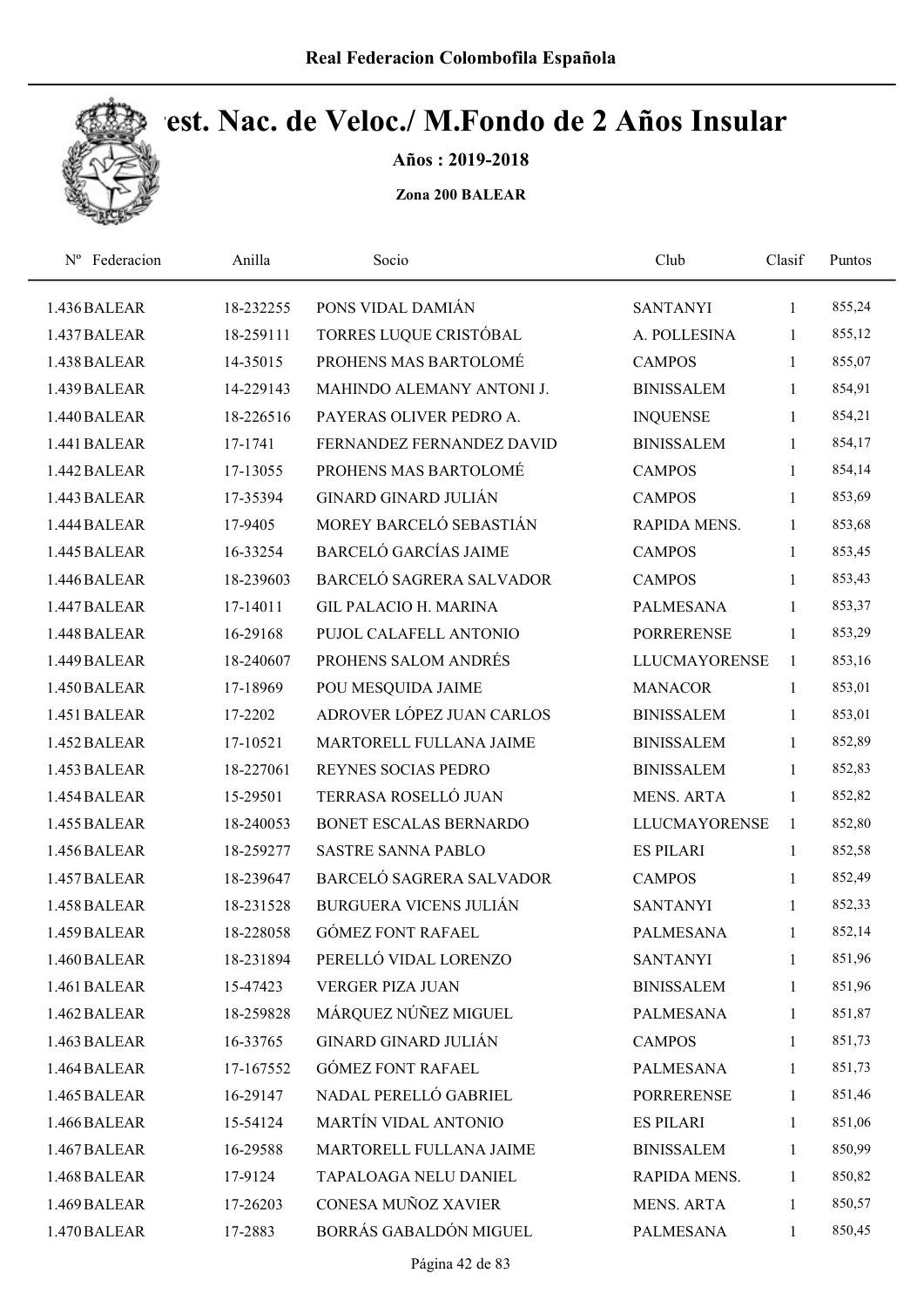

Años : 2019-2018

| Federacion<br>$N^{\rm o}$ | Anilla    | Socio                         | Club                 | Clasif       | Puntos |  |
|---------------------------|-----------|-------------------------------|----------------------|--------------|--------|--|
| 1.471 BALEAR              | 18-238350 | SASTRE GONZÁLEZ ÁNGEL         | <b>CAMPOS</b>        | $\mathbf{1}$ | 849,81 |  |
| 1.472 BALEAR              | 15-49213  | NICOLAU NOGUERA PEDRO         | <b>SANTANYI</b>      | $\mathbf{1}$ | 849,78 |  |
| 1.473 BALEAR              | 17-6785   | NICOLAU NOGUERA PEDRO         | <b>SANTANYI</b>      | $\mathbf{1}$ | 849,69 |  |
| 1.474 BALEAR              | 13-24812  | MONSERRAT CLAR JUAN           | <b>SANTANYI</b>      | $\mathbf{1}$ | 849,58 |  |
| 1.475 BALEAR              | 17-14648  | HERNÁNDEZ CABRERA ANTONIO     | <b>LLUCMAYORENSE</b> | $\mathbf{1}$ | 849,47 |  |
| 1.476 BALEAR              | 16-264346 | <b>BURGUERA FERRER JULIÁN</b> | <b>SANTANYI</b>      | $\mathbf{1}$ | 849,11 |  |
| 1.477 BALEAR              | 17-36506  | GARCÍAS MEZQUIDA ANTONIO      | <b>CAMPOS</b>        | $\mathbf{1}$ | 848,65 |  |
| 1.478 BALEAR              | 15-59079  | <b>BIBILONI JAUME ANTONIO</b> | <b>BINISSALEM</b>    | $\mathbf{1}$ | 848,49 |  |
| 1.479 BALEAR              | 16-28786  | PUJOL CALAFELL ANTONIO        | <b>PORRERENSE</b>    | $\mathbf{1}$ | 848,16 |  |
| 1.480 BALEAR              | 18-237035 | NADAL PERELLÓ GABRIEL         | <b>PORRERENSE</b>    | $\mathbf{1}$ | 848,06 |  |
| 1.481 BALEAR              | 18-255849 | PERELLÓ PUJADAS CRISTOBAL     | <b>LLOSETENSE</b>    | $\mathbf{1}$ | 847,95 |  |
| 1.482 BALEAR              | 17-30927  | MUNTANER ORELL JOSÉ           | A. POLLESINA         | $\mathbf{1}$ | 847,91 |  |
| 1.483 BALEAR              | 18-254583 | <b>GINARD NICOLAU PEDRO</b>   | <b>MENS. ARTA</b>    | 1            | 847,84 |  |
| 1.484 BALEAR              | 18-231829 | PERELLÓ VIDAL LORENZO         | <b>SANTANYI</b>      | $\mathbf{1}$ | 847,81 |  |
| 1.485 BALEAR              | 18-238236 | <b>BURGUERA VICENS JULIÁN</b> | <b>SANTANYI</b>      | $\mathbf{1}$ | 847,74 |  |
| 1.486 BALEAR              | 18-246051 | RIERA MASSANET ANTONIO        | <b>MANACOR</b>       | $\mathbf{1}$ | 847,55 |  |
| 1.487 BALEAR              | 18-246050 | RIERA MASSANET ANTONIO        | <b>MANACOR</b>       | $\mathbf{1}$ | 847,50 |  |
| 1.488 BALEAR              | 16-13140  | ABRINES COLL LLORENÇ          | <b>LLOSETENSE</b>    | $\mathbf{1}$ | 847,49 |  |
| 1.489 BALEAR              | 15-48989  | PONS VIDAL DAMIÁN             | <b>SANTANYI</b>      | $\mathbf{1}$ | 847,21 |  |
| 1.490 BALEAR              | 14-39968  | MARTÍ VALLES GUILLERMO        | <b>BINISSALEM</b>    | $\mathbf{1}$ | 847,20 |  |
| 1.491 BALEAR              | 17-6232   | PERELLÓ VIDAL ANTONIO         | <b>SANTANYI</b>      | $\mathbf{1}$ | 847,06 |  |
| 1.492 BALEAR              | 17-11216  | <b>SOLER MESTRE PEDRO</b>     | <b>PORRERENSE</b>    | $\mathbf{1}$ | 847,00 |  |
| 1.493 BALEAR              | 18-255822 | PERELLÓ PUJADAS CRISTOBAL     | <b>LLOSETENSE</b>    | $\mathbf{1}$ | 846,95 |  |
| 1.494 BALEAR              | 15-41203  | QUETGLAS GAMUNDI SEBASTIÁN    | <b>INQUENSE</b>      | 1            | 846,94 |  |
| 1.495 BALEAR              | 17-30965  | MUNTANER ORELL JOSÉ           | A. POLLESINA         | 1            | 846,91 |  |
| 1.496 BALEAR              | 17-31895  | <b>LUCESCU VALENTIN</b>       | A. POLLESINA         | $\mathbf{1}$ | 846,86 |  |
| 1.497 BALEAR              | 16-44416  | MUNTANER ORELL JOSÉ           | A. POLLESINA         | 1            | 846,65 |  |
| 1.498 BALEAR              | 18-235863 | PIZA FERRER ANTONIO LUIS      | RAPIDA MENS.         | 1            | 846,61 |  |
| 1.499 BALEAR              | 17-32836  | <b>GIL PALACIO H. MARINA</b>  | PALMESANA            | $\mathbf{1}$ | 846,55 |  |
| 1.500 BALEAR              | 16-263716 | JUAN JORDÁ JUAN FCO.          | <b>MENS. ARTA</b>    | $\mathbf{1}$ | 846,01 |  |
| 1.501 BALEAR              | 18-259547 | SORELL SALVA GABRIEL          | <b>ES PILARI</b>     | $\mathbf{1}$ | 845,95 |  |
| 1.502 BALEAR              | 16-19880  | BARCELÓ TABERNER BARTOLOMÉ    | <b>LLUCMAYORENSE</b> | 1            | 845,81 |  |
| 1.503 BALEAR              | 18-235549 | MOREY BARCELÓ SEBASTIÁN       | RAPIDA MENS.         | $\mathbf{1}$ | 845,76 |  |
| 1.504 BALEAR              | 17-33765  | PÉREZ LÓPEZ AGUSTÍN           | <b>ES PILARI</b>     | 1            | 845,63 |  |
| 1.505 BALEAR              | 16-26628  | FONTIRROIG PERELLÓ DOMINGO    | <b>SANTANYI</b>      | $\mathbf{1}$ | 845,40 |  |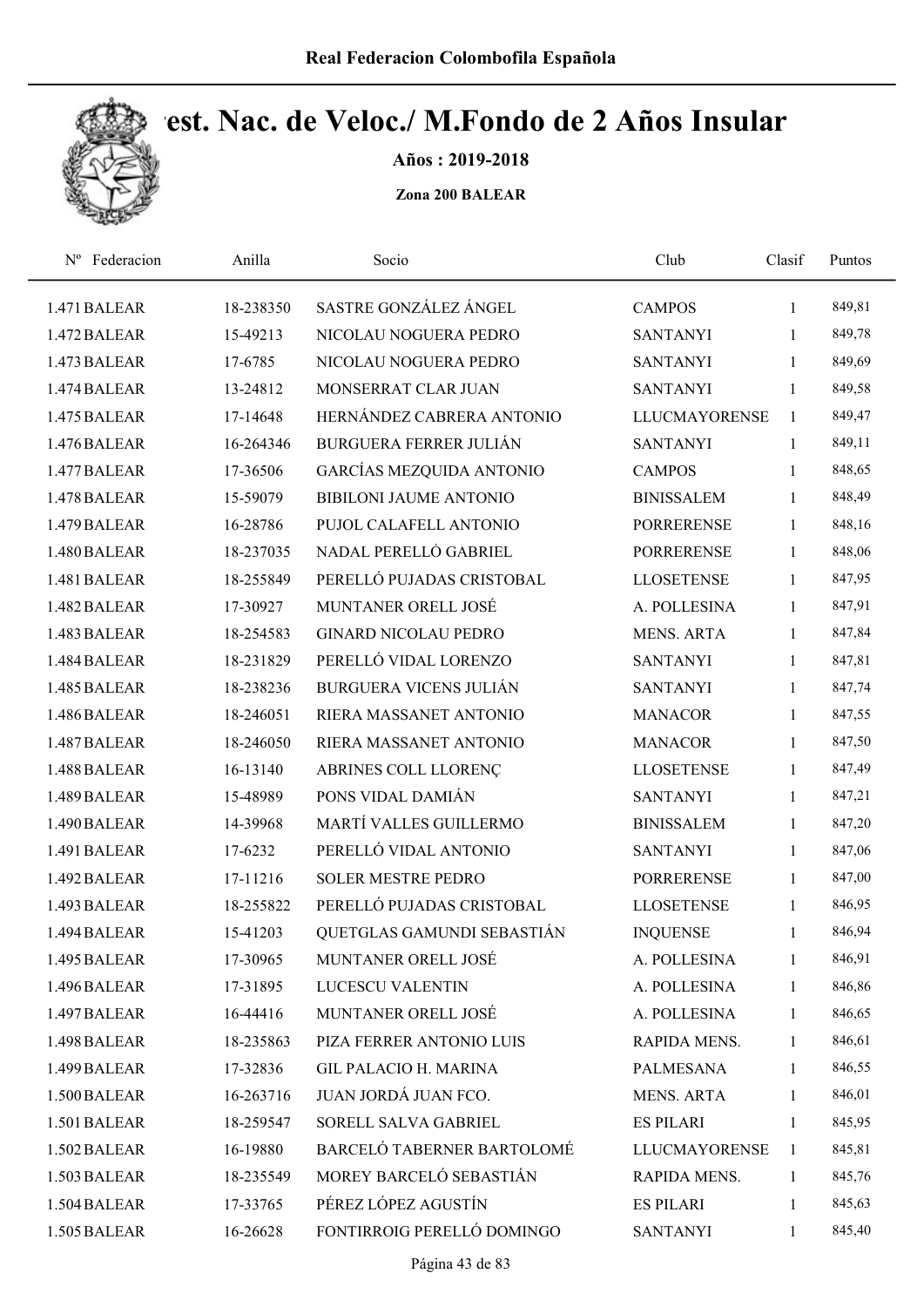

Años : 2019-2018

| Federacion<br>$N^{\rm o}$ | Anilla    | Socio                         | Club                 | Clasif       | Puntos |  |
|---------------------------|-----------|-------------------------------|----------------------|--------------|--------|--|
| 1.506 BALEAR              | 18-255726 | VILLALONGA COLL LORENZO       | <b>LLOSETENSE</b>    | 1            | 845,34 |  |
| 1.507 BALEAR              | 18-256094 | SÁNCHEZ PERELLÓ JOSÉ G.       | <b>LLOSETENSE</b>    | 1            | 844,61 |  |
| 1.508 BALEAR              | 16-24343  | ARBABAN GHAFOORI AMIR HESSAM  | <b>BINISSALEM</b>    | $\mathbf{1}$ | 844,52 |  |
| 1.509 BALEAR              | 17-18971  | POU MESQUIDA JAIME            | <b>MANACOR</b>       | $\mathbf{1}$ | 844,20 |  |
| 1.510 BALEAR              | 17-27927  | SÁNCHEZ PERELLÓ JOSÉ G.       | <b>LLOSETENSE</b>    | $\mathbf{1}$ | 844,18 |  |
| 1.511 BALEAR              | 17-34213  | POU MESQUIDA JAIME            | <b>MANACOR</b>       | $\mathbf{1}$ | 844,12 |  |
| 1.512 BALEAR              | 18-246096 | RIERA MASSANET ANTONIO        | <b>MANACOR</b>       | $\mathbf{1}$ | 844,07 |  |
| 1.513 BALEAR              | 16-45231  | LEBRÓN LINARES JOSÉ           | <b>MANACOR</b>       | $\mathbf{1}$ | 844,02 |  |
| 1.514 BALEAR              | 13-24876  | MONSERRAT CLAR JUAN           | <b>SANTANYI</b>      | $\mathbf{1}$ | 843,89 |  |
| 1.515 BALEAR              | 16-12316  | PONS VIDAL DAMIÁN             | <b>SANTANYI</b>      | 1            | 843,73 |  |
| 1.516 BALEAR              | 18-240301 | LLULL AXARTELL JAIME          | <b>LLUCMAYORENSE</b> | $\mathbf{1}$ | 843,71 |  |
| 1.517 BALEAR              | 17-11200  | <b>SOLER MESTRE PEDRO</b>     | <b>PORRERENSE</b>    | $\mathbf{1}$ | 843,62 |  |
| 1.518 BALEAR              | 17-122    | <b>BISBAL MORA JOAN JESÚS</b> | <b>LA DEPORTIVA</b>  | 1            | 843,51 |  |
| 1.519 BALEAR              | 09-98927  | NICOLAU GAMUNDI SEBASTIA      | <b>INQUENSE</b>      | 1            | 843,24 |  |
| 1.520 BALEAR              | 16-12641  | SÁNCHEZ PERELLÓ JOSÉ G.       | <b>LLOSETENSE</b>    | $\mathbf{1}$ | 843,00 |  |
| 1.521 BALEAR              | 18-237798 | BARCELÓ TABERNER BARTOLOMÉ    | <b>LLUCMAYORENSE</b> | $\mathbf{1}$ | 842,96 |  |
| 1.522 BALEAR              | 18-258684 | NÚÑEZ TORRES JUAN DE DIOS     | A. POLLESINA         | $\mathbf{1}$ | 842,31 |  |
| 1.523 BALEAR              | 17-35968  | BARCELÓ TABERNER BARTOLOMÉ    | <b>LLUCMAYORENSE</b> | $\mathbf{1}$ | 842,26 |  |
| 1.524 BALEAR              | 17-15214  | BONET ESCALAS BERNARDO        | <b>LLUCMAYORENSE</b> | $\mathbf{1}$ | 841,95 |  |
| 1.525 BALEAR              | 16-20804  | BONET ESCALAS BERNARDO        | <b>LLUCMAYORENSE</b> | $\mathbf{1}$ | 841,91 |  |
| 1.526 BALEAR              | 17-21265  | TRUYOLS SANSÓ SEBASTIÁN       | <b>MANACOR</b>       | 1            | 841,71 |  |
| 1.527 BALEAR              | 17-1073   | <b>REYNES SOCIAS PEDRO</b>    | <b>BINISSALEM</b>    | $\mathbf{1}$ | 841,60 |  |
| 1.528 BALEAR              | 17-26656  | <b>GINARD NICOLAU PEDRO</b>   | <b>MENS. ARTA</b>    | $\mathbf{1}$ | 841,27 |  |
| 1.529 BALEAR              | 18-228359 | VERGER ROCA SEBASTIÁN         | <b>PALMESANA</b>     | 1            | 841,25 |  |
| 1.530 BALEAR              | 17-7754   | SERRA BONET ANTONIO           | <b>SANTANYI</b>      | 1            | 841,13 |  |
| 1.531 BALEAR              | 18-248248 | SUREDA CABRER DOMINGO         | <b>MANACOR</b>       | $\mathbf{1}$ | 840,94 |  |
| 1.532 BALEAR              | 18-245129 | BIBILONI JAUME ANTONIO        | <b>BINISSALEM</b>    | $\mathbf{1}$ | 840,93 |  |
| 1.533 BALEAR              | 17-35433  | GONZÁLEZ SITJAR JOSÉ MANUEL   | <b>PORRERENSE</b>    | 1            | 840,89 |  |
| 1.534 BALEAR              | 15-48938  | PONS VIDAL DAMIÁN             | <b>SANTANYI</b>      | 1            | 840,81 |  |
| 1.535 BALEAR              | 16-27130  | HERNÁNDEZ CABRERA ANTONIO     | LLUCMAYORENSE        | $\mathbf{1}$ | 840,79 |  |
| 1.536 BALEAR              | 16-27747  | VILCHES VILCHES TORCUATO      | <b>ES PILARI</b>     | 1            | 840,74 |  |
| 1.537 BALEAR              | 16-12309  | PONS VIDAL DAMIÁN             | <b>SANTANYI</b>      | 1            | 840,66 |  |
| 1.538 BALEAR              | 17-10238  | ROTGER CIRER GABRIEL          | RAPIDA MENS.         | $\mathbf{1}$ | 840,59 |  |
| 1.539 BALEAR              | 17-11366  | <b>CIRER FERRIOL TONI</b>     | <b>BINISSALEM</b>    | $\mathbf{1}$ | 840,52 |  |
| 1.540 BALEAR              | 18-228282 | VERGER ROCA SEBASTIÁN         | <b>PALMESANA</b>     | 1            | 840,46 |  |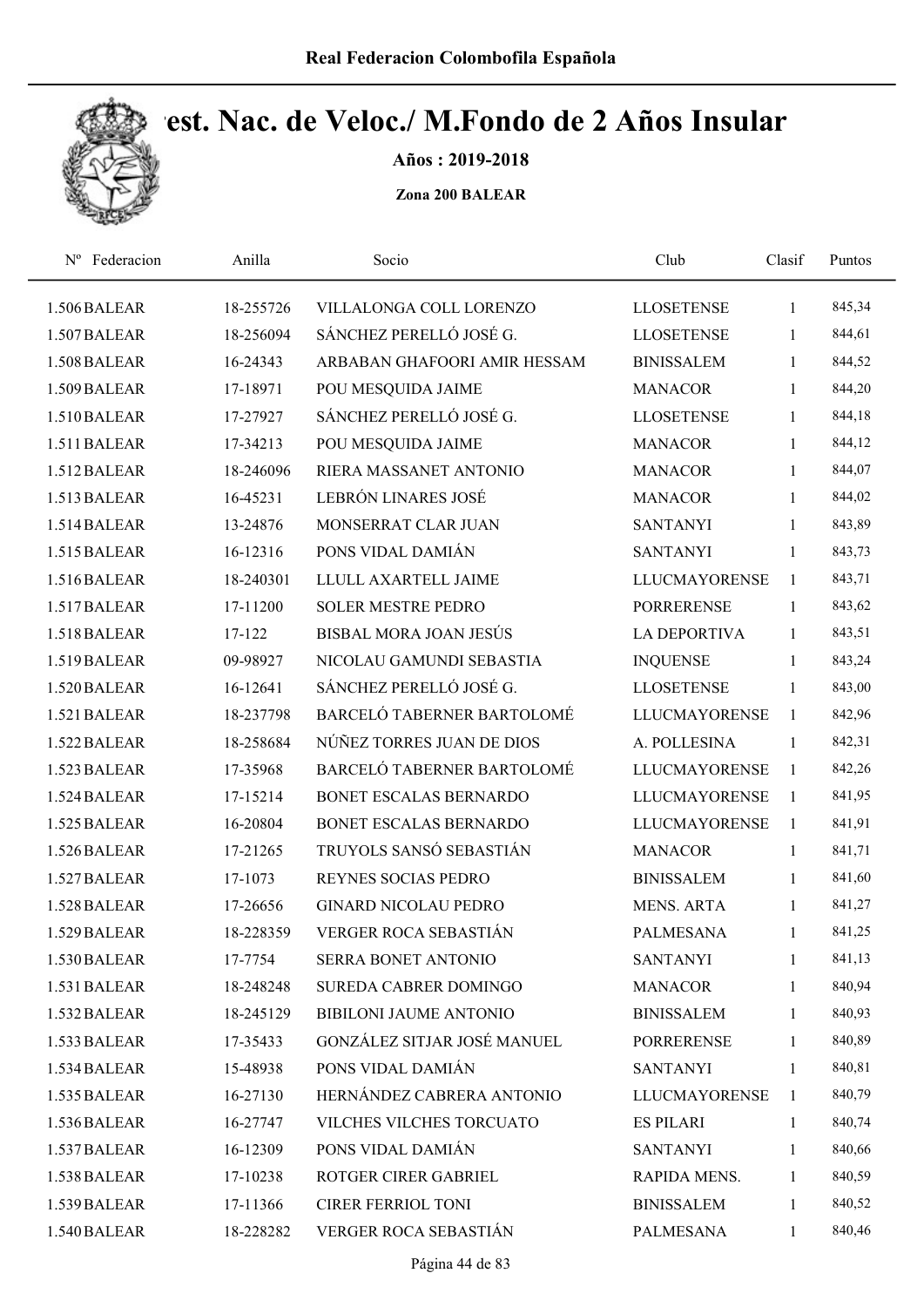

Años : 2019-2018

| Nº Federacion | Anilla    | Socio                         | Club                 | Clasif       | Puntos |  |
|---------------|-----------|-------------------------------|----------------------|--------------|--------|--|
| 1.541 BALEAR  | 18-233080 | FONTIRROIG PERELLÓ DOMINGO    | <b>SANTANYI</b>      | 1            | 840,45 |  |
| 1.542 BALEAR  | 16-29009  | NADAL PERELLÓ GABRIEL         | <b>PORRERENSE</b>    | 1            | 840,36 |  |
| 1.543 BALEAR  | 18-254295 | LLANERAS SUREDA JAIME         | <b>MENS. ARTA</b>    | 1            | 840,31 |  |
| 1.544 BALEAR  | 17-18210  | MARTÍ VALLES GUILLERMO        | <b>BINISSALEM</b>    | $\mathbf{1}$ | 839,97 |  |
| 1.545 BALEAR  | 18-226699 | FRONTERA MOREY JAIME          | <b>INQUENSE</b>      | $\mathbf{1}$ | 839,73 |  |
| 1.546 BALEAR  | 16-44292  | <b>GINARD NICOLAU PEDRO</b>   | <b>MENS. ARTA</b>    | 1            | 839,58 |  |
| 1.547 BALEAR  | 18-243775 | FERNANDEZ FERNANDEZ DAVID     | <b>BINISSALEM</b>    | $\mathbf{1}$ | 839,09 |  |
| 1.548 BALEAR  | 14-44901  | PONS VIDAL DAMIÁN             | <b>SANTANYI</b>      | 1            | 838,89 |  |
| 1.549 BALEAR  | 17-30809  | MUNTANER ORELL JOSÉ           | A. POLLESINA         | $\mathbf{1}$ | 838,44 |  |
| 1.550 BALEAR  | 15-41174  | QUETGLAS GAMUNDI SEBASTIÁN    | <b>INQUENSE</b>      | 1            | 838,38 |  |
| 1.551 BALEAR  | 17-36570  | <b>GIL PALACIO H. MARINA</b>  | <b>PALMESANA</b>     | $\mathbf{1}$ | 838,30 |  |
| 1.552 BALEAR  | 18-261120 | BISBAL MORA JOAN JESÚS        | <b>LA DEPORTIVA</b>  | 1            | 838,13 |  |
| 1.553 BALEAR  | 17-14164  | <b>CREUS GARAU BARTOLOMÉ</b>  | <b>LLUCMAYORENSE</b> | $\mathbf{1}$ | 838,06 |  |
| 1.554 BALEAR  | 17-27509  | <b>CUTILLAS BERGAS JAIME</b>  | <b>MENS. ARTA</b>    | 1            | 838,01 |  |
| 1.555 BALEAR  | 17-11800  | ARBONA FORNERS ANTONIO        | <b>BINISSALEM</b>    | $\mathbf{1}$ | 837,91 |  |
| 1.556 BALEAR  | 17-28135  | VILCHES VILCHES TORCUATO      | <b>ES PILARI</b>     | $\mathbf{1}$ | 837,81 |  |
| 1.557 BALEAR  | 16-41016  | TRUYOLS SANSÓ SEBASTIÁN       | <b>MANACOR</b>       | $\mathbf{1}$ | 837,21 |  |
| 1.558 BALEAR  | 18-198911 | NÚÑEZ TORRES JUAN DE DIOS     | A. POLLESINA         | $\mathbf{1}$ | 836,83 |  |
| 1.559 BALEAR  | 17-2363   | <b>LLABRES DEYA LUCAS</b>     | <b>BINISSALEM</b>    | 1            | 836,74 |  |
| 1.560 BALEAR  | 17-14986  | <b>SERVER RIGO JAIME</b>      | <b>LLUCMAYORENSE</b> | 1            | 836,72 |  |
| 1.561 BALEAR  | 16-29007  | NADAL PERELLÓ GABRIEL         | <b>PORRERENSE</b>    | 1            | 836,39 |  |
| 1.562 BALEAR  | 18-240014 | BONET ESCALAS BERNARDO        | <b>LLUCMAYORENSE</b> | 1            | 836,22 |  |
| 1.563 BALEAR  | 17-13990  | MUNTANER ORELL JOSÉ           | A. POLLESINA         | $\mathbf{1}$ | 835,86 |  |
| 1.564 BALEAR  | 13-36841  | <b>SEGUI FEMENIAS JORGE</b>   | <b>LA DEPORTIVA</b>  | 1            | 835,37 |  |
| 1.565 BALEAR  | 17-1266   | NICOLAU GAMUNDI SEBASTIA      | <b>INQUENSE</b>      | 1            | 835,25 |  |
| 1.566 BALEAR  | 13-451501 | FAHANDEZH-SAADI FAHANDEZH R.  | DERBY MALLORCA 1     |              | 834,78 |  |
| 1.567 BALEAR  | 18-244592 | PIZA SALOM JUAN MIGUEL        | <b>BINISSALEM</b>    | 1            | 834,72 |  |
| 1.568 BALEAR  | 16-265399 | MAYOL CLADERA ARNALDO         | PALMESANA            | $\mathbf{1}$ | 834,44 |  |
| 1.569 BALEAR  | 17-34672  | <b>CUTILLAS BERGAS JAIME</b>  | <b>MENS. ARTA</b>    | $\mathbf{1}$ | 834,41 |  |
| 1.570 BALEAR  | 17-13244  | SASTRE BARBERO LAUREANO       | <b>CAMPOS</b>        | $\mathbf{1}$ | 834,37 |  |
| 1.571 BALEAR  | 18-236098 | <b>BALLESTER AMER ANTONIO</b> | RAPIDA MENS.         | $\mathbf{1}$ | 834,34 |  |
| 1.572 BALEAR  | 16-19853  | ADROVER VIDAL BARTOLOMÉ       | <b>SANTANYI</b>      | 1            | 834,16 |  |
| 1.573 BALEAR  | 16-40885  | TÁNDEM JORDI - TOLO           | <b>MANACOR</b>       | 1            | 834,12 |  |
| 1.574 BALEAR  | 17-1660   | MAYOL CLADERA ARNALDO         | PALMESANA            | 1            | 834,08 |  |
| 1.575 BALEAR  | 18-260515 | LLADÓ BONET JOSÉ              | LA DEPORTIVA         | 1            | 834,02 |  |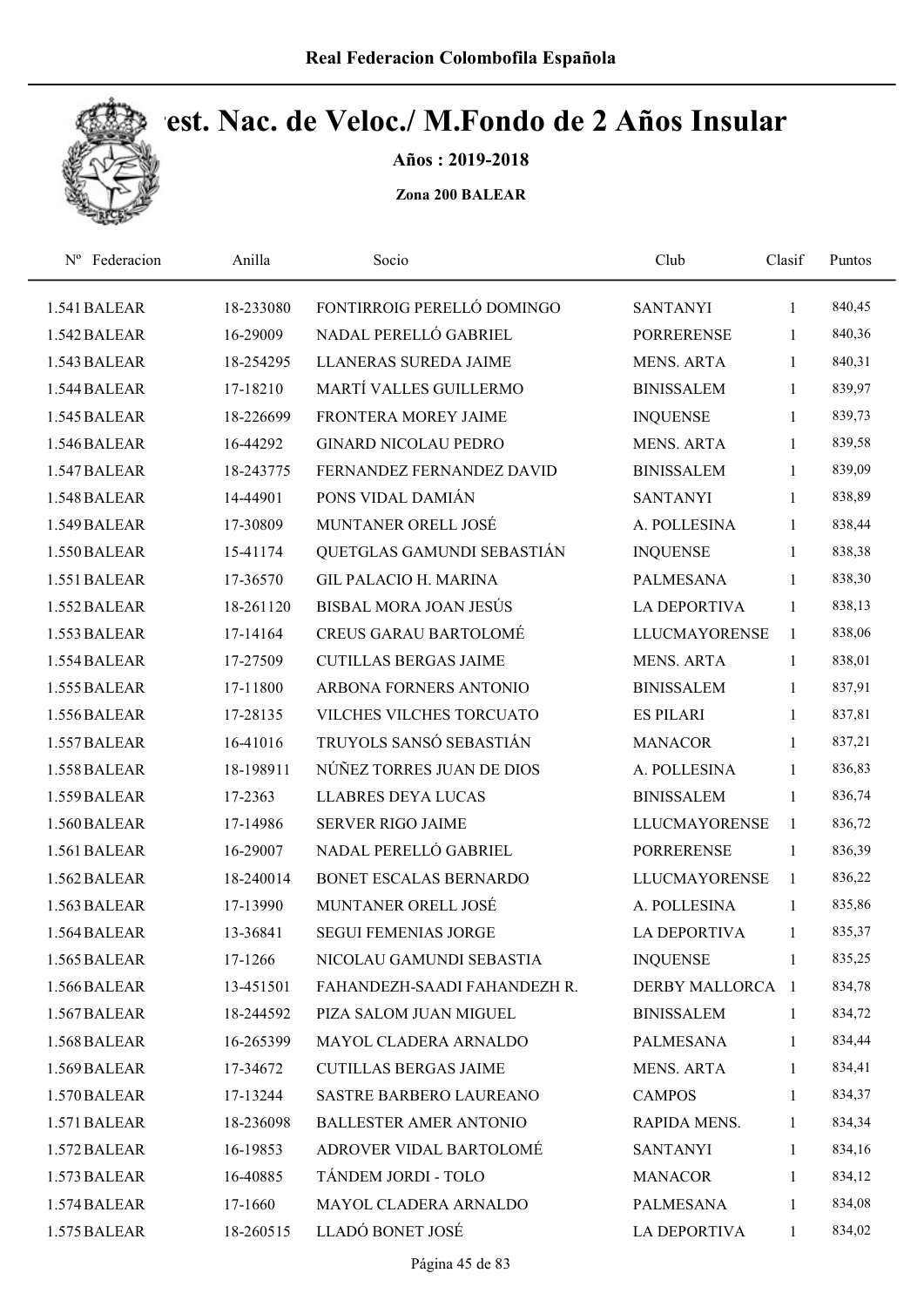

Años : 2019-2018

| Federacion<br>$N^{\rm o}$ | Anilla    | Socio                         | Club                 | Clasif       | Puntos |
|---------------------------|-----------|-------------------------------|----------------------|--------------|--------|
| 1.576 BALEAR              | 18-227091 | REYNES SOCIAS PEDRO           | <b>BINISSALEM</b>    | 1            | 833,86 |
| 1.577 BALEAR              | 15-45363  | SORELL SALVA GABRIEL          | <b>ES PILARI</b>     | 1            | 833,85 |
| 1.578 BALEAR              | 16-45644  | <b>CASTOR SASTRE BERNARDO</b> | <b>LLOSETENSE</b>    | 1            | 833,71 |
| 1.579 BALEAR              | 17-1070   | REYNES SOCIAS PEDRO           | <b>BINISSALEM</b>    | 1            | 833,66 |
| 1.580 BALEAR              | 17-18295  | MARTÍ VALLES GUILLERMO        | <b>BINISSALEM</b>    | $\mathbf{1}$ | 833,65 |
| 1.581 BALEAR              | 18-241288 | OLLER MOJER MIGUEL ÁNGEL      | LLUCMAYORENSE        | $\mathbf{1}$ | 833,43 |
| 1.582 BALEAR              | 15-44963  | TÁNDEM VILCHEZ - SÁNCHEZ      | <b>LLOSETENSE</b>    | $\mathbf{1}$ | 833,41 |
| 1.583 BALEAR              | 16-45800  | VALLCANERAS MUNAR MIGUEL      | <b>LLOSETENSE</b>    | 1            | 833,40 |
| 1.584 BALEAR              | 17-30913  | MUNTANER ORELL JOSÉ           | A. POLLESINA         | 1            | 833,32 |
| 1.585 BALEAR              | 18-241271 | OLLER MOJER MIGUEL ÁNGEL      | <b>LLUCMAYORENSE</b> | 1            | 833,31 |
| 1.586 BALEAR              | 16-20989  | OLLER MOJER MIGUEL ÁNGEL      | <b>LLUCMAYORENSE</b> | $\mathbf{1}$ | 833,19 |
| 1.587 BALEAR              | 17-10602  | FERRER RAMIS GUILLÉN          | <b>BINISSALEM</b>    | $\mathbf{1}$ | 833,15 |
| 1.588 BALEAR              | 16-26511  | SERRA BONET ANTONIO           | <b>SANTANYI</b>      | 1            | 832,93 |
| 1.589 BALEAR              | 18-260760 | LLADÓ BONET JOSÉ              | <b>LA DEPORTIVA</b>  | 1            | 832,92 |
| 1.590 BALEAR              | 17-6522   | PERELLÓ VIDAL LORENZO         | <b>SANTANYI</b>      | 1            | 832,76 |
| 1.591 BALEAR              | 16-27542  | <b>BOSCH MIR JUAN</b>         | <b>ES PILARI</b>     | 1            | 832,72 |
| 1.592 BALEAR              | 17-33212  | <b>BOSCH MIR JUAN</b>         | <b>ES PILARI</b>     | 1            | 832,56 |
| 1.593 BALEAR              | 15-30195  | PROHENS SALOM ANDRÉS          | <b>LLUCMAYORENSE</b> | $\mathbf{1}$ | 832,30 |
| 1.594 BALEAR              | 17-18256  | MARTÍ VALLES GUILLERMO        | <b>BINISSALEM</b>    | $\mathbf{1}$ | 832,18 |
| 1.595 BALEAR              | 18-228004 | <b>GÓMEZ FONT RAFAEL</b>      | <b>PALMESANA</b>     | 1            | 831,84 |
| 1.596 BALEAR              | 18-247342 | CRUELLAS ROSELLÓ JULIÁN       | <b>MANACOR</b>       | 1            | 831,58 |
| 1.597 BALEAR              | 17-10787  | PUJOL CALAFELL ANTONIO        | <b>PORRERENSE</b>    | 1            | 831,54 |
| 1.598 BALEAR              | 17-2342   | <b>LLABRES DEYA LUCAS</b>     | <b>BINISSALEM</b>    | 1            | 831,48 |
| 1.599 BALEAR              | 15-48348  | ADROVER VIDAL BARTOLOMÉ       | <b>SANTANYI</b>      | 1            | 831,41 |
| 1.600 BALEAR              | 17-18069  | <b>BIBILONI JAUME ANTONIO</b> | <b>BINISSALEM</b>    | 1            | 831,30 |
| 1.601 BALEAR              | 18-237204 | VIDAL MAS SEBASTIÁN           | <b>PORRERENSE</b>    | $\mathbf{1}$ | 831,17 |
| 1.602 BALEAR              | 17-27564  | <b>CUTILLAS BERGAS JAIME</b>  | <b>MENS. ARTA</b>    | 1            | 831,08 |
| 1.603 BALEAR              | 16-16227  | <b>SALVA FERRA PABLO</b>      | RAPIDA MENS.         | 1            | 830,98 |
| 1.604 BALEAR              | 16-265332 | MAYOL ROSSELLÓ PERE           | <b>CAMPOS</b>        | $\mathbf{1}$ | 830,47 |
| 1.605 BALEAR              | 10-102789 | OLLER MOJER MIGUEL ÁNGEL      | LLUCMAYORENSE        | -1           | 830,35 |
| 1.606 BALEAR              | 16-19038  | TOMÁS SASTRE LORENZO          | <b>LLUCMAYORENSE</b> | $\mathbf{1}$ | 830,35 |
| 1.607 BALEAR              | 17-13404  | PROHENS SALOM ANDRÉS          | <b>LLUCMAYORENSE</b> | 1            | 830,21 |
| 1.608 BALEAR              | 18-265130 | TORRES CERDA SEBASTIÁN        | A. POLLESINA         | 1            | 830,12 |
| 1.609 BALEAR              | 16-19643  | PROHENS SALOM ANDRÉS          | <b>LLUCMAYORENSE</b> | 1            | 830,10 |
| 1.610 BALEAR              | 15-29332  | TERRASA ROSELLÓ JUAN          | MENS. ARTA           | $\mathbf{1}$ | 829,89 |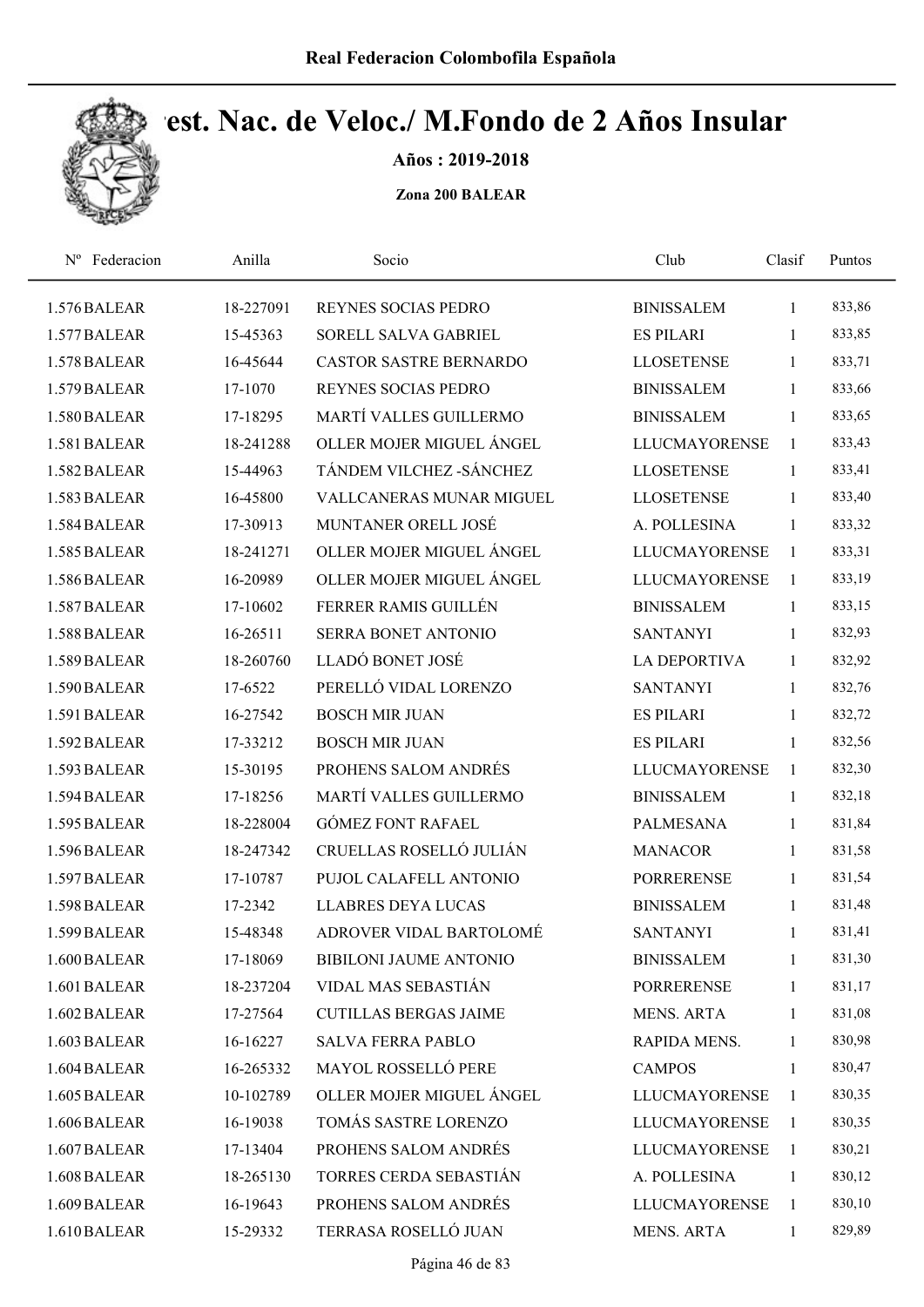

Años : 2019-2018

| Nº Federacion | Anilla    | Socio                           | Club                 | Clasif       | Puntos |
|---------------|-----------|---------------------------------|----------------------|--------------|--------|
| 1.611 BALEAR  | 16-265536 | NICOLAU SALOM JUAN              | <b>MANACOR</b>       | $\mathbf{1}$ | 829,87 |
| 1.612 BALEAR  | 17-8975   | VICH SALOM BARTOLOMÉ            | RAPIDA MENS.         | 1            | 829,68 |
| 1.613 BALEAR  | 16-31435  | LLAMAS GARCÍA ANTONIO           | A. POLLESINA         | 1            | 829,29 |
| 1.614 BALEAR  | 15-34808  | <b>GORNALS FERRER MIGUEL A.</b> | <b>PORRERENSE</b>    | 1            | 829,10 |
| 1.615 BALEAR  | 15-36334  | <b>GINARD GINARD JULIÁN</b>     | <b>CAMPOS</b>        | $\mathbf{1}$ | 828,72 |
| 1.616 BALEAR  | 16-29046  | NADAL PERELLÓ GABRIEL           | <b>PORRERENSE</b>    | 1            | 828,68 |
| 1.617 BALEAR  | 17-28118  | VILCHES VILCHES TORCUATO        | <b>ES PILARI</b>     | $\mathbf{1}$ | 828,68 |
| 1.618 BALEAR  | 18-235040 | <b>VERGER PIZA JUAN</b>         | <b>BINISSALEM</b>    | $\mathbf{1}$ | 828,33 |
| 1.619 BALEAR  | 16-26737  | <b>BURGUERA FERRER JULIÁN</b>   | <b>SANTANYI</b>      | 1            | 828,29 |
| 1.620 BALEAR  | 18-237922 | PARETS SEGUI JOAN               | <b>BINISSALEM</b>    | $\mathbf{1}$ | 828,13 |
| 1.621 BALEAR  | 17-33318  | <b>SASTRE SANNA PABLO</b>       | <b>ES PILARI</b>     | $\mathbf{1}$ | 827,67 |
| 1.622 BALEAR  | 16-264352 | SERRA BONET ANTONIO             | <b>SANTANYI</b>      | $\mathbf{1}$ | 827,55 |
| 1.623 BALEAR  | 16-42189  | LLADÓ MAS BÁRBARA MAGDALENA     | <b>CAMPOS</b>        | $\mathbf{1}$ | 827,00 |
| 1.624 BALEAR  | 18-238215 | <b>SASTRE BARBERO LAUREANO</b>  | <b>CAMPOS</b>        | 1            | 826,86 |
| 1.625 BALEAR  | 16-19084  | TOMÁS SASTRE LORENZO            | <b>LLUCMAYORENSE</b> | $\mathbf{1}$ | 826,84 |
| 1.626 BALEAR  | 18-228094 | REBASSA SASTRE MATIES           | <b>PALMESANA</b>     | $\mathbf{1}$ | 826,55 |
| 1.627 BALEAR  | 18-239502 | <b>GARCÍAS MEZQUIDA ANTONIO</b> | <b>CAMPOS</b>        | $\mathbf{1}$ | 826,52 |
| 1.628 BALEAR  | 16-17908  | <b>SALVA FERRA PABLO</b>        | RAPIDA MENS.         | $\mathbf{1}$ | 826,48 |
| 1.629 BALEAR  | 16-25898  | PERELLÓ VIDAL LORENZO           | <b>SANTANYI</b>      | 1            | 825,67 |
| 1.630 BALEAR  | 17-14955  | <b>SERVER RIGO JAIME</b>        | <b>LLUCMAYORENSE</b> | 1            | 825,47 |
| 1.631 BALEAR  | 18-241284 | OLLER MOJER MIGUEL ÁNGEL        | <b>LLUCMAYORENSE</b> | 1            | 825,05 |
| 1.632 BALEAR  | 17-14214  | LLULL AXARTELL JAIME            | <b>LLUCMAYORENSE</b> | 1            | 824,95 |
| 1.633 BALEAR  | 16-29446  | ARBONA FORNERS ANTONIO          | <b>BINISSALEM</b>    | $\mathbf{1}$ | 824,72 |
| 1.634 BALEAR  | 17-341    | MONTSERRAT PUJOL JUAN           | <b>LA DEPORTIVA</b>  | 1            | 824,45 |
| 1.635 BALEAR  | 16-33337  | GINARD GINARD JULIÁN            | <b>CAMPOS</b>        | 1            | 824,08 |
| 1.636 BALEAR  | 18-244711 | SALAS AMENGUAL ARNALDO          | <b>BINISSALEM</b>    | 1            | 823,90 |
| 1.637 BALEAR  | 17-30898  | MUNTANER ORELL JOSÉ             | A. POLLESINA         | 1            | 823,83 |
| 1.638 BALEAR  | 18-265493 | LLUCH DUBÓN SANTIAGO            | <b>CAMPOS</b>        | 1            | 823,34 |
| 1.639 BALEAR  | 18-241264 | OLLER MOJER MIGUEL ÁNGEL        | <b>LLUCMAYORENSE</b> | 1            | 823,07 |
| 1.640 BALEAR  | 18-243934 | JANER BENNASAR MIGUEL           | <b>BINISSALEM</b>    | $\mathbf{1}$ | 822,67 |
| 1.641 BALEAR  | 17-9915   | <b>BALLESTER AMER ANTONIO</b>   | RAPIDA MENS.         | $\mathbf{1}$ | 822,65 |
| 1.642 BALEAR  | 17-3406   | MIR PASTOR MIGUEL               | PALMESANA            | 1            | 822,63 |
| 1.643 BALEAR  | 15-45449  | LLADÓ MAS BÁRBARA MAGDALENA     | <b>CAMPOS</b>        | $\mathbf{1}$ | 822,60 |
| 1.644 BALEAR  | 14-28136  | CRUELLAS ROSELLÓ JULIÁN         | <b>MANACOR</b>       | 1            | 822,59 |
| 1.645 BALEAR  | 17-17670  | JANER BENNASAR MIGUEL           | <b>BINISSALEM</b>    | 1            | 822,08 |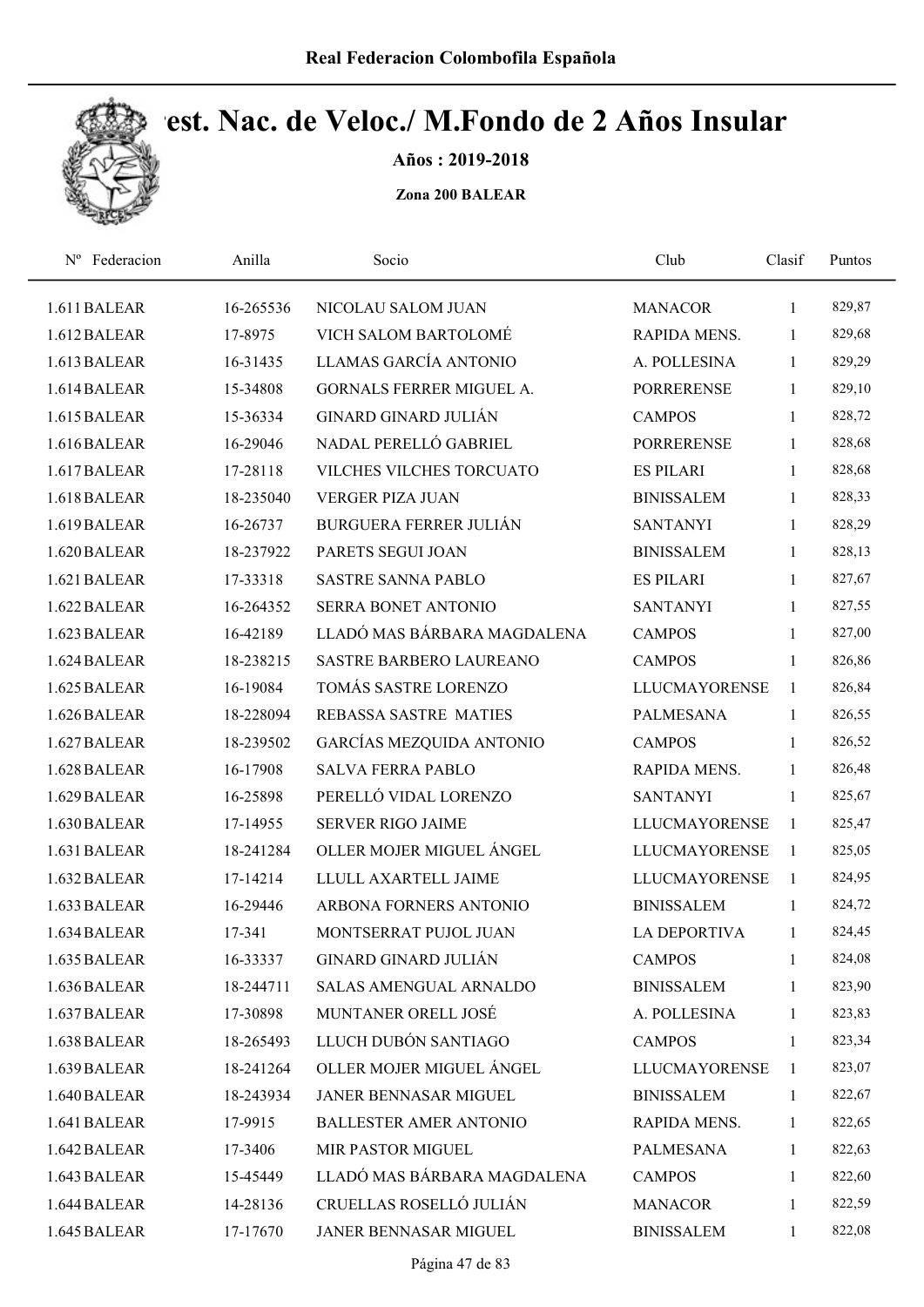

Años : 2019-2018

| Federacion<br>$N^{\rm o}$ | Anilla    | Socio                         | Club                 | Clasif       | Puntos |  |
|---------------------------|-----------|-------------------------------|----------------------|--------------|--------|--|
| 1.646 BALEAR              | 16-24831  | MARTÍ VALLES GUILLERMO        | <b>BINISSALEM</b>    | 1            | 821,87 |  |
| 1.647 BALEAR              | 17-33226  | <b>BOSCH MIR JUAN</b>         | <b>ES PILARI</b>     | 1            | 821,81 |  |
| 1.648 BALEAR              | 18-248006 | TRUYOLS SANSÓ SEBASTIÁN       | <b>MANACOR</b>       | 1            | 821,69 |  |
| 1.649 BALEAR              | 17-14637  | HERNÁNDEZ CABRERA ANTONIO     | <b>LLUCMAYORENSE</b> | $\mathbf{1}$ | 821,67 |  |
| 1.650 BALEAR              | 17-12031  | <b>BARCELÓ GARCÍAS JAIME</b>  | <b>CAMPOS</b>        | $\mathbf{1}$ | 821,62 |  |
| 1.651 BALEAR              | 17-11032  | NADAL PERELLÓ GABRIEL         | <b>PORRERENSE</b>    | $\mathbf{1}$ | 820,88 |  |
| 1.652 BALEAR              | 16-18401  | COLL BARCELÓ ANTONIO          | RAPIDA MENS.         | 1            | 820,88 |  |
| 1.653 BALEAR              | 17-7866   | <b>BURGUERA FERRER JULIÁN</b> | <b>SANTANYI</b>      | 1            | 820,67 |  |
| 1.654 BALEAR              | 18-232958 | ADROVER VIDAL BARTOLOMÉ       | <b>SANTANYI</b>      | 1            | 820,50 |  |
| 1.655 BALEAR              | 17-28180  | <b>CASTOR SASTRE BERNARDO</b> | <b>LLOSETENSE</b>    | $\mathbf{1}$ | 820,49 |  |
| 1.656 BALEAR              | 16-17175  | RODRÍGUEZ MARTÍN JOSÉ         | RAPIDA MENS.         | 1            | 820,46 |  |
| 1.657 BALEAR              | 18-260598 | MONTSERRAT PUJOL JUAN         | <b>LA DEPORTIVA</b>  | 1            | 820,18 |  |
| 1.658 BALEAR              | 18-235554 | MOREY BARCELÓ SEBASTIÁN       | RAPIDA MENS.         | 1            | 820,15 |  |
| 1.659 BALEAR              | 18-233243 | <b>BURGUERA VIDAL ANTONIO</b> | <b>SANTANYI</b>      | 1            | 820,09 |  |
| 1.660 BALEAR              | 16-41836  | VADELL FUSTER BUENAVENTURA    | <b>MANACOR</b>       | 1            | 819,83 |  |
| 1.661 BALEAR              | 17-14539  | PROHENS SALOM ANDRÉS          | <b>LLUCMAYORENSE</b> | $\mathbf{1}$ | 819,67 |  |
| 1.662 BALEAR              | 15-49153  | NICOLAU NOGUERA PEDRO         | <b>SANTANYI</b>      | $\mathbf{1}$ | 819,56 |  |
| 1.663 BALEAR              | 16-25734  | PONS VIDAL DAMIÁN             | <b>SANTANYI</b>      | 1            | 819,55 |  |
| 1.664 BALEAR              | 18-226521 | PAYERAS OLIVER PEDRO A.       | <b>INQUENSE</b>      | 1            | 819,29 |  |
| 1.665 BALEAR              | 17-34389  | PAYERAS OLIVER PEDRO A.       | <b>INQUENSE</b>      | 1            | 819,18 |  |
| 1.666 BALEAR              | 18-235276 | VICH SALOM BARTOLOMÉ          | RAPIDA MENS.         | $\mathbf{1}$ | 819,09 |  |
| 1.667 BALEAR              | 18-232833 | <b>BURGUERA VIDAL ANTONIO</b> | <b>SANTANYI</b>      | 1            | 819,06 |  |
| 1.668 BALEAR              | 16-27707  | VILCHES VILCHES TORCUATO      | <b>ES PILARI</b>     | 1            | 818,74 |  |
| 1.669 BALEAR              | 16-264330 | FONTIRROIG PERELLÓ DOMINGO    | <b>SANTANYI</b>      | 1            | 818,41 |  |
| 1.670 BALEAR              | 18-246587 | CASELLAS GELABERT JULIÁN      | <b>MANACOR</b>       | 1            | 818,10 |  |
| 1.671 BALEAR              | 17-12879  | PROHENS VICENS BARTOLOMÉ      | <b>CAMPOS</b>        | 1            | 818,02 |  |
| 1.672 BALEAR              | 17-19405  | SUREDA CABRER DOMINGO         | <b>MANACOR</b>       | 1            | 817,66 |  |
| 1.673 BALEAR              | 18-244257 | ORDINAS SALVA JOAN            | <b>BINISSALEM</b>    | $\mathbf{1}$ | 817,61 |  |
| 1.674 BALEAR              | 17-14642  | HERNÁNDEZ CABRERA ANTONIO     | <b>LLUCMAYORENSE</b> | $\mathbf{1}$ | 817,58 |  |
| 1.675 BALEAR              | 17-28112  | VILCHES VILCHES TORCUATO      | <b>ES PILARI</b>     | $\mathbf{1}$ | 817,58 |  |
| 1.676 BALEAR              | 17-35841  | PARETS SEGUI JOAN             | <b>BINISSALEM</b>    | $\mathbf{1}$ | 817,30 |  |
| 1.677 BALEAR              | 15-29054  | CONESA MUÑOZ XAVIER           | <b>MENS. ARTA</b>    | 1            | 817,30 |  |
| 1.678 BALEAR              | 16-28184  | VADELL FUSTER BUENAVENTURA    | <b>MANACOR</b>       | 1            | 816,84 |  |
| 1.679 BALEAR              | 17-3388   | <b>JURADO MATAS FÉLIX</b>     | <b>LA DEPORTIVA</b>  | 1            | 816,18 |  |
| 1.680 BALEAR              | 10-89531  | BONET ESCALAS BERNARDO        | <b>LLUCMAYORENSE</b> | $\mathbf{1}$ | 815,84 |  |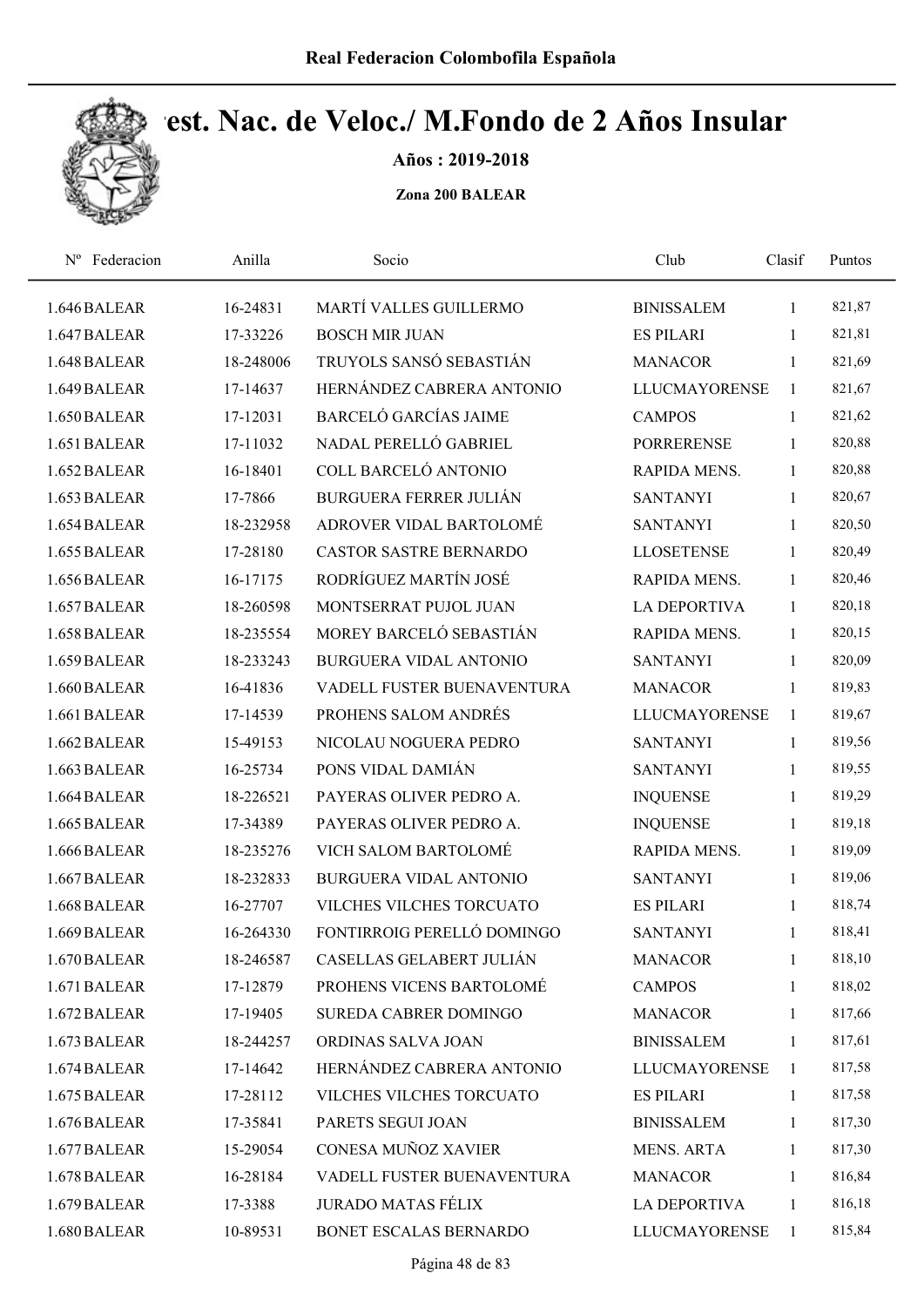

Años : 2019-2018

| Nº Federacion | Anilla    | Socio                          | Club                 | Clasif       | Puntos |  |
|---------------|-----------|--------------------------------|----------------------|--------------|--------|--|
| 1.681 BALEAR  | 16-26343  | BURGUERA VIDAL ANTONIO         | <b>SANTANYI</b>      | 1            | 815,53 |  |
| 1.682 BALEAR  | 16-31140  | <b>SERVERA BORDOY JOSÉ</b>     | A. POLLESINA         | 1            | 815,13 |  |
| 1.683 BALEAR  | 18-265490 | LLUCH DUBÓN SANTIAGO           | <b>CAMPOS</b>        | 1            | 815,12 |  |
| 1.684 BALEAR  | 16-26726  | BURGUERA FERRER JULIÁN         | <b>SANTANYI</b>      | $\mathbf{1}$ | 814,42 |  |
| 1.685 BALEAR  | 16-266004 | QUETGLAS GAMUNDI PEDRO         | <b>INQUENSE</b>      | $\mathbf{1}$ | 814,40 |  |
| 1.686 BALEAR  | 17-31357  | MONTSERRAT PUJOL JUAN          | <b>LA DEPORTIVA</b>  | $\mathbf{1}$ | 814,37 |  |
| 1.687 BALEAR  | 18-239908 | BARCELÓ TABERNER BARTOLOMÉ     | <b>LLUCMAYORENSE</b> | 1            | 814,25 |  |
| 1.688 BALEAR  | 17-36062  | TERRASSA COLOMAR GUILLERMO     | <b>BINISSALEM</b>    | $\mathbf{1}$ | 814,22 |  |
| 1.689 BALEAR  | 16-19984  | <b>TWEEDIE HUGH PATRICK</b>    | <b>LLUCMAYORENSE</b> | $\mathbf{1}$ | 813,96 |  |
| 1.690 BALEAR  | 17-18982  | NICOLAU SALOM JUAN             | <b>MANACOR</b>       | $\mathbf{1}$ | 813,79 |  |
| 1.691 BALEAR  | 16-26385  | <b>BURGUERA VIDAL ANTONIO</b>  | <b>SANTANYI</b>      | $\mathbf{1}$ | 813,69 |  |
| 1.692 BALEAR  | 18-237360 | <b>CIRER FERRIOL TONI</b>      | <b>BINISSALEM</b>    | $\mathbf{1}$ | 813,66 |  |
| 1.693 BALEAR  | 14-28290  | BLANQUER DOMENGE GUILLERMO     | <b>MANACOR</b>       | 1            | 813,47 |  |
| 1.694 BALEAR  | 18-237530 | MARTORELL FULLANA JAIME        | <b>BINISSALEM</b>    | $\mathbf{1}$ | 813,39 |  |
| 1.695 BALEAR  | 18-236705 | ARBONA FORNERS ANTONIO         | <b>BINISSALEM</b>    | $\mathbf{1}$ | 813,39 |  |
| 1.696 BALEAR  | 17-28591  | ABRINES COLL LLORENÇ           | <b>LLOSETENSE</b>    | 1            | 813,38 |  |
| 1.697 BALEAR  | 15-30294  | <b>SERVER RIGO JAIME</b>       | <b>LLUCMAYORENSE</b> | $\mathbf{1}$ | 813,01 |  |
| 1.698 BALEAR  | 18-265475 | LLUCH DUBÓN SANTIAGO           | <b>CAMPOS</b>        | $\mathbf{1}$ | 812,91 |  |
| 1.699 BALEAR  | 18-243419 | SAURINA MORAGUES MIGUEL        | <b>BINISSALEM</b>    | 1            | 812,73 |  |
| 1.700 BALEAR  | 18-239029 | LLADÓ MAS BÁRBARA MAGDALENA    | <b>CAMPOS</b>        | $\mathbf{1}$ | 812,68 |  |
| 1.701 BALEAR  | 16-26824  | <b>SASTRE SANNA PABLO</b>      | <b>ES PILARI</b>     | 1            | 812,65 |  |
| 1.702 BALEAR  | 18-243439 | <b>SAURINA MORAGUES MIGUEL</b> | <b>BINISSALEM</b>    | 1            | 812,63 |  |
| 1.703 BALEAR  | 18-231199 | ADROVER LÓPEZ JUAN CARLOS      | <b>BINISSALEM</b>    | 1            | 812,30 |  |
| 1.704 BALEAR  | 17-19596  | <b>JUAN JORDÁ JUAN FCO.</b>    | <b>MENS. ARTA</b>    | 1            | 812,00 |  |
| 1.705 BALEAR  | 17-26943  | LLANERAS SUREDA JAIME          | MENS. ARTA           | 1            | 811,67 |  |
| 1.706 BALEAR  | 16-40715  | TÁNDEM JORDI - TOLO            | <b>MANACOR</b>       | 1            | 811,32 |  |
| 1.707 BALEAR  | 16-25827  | PERELLÓ VIDAL LORENZO          | <b>SANTANYI</b>      | $\mathbf{1}$ | 811,30 |  |
| 1.708 BALEAR  | 15-56358  | LEBRÓN LINARES JOSÉ            | <b>MANACOR</b>       | $\mathbf{1}$ | 811,17 |  |
| 1.709 BALEAR  | 17-18329  | MARTÍ VALLES GUILLERMO         | <b>BINISSALEM</b>    | $\mathbf{1}$ | 810,81 |  |
| 1.710 BALEAR  | 16-44942  | CONESA MUÑOZ XAVIER            | <b>MENS. ARTA</b>    | $\mathbf{1}$ | 810,78 |  |
| 1.711 BALEAR  | 18-240632 | PROHENS VICENS ANDRÉS          | <b>CAMPOS</b>        | $\mathbf{1}$ | 810,74 |  |
| 1.712 BALEAR  | 16-27726  | VILCHES VILCHES TORCUATO       | <b>ES PILARI</b>     | 1            | 810,43 |  |
| 1.713 BALEAR  | 15-56507  | TÁNDEM VIDAL - VIDAL           | <b>MANACOR</b>       | 1            | 810,34 |  |
| 1.714 BALEAR  | 16-264328 | FONTIRROIG PERELLÓ DOMINGO     | <b>SANTANYI</b>      | 1            | 810,27 |  |
| 1.715 BALEAR  | 18-260625 | BISBAL MORA JOAN JESÚS         | LA DEPORTIVA         | 1            | 810,03 |  |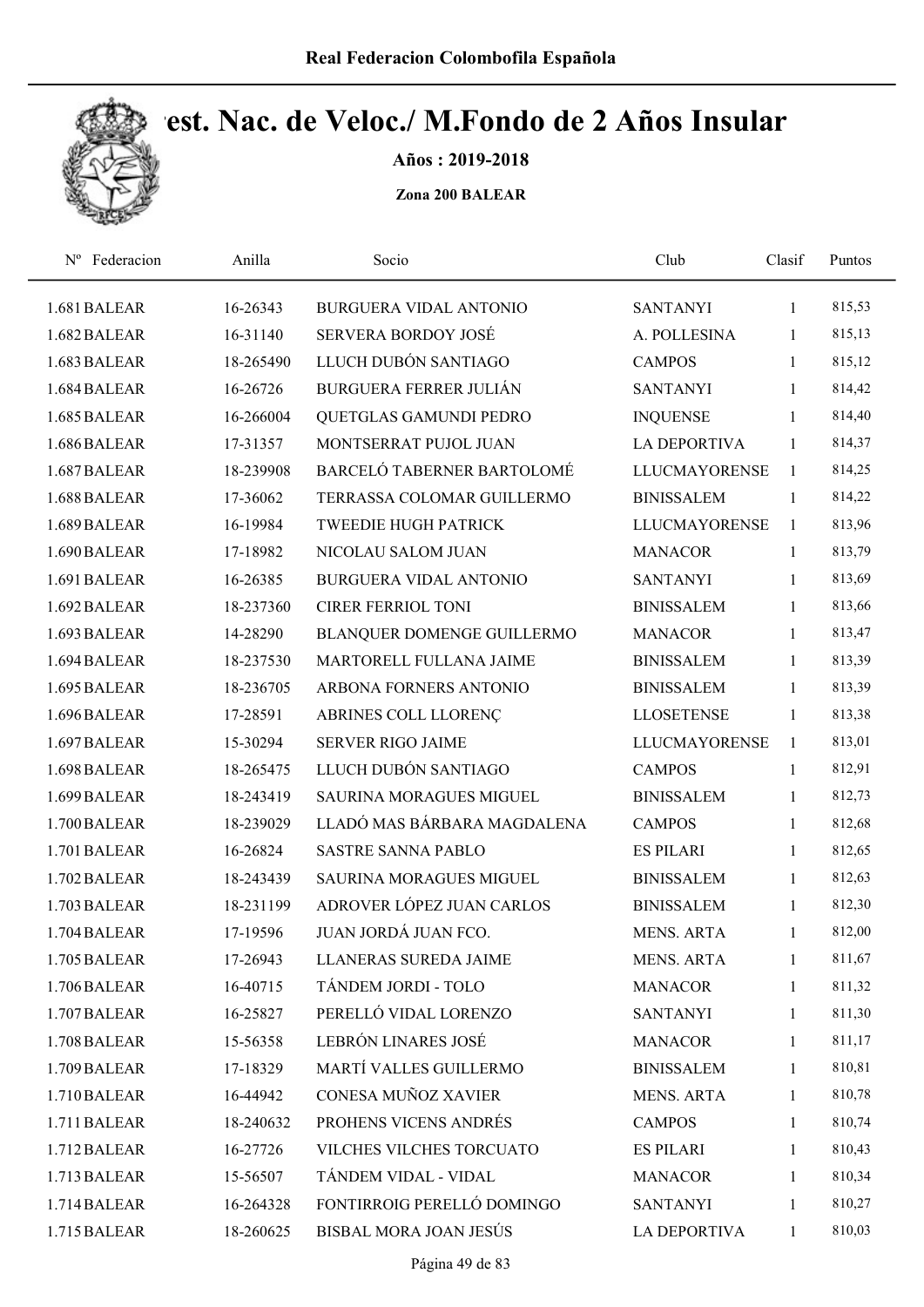

Años : 2019-2018

| Federacion<br>$N^{\rm o}$ | Anilla    | Socio                         | Club                 | Clasif       | Puntos |  |
|---------------------------|-----------|-------------------------------|----------------------|--------------|--------|--|
| 1.716 BALEAR              | 18-228377 | VERGER ROCA SEBASTIÁN         | <b>PALMESANA</b>     | 1            | 809,88 |  |
| 1.717 BALEAR              | 16-26333  | <b>BURGUERA VIDAL ANTONIO</b> | <b>SANTANYI</b>      | $\mathbf{1}$ | 809,43 |  |
| 1.718 BALEAR              | 16-31519  | <b>GÓMEZ FONT RAFAEL</b>      | <b>PALMESANA</b>     | $\mathbf{1}$ | 809,39 |  |
| 1.719 BALEAR              | 18-233212 | <b>BURGUERA VICENS JULIÁN</b> | <b>SANTANYI</b>      | $\mathbf{1}$ | 809,24 |  |
| 1.720 BALEAR              | 16-37895  | <b>LLABRES DEYA LUCAS</b>     | <b>BINISSALEM</b>    | $\mathbf{1}$ | 808,60 |  |
| 1.721 BALEAR              | 16-24612  | TERRASSA COSTA MATEO          | <b>BINISSALEM</b>    | $\mathbf{1}$ | 808,57 |  |
| 1.722 BALEAR              | 16-44438  | DOMÍNGUEZ MOLL ANTONIO        | <b>MENS. ARTA</b>    | $\mathbf{1}$ | 808,45 |  |
| 1.723 BALEAR              | 17-27265  | <b>SANSO FLAQUER JUAN</b>     | <b>MENS. ARTA</b>    | $\mathbf{1}$ | 807,61 |  |
| 1.724 BALEAR              | 18-243684 | <b>BIBILONI JAUME ANTONIO</b> | <b>BINISSALEM</b>    | $\mathbf{1}$ | 807,49 |  |
| 1.725 BALEAR              | 16-41451  | VADELL NADAL SALVADOR         | <b>MANACOR</b>       | $\mathbf{1}$ | 807,38 |  |
| 1.726 BALEAR              | 16-44039  | <b>SANSO FLAQUER JUAN</b>     | <b>MENS. ARTA</b>    | 1            | 807,22 |  |
| 1.727 BALEAR              | 18-260834 | <b>JURADO MATAS FÉLIX</b>     | LA DEPORTIVA         | $\mathbf{1}$ | 806,89 |  |
| 1.728 BALEAR              | 18-241144 | MONSERRAT RAFAL JULIÁN        | <b>LLUCMAYORENSE</b> | 1            | 806,39 |  |
| 1.729 BALEAR              | 18-258553 | TORRES CERDA SEBASTIÁN        | A. POLLESINA         | 1            | 806,25 |  |
| 1.730 BALEAR              | 16-33255  | <b>BARCELÓ GARCÍAS JAIME</b>  | <b>CAMPOS</b>        | $\mathbf{1}$ | 806,24 |  |
| 1.731 BALEAR              | 18-247333 | CRUELLAS ROSELLÓ JULIÁN       | <b>MANACOR</b>       | $\mathbf{1}$ | 806,11 |  |
| 1.732 BALEAR              | 18-259266 | <b>SASTRE SANNA PABLO</b>     | <b>ES PILARI</b>     | 1            | 805,84 |  |
| 1.733 BALEAR              | 16-27847  | <b>SASTRE SANNA PABLO</b>     | <b>ES PILARI</b>     | $\mathbf{1}$ | 805,66 |  |
| 1.734 BALEAR              | 17-12111  | <b>BARCELÓ GARCÍAS JAIME</b>  | <b>CAMPOS</b>        | $\mathbf{1}$ | 805,06 |  |
| 1.735 BALEAR              | 18-237870 | GORNALS FERRER MIGUEL A.      | <b>PORRERENSE</b>    | $\mathbf{1}$ | 804,83 |  |
| 1.736 BALEAR              | 18-243862 | ANDONOV HRISTOV ALEKSANDAR    | <b>BINISSALEM</b>    | $\mathbf{1}$ | 804,60 |  |
| 1.737 BALEAR              | 18-241043 | TOMÁS SASTRE LORENZO          | <b>LLUCMAYORENSE</b> | $\mathbf{1}$ | 804,55 |  |
| 1.738 BALEAR              | 17-13035  | PROHENS MAS BARTOLOMÉ         | <b>CAMPOS</b>        | $\mathbf{1}$ | 804,54 |  |
| 1.739 BALEAR              | 18-248643 | SERVERA SERVERA JUAN          | <b>MANACOR</b>       | $\mathbf{1}$ | 804,50 |  |
| 1.740 BALEAR              | 17-21194  | CRUELLAS ROSELLÓ JULIÁN       | <b>MANACOR</b>       | 1            | 804,24 |  |
| 1.741 BALEAR              | 17-11644  | GONZÁLEZ SITJAR JOSÉ MANUEL   | <b>PORRERENSE</b>    | $\mathbf{1}$ | 803,93 |  |
| 1.742 BALEAR              | 17-34831  | VERGER ROCA SEBASTIÁN         | <b>PALMESANA</b>     | $\mathbf{1}$ | 803,86 |  |
| 1.743 BALEAR              | 17-13288  | SASTRE BARBERO LAUREANO       | <b>CAMPOS</b>        | $\mathbf{1}$ | 803,56 |  |
| 1.744 BALEAR              | 16-16781  | LLADÓ BONET JOSÉ              | <b>LA DEPORTIVA</b>  | $\mathbf{1}$ | 803,51 |  |
| 1.745 BALEAR              | 18-226724 | FRONTERA MOREY JAIME          | <b>INQUENSE</b>      | $\mathbf{1}$ | 803,43 |  |
| 1.746 BALEAR              | 16-25999  | SÁNCHEZ PERELLÓ JOSÉ G.       | <b>LLOSETENSE</b>    | $\mathbf{1}$ | 803,32 |  |
| 1.747 BALEAR              | 18-231574 | <b>BURGUERA VICENS JULIÁN</b> | <b>SANTANYI</b>      | $\mathbf{1}$ | 803,02 |  |
| 1.748 BALEAR              | 18-238898 | <b>GINARD LLADÓ JAIME</b>     | <b>CAMPOS</b>        | $\mathbf{1}$ | 802,92 |  |
| 1.749 BALEAR              | 18-245023 | BIBILONI JAUME ANTONIO        | <b>BINISSALEM</b>    | $\mathbf{1}$ | 802,46 |  |
| 1.750 BALEAR              | 17-18059  | BIBILONI JAUME ANTONIO        | <b>BINISSALEM</b>    | $\mathbf{1}$ | 802,05 |  |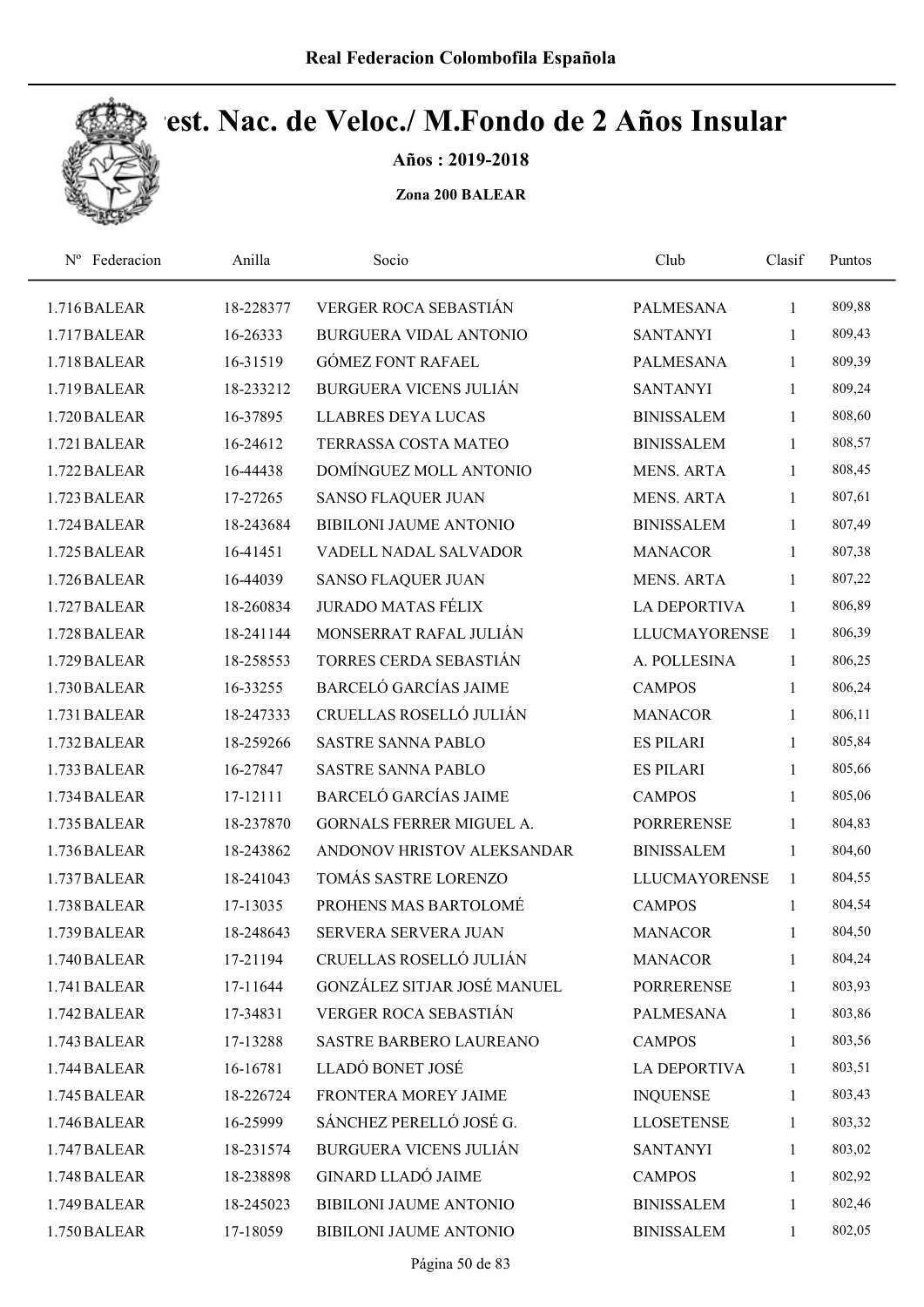

Años : 2019-2018

| Nº Federacion | Anilla    | Socio                         | Club                 | Clasif       | Puntos |
|---------------|-----------|-------------------------------|----------------------|--------------|--------|
| 1.751 BALEAR  | 14-34590  | <b>BURGUERA VICENS JULIÁN</b> | <b>SANTANYI</b>      | 1            | 801,65 |
| 1.752 BALEAR  | 18-234507 | <b>BLANCO FERRANDO PEDRO</b>  | RAPIDA MENS.         | 1            | 801,33 |
| 1.753 BALEAR  | 17-12806  | PROHENS VICENS BARTOLOMÉ      | <b>CAMPOS</b>        | 1            | 800,92 |
| 1.754 BALEAR  | 18-259410 | <b>BOSCH MIR JUAN</b>         | <b>ES PILARI</b>     | $\mathbf{1}$ | 800,09 |
| 1.755 BALEAR  | 17-28634  | ABRINES COLL LLORENÇ          | <b>LLOSETENSE</b>    | $\mathbf{1}$ | 799,93 |
| 1.756 BALEAR  | 18-260522 | LLADÓ BONET JOSÉ              | <b>LA DEPORTIVA</b>  | $\mathbf{1}$ | 799,47 |
| 1.757 BALEAR  | 17-17579  | TERRASSA COLOMAR GUILLERMO    | <b>BINISSALEM</b>    | 1            | 799,39 |
| 1.758 BALEAR  | 17-8931   | VICH SALOM BARTOLOMÉ          | RAPIDA MENS.         | $\mathbf{1}$ | 799,29 |
| 1.759 BALEAR  | 17-10009  | <b>SALVA FERRA PABLO</b>      | RAPIDA MENS.         | $\mathbf{1}$ | 799,17 |
| 1.760 BALEAR  | 18-226606 | BUÑOLA QUETGLAS PEDRO A.      | <b>INQUENSE</b>      | 1            | 798,79 |
| 1.761 BALEAR  | 16-27703  | VILCHES VILCHES TORCUATO      | <b>ES PILARI</b>     | $\mathbf{1}$ | 797,75 |
| 1.762 BALEAR  | 17-6538   | PERELLÓ VIDAL LORENZO         | <b>SANTANYI</b>      | $\mathbf{1}$ | 796,53 |
| 1.763 BALEAR  | 18-239111 | LLADÓ MAS BÁRBARA MAGDALENA   | <b>CAMPOS</b>        | $\mathbf{1}$ | 796,53 |
| 1.764 BALEAR  | 05-84323  | PIZA FERRER ANTONIO LUIS      | <b>RAPIDA MENS.</b>  | 1            | 795,49 |
| 1.765 BALEAR  | 17-18289  | MARTÍ VALLES GUILLERMO        | <b>BINISSALEM</b>    | $\mathbf{1}$ | 795,28 |
| 1.766 BALEAR  | 17-1206   | QUETGLAS GAMUNDI SEBASTIÁN    | <b>INQUENSE</b>      | $\mathbf{1}$ | 795,17 |
| 1.767 BALEAR  | 18-235177 | <b>BALLESTER AMER ANTONIO</b> | RAPIDA MENS.         | $\mathbf{1}$ | 795,15 |
| 1.768 BALEAR  | 16-28627  | FERRER RAMIS GUILLÉN          | <b>BINISSALEM</b>    | $\mathbf{1}$ | 794,90 |
| 1.769 BALEAR  | 15-30280  | <b>SERVER RIGO JAIME</b>      | <b>LLUCMAYORENSE</b> | 1            | 794,89 |
| 1.770 BALEAR  | 18-248243 | SUREDA CABRER DOMINGO         | <b>MANACOR</b>       | 1            | 794,72 |
| 1.771 BALEAR  | 16-16436  | TÁNDEM MARCOS - PEDRO         | <b>LA DEPORTIVA</b>  | $\mathbf{1}$ | 794,62 |
| 1.772 BALEAR  | 17-27558  | <b>CUTILLAS BERGAS JAIME</b>  | <b>MENS. ARTA</b>    | $\mathbf{1}$ | 794,36 |
| 1.773 BALEAR  | 17-14815  | MONSERRAT RAFAL JULIÁN        | <b>LLUCMAYORENSE</b> | $\mathbf{1}$ | 794,30 |
| 1.774 BALEAR  | 18-260202 | FAHANDEZH-SAADI FAHANDEZH R.  | DERBY MALLORCA 1     |              | 793,44 |
| 1.775 BALEAR  | 18-226597 | BUÑOLA QUETGLAS PEDRO A.      | <b>INQUENSE</b>      | $\mathbf{1}$ | 793,36 |
| 1.776 BALEAR  | 16-28332  | TÁNDEM MUNTANER - MORA        | <b>PORRERENSE</b>    | $\mathbf{1}$ | 793,11 |
| 1.777 BALEAR  | 18-253429 | <b>CUTILLAS BERGAS JAIME</b>  | <b>MENS. ARTA</b>    | 1            | 793,07 |
| 1.778 BALEAR  | 17-19452  | SUREDA CABRER DOMINGO         | <b>MANACOR</b>       | 1            | 792,40 |
| 1.779 BALEAR  | 16-10963  | PIZA SALOM JUAN MIGUEL        | <b>BINISSALEM</b>    | 1            | 792,28 |
| 1.780 BALEAR  | 17-27154  | DOMÍNGUEZ MOLL ANTONIO        | <b>MENS. ARTA</b>    | $\mathbf{1}$ | 791,47 |
| 1.781 BALEAR  | 18-233139 | FONTIRROIG PERELLÓ DOMINGO    | <b>SANTANYI</b>      | 1            | 791,32 |
| 1.782 BALEAR  | 17-35367  | VERGER ROCA SEBASTIÁN         | <b>PALMESANA</b>     | 1            | 791,30 |
| 1.783 BALEAR  | 15-48910  | PONS VIDAL DAMIÁN             | <b>SANTANYI</b>      | 1            | 791,12 |
| 1.784 BALEAR  | 15-26274  | ABRINES COLL LLORENÇ          | <b>LLOSETENSE</b>    | 1            | 790,72 |
| 1.785 BALEAR  | 17-9490   | MOREY BARCELÓ SEBASTIÁN       | RAPIDA MENS.         | $\mathbf{1}$ | 790,51 |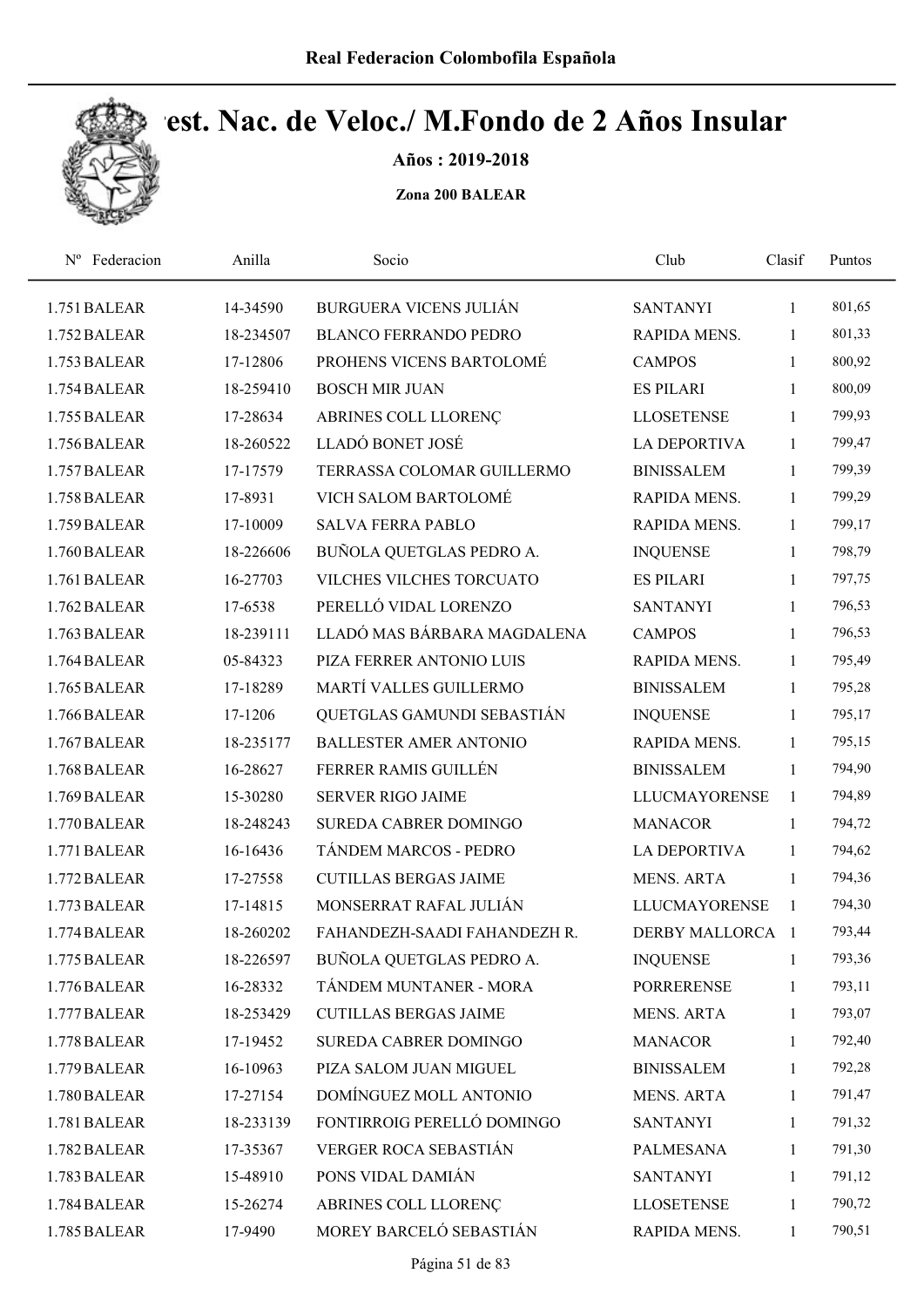

Años : 2019-2018

| Federacion<br>$N^{\rm o}$ | Anilla    | Socio                          | Club                | Clasif       | Puntos |
|---------------------------|-----------|--------------------------------|---------------------|--------------|--------|
| 1.786 BALEAR              | 16-38011  | FERNANDEZ FERNANDEZ DAVID      | <b>BINISSALEM</b>   | $\mathbf{1}$ | 790,49 |
| 1.787 BALEAR              | 16-266033 | PERELLÓ VIDAL ANTONIO          | <b>SANTANYI</b>     | 1            | 790,39 |
| 1.788 BALEAR              | 16-264776 | MUÑOZ GUTIÉRREZ MANUEL         | <b>PALMESANA</b>    | 1            | 790,32 |
| 1.789 BALEAR              | 16-24686  | <b>LLABRES DEYA LUCAS</b>      | <b>BINISSALEM</b>   | $\mathbf{1}$ | 789,83 |
| 1.790 BALEAR              | 17-3668   | MUÑOZ GUTIÉRREZ MANUEL         | <b>PALMESANA</b>    | 1            | 789,64 |
| 1.791 BALEAR              | 18-232832 | <b>BURGUERA VIDAL ANTONIO</b>  | <b>SANTANYI</b>     | 1            | 789,53 |
| 1.792 BALEAR              | 17-27881  | SÁNCHEZ PERELLÓ JOSÉ G.        | <b>LLOSETENSE</b>   | 1            | 789,21 |
| 1.793 BALEAR              | 17-20394  | TÁNDEM JORDI - TOLO            | <b>MANACOR</b>      | $\mathbf{1}$ | 788,90 |
| 1.794 BALEAR              | 18-241468 | <b>CREUS GARAU BARTOLOMÉ</b>   | LLUCMAYORENSE       | $\mathbf{1}$ | 788,52 |
| 1.795 BALEAR              | 17-1533   | ADRÓVER FORNES CARLOS          | <b>BINISSALEM</b>   | $\mathbf{1}$ | 788,50 |
| 1.796 BALEAR              | 17-6484   | MONSERRAT CLAR JUAN            | <b>SANTANYI</b>     | 1            | 787,92 |
| 1.797 BALEAR              | 17-7013   | ADROVER VIDAL BARTOLOMÉ        | <b>SANTANYI</b>     | 1            | 787,03 |
| 1.798 BALEAR              | 17-7986   | FONTIRROIG PERELLÓ DOMINGO     | <b>SANTANYI</b>     | 1            | 786,84 |
| 1.799 BALEAR              | 16-39385  | QUETGLAS GAMUNDI SEBASTIÁN     | <b>INQUENSE</b>     | 1            | 785,94 |
| 1.800 BALEAR              | 17-9570   | <b>BLANCO FERRANDO PEDRO</b>   | RAPIDA MENS.        | 1            | 785,86 |
| 1.801 BALEAR              | 14-47085  | BLANCO FERRANDO PEDRO          | RAPIDA MENS.        | 1            | 785,61 |
| 1.802 BALEAR              | 18-235930 | FANDIÑO RODRÍGUEZ HANZEL       | <b>PALMESANA</b>    | 1            | 785,53 |
| 1.803 BALEAR              | 17-8179   | <b>BLANCH ALCINA ANTONI</b>    | <b>SANTANYI</b>     | 1            | 785,21 |
| 1.804 BALEAR              | 18-123320 | <b>SALADO RODRÍGUEZ VÍCTOR</b> | RAPIDA MENS.        | $\mathbf{1}$ | 784,74 |
| 1.805 BALEAR              | 16-34477  | <b>MARTÍN VIDAL ANTONIO</b>    | <b>ES PILARI</b>    | 1            | 784,31 |
| 1.806 BALEAR              | 16-39359  | QUETGLAS GAMUNDI SEBASTIÁN     | <b>INQUENSE</b>     | $\mathbf{1}$ | 783,74 |
| 1.807 BALEAR              | 17-19404  | <b>SUREDA CABRER DOMINGO</b>   | <b>MANACOR</b>      | 1            | 783,64 |
| 1.808 BALEAR              | 16-13166  | ABRINES COLL LLORENÇ           | <b>LLOSETENSE</b>   | 1            | 782,73 |
| 1.809 BALEAR              | 18-232856 | <b>BURGUERA VIDAL ANTONIO</b>  | <b>SANTANYI</b>     | 1            | 782,30 |
| 1.810 BALEAR              | 15-31467  | TERRASSA COLOMAR GUILLERMO     | <b>BINISSALEM</b>   | 1            | 782,13 |
| 1.811 BALEAR              | 15-28777  | TERRASA ROSELLÓ JUAN           | <b>MENS. ARTA</b>   | 1            | 781,90 |
| 1.812 BALEAR              | 18-260470 | BERNAT FIOL JOSÉ L.            | <b>LA DEPORTIVA</b> | $\mathbf{1}$ | 781,55 |
| 1.813 BALEAR              | 18-244701 | <b>SALAS AMENGUAL ARNALDO</b>  | <b>BINISSALEM</b>   | $\mathbf{1}$ | 781,51 |
| 1.814 BALEAR              | 18-260224 | FAHANDEZH-SAADI FAHANDEZH R.   | DERBY MALLORCA 1    |              | 781,49 |
| 1.815 BALEAR              | 16-39202  | QUETGLAS GAMUNDI SEBASTIÁN     | <b>INQUENSE</b>     | $\mathbf{1}$ | 781,30 |
| 1.816 BALEAR              | 17-12934  | <b>GINARD LLADÓ JAIME</b>      | <b>CAMPOS</b>       | $\mathbf{1}$ | 781,13 |
| 1.817 BALEAR              | 17-12969  | <b>GINARD LLADÓ JAIME</b>      | <b>CAMPOS</b>       | 1            | 780,99 |
| 1.818 BALEAR              | 17-34647  | <b>CUTILLAS BERGAS JAIME</b>   | <b>MENS. ARTA</b>   | 1            | 780,83 |
| 1.819 BALEAR              | 17-1091   | REYNES SOCIAS PEDRO            | <b>BINISSALEM</b>   | 1            | 780,54 |
| 1.820 BALEAR              | 17-429    | LLADÓ BONET JOSÉ               | LA DEPORTIVA        | $\mathbf{1}$ | 780,40 |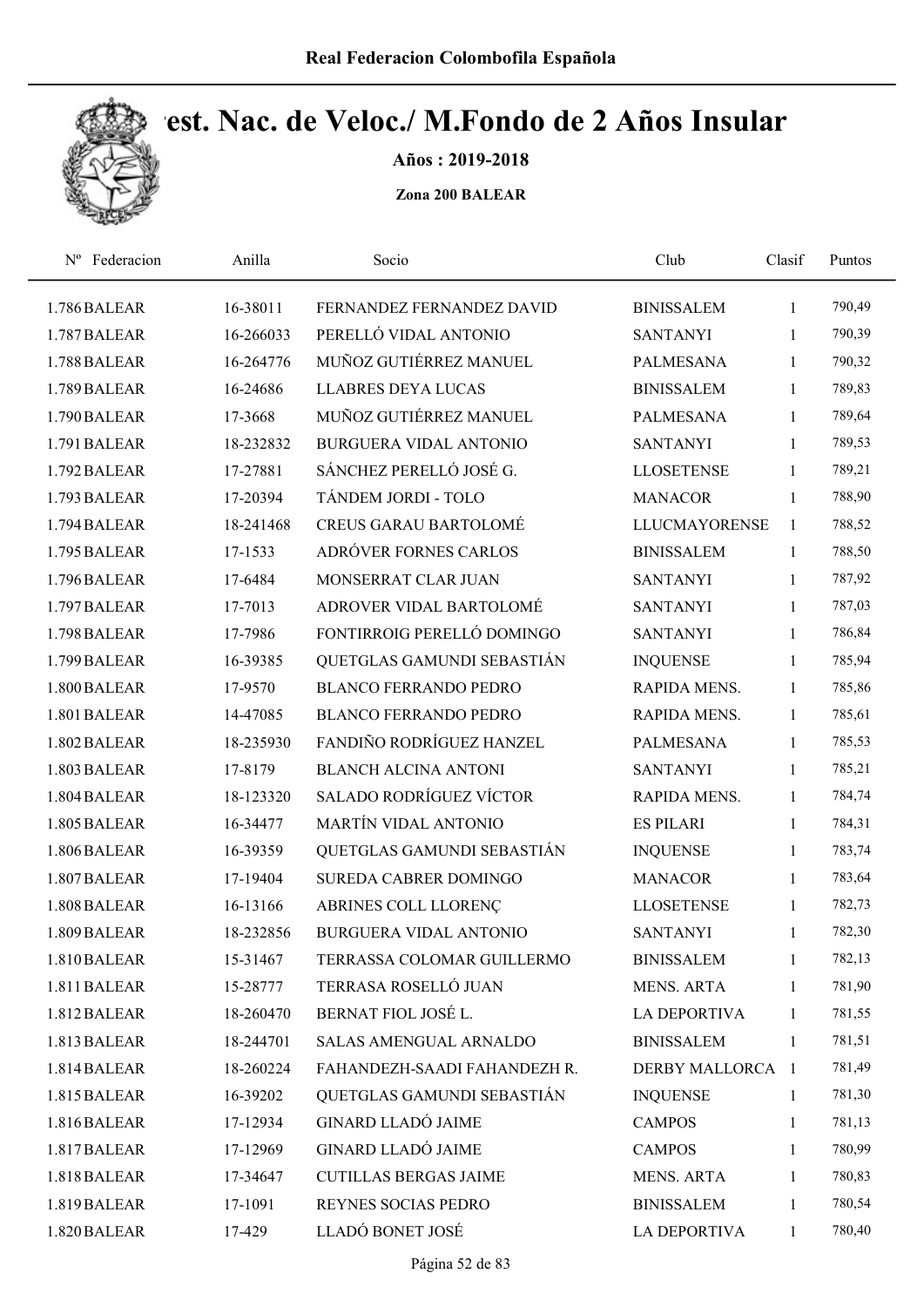

Años : 2019-2018

| Nº Federacion | Anilla    | Socio                         | Club                 | Clasif       | Puntos |
|---------------|-----------|-------------------------------|----------------------|--------------|--------|
| 1.821 BALEAR  | 15-56482  | CRUELLAS ROSELLÓ JULIÁN       | <b>MANACOR</b>       | $\mathbf{1}$ | 780,38 |
| 1.822 BALEAR  | 17-35100  | <b>GOMIS TOMÁS PEDRO A.</b>   | <b>CAMPOS</b>        | 1            | 779,73 |
| 1.823 BALEAR  | 17-19862  | ACEDO ORTEGA ENRIQUE          | <b>MANACOR</b>       | $\mathbf{1}$ | 779,50 |
| 1.824 BALEAR  | 16-18453  | COLL BARCELÓ ANTONIO          | RAPIDA MENS.         | 1            | 779,41 |
| 1.825 BALEAR  | 18-228468 | GONZÁLEZ FERRER SALVADOR      | <b>PALMESANA</b>     | $\mathbf{1}$ | 779,31 |
| 1.826 BALEAR  | 16-23658  | <b>SALAS LLADÓ MIGUEL</b>     | A. POLLESINA         | $\mathbf{1}$ | 779,24 |
| 1.827 BALEAR  | 18-227128 | VICARIO DORRADO MIGUEL        | <b>PALMESANA</b>     | $\mathbf{1}$ | 778,99 |
| 1.828 BALEAR  | 17-27590  | <b>CUTILLAS BERGAS JAIME</b>  | MENS. ARTA           | $\mathbf{1}$ | 778,76 |
| 1.829 BALEAR  | 16-41872  | VADELL FUSTER BUENAVENTURA    | <b>MANACOR</b>       | $\mathbf{1}$ | 778,43 |
| 1.830 BALEAR  | 18-255721 | VILLALONGA COLL LORENZO       | <b>LLOSETENSE</b>    | $\mathbf{1}$ | 777,90 |
| 1.831 BALEAR  | 15-48562  | <b>BURGUERA FERRER JULIÁN</b> | <b>SANTANYI</b>      | $\mathbf{1}$ | 777,82 |
| 1.832 BALEAR  | 17-17410  | AMENGUAL BENNASAR LLORENÇ     | <b>BINISSALEM</b>    | $\mathbf{1}$ | 777,54 |
| 1.833 BALEAR  | 18-235178 | <b>BALLESTER AMER ANTONIO</b> | <b>RAPIDA MENS.</b>  | $\mathbf{1}$ | 776,83 |
| 1.834 BALEAR  | 16-27752  | VILCHES VILCHES TORCUATO      | <b>ES PILARI</b>     | 1            | 776,33 |
| 1.835 BALEAR  | 18-237617 | FERRER RAMIS GUILLÉN          | <b>BINISSALEM</b>    | 1            | 776,30 |
| 1.836 BALEAR  | 18-240411 | <b>JAUME SATRE JUAN</b>       | <b>LLUCMAYORENSE</b> | $\mathbf{1}$ | 776,18 |
| 1.837 BALEAR  | 14-29982  | CRUELLAS ROSELLÓ JULIÁN       | <b>MANACOR</b>       | $\mathbf{1}$ | 775,95 |
| 1.838 BALEAR  | 18-245605 | FERRAGUT SEGUÍ ANTONIO        | <b>BINISSALEM</b>    | $\mathbf{1}$ | 775,88 |
| 1.839 BALEAR  | 15-35054  | GONZÁLEZ SITJAR JOSÉ MANUEL   | <b>PORRERENSE</b>    | $\mathbf{1}$ | 775,81 |
| 1.840 BALEAR  | 18-231861 | PERELLÓ VIDAL LORENZO         | <b>SANTANYI</b>      | $\mathbf{1}$ | 775,59 |
| 1.841 BALEAR  | 17-7033   | ADROVER VIDAL BARTOLOMÉ       | <b>SANTANYI</b>      | $\mathbf{1}$ | 774,60 |
| 1.842 BALEAR  | 17-7054   | ADROVER VIDAL BARTOLOMÉ       | <b>SANTANYI</b>      | $\mathbf{1}$ | 774,50 |
| 1.843 BALEAR  | 17-12372  | GOMIS TOMÁS PEDRO A.          | <b>CAMPOS</b>        | $\mathbf{1}$ | 774,47 |
| 1.844 BALEAR  | 15-56545  | TÁNDEM VIDAL - VIDAL          | <b>MANACOR</b>       | 1            | 774,39 |
| 1.845 BALEAR  | 18-258804 | CORRO CIFRE JUAN JOSÉ         | A. POLLESINA         | 1            | 774,39 |
| 1.846 BALEAR  | 18-237247 | <b>CIRER FERRIOL TONI</b>     | <b>BINISSALEM</b>    | $\mathbf{1}$ | 774,37 |
| 1.847 BALEAR  | 18-248038 | TRUYOLS SANSÓ SEBASTIÁN       | <b>MANACOR</b>       | 1            | 774,31 |
| 1.848 BALEAR  | 17-20923  | VADELL FUSTER BUENAVENTURA    | <b>MANACOR</b>       | $\mathbf{1}$ | 774,25 |
| 1.849 BALEAR  | 15-28268  | <b>GAYA BAUZA JOAN LLUIS</b>  | <b>LLOSETENSE</b>    | 1            | 774,07 |
| 1.850 BALEAR  | 17-829    | TÁNDEM MARCOS - PEDRO         | <b>LA DEPORTIVA</b>  | 1            | 773,87 |
| 1.851 BALEAR  | 18-260265 | FAHANDEZH-SAADI FAHANDEZH R.  | DERBY MALLORCA 1     |              | 773,64 |
| 1.852 BALEAR  | 16-18094  | VICH MARTORELL IGNACIO        | RAPIDA MENS.         | 1            | 772,97 |
| 1.853 BALEAR  | 18-247364 | CRUELLAS ROSELLÓ JULIÁN       | <b>MANACOR</b>       | $\mathbf{1}$ | 772,91 |
| 1.854 BALEAR  | 16-16691  | JAUME OLIVER ANTONIA          | LA DEPORTIVA         | 1            | 772,88 |
| 1.855 BALEAR  | 17-7506   | <b>BLANCH ALCINA ANTONI</b>   | <b>SANTANYI</b>      | 1            | 772,41 |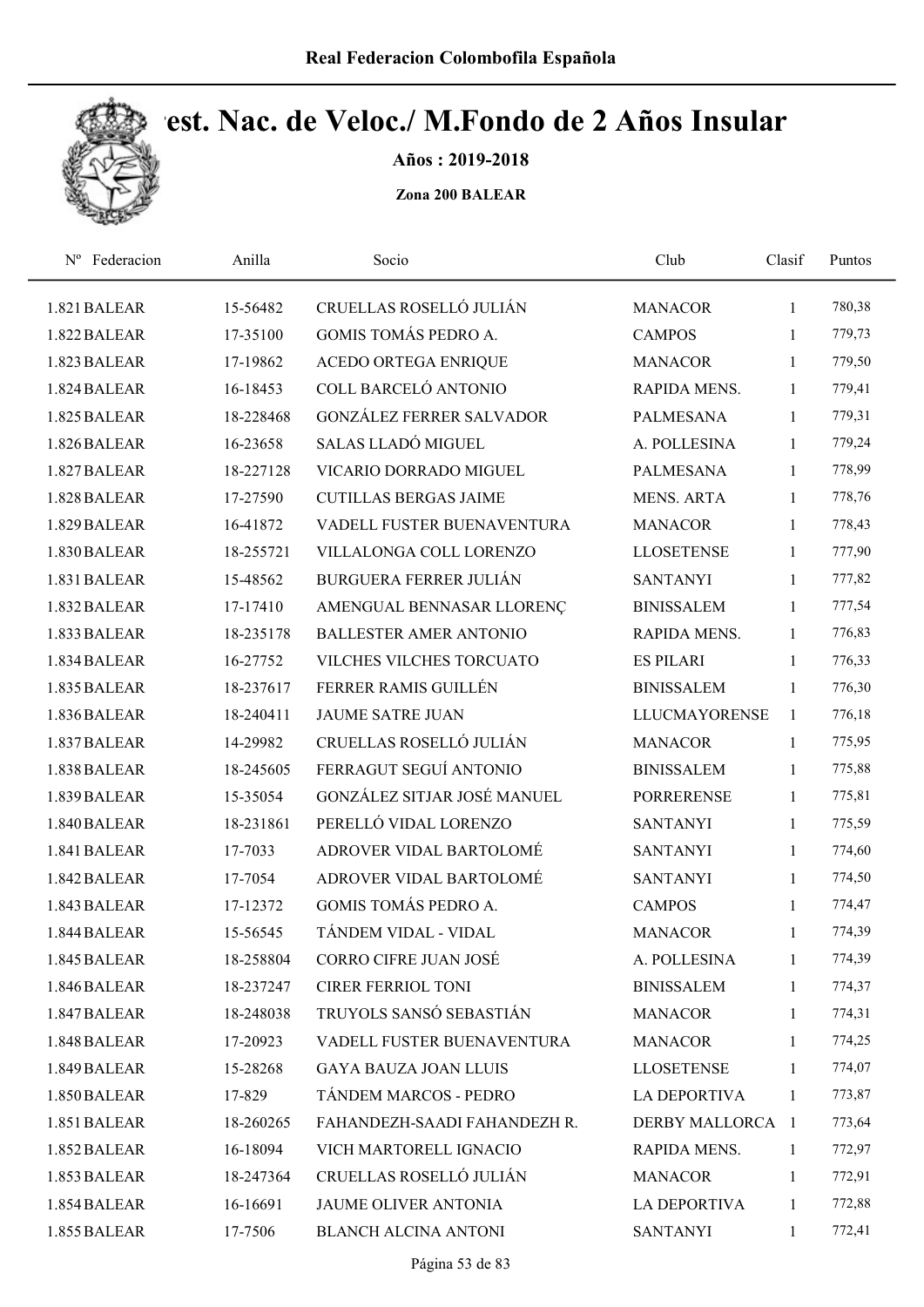

Años : 2019-2018

| Federacion<br>$N^{\rm o}$ | Anilla    | Socio                         | Club                 | Clasif       | Puntos |  |
|---------------------------|-----------|-------------------------------|----------------------|--------------|--------|--|
| 1.856 BALEAR              | 18-235198 | <b>BALLESTER AMER ANTONIO</b> | RAPIDA MENS.         | 1            | 772,24 |  |
| 1.857 BALEAR              | 17-13904  | <b>JAUME SATRE JUAN</b>       | <b>LLUCMAYORENSE</b> | 1            | 771,74 |  |
| 1.858 BALEAR              | 18-238216 | SASTRE GONZÁLEZ ÁNGEL         | <b>CAMPOS</b>        | 1            | 771,56 |  |
| 1.859 BALEAR              | 17-13215  | SASTRE BARBERO LAUREANO       | <b>CAMPOS</b>        | 1            | 771,34 |  |
| 1.860 BALEAR              | 17-35362  | VERGER ROCA SEBASTIÁN         | <b>PALMESANA</b>     | $\mathbf{1}$ | 771,07 |  |
| 1.861 BALEAR              | 16-18928  | <b>TAPALOAGA NELU DANIEL</b>  | RAPIDA MENS.         | $\mathbf{1}$ | 770,97 |  |
| 1.862 BALEAR              | 14-33991  | SASTRE GONZÁLEZ ÁNGEL         | <b>CAMPOS</b>        | $\mathbf{1}$ | 770,69 |  |
| 1.863 BALEAR              | 16-19264  | <b>CREUS GARAU BARTOLOMÉ</b>  | <b>LLUCMAYORENSE</b> | $\mathbf{1}$ | 770,55 |  |
| 1.864 BALEAR              | 16-44603  | ROSELLÓ BRUNET JAIME          | <b>MENS. ARTA</b>    | 1            | 769,57 |  |
| 1.865 BALEAR              | 16-14419  | ADRÓVER FORNES CARLOS         | <b>BINISSALEM</b>    | $\mathbf{1}$ | 769,16 |  |
| 1.866 BALEAR              | 15-34441  | PUJOL CALAFELL ANTONIO        | <b>PORRERENSE</b>    | $\mathbf{1}$ | 769,06 |  |
| 1.867 BALEAR              | 17-9854   | RODRÍGUEZ MARTÍN JOSÉ         | RAPIDA MENS.         | 1            | 769,05 |  |
| 1.868 BALEAR              | 18-234065 | <b>CABOT BRUNET JUAN</b>      | RAPIDA MENS.         | 1            | 768,64 |  |
| 1.869 BALEAR              | 17-14802  | MONSERRAT RAFAL JULIÁN        | <b>LLUCMAYORENSE</b> | 1            | 768,55 |  |
| 1.870 BALEAR              | 15-55231  | VADELL NADAL SALVADOR         | <b>MANACOR</b>       | 1            | 768,54 |  |
| 1.871 BALEAR              | 16-26537  | ADROVER VIDAL BARTOLOMÉ       | <b>SANTANYI</b>      | 1            | 768,11 |  |
| 1.872 BALEAR              | 17-14089  | <b>GIL PALACIO H. MARINA</b>  | <b>PALMESANA</b>     | 1            | 767,84 |  |
| 1.873 BALEAR              | 18-237876 | GORNALS FERRER MIGUEL A.      | <b>PORRERENSE</b>    | $\mathbf{1}$ | 767,63 |  |
| 1.874 BALEAR              | 17-120    | BISBAL MORA JOAN JESÚS        | <b>LA DEPORTIVA</b>  | $\mathbf{1}$ | 767,21 |  |
| 1.875 BALEAR              | 10-101929 | VADELL FUSTER BUENAVENTURA    | <b>MANACOR</b>       | 1            | 766,96 |  |
| 1.876 BALEAR              | 16-26351  | <b>BURGUERA VIDAL ANTONIO</b> | <b>SANTANYI</b>      | 1            | 766,08 |  |
| 1.877 BALEAR              | 18-245584 | FERRAGUT SEGUÍ ANTONIO        | <b>BINISSALEM</b>    | 1            | 766,01 |  |
| 1.878 BALEAR              | 17-802    | TÁNDEM MARCOS - PEDRO         | <b>LA DEPORTIVA</b>  | 1            | 764,52 |  |
| 1.879 BALEAR              | 18-265488 | LLUCH DUBÓN SANTIAGO          | <b>CAMPOS</b>        | 1            | 764,31 |  |
| 1.880 BALEAR              | 17-8624   | COLL BARCELÓ ANTONIO          | RAPIDA MENS.         | 1            | 764,24 |  |
| 1.881 BALEAR              | 18-259009 | SÁEZ GOMILA JUAN              | A. POLLESINA         | $\mathbf{1}$ | 763,20 |  |
| 1.882 BALEAR              | 17-33219  | <b>BOSCH MIR JUAN</b>         | <b>ES PILARI</b>     | 1            | 763,16 |  |
| 1.883 BALEAR              | 17-10366  | <b>SALVA FERRA PABLO</b>      | RAPIDA MENS.         | 1            | 763,12 |  |
| 1.884 BALEAR              | 15-49703  | <b>BURGUERA FERRER JULIÁN</b> | <b>SANTANYI</b>      | $\mathbf{1}$ | 762,57 |  |
| 1.885 BALEAR              | 16-264531 | JUAN JORDÁ JUAN FCO.          | <b>MENS. ARTA</b>    | $\mathbf{1}$ | 762,22 |  |
| 1.886 BALEAR              | 18-233224 | <b>BURGUERA VICENS JULIÁN</b> | <b>SANTANYI</b>      | $\mathbf{1}$ | 762,21 |  |
| 1.887 BALEAR              | 17-10329  | COLL BARCELÓ ANTONIO          | RAPIDA MENS.         | 1            | 762,13 |  |
| 1.888 BALEAR              | 17-12583  | BARCELÓ SAGRERA SALVADOR      | <b>CAMPOS</b>        | 1            | 762,11 |  |
| 1.889 BALEAR              | 16-39265  | QUETGLAS GAMUNDI SEBASTIÁN    | <b>INQUENSE</b>      | 1            | 761,88 |  |
| 1.890 BALEAR              | 16-28836  | GORNALS FERRER MIGUEL A.      | PORRERENSE           | 1            | 761,67 |  |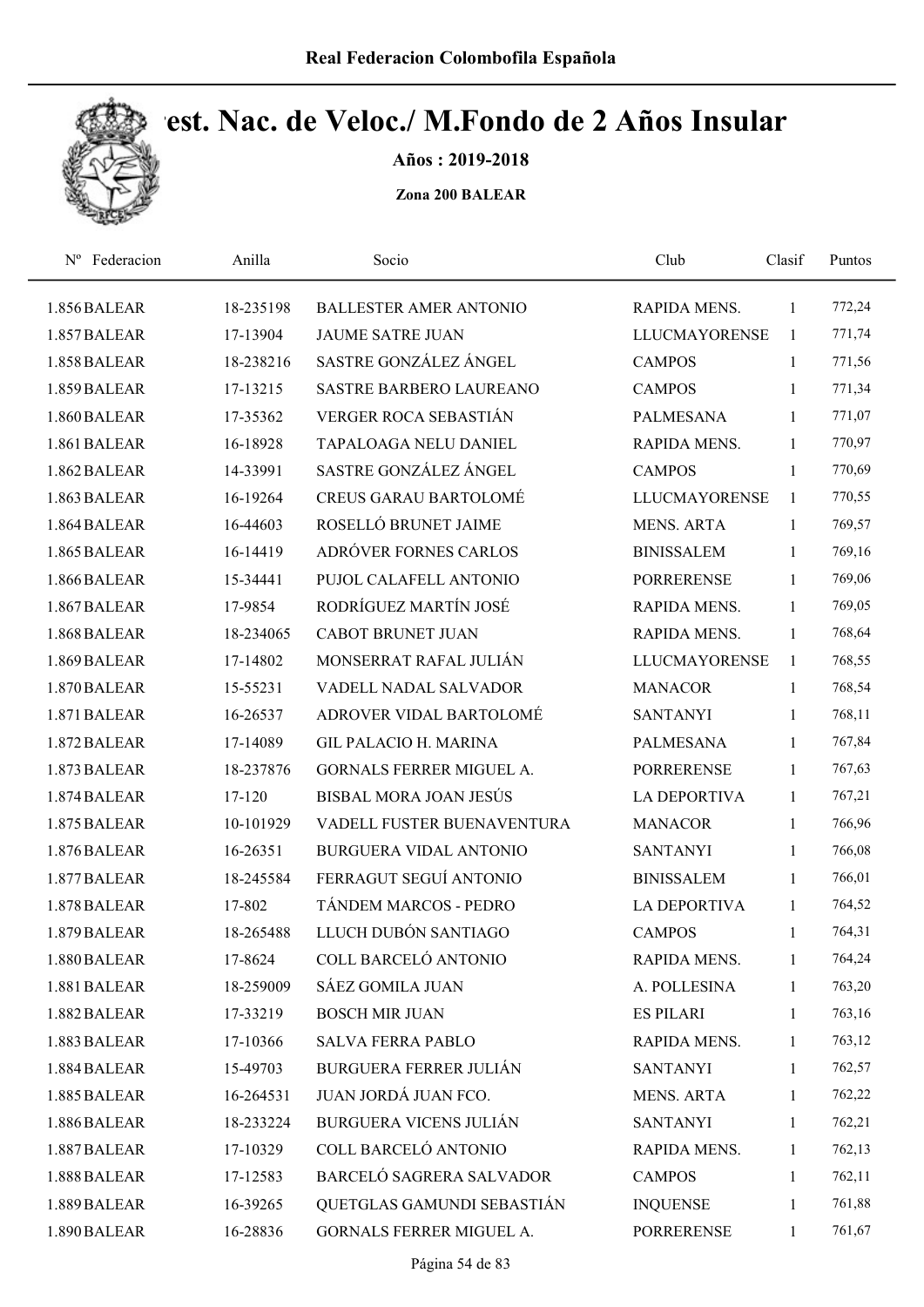

Años : 2019-2018

| Federacion<br>$N^{\rm o}$ | Anilla    | Socio                         | Club                 | Clasif       | Puntos |
|---------------------------|-----------|-------------------------------|----------------------|--------------|--------|
| 1.891 BALEAR              | 15-27765  | MAHINDO ALEMANY ANTONI J.     | <b>BINISSALEM</b>    | 1            | 760,89 |
| 1.892 BALEAR              | 15-34014  | <b>SERVERA BORDOY JOSÉ</b>    | A. POLLESINA         | 1            | 760,78 |
| 1.893 BALEAR              | 16-41249  | <b>SERVERA SERVERA JUAN</b>   | <b>MANACOR</b>       | 1            | 760,55 |
| 1.894 BALEAR              | 17-2308   | <b>LLABRES DEYA LUCAS</b>     | <b>BINISSALEM</b>    | 1            | 760,42 |
| 1.895 BALEAR              | 17-21180  | CRUELLAS ROSELLÓ JULIÁN       | <b>MANACOR</b>       | $\mathbf{1}$ | 760,39 |
| 1.896 BALEAR              | 18-231870 | PERELLÓ VIDAL LORENZO         | <b>SANTANYI</b>      | 1            | 760,06 |
| 1.897 BALEAR              | 16-25718  | PONS VIDAL DAMIÁN             | <b>SANTANYI</b>      | 1            | 759,86 |
| 1.898 BALEAR              | 16-16661  | JAUME OLIVER ANTONIA          | <b>LA DEPORTIVA</b>  | 1            | 759,11 |
| 1.899 BALEAR              | 07-88672  | JAUME OLIVER ANTONIA          | <b>LA DEPORTIVA</b>  | $\mathbf{1}$ | 758,84 |
| 1.900 BALEAR              | 17-1339   | AMENGUAL ESTELRICH GREGORIO   | <b>INQUENSE</b>      | $\mathbf{1}$ | 757,80 |
| 1.901 BALEAR              | 17-8909   | VICH SALOM BARTOLOMÉ          | RAPIDA MENS.         | $\mathbf{1}$ | 757,64 |
| 1.902 BALEAR              | 15-48346  | ADROVER VIDAL BARTOLOMÉ       | <b>SANTANYI</b>      | 1            | 756,93 |
| 1.903 BALEAR              | 18-233141 | LLADÓ SERVERA LUCAS           | <b>SANTANYI</b>      | 1            | 756,85 |
| 1.904 BALEAR              | 17-31534  | TORRES REYNES MIGUEL          | A. POLLESINA         | 1            | 756,82 |
| 1.905 BALEAR              | 18-227924 | FERNANDEZ FERNANDEZ DAVID     | <b>BINISSALEM</b>    | 1            | 756,76 |
| 1.906 BALEAR              | 18-254588 | <b>GINARD NICOLAU PEDRO</b>   | <b>MENS. ARTA</b>    | 1            | 756,53 |
| 1.907 BALEAR              | 18-227750 | <b>MIR PASTOR MIGUEL</b>      | <b>PALMESANA</b>     | $\mathbf{1}$ | 756,10 |
| 1.908 BALEAR              | 13-28598  | VADELL NADAL SALVADOR         | <b>MANACOR</b>       | $\mathbf{1}$ | 755,74 |
| 1.909 BALEAR              | 15-34760  | PUJOL CALAFELL ANTONIO        | <b>PORRERENSE</b>    | 1            | 755,64 |
| 1.910 BALEAR              | 17-17614  | JANER BENNASAR MIGUEL         | <b>BINISSALEM</b>    | $\mathbf{1}$ | 755,52 |
| 1.911 BALEAR              | 16-35075  | FIDALGO BESTARD MIGUEL        | RAPIDA MENS.         | $\mathbf{1}$ | 755,29 |
| 1.912 BALEAR              | 18-245829 | VADELL FUSTER BUENAVENTURA    | <b>MANACOR</b>       | $\mathbf{1}$ | 755,18 |
| 1.913 BALEAR              | 16-25848  | PERELLÓ VIDAL LORENZO         | <b>SANTANYI</b>      | $\mathbf{1}$ | 754,53 |
| 1.914 BALEAR              | 17-31244  | <b>SALAS LLADÓ MIGUEL</b>     | A. POLLESINA         | $\mathbf{1}$ | 754,38 |
| 1.915 BALEAR              | 16-37985  | VICARIO DORRADO MIGUEL        | <b>PALMESANA</b>     | 1            | 754,26 |
| 1.916 BALEAR              | 16-32543  | ABRAHAM VILA SEBASTIÁN        | <b>CAMPOS</b>        | 1            | 753,96 |
| 1.917 BALEAR              | 14-27247  | <b>SANSO FLAQUER JUAN</b>     | <b>MENS. ARTA</b>    | 1            | 753,88 |
| 1.918 BALEAR              | 15-187147 | <b>SERVER RIGO JAIME</b>      | <b>LLUCMAYORENSE</b> | $\mathbf{1}$ | 753,68 |
| 1.919 BALEAR              | 16-25892  | PERELLÓ VIDAL LORENZO         | <b>SANTANYI</b>      | $\mathbf{1}$ | 752,60 |
| 1.920 BALEAR              | 16-45030  | CONESA MUÑOZ XAVIER           | <b>MENS. ARTA</b>    | $\mathbf{1}$ | 752,51 |
| 1.921 BALEAR              | 18-235905 | FANDIÑO RODRÍGUEZ HANZEL      | PALMESANA            | $\mathbf{1}$ | 752,47 |
| 1.922 BALEAR              | 15-28699  | <b>GINARD NICOLAU PEDRO</b>   | MENS. ARTA           | $\mathbf{1}$ | 752,41 |
| 1.923 BALEAR              | 17-7895   | <b>BURGUERA FERRER JULIÁN</b> | <b>SANTANYI</b>      | $\mathbf{1}$ | 752,13 |
| 1.924 BALEAR              | 18-240881 | <b>CREUS GARAU BARTOLOMÉ</b>  | <b>LLUCMAYORENSE</b> | 1            | 752,05 |
| 1.925 BALEAR              | 18-227787 | MIR PASTOR MIGUEL             | PALMESANA            | $\mathbf{1}$ | 751,60 |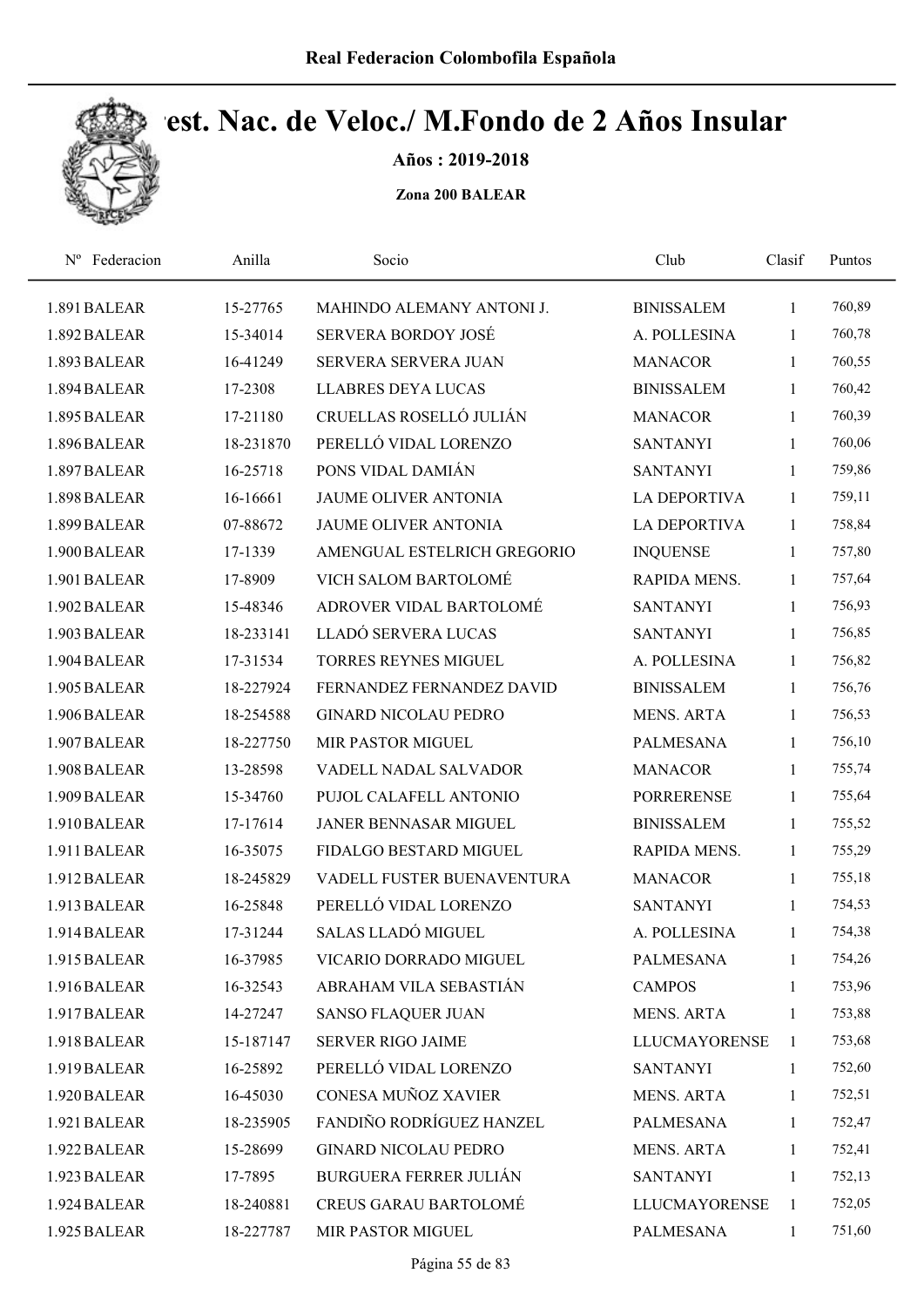

Años : 2019-2018

| Federacion<br>$N^{\rm o}$ | Anilla    | Socio                          | Club                 | Clasif       | Puntos |  |
|---------------------------|-----------|--------------------------------|----------------------|--------------|--------|--|
| 1.926 BALEAR              | 17-33385  | MONTILLA MORENO FRANCISCO A.   | <b>ES PILARI</b>     | $\mathbf{1}$ | 751,36 |  |
| 1.927 BALEAR              | 17-11277  | VIDAL MAS SEBASTIÁN            | <b>PORRERENSE</b>    | 1            | 750,73 |  |
| 1.928 BALEAR              | 18-238820 | <b>GINARD LLADÓ JAIME</b>      | <b>CAMPOS</b>        | 1            | 750,62 |  |
| 1.929 BALEAR              | 18-259568 | SORELL SALVA GABRIEL           | <b>ES PILARI</b>     | 1            | 750,21 |  |
| 1.930 BALEAR              | 17-168231 | <b>GÓMEZ FONT RAFAEL</b>       | PALMESANA            | 1            | 750,00 |  |
| 1.931 BALEAR              | 18-231282 | FANDIÑO RODRÍGUEZ HANZEL       | <b>PALMESANA</b>     | 1            | 749,95 |  |
| 1.932 BALEAR              | 17-12815  | PROHENS VICENS BARTOLOMÉ       | <b>CAMPOS</b>        | 1            | 749,93 |  |
| 1.933 BALEAR              | 18-254356 | LLANERAS SUREDA JAIME          | <b>MENS. ARTA</b>    | $\mathbf{1}$ | 749,56 |  |
| 1.934 BALEAR              | 16-41489  | VADELL NADAL SALVADOR          | <b>MANACOR</b>       | 1            | 749,42 |  |
| 1.935 BALEAR              | 18-232849 | BURGUERA VIDAL ANTONIO         | <b>SANTANYI</b>      | 1            | 749,33 |  |
| 1.936 BALEAR              | 18-233626 | AMENGUAL CARRILLO GUILLERMO    | RAPIDA MENS.         | $\mathbf{1}$ | 749,13 |  |
| 1.937 BALEAR              | 18-234474 | <b>SALADO RODRÍGUEZ VÍCTOR</b> | RAPIDA MENS.         | 1            | 748,96 |  |
| 1.938 BALEAR              | 17-17534  | TERRASSA COSTA MATEO           | <b>BINISSALEM</b>    | 1            | 748,87 |  |
| 1.939 BALEAR              | 17-14835  | MONSERRAT RAFAL JULIÁN         | <b>LLUCMAYORENSE</b> | $\mathbf{1}$ | 748,87 |  |
| 1.940 BALEAR              | 17-14984  | <b>SERVER RIGO JAIME</b>       | <b>LLUCMAYORENSE</b> | $\mathbf{1}$ | 748,70 |  |
| 1.941 BALEAR              | 16-265653 | TÁNDEM VIDAL - VIDAL           | <b>MANACOR</b>       | $\mathbf{1}$ | 748,68 |  |
| 1.942 BALEAR              | 16-33705  | <b>GINARD GINARD JULIÁN</b>    | <b>CAMPOS</b>        | 1            | 748,38 |  |
| 1.943 BALEAR              | 17-20982  | SERVERA SERVERA JUAN           | <b>MANACOR</b>       | 1            | 747,83 |  |
| 1.944 BALEAR              | 14-27452  | FRONTERA MOREY JAIME           | <b>INQUENSE</b>      | $\mathbf{1}$ | 745,97 |  |
| 1.945 BALEAR              | 16-38469  | IGLESIAS ENGUIS JOAQUÍN        | <b>LLUCMAYORENSE</b> | 1            | 745,93 |  |
| 1.946 BALEAR              | 17-356    | MONTSERRAT PUJOL JUAN          | LA DEPORTIVA         | $\mathbf{1}$ | 745,88 |  |
| 1.947 BALEAR              | 18-239794 | PROHENS VICENS BARTOLOMÉ       | <b>CAMPOS</b>        | 1            | 745,63 |  |
| 1.948 BALEAR              | 18-227252 | MUÑOZ GUTIÉRREZ MANUEL         | <b>PALMESANA</b>     | $\mathbf{1}$ | 743,86 |  |
| 1.949 BALEAR              | 18-239106 | LLADÓ MAS BÁRBARA MAGDALENA    | <b>CAMPOS</b>        | 1            | 743,39 |  |
| 1.950 BALEAR              | 17-28709  | VALLCANERAS MUNAR MIGUEL       | <b>LLOSETENSE</b>    | 1            | 743,09 |  |
| 1.951 BALEAR              | 17-17048  | ARBABAN GHAFOORI AMIR HESSAM   | <b>BINISSALEM</b>    | $\mathbf{1}$ | 742,81 |  |
| 1.952 BALEAR              | 17-872    | TÁNDEM MARCOS - PEDRO          | <b>LA DEPORTIVA</b>  | $\mathbf{1}$ | 742,28 |  |
| 1.953 BALEAR              | 17-9839   | RODRÍGUEZ MARTÍN JOSÉ          | RAPIDA MENS.         | $\mathbf{1}$ | 742,28 |  |
| 1.954 BALEAR              | 15-34770  | PUJOL CALAFELL ANTONIO         | <b>PORRERENSE</b>    | 1            | 741,49 |  |
| 1.955 BALEAR              | 18-240238 | LLULL AXARTELL JAIME           | <b>LLUCMAYORENSE</b> | $\mathbf{1}$ | 741,15 |  |
| 1.956 BALEAR              | 17-6301   | PERELLÓ VIDAL ANTONIO          | <b>SANTANYI</b>      | $\mathbf{1}$ | 741,08 |  |
| 1.957 BALEAR              | 16-265326 | <b>MAYOL ROSSELLÓ PERE</b>     | <b>CAMPOS</b>        | 1            | 741,05 |  |
| 1.958 BALEAR              | 16-45633  | <b>CASTOR SASTRE BERNARDO</b>  | <b>LLOSETENSE</b>    | $\mathbf{1}$ | 740,47 |  |
| 1.959 BALEAR              | 17-958    | TÁNDEM MARCOS - PEDRO          | <b>LA DEPORTIVA</b>  | 1            | 739,65 |  |
| 1.960 BALEAR              | 18-255755 | VILLALONGA COLL LORENZO        | <b>LLOSETENSE</b>    | $\mathbf{1}$ | 739,64 |  |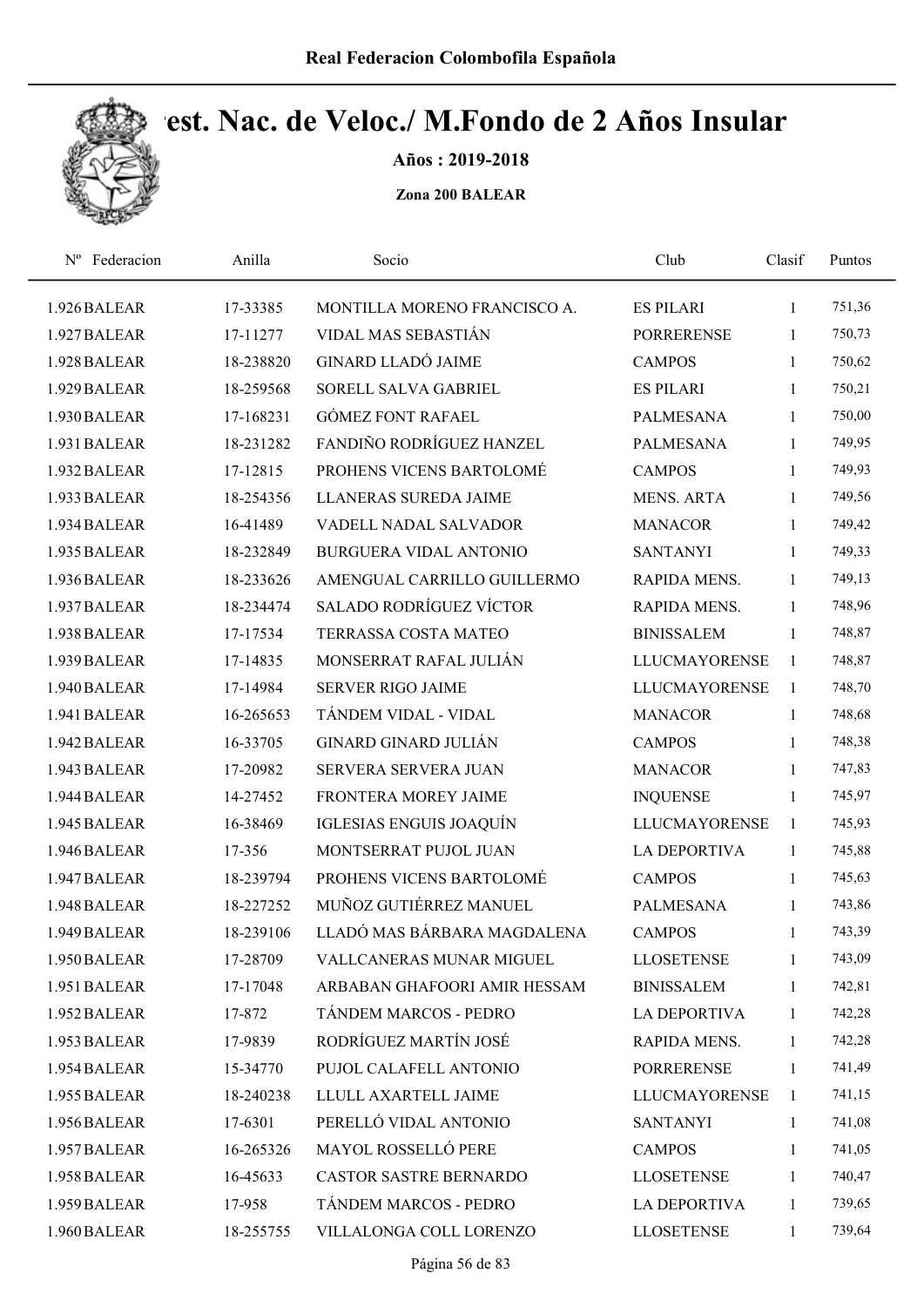

Años : 2019-2018

| Federacion<br>$N^{\rm o}$ | Anilla    | Socio                           | Club                 | Clasif       | Puntos |  |
|---------------------------|-----------|---------------------------------|----------------------|--------------|--------|--|
| 1.961 BALEAR              | 17-10048  | <b>SALVA FERRA PABLO</b>        | RAPIDA MENS.         | 1            | 739,52 |  |
| 1.962 BALEAR              | 18-244609 | PIZA SALOM JUAN MIGUEL          | <b>BINISSALEM</b>    | 1            | 739,51 |  |
| 1.963 BALEAR              | 17-33006  | FIDALGO BESTARD MIGUEL          | RAPIDA MENS.         | $\mathbf{1}$ | 739,30 |  |
| 1.964 BALEAR              | 16-27235  | PÉREZ LÓPEZ AGUSTÍN             | <b>ES PILARI</b>     | $\mathbf{1}$ | 738,82 |  |
| 1.965 BALEAR              | 12-41822  | BORRÁS GABALDÓN MIGUEL          | <b>PALMESANA</b>     | $\mathbf{1}$ | 738,25 |  |
| 1.966 BALEAR              | 18-246099 | RIERA MASSANET ANTONIO          | <b>MANACOR</b>       | $\mathbf{1}$ | 738,10 |  |
| 1.967 BALEAR              | 18-234095 | <b>CABOT BRUNET JUAN</b>        | RAPIDA MENS.         | 1            | 737,84 |  |
| 1.968 BALEAR              | 17-13879  | <b>GINARD LLADÓ JAIME</b>       | <b>CAMPOS</b>        | 1            | 737,82 |  |
| 1.969 BALEAR              | 17-10012  | <b>SALVA FERRA PABLO</b>        | RAPIDA MENS.         | 1            | 737,78 |  |
| 1.970 BALEAR              | 18-234072 | <b>CABOT BRUNET JUAN</b>        | RAPIDA MENS.         | 1            | 737,60 |  |
| 1.971 BALEAR              | 17-10328  | COLL BARCELÓ ANTONIO            | <b>RAPIDA MENS.</b>  | 1            | 737,56 |  |
| 1.972 BALEAR              | 14-22957  | <b>SALADO RODRÍGUEZ VÍCTOR</b>  | <b>RAPIDA MENS.</b>  | 1            | 737,52 |  |
| 1.973 BALEAR              | 18-261473 | MONTSERRAT PUJOL JUAN           | <b>LA DEPORTIVA</b>  | 1            | 737,19 |  |
| 1.974 BALEAR              | 17-11819  | NADAL PERELLÓ GABRIEL           | <b>PORRERENSE</b>    | 1            | 736,00 |  |
| 1.975 BALEAR              | 16-41600  | TÁNDEM VIDAL - VIDAL            | <b>MANACOR</b>       | $\mathbf{1}$ | 735,78 |  |
| 1.976 BALEAR              | 17-2277   | ADROVER LÓPEZ JUAN CARLOS       | <b>BINISSALEM</b>    | $\mathbf{1}$ | 735,77 |  |
| 1.977 BALEAR              | 18-235940 | FANDIÑO RODRÍGUEZ HANZEL        | <b>PALMESANA</b>     | $\mathbf{1}$ | 734,98 |  |
| 1.978 BALEAR              | 16-27268  | MONTILLA MORENO FRANCISCO A.    | <b>ES PILARI</b>     | $\mathbf{1}$ | 734,85 |  |
| 1.979 BALEAR              | 18-260562 | MONTSERRAT PUJOL JUAN           | <b>LA DEPORTIVA</b>  | 1            | 734,68 |  |
| 1.980 BALEAR              | 16-27043  | <b>BONET ESCALAS BERNARDO</b>   | <b>LLUCMAYORENSE</b> | 1            | 734,40 |  |
| 1.981 BALEAR              | 17-12126  | <b>BARCELÓ GARCÍAS JAIME</b>    | <b>CAMPOS</b>        | $\mathbf{1}$ | 734,22 |  |
| 1.982 BALEAR              | 18-243764 | FERNANDEZ FERNANDEZ DAVID       | <b>BINISSALEM</b>    | $\mathbf{1}$ | 734,19 |  |
| 1.983 BALEAR              | 17-10839  | <b>GORNALS FERRER MIGUEL A.</b> | <b>PORRERENSE</b>    | 1            | 734,08 |  |
| 1.984 BALEAR              | 17-2341   | <b>LLABRES DEYA LUCAS</b>       | <b>BINISSALEM</b>    | 1            | 733,90 |  |
| 1.985 BALEAR              | 16-24213  | <b>JANER BENNASAR MIGUEL</b>    | <b>BINISSALEM</b>    | $\mathbf{1}$ | 733,81 |  |
| 1.986 BALEAR              | 17-1568   | ADRÓVER FORNES CARLOS           | <b>BINISSALEM</b>    | $\mathbf{1}$ | 732,76 |  |
| 1.987 BALEAR              | 17-30723  | NÚÑEZ TORRES JUAN DE DIOS       | A. POLLESINA         | $\mathbf{1}$ | 732,73 |  |
| 1.988 BALEAR              | 15-28934  | TERRASA ROSELLÓ JUAN            | <b>MENS. ARTA</b>    | $\mathbf{1}$ | 732,44 |  |
| 1.989 BALEAR              | 18-259453 | <b>BOSCH MIR JUAN</b>           | <b>ES PILARI</b>     | $\mathbf{1}$ | 732,05 |  |
| 1.990 BALEAR              | 18-235015 | <b>VERGER PIZA JUAN</b>         | <b>BINISSALEM</b>    | $\mathbf{1}$ | 731,92 |  |
| 1.991 BALEAR              | 15-44260  | SORELL SALVA GABRIEL            | <b>ES PILARI</b>     | $\mathbf{1}$ | 731,70 |  |
| 1.992 BALEAR              | 17-32136  | MÁRQUEZ NÚÑEZ MIGUEL            | PALMESANA            | $\mathbf{1}$ | 730,95 |  |
| 1.993 BALEAR              | 16-28322  | TÁNDEM MUNTANER - MORA          | <b>PORRERENSE</b>    | $\mathbf{1}$ | 730,88 |  |
| 1.994 BALEAR              | 16-25732  | PONS VIDAL DAMIÁN               | <b>SANTANYI</b>      | 1            | 730,13 |  |
| 1.995 BALEAR              | 18-260509 | LLADÓ BONET JOSÉ                | LA DEPORTIVA         | $\mathbf{1}$ | 729,99 |  |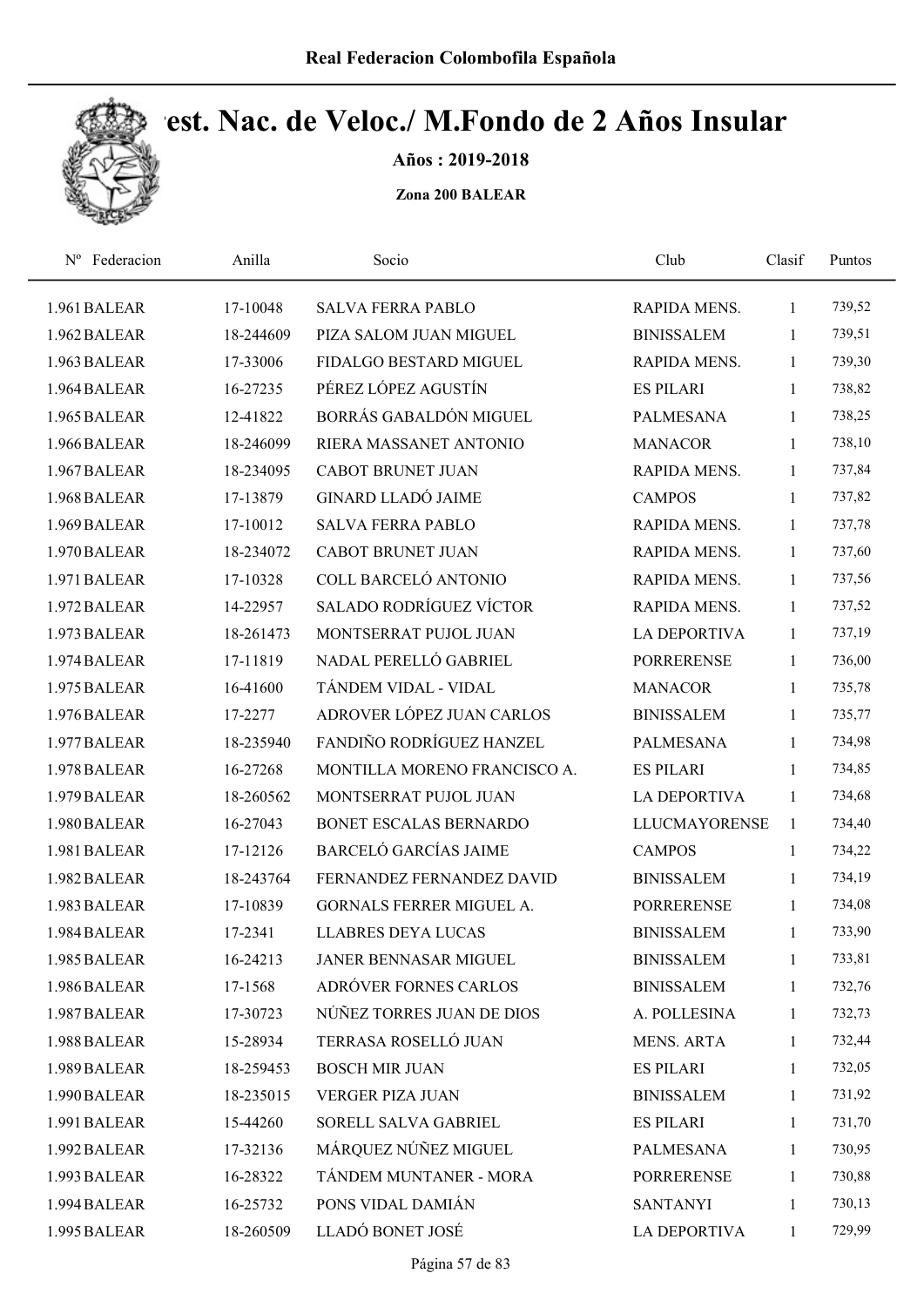

Años : 2019-2018

| Federacion<br>$N^{\rm o}$ | Anilla    | Socio                        | Club                 | Clasif       | Puntos |  |
|---------------------------|-----------|------------------------------|----------------------|--------------|--------|--|
| 1.996 BALEAR              | 17-9440   | MOREY BARCELÓ SEBASTIÁN      | RAPIDA MENS.         | $\mathbf{1}$ | 729,54 |  |
| 1.997 BALEAR              | 18-260694 | <b>SEGUI FEMENIAS JORGE</b>  | <b>LA DEPORTIVA</b>  | 1            | 729,21 |  |
| 1.998 BALEAR              | 16-45836  | VALLCANERAS MUNAR MIGUEL     | <b>LLOSETENSE</b>    | 1            | 727,97 |  |
| 1.999 BALEAR              | 16-265746 | ARBABAN GHAFOORI AMIR HESSAM | <b>BINISSALEM</b>    | 1            | 727,58 |  |
| 2.000 BALEAR              | 16-34121  | <b>GIL PALACIO H. MARINA</b> | <b>PALMESANA</b>     | 1            | 727,04 |  |
| 2.001 BALEAR              | 18-259819 | MARTÍN VIDAL ANTONIO         | <b>ES PILARI</b>     | 1            | 726,58 |  |
| 2.002 BALEAR              | 18-234835 | PIZA FERRER ANTONIO LUIS     | RAPIDA MENS.         | $\mathbf{1}$ | 726,00 |  |
| 2.003 BALEAR              | 18-25831  | MÁRQUEZ NÚÑEZ MIGUEL         | <b>PALMESANA</b>     | 1            | 725,94 |  |
| 2.004 BALEAR              | 14-47377  | TÁNDEM MUNTANER - MORA       | <b>PORRERENSE</b>    | 1            | 725,52 |  |
| 2.005 BALEAR              | 17-27191  | DOMÍNGUEZ MOLL ANTONIO       | <b>MENS. ARTA</b>    | $\mathbf{1}$ | 725,24 |  |
| 2.006 BALEAR              | 16-44499  | DOMÍNGUEZ MOLL ANTONIO       | <b>MENS. ARTA</b>    | 1            | 725,12 |  |
| 2.007 BALEAR              | 16-16314  | TÁNDEM MARCOS - PEDRO        | <b>LA DEPORTIVA</b>  | 1            | 725,06 |  |
| 2.008 BALEAR              | 16-39289  | QUETGLAS GAMUNDI SEBASTIÁN   | <b>INQUENSE</b>      | 1            | 724,76 |  |
| 2.009 BALEAR              | 16-17377  | VICH SALOM BARTOLOMÉ         | RAPIDA MENS.         | 1            | 724,68 |  |
| 2.010 BALEAR              | 14-34308  | <b>GINARD GINARD JULIÁN</b>  | <b>CAMPOS</b>        | 1            | 724,34 |  |
| 2.011 BALEAR              | 16-33269  | <b>BARCELÓ GARCÍAS JAIME</b> | <b>CAMPOS</b>        | 1            | 724,03 |  |
| 2.012 BALEAR              | 18-226794 | NICOLAU GAMUNDI SEBASTIA     | <b>INQUENSE</b>      | 1            | 723,79 |  |
| 2.013 BALEAR              | 17-9558   | <b>BLANCO FERRANDO PEDRO</b> | RAPIDA MENS.         | 1            | 723,64 |  |
| 2.014 BALEAR              | 17-31941  | NÚÑEZ TORRES JUAN DE DIOS    | A. POLLESINA         | 1            | 723,59 |  |
| 2.015 BALEAR              | 16-27243  | MONTILLA MORENO FRANCISCO A. | <b>ES PILARI</b>     | 1            | 723,06 |  |
| 2.016 BALEAR              | 17-27750  | PERELLÓ PUJADAS CRISTOBAL    | <b>LLOSETENSE</b>    | 1            | 722,53 |  |
| 2.017 BALEAR              | 17-423    | LLADÓ BONET JOSÉ             | <b>LA DEPORTIVA</b>  | 1            | 720,94 |  |
| 2.018 BALEAR              | 16-28629  | FERRER RAMIS GUILLÉN         | <b>BINISSALEM</b>    | $\mathbf{1}$ | 720,31 |  |
| 2.019 BALEAR              | 17-34437  | ANDONOV HRISTOV ALEKSANDAR   | <b>BINISSALEM</b>    | 1            | 720,18 |  |
| 2.020 BALEAR              | 18-228320 | VERGER ROCA SEBASTIÁN        | <b>PALMESANA</b>     | 1            | 720,04 |  |
| 2.021 BALEAR              | 16-18558  | COLL BARCELÓ ANTONIO         | RAPIDA MENS.         | 1            | 719,96 |  |
| 2.022 BALEAR              | 16-25733  | PONS VIDAL DAMIÁN            | <b>SANTANYI</b>      | 1            | 719,94 |  |
| 2.023 BALEAR              | 18-245550 | FERRAGUT SEGUÍ ANTONIO       | <b>BINISSALEM</b>    | $\mathbf{1}$ | 719,91 |  |
| 2.024 BALEAR              | 18-227259 | MUÑOZ GUTIÉRREZ MANUEL       | PALMESANA            | 1            | 719,84 |  |
| 2.025 BALEAR              | 17-3113   | MIR PASTOR MIGUEL            | PALMESANA            | $\mathbf{1}$ | 718,88 |  |
| 2.026 BALEAR              | 17-8082   | LLADÓ SERVERA LUCAS          | <b>SANTANYI</b>      | 1            | 717,54 |  |
| 2.027 BALEAR              | 16-37813  | LLABRES DEYA LUCAS           | <b>BINISSALEM</b>    | 1            | 716,99 |  |
| 2.028 BALEAR              | 18-226271 | QUETGLAS GAMUNDI PEDRO       | <b>INQUENSE</b>      | 1            | 716,86 |  |
| 2.029 BALEAR              | 16-19378  | CREUS GARAU BARTOLOMÉ        | <b>LLUCMAYORENSE</b> | $\mathbf{1}$ | 716,55 |  |
| 2.030 BALEAR              | 17-13231  | SASTRE BARBERO LAUREANO      | <b>CAMPOS</b>        | 1            | 716,38 |  |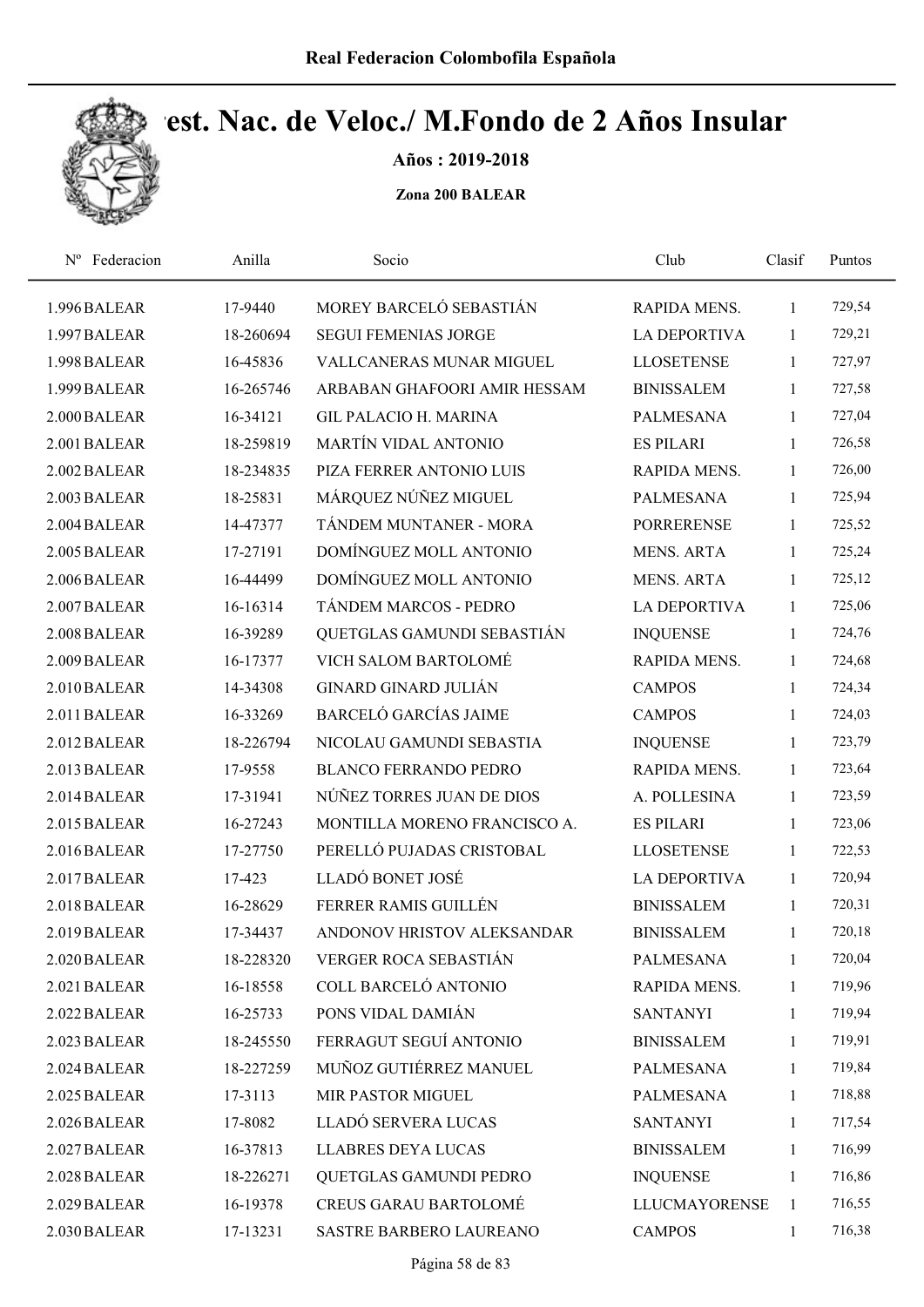

Años : 2019-2018

| Federacion<br>$N^{\rm o}$ | Anilla    | Socio                         | Club                 | Clasif       | Puntos |
|---------------------------|-----------|-------------------------------|----------------------|--------------|--------|
| 2.031 BALEAR              | 16-43763  | HERNÁNDEZ CABRERA ANTONIO     | <b>LLUCMAYORENSE</b> | 1            | 715,77 |
| 2.032 BALEAR              | 17-7630   | <b>BURGUERA VIDAL ANTONIO</b> | <b>SANTANYI</b>      | $\mathbf{1}$ | 715,71 |
| 2.033 BALEAR              | 16-41882  | VADELL FUSTER BUENAVENTURA    | <b>MANACOR</b>       | $\mathbf{1}$ | 714,68 |
| 2.034 BALEAR              | 13-47808  | NICOLAU NOGUERA PEDRO         | <b>SANTANYI</b>      | $\mathbf{1}$ | 714,54 |
| 2.035 BALEAR              | 18-245546 | FERRAGUT SEGUÍ ANTONIO        | <b>BINISSALEM</b>    | $\mathbf{1}$ | 713,67 |
| 2.036 BALEAR              | 17-32286  | ROTGER SÁNCHEZ MARCOS         | RAPIDA MENS.         | $\mathbf{1}$ | 713,37 |
| 2.037 BALEAR              | 17-14501  | <b>JAUME SATRE JUAN</b>       | <b>LLUCMAYORENSE</b> | $\mathbf{1}$ | 712,91 |
| 2.038 BALEAR              | 15-26622  | MAHINDO ALEMANY ANTONI J.     | <b>BINISSALEM</b>    | $\mathbf{1}$ | 712,61 |
| 2.039 BALEAR              | 17-34842  | MAYOL CLADERA ARNALDO         | <b>PALMESANA</b>     | $\mathbf{1}$ | 712,59 |
| 2.040 BALEAR              | 17-28557  | ABRINES COLL LLORENÇ          | <b>LLOSETENSE</b>    | $\mathbf{1}$ | 712,59 |
| 2.041 BALEAR              | 18-239884 | PROHENS VICENS BARTOLOMÉ      | <b>CAMPOS</b>        | $\mathbf{1}$ | 712,23 |
| 2.042 BALEAR              | 18-227436 | BORRÁS GABALDÓN MIGUEL        | <b>PALMESANA</b>     | $\mathbf{1}$ | 711,78 |
| 2.043 BALEAR              | 18-239471 | ADROVER CASTELLÁ ANDRÉS       | <b>CAMPOS</b>        | $\mathbf{1}$ | 711,43 |
| 2.044 BALEAR              | 16-24214  | <b>JANER BENNASAR MIGUEL</b>  | <b>BINISSALEM</b>    | $\mathbf{1}$ | 710,97 |
| 2.045 BALEAR              | 18-226783 | NICOLAU GAMUNDI SEBASTIA      | <b>INQUENSE</b>      | 1            | 710,82 |
| 2.046 BALEAR              | 18-248018 | TRUYOLS SANSÓ SEBASTIÁN       | <b>MANACOR</b>       | $\mathbf{1}$ | 710,23 |
| 2.047 BALEAR              | 17-36069  | TERRASSA COLOMAR GUILLERMO    | <b>BINISSALEM</b>    | $\mathbf{1}$ | 710,09 |
| 2.048 BALEAR              | 17-28302  | <b>GAYA BAUZA JOAN LLUIS</b>  | <b>LLOSETENSE</b>    | $\mathbf{1}$ | 710,04 |
| 2.049 BALEAR              | 15-49336  | PERELLÓ VIDAL LORENZO         | <b>SANTANYI</b>      | $\mathbf{1}$ | 709,21 |
| 2.050 BALEAR              | 17-28040  | VILLALONGA COLL LORENZO       | <b>LLOSETENSE</b>    | $\mathbf{1}$ | 709,07 |
| 2.051 BALEAR              | 18-254603 | <b>GINARD NICOLAU PEDRO</b>   | <b>MENS. ARTA</b>    | $\mathbf{1}$ | 708,97 |
| 2.052 BALEAR              | 17-17514  | TERRASSA COSTA MATEO          | <b>BINISSALEM</b>    | 1            | 708,61 |
| 2.053 BALEAR              | 17-11109  | <b>SOLER MESTRE PEDRO</b>     | <b>PORRERENSE</b>    | $\mathbf{1}$ | 708,04 |
| 2.054 BALEAR              | 18-240367 | LLULL AXARTELL JAIME          | <b>LLUCMAYORENSE</b> | 1            | 707,88 |
| 2.055 BALEAR              | 17-28248  | <b>CASTOR SASTRE BERNARDO</b> | <b>LLOSETENSE</b>    | 1            | 707,79 |
| 2.056 BALEAR              | 16-19275  | <b>CREUS GARAU BARTOLOMÉ</b>  | <b>LLUCMAYORENSE</b> | $\mathbf{1}$ | 707,31 |
| 2.057 BALEAR              | 15-35206  | NADAL PERELLÓ GABRIEL         | <b>PORRERENSE</b>    | 1            | 706,81 |
| 2.058 BALEAR              | 16-25321  | <b>BURGUERA VICENS JULIÁN</b> | <b>SANTANYI</b>      | $\mathbf{1}$ | 705,81 |
| 2.059 BALEAR              | 18-260876 | JAUME OLIVER ANTONIA          | <b>LA DEPORTIVA</b>  | 1            | 705,53 |
| 2.060 BALEAR              | 18-238579 | ABRAHAM VILA SEBASTIÁN        | <b>CAMPOS</b>        | $\mathbf{1}$ | 704,44 |
| 2.061 BALEAR              | 17-28133  | VILCHES VILCHES TORCUATO      | <b>ES PILARI</b>     | 1            | 703,99 |
| 2.062 BALEAR              | 18-240547 | HERNÁNDEZ CABRERA ANTONIO     | <b>LLUCMAYORENSE</b> | 1            | 703,53 |
| 2.063 BALEAR              | 16-26722  | <b>BURGUERA FERRER JULIÁN</b> | <b>SANTANYI</b>      | $\mathbf{1}$ | 703,30 |
| 2.064 BALEAR              | 17-12673  | BARCELÓ SAGRERA SALVADOR      | <b>CAMPOS</b>        | 1            | 703,25 |
| 2.065 BALEAR              | 17-23046  | PÉREZ LÓPEZ AGUSTÍN           | <b>ES PILARI</b>     | 1            | 703,23 |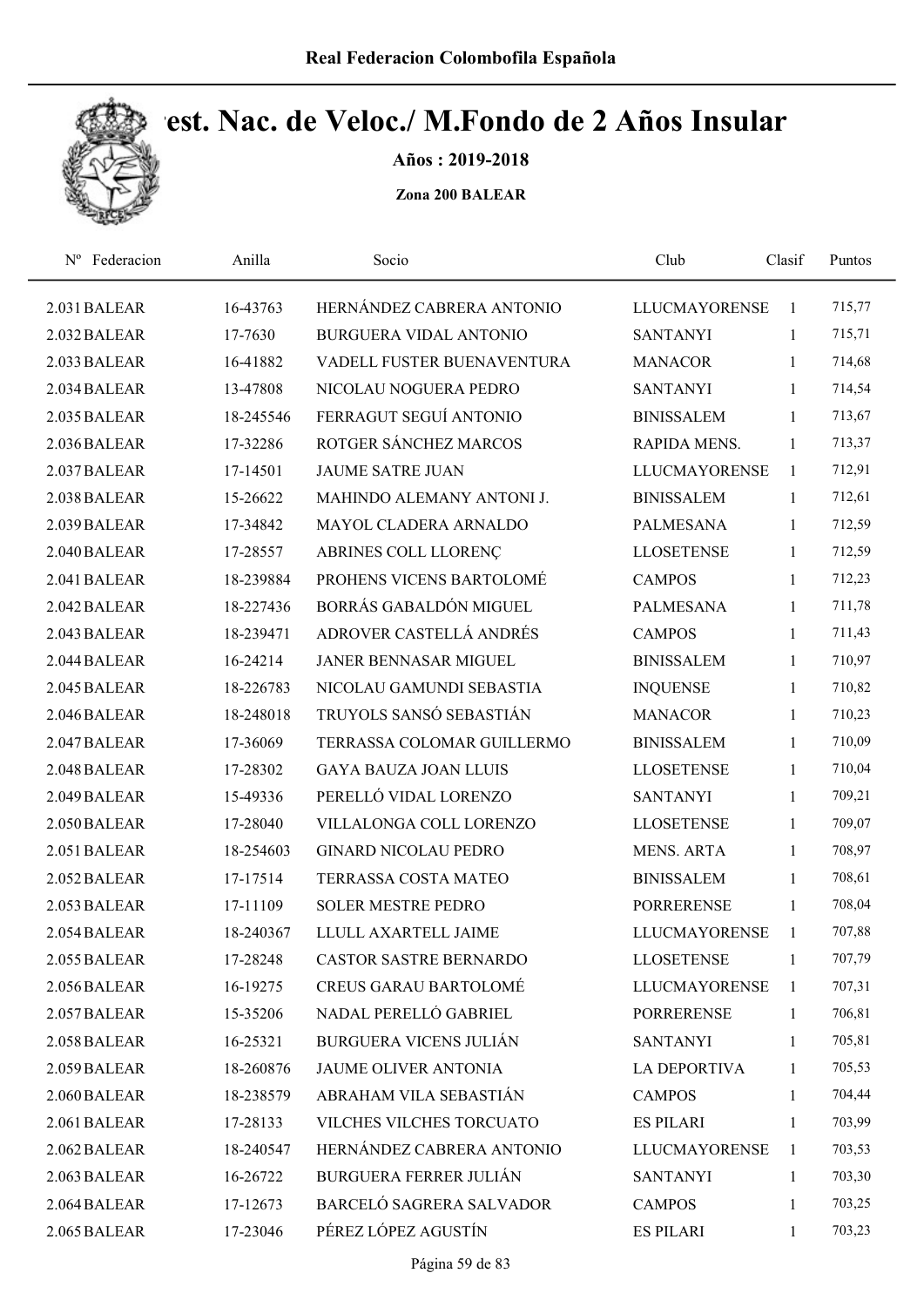

Años : 2019-2018

| Nº Federacion | Anilla    | Socio                           | Club                 | Clasif       | Puntos |  |
|---------------|-----------|---------------------------------|----------------------|--------------|--------|--|
| 2.066 BALEAR  | 17-35383  | GINARD GINARD JULIÁN            | <b>CAMPOS</b>        | $\mathbf{1}$ | 701,93 |  |
| 2.067 BALEAR  | 18-240454 | <b>JAUME SATRE JUAN</b>         | <b>LLUCMAYORENSE</b> | $\mathbf{1}$ | 701,22 |  |
| 2.068 BALEAR  | 18-247030 | ACEDO ORTEGA ENRIQUE            | <b>MANACOR</b>       | $\mathbf{1}$ | 700,28 |  |
| 2.069 BALEAR  | 18-234543 | <b>BLANCO FERRANDO PEDRO</b>    | RAPIDA MENS.         | 1            | 700,27 |  |
| 2.070 BALEAR  | 17-7661   | <b>BURGUERA VIDAL ANTONIO</b>   | <b>SANTANYI</b>      | $\mathbf{1}$ | 700,10 |  |
| 2.071 BALEAR  | 18-227568 | <b>GONZÁLEZ FERRER SALVADOR</b> | <b>PALMESANA</b>     | $\mathbf{1}$ | 699,08 |  |
| 2.072 BALEAR  | 17-13321  | SASTRE GONZÁLEZ ÁNGEL           | <b>CAMPOS</b>        | 1            | 698,89 |  |
| 2.073 BALEAR  | 17-32834  | <b>GIL PALACIO H. MARINA</b>    | <b>PALMESANA</b>     | $\mathbf{1}$ | 697,47 |  |
| 2.074 BALEAR  | 14-25835  | ROTGER SÁNCHEZ MARCOS           | RAPIDA MENS.         | $\mathbf{1}$ | 696,63 |  |
| 2.075 BALEAR  | 16-28760  | PUJOL CALAFELL ANTONIO          | <b>PORRERENSE</b>    | 1            | 696,54 |  |
| 2.076 BALEAR  | 16-19584  | PROHENS SALOM ANDRÉS            | <b>LLUCMAYORENSE</b> | 1            | 696,47 |  |
| 2.077 BALEAR  | 16-27115  | HERNÁNDEZ CABRERA ANTONIO       | <b>LLUCMAYORENSE</b> | 1            | 696,38 |  |
| 2.078 BALEAR  | 17-34879  | MAYOL CLADERA ARNALDO           | <b>PALMESANA</b>     | $\mathbf{1}$ | 696,35 |  |
| 2.079 BALEAR  | 17-35980  | BARCELÓ TABERNER BARTOLOMÉ      | <b>LLUCMAYORENSE</b> | $\mathbf{1}$ | 696,10 |  |
| 2.080 BALEAR  | 17-33800  | PÉREZ LÓPEZ AGUSTÍN             | <b>ES PILARI</b>     | $\mathbf{1}$ | 696,07 |  |
| 2.081 BALEAR  | 14-28869  | <b>CASTOR SASTRE BERNARDO</b>   | <b>LLOSETENSE</b>    | $\mathbf{1}$ | 695,68 |  |
| 2.082 BALEAR  | 15-36614  | BARCELÓ SAGRERA SALVADOR        | <b>CAMPOS</b>        | $\mathbf{1}$ | 695,57 |  |
| 2.083 BALEAR  | 18-247186 | BLANQUER DOMENGE GUILLERMO      | <b>MANACOR</b>       | $\mathbf{1}$ | 695,15 |  |
| 2.084 BALEAR  | 17-2380   | <b>LLABRES DEYA LUCAS</b>       | <b>BINISSALEM</b>    | $\mathbf{1}$ | 694,81 |  |
| 2.085 BALEAR  | 16-27362  | LLULL AXARTELL JAIME            | <b>LLUCMAYORENSE</b> | 1            | 693,58 |  |
| 2.086 BALEAR  | 16-20620  | BARCELÓ TABERNER BARTOLOMÉ      | <b>LLUCMAYORENSE</b> | 1            | 693,52 |  |
| 2.087 BALEAR  | 17-8660   | COLL BARCELÓ ANTONIO            | RAPIDA MENS.         | 1            | 691,78 |  |
| 2.088 BALEAR  | 18-227789 | MIR PASTOR MIGUEL               | <b>PALMESANA</b>     | $\mathbf{1}$ | 691,65 |  |
| 2.089 BALEAR  | 17-2327   | <b>LLABRES DEYA LUCAS</b>       | <b>BINISSALEM</b>    | 1            | 691,35 |  |
| 2.090 BALEAR  | 15-36800  | <b>GINARD GINARD JULIÁN</b>     | <b>CAMPOS</b>        | 1            | 691,05 |  |
| 2.091 BALEAR  | 16-18507  | COLL BARCELÓ ANTONIO            | RAPIDA MENS.         | 1            | 690,79 |  |
| 2.092 BALEAR  | 17-13209  | SASTRE BARBERO LAUREANO         | <b>CAMPOS</b>        | 1            | 690,50 |  |
| 2.093 BALEAR  | 17-33009  | FIDALGO BESTARD MIGUEL          | RAPIDA MENS.         | 1            | 689,98 |  |
| 2.094 BALEAR  | 18-239890 | PROHENS VICENS BARTOLOMÉ        | <b>CAMPOS</b>        | $\mathbf{1}$ | 689,85 |  |
| 2.095 BALEAR  | 18-240664 | PROHENS VICENS ANDRÉS           | <b>CAMPOS</b>        | $\mathbf{1}$ | 689,58 |  |
| 2.096 BALEAR  | 16-18349  | <b>SALADO RODRÍGUEZ VÍCTOR</b>  | RAPIDA MENS.         | 1            | 689,32 |  |
| 2.097 BALEAR  | 17-7562   | <b>BLANCH ALCINA ANTONI</b>     | <b>SANTANYI</b>      | $\mathbf{1}$ | 689,21 |  |
| 2.098 BALEAR  | 16-41884  | VADELL FUSTER BUENAVENTURA      | <b>MANACOR</b>       | $\mathbf{1}$ | 688,35 |  |
| 2.099 BALEAR  | 16-24497  | AMENGUAL BENNASAR LLORENÇ       | <b>BINISSALEM</b>    | 1            | 686,95 |  |
| 2.100 BALEAR  | 17-2222   | ADROVER LÓPEZ JUAN CARLOS       | <b>BINISSALEM</b>    | 1            | 686,46 |  |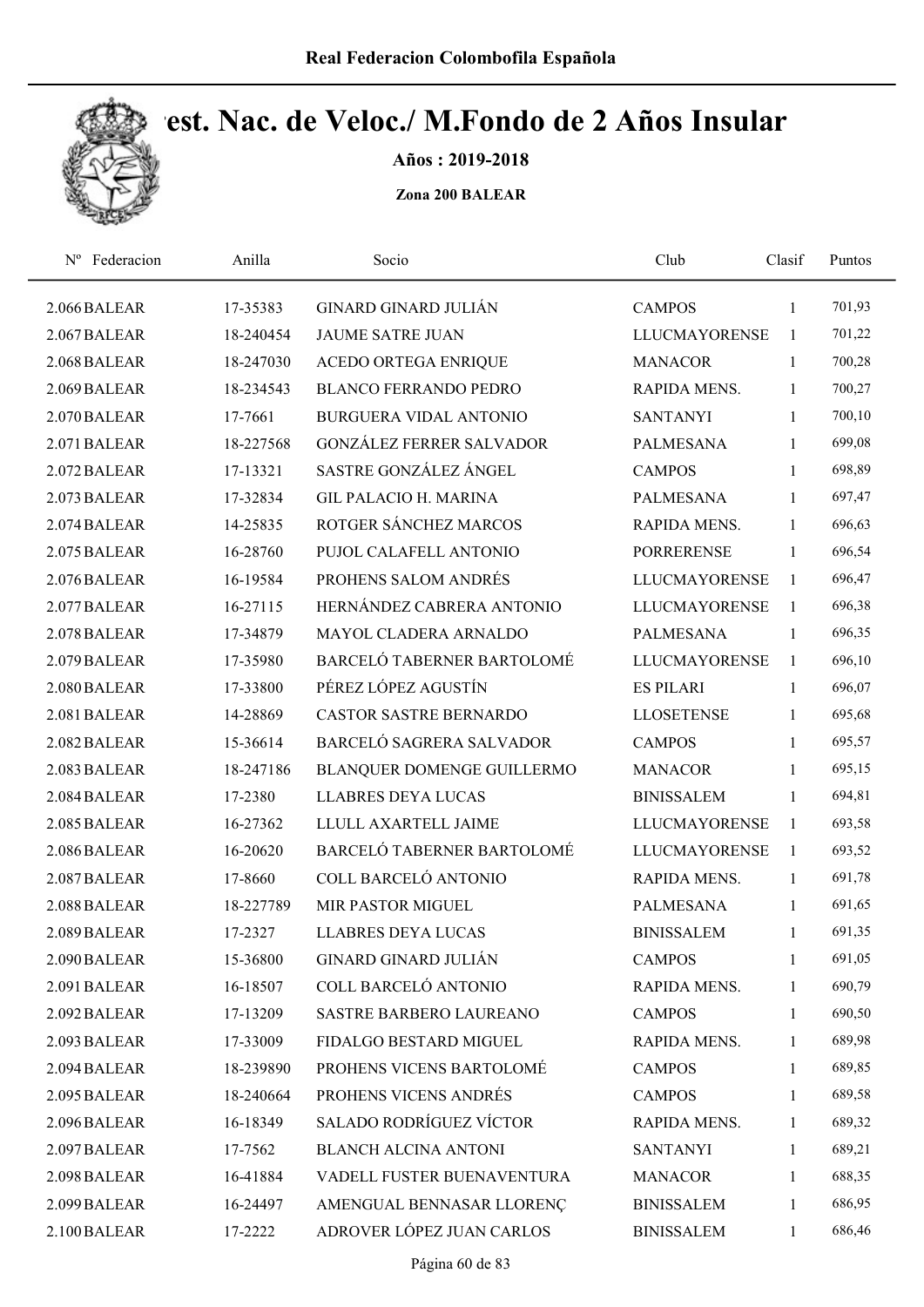

Años : 2019-2018

| Nº Federacion | Anilla    | Socio                           | Club                 | Clasif       | Puntos |  |
|---------------|-----------|---------------------------------|----------------------|--------------|--------|--|
| 2.101 BALEAR  | 18-231565 | <b>BURGUERA VICENS JULIÁN</b>   | <b>SANTANYI</b>      | $\mathbf{1}$ | 685,69 |  |
| 2.102 BALEAR  | 18-241261 | OLLER MOJER MIGUEL ÁNGEL        | <b>LLUCMAYORENSE</b> | 1            | 684,04 |  |
| 2.103 BALEAR  | 17-619    | MONTSERRAT PUJOL JUAN           | <b>LA DEPORTIVA</b>  | 1            | 683,90 |  |
| 2.104 BALEAR  | 16-264448 | PIZA SALOM JUAN MIGUEL          | <b>BINISSALEM</b>    | $\mathbf{1}$ | 683,57 |  |
| 2.105 BALEAR  | 17-3144   | <b>MIR PASTOR MIGUEL</b>        | <b>PALMESANA</b>     | $\mathbf{1}$ | 683,10 |  |
| 2.106 BALEAR  | 17-13576  | ABRAHAM VILA SEBASTIÁN          | <b>CAMPOS</b>        | $\mathbf{1}$ | 682,75 |  |
| 2.107 BALEAR  | 18-231517 | <b>BURGUERA VICENS JULIÁN</b>   | <b>SANTANYI</b>      | $\mathbf{1}$ | 682,60 |  |
| 2.108 BALEAR  | 15-47471  | <b>VERGER PIZA JUAN</b>         | <b>BINISSALEM</b>    | $\mathbf{1}$ | 682,21 |  |
| 2.109 BALEAR  | 18-9628   | FERNANDEZ FERNANDEZ DAVID       | <b>BINISSALEM</b>    | 1            | 680,71 |  |
| 2.110 BALEAR  | 16-42111  | BLANQUER DOMENGE GUILLERMO      | <b>MANACOR</b>       | 1            | 680,26 |  |
| 2.111 BALEAR  | 18-237785 | BARCELÓ TABERNER BARTOLOMÉ      | <b>LLUCMAYORENSE</b> | 1            | 680,14 |  |
| 2.112 BALEAR  | 16-39237  | QUETGLAS GAMUNDI SEBASTIÁN      | <b>INQUENSE</b>      | $\mathbf{1}$ | 680,06 |  |
| 2.113 BALEAR  | 16-45695  | <b>CASTOR SASTRE BERNARDO</b>   | <b>LLOSETENSE</b>    | $\mathbf{1}$ | 679,70 |  |
| 2.114 BALEAR  | 17-17556  | TERRASSA COSTA MATEO            | <b>BINISSALEM</b>    | 1            | 679,21 |  |
| 2.115 BALEAR  | 18-238601 | <b>GARCÍAS MEZQUIDA ANTONIO</b> | <b>CAMPOS</b>        | $\mathbf{1}$ | 678,96 |  |
| 2.116 BALEAR  | 17-14657  | HERNÁNDEZ CABRERA ANTONIO       | <b>LLUCMAYORENSE</b> | 1            | 678,96 |  |
| 2.117 BALEAR  | 17-14964  | <b>SERVER RIGO JAIME</b>        | <b>LLUCMAYORENSE</b> | $\mathbf{1}$ | 678,75 |  |
| 2.118 BALEAR  | 17-30801  | MUNTANER ORELL JOSÉ             | A. POLLESINA         | $\mathbf{1}$ | 678,30 |  |
| 2.119 BALEAR  | 16-201822 | <b>SALADO RODRÍGUEZ VÍCTOR</b>  | RAPIDA MENS.         | $\mathbf{1}$ | 678,17 |  |
| 2.120 BALEAR  | 16-27727  | VILCHES VILCHES TORCUATO        | <b>ES PILARI</b>     | $\mathbf{1}$ | 676,86 |  |
| 2.121 BALEAR  | 18-235164 | <b>BALLESTER AMER ANTONIO</b>   | RAPIDA MENS.         | 1            | 676,55 |  |
| 2.122 BALEAR  | 16-19385  | <b>CREUS GARAU BARTOLOMÉ</b>    | <b>LLUCMAYORENSE</b> | 1            | 676,22 |  |
| 2.123 BALEAR  | 17-8929   | VICH SALOM BARTOLOMÉ            | RAPIDA MENS.         | $\mathbf{1}$ | 675,04 |  |
| 2.124 BALEAR  | 14-47096  | SUREDA CABRER DOMINGO           | <b>MANACOR</b>       | 1            | 674,56 |  |
| 2.125 BALEAR  | 18-239636 | BARCELÓ SAGRERA SALVADOR        | <b>CAMPOS</b>        | $\mathbf{1}$ | 673,83 |  |
| 2.126 BALEAR  | 16-20191  | MONSERRAT RAFAL JULIÁN          | <b>LLUCMAYORENSE</b> | $\mathbf{1}$ | 673,31 |  |
| 2.127 BALEAR  | 17-14796  | BALLESTER SERVERA SEBASTIÁ      | <b>LLUCMAYORENSE</b> | $\mathbf{1}$ | 672,75 |  |
| 2.128 BALEAR  | 14-39380  | <b>JURADO MATAS FÉLIX</b>       | <b>LA DEPORTIVA</b>  | 1            | 671,60 |  |
| 2.129 BALEAR  | 18-235361 | RODRÍGUEZ MARTÍN JOSÉ           | RAPIDA MENS.         | 1            | 671,34 |  |
| 2.130 BALEAR  | 16-44308  | <b>GINARD NICOLAU PEDRO</b>     | <b>MENS. ARTA</b>    | 1            | 669,80 |  |
| 2.131 BALEAR  | 17-2849   | BORRÁS GABALDÓN MIGUEL          | PALMESANA            | 1            | 669,67 |  |
| 2.132 BALEAR  | 17-36137  | MUÑOZ GUTIÉRREZ MANUEL          | <b>PALMESANA</b>     | 1            | 668,82 |  |
| 2.133 BALEAR  | 17-12175  | <b>BARCELÓ GARCÍAS JAIME</b>    | <b>CAMPOS</b>        | $\mathbf{1}$ | 668,52 |  |
| 2.134 BALEAR  | 17-26917  | LLANERAS SUREDA JAIME           | MENS. ARTA           | 1            | 668,40 |  |
| 2.135 BALEAR  | 18-240217 | LLULL AXARTELL JAIME            | <b>LLUCMAYORENSE</b> | $\mathbf{1}$ | 667,92 |  |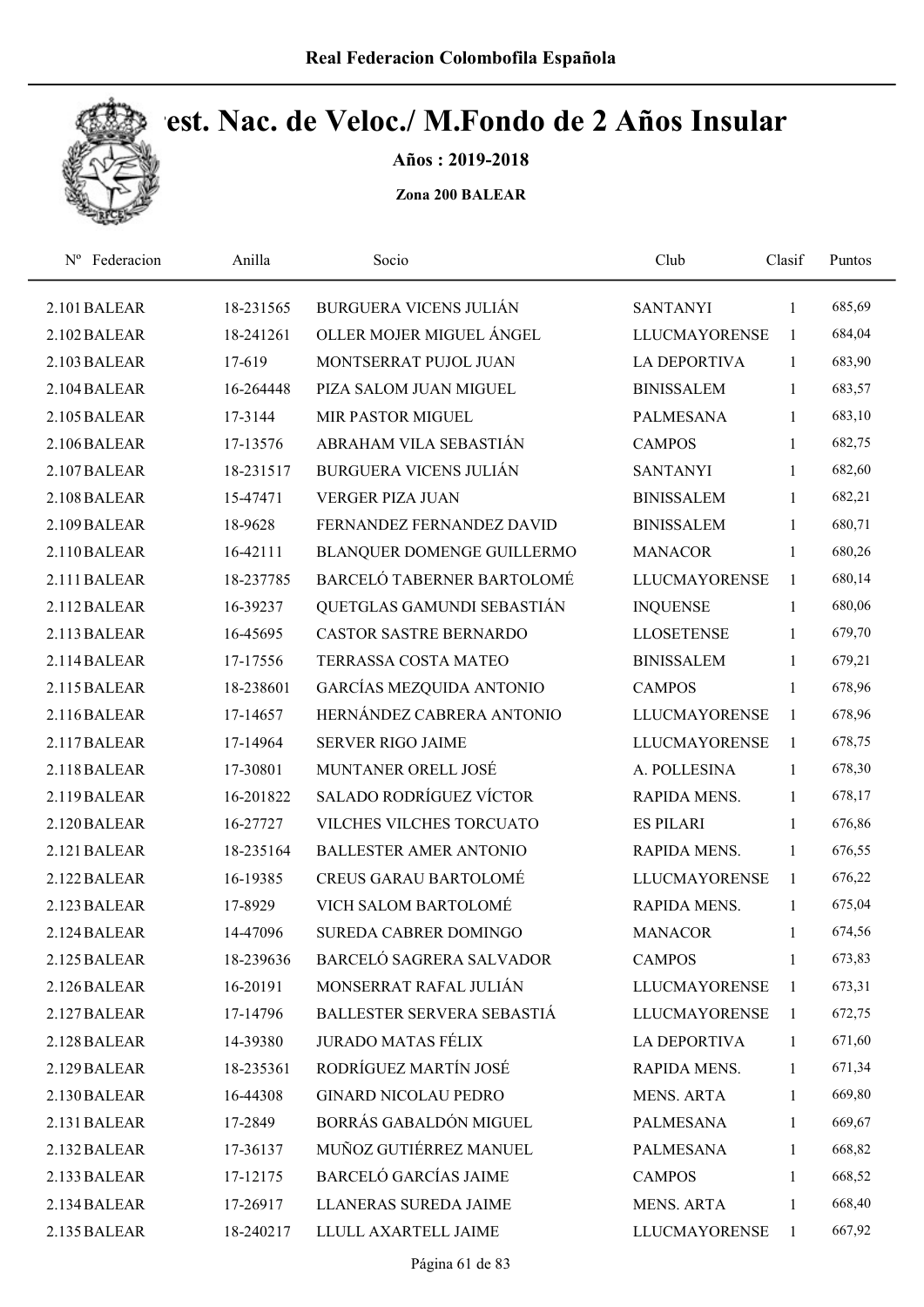

Años : 2019-2018

| Nº Federacion | Anilla    | Socio                          | Club                 | Clasif       | Puntos |
|---------------|-----------|--------------------------------|----------------------|--------------|--------|
| 2.136 BALEAR  | 17-18307  | MARTÍ VALLES GUILLERMO         | <b>BINISSALEM</b>    | 1            | 667,67 |
| 2.137 BALEAR  | 18-259295 | <b>SASTRE SANNA PABLO</b>      | <b>ES PILARI</b>     | 1            | 667,60 |
| 2.138 BALEAR  | 15-32478  | BORRÁS GABALDÓN MIGUEL         | <b>PALMESANA</b>     | $\mathbf{1}$ | 667,44 |
| 2.139 BALEAR  | 16-39636  | QUETGLAS GAMUNDI PEDRO         | <b>INQUENSE</b>      | $\mathbf{1}$ | 667,39 |
| 2.140 BALEAR  | 18-233158 | LLADÓ SERVERA LUCAS            | <b>SANTANYI</b>      | $\mathbf{1}$ | 667,21 |
| 2.141 BALEAR  | 17-14426  | BARCELÓ TABERNER BARTOLOMÉ     | <b>LLUCMAYORENSE</b> | $\mathbf{1}$ | 665,63 |
| 2.142 BALEAR  | 16-38052  | FERNANDEZ FERNANDEZ DAVID      | <b>BINISSALEM</b>    | $\mathbf{1}$ | 664,58 |
| 2.143 BALEAR  | 17-28737  | <b>CASTOR SASTRE BERNARDO</b>  | <b>LLOSETENSE</b>    | $\mathbf{1}$ | 664,52 |
| 2.144 BALEAR  | 18-235868 | PIZA FERRER ANTONIO LUIS       | RAPIDA MENS.         | $\mathbf{1}$ | 664,44 |
| 2.145 BALEAR  | 17-11766  | ARBONA FORNERS ANTONIO         | <b>BINISSALEM</b>    | $\mathbf{1}$ | 663,66 |
| 2.146 BALEAR  | 17-12666  | BARCELÓ SAGRERA SALVADOR       | <b>CAMPOS</b>        | 1            | 663,22 |
| 2.147 BALEAR  | 17-11941  | VENY MESTRE MIGUEL A.          | <b>PORRERENSE</b>    | 1            | 662,64 |
| 2.148 BALEAR  | 17-18125  | FERRAGUT SEGUÍ ANTONIO         | <b>BINISSALEM</b>    | 1            | 662,42 |
| 2.149 BALEAR  | 17-6441   | MONSERRAT CLAR JUAN            | <b>SANTANYI</b>      | 1            | 661,11 |
| 2.150 BALEAR  | 17-27888  | SÁNCHEZ PERELLÓ JOSÉ G.        | <b>LLOSETENSE</b>    | $\mathbf{1}$ | 660,91 |
| 2.151 BALEAR  | 18-233154 | LLADÓ SERVERA LUCAS            | <b>SANTANYI</b>      | $\mathbf{1}$ | 660,76 |
| 2.152 BALEAR  | 15-27844  | <b>CASTOR SASTRE BERNARDO</b>  | <b>LLOSETENSE</b>    | $\mathbf{1}$ | 659,37 |
| 2.153 BALEAR  | 18-232511 | <b>BLANCH ALCINA ANTONI</b>    | <b>SANTANYI</b>      | $\mathbf{1}$ | 658,99 |
| 2.154 BALEAR  | 14-29720  | POU MESQUIDA JAIME             | <b>MANACOR</b>       | $\mathbf{1}$ | 658,65 |
| 2.155 BALEAR  | 18-241611 | TOMÁS SASTRE LORENZO           | <b>LLUCMAYORENSE</b> | 1            | 657,87 |
| 2.156 BALEAR  | 17-19177  | VADELL NADAL SALVADOR          | <b>MANACOR</b>       | 1            | 657,81 |
| 2.157 BALEAR  | 17-2617   | <b>GIL MARTÍN ANTONI</b>       | <b>PALMESANA</b>     | 1            | 657,33 |
| 2.158 BALEAR  | 16-19679  | BALLESTER SERVERA SEBASTIÁ     | <b>LLUCMAYORENSE</b> | $\mathbf{1}$ | 657,11 |
| 2.159 BALEAR  | 16-44105  | LLANERAS SUREDA JAIME          | <b>MENS. ARTA</b>    | 1            | 656,49 |
| 2.160 BALEAR  | 17-12662  | BARCELÓ SAGRERA SALVADOR       | <b>CAMPOS</b>        | 1            | 655,85 |
| 2.161 BALEAR  | 17-12957  | <b>GINARD LLADÓ JAIME</b>      | <b>CAMPOS</b>        | 1            | 654,81 |
| 2.162 BALEAR  | 16-20901  | PROHENS SALOM ANDRÉS           | <b>LLUCMAYORENSE</b> | $\mathbf{1}$ | 653,19 |
| 2.163 BALEAR  | 18-235483 | TÁNDEM LORENTE CAÑELLAS        | RAPIDA MENS.         | 1            | 653,13 |
| 2.164 BALEAR  | 18-233160 | LLADÓ SERVERA LUCAS            | <b>SANTANYI</b>      | 1            | 652,86 |
| 2.165 BALEAR  | 16-19714  | SERVER RIGO JAIME              | <b>LLUCMAYORENSE</b> | $\mathbf{1}$ | 652,80 |
| 2.166 BALEAR  | 17-17400  | <b>SAURINA MORAGUES MIGUEL</b> | <b>BINISSALEM</b>    | $\mathbf{1}$ | 652,39 |
| 2.167 BALEAR  | 15-32641  | ADRÓVER FORNES CARLOS          | <b>BINISSALEM</b>    | $\mathbf{1}$ | 651,60 |
| 2.168 BALEAR  | 16-40603  | TÁNDEM JORDI - TOLO            | <b>MANACOR</b>       | $\mathbf{1}$ | 651,54 |
| 2.169 BALEAR  | 17-1352   | NICOLAU GAMUNDI SEBASTIA       | <b>INQUENSE</b>      | 1            | 650,88 |
| 2.170 BALEAR  | 18-235942 | FANDIÑO RODRÍGUEZ HANZEL       | PALMESANA            | 1            | 650,38 |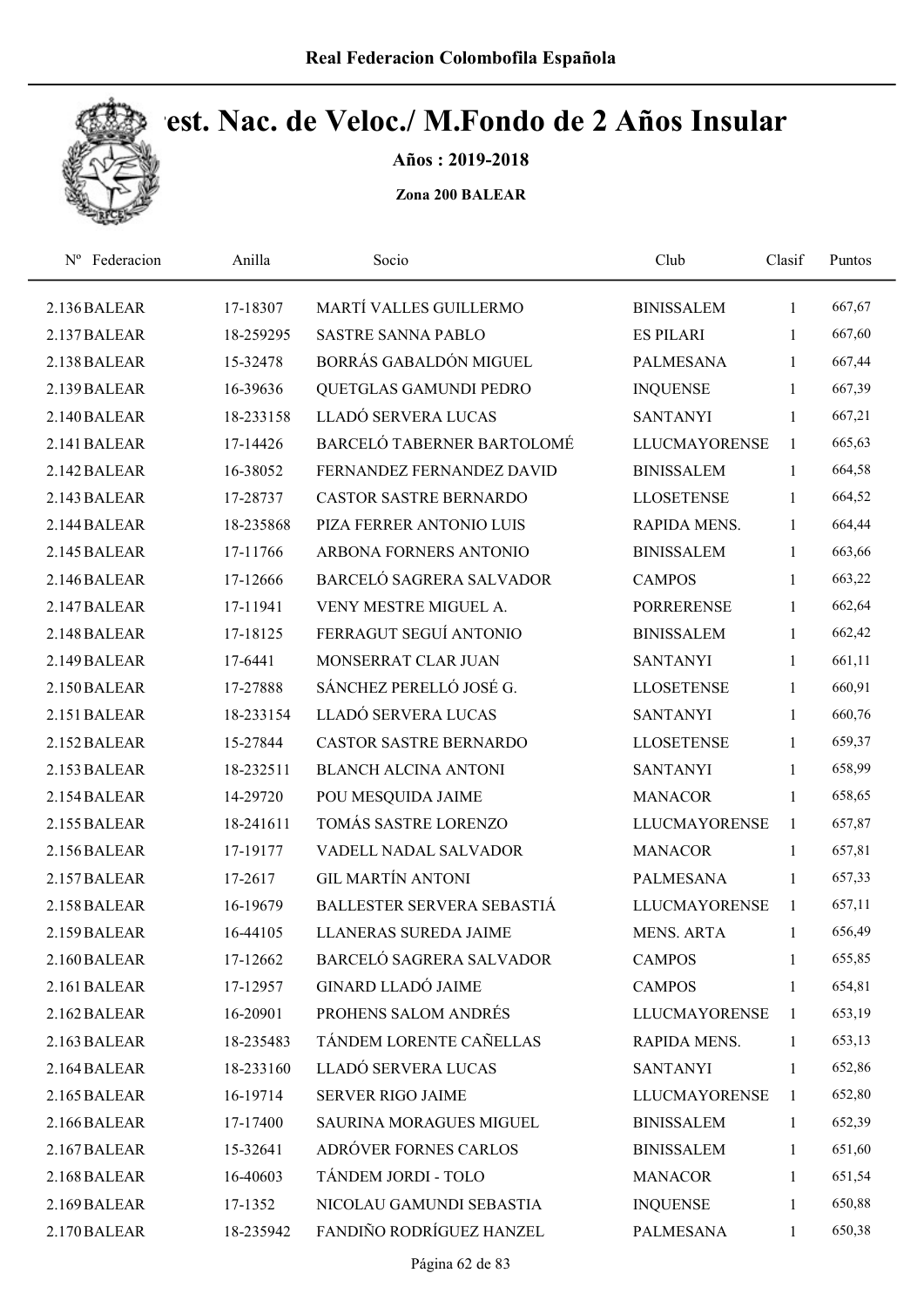

Años : 2019-2018

| Federacion<br>$N^{\rm o}$ | Anilla    | Socio                       | Club                 | Clasif       | Puntos |  |
|---------------------------|-----------|-----------------------------|----------------------|--------------|--------|--|
| 2.171 BALEAR              | 16-33059  | PROHENS MAS BARTOLOMÉ       | <b>CAMPOS</b>        | 1            | 650,32 |  |
| 2.172 BALEAR              | 16-13177  | ABRINES COLL LLORENÇ        | <b>LLOSETENSE</b>    | 1            | 649,11 |  |
| 2.173 BALEAR              | 18-232590 | <b>BLANCH ALCINA ANTONI</b> | <b>SANTANYI</b>      | $\mathbf{1}$ | 648,11 |  |
| 2.174 BALEAR              | 17-7571   | <b>BLANCH ALCINA ANTONI</b> | <b>SANTANYI</b>      | $\mathbf{1}$ | 648,01 |  |
| 2.175 BALEAR              | 14-42011  | PROHENS MAS BARTOLOMÉ       | <b>CAMPOS</b>        | $\mathbf{1}$ | 647,57 |  |
| 2.176 BALEAR              | 17-1507   | ADRÓVER FORNES CARLOS       | <b>BINISSALEM</b>    | $\mathbf{1}$ | 647,55 |  |
| 2.177 BALEAR              | 15-49481  | PERELLÓ VIDAL ANTONIO       | <b>SANTANYI</b>      | 1            | 646,95 |  |
| 2.178 BALEAR              | 16-27170  | HERNÁNDEZ CABRERA ANTONIO   | <b>LLUCMAYORENSE</b> | 1            | 646,92 |  |
| 2.179 BALEAR              | 16-29331  | <b>CIRER FERRIOL TONI</b>   | <b>BINISSALEM</b>    | $\mathbf{1}$ | 646,43 |  |
| 2.180 BALEAR              | 15-27922  | VALLCANERAS MUNAR MIGUEL    | <b>LLOSETENSE</b>    | 1            | 646,13 |  |
| 2.181 BALEAR              | 17-11170  | <b>SOLER MESTRE PEDRO</b>   | <b>PORRERENSE</b>    | 1            | 645,74 |  |
| 2.182 BALEAR              | 17-6433   | MONSERRAT CLAR JUAN         | <b>SANTANYI</b>      | 1            | 645,61 |  |
| 2.183 BALEAR              | 18-243923 | JANER BENNASAR MIGUEL       | <b>BINISSALEM</b>    | 1            | 644,46 |  |
| 2.184 BALEAR              | 16-18982  | TÁNDEM LORENTE CAÑELLAS     | <b>RAPIDA MENS.</b>  | 1            | 643,20 |  |
| 2.185 BALEAR              | 17-11450  | TÁNDEM MUNTANER - MORA      | <b>PORRERENSE</b>    | $\mathbf{1}$ | 643,13 |  |
| 2.186 BALEAR              | 17-19103  | VADELL NADAL SALVADOR       | <b>MANACOR</b>       | $\mathbf{1}$ | 642,16 |  |
| 2.187 BALEAR              | 17-17913  | ANDONOV HRISTOV ALEKSANDAR  | <b>BINISSALEM</b>    | $\mathbf{1}$ | 638,93 |  |
| 2.188 BALEAR              | 15-45142  | ADROVER VIDAL BARTOLOMÉ     | <b>SANTANYI</b>      | $\mathbf{1}$ | 638,49 |  |
| 2.189 BALEAR              | 14-43809  | ADROVER VIDAL BARTOLOMÉ     | <b>SANTANYI</b>      | 1            | 638,09 |  |
| 2.190 BALEAR              | 18-237046 | NADAL PERELLÓ GABRIEL       | <b>PORRERENSE</b>    | $\mathbf{1}$ | 637,74 |  |
| 2.191 BALEAR              | 17-13023  | LLADÓ MAS BÁRBARA MAGDALENA | <b>CAMPOS</b>        | $\mathbf{1}$ | 637,72 |  |
| 2.192 BALEAR              | 15-28961  | <b>SOLER MESTRE PEDRO</b>   | <b>PORRERENSE</b>    | $\mathbf{1}$ | 637,53 |  |
| 2.193 BALEAR              | 17-3650   | FANDIÑO RODRÍGUEZ HANZEL    | <b>PALMESANA</b>     | $\mathbf{1}$ | 636,86 |  |
| 2.194 BALEAR              | 16-33356  | PROHENS MAS BARTOLOMÉ       | <b>CAMPOS</b>        | 1            | 636,66 |  |
| 2.195 BALEAR              | 18-247331 | CRUELLAS ROSELLÓ JULIÁN     | <b>MANACOR</b>       | 1            | 636,33 |  |
| 2.196 BALEAR              | 18-244840 | AMENGUAL BENNASAR LLORENÇ   | <b>BINISSALEM</b>    | 1            | 635,31 |  |
| 2.197 BALEAR              | 17-11875  | PARETS SEGUI JOAN           | <b>BINISSALEM</b>    | 1            | 634,86 |  |
| 2.198 BALEAR              | 17-14942  | SERVER RIGO JAIME           | <b>LLUCMAYORENSE</b> | $\mathbf{1}$ | 634,86 |  |
| 2.199 BALEAR              | 18-241422 | BARCELÓ TABERNER BARTOLOMÉ  | <b>LLUCMAYORENSE</b> | 1            | 634,76 |  |
| 2.200 BALEAR              | 17-11289  | VIDAL MAS SEBASTIÁN         | <b>PORRERENSE</b>    | $\mathbf{1}$ | 634,68 |  |
| 2.201 BALEAR              | 16-265564 | NICOLAU SALOM JUAN          | <b>MANACOR</b>       | $\mathbf{1}$ | 634,62 |  |
| 2.202 BALEAR              | 17-8763   | SALADO RODRÍGUEZ VÍCTOR     | RAPIDA MENS.         | 1            | 633,98 |  |
| 2.203 BALEAR              | 17-28644  | ABRINES COLL LLORENÇ        | <b>LLOSETENSE</b>    | $\mathbf{1}$ | 633,74 |  |
| 2.204 BALEAR              | 18-235087 | VERGER PIZA JUAN            | <b>BINISSALEM</b>    | 1            | 632,72 |  |
| 2.205 BALEAR              | 16-10969  | PIZA SALOM JUAN MIGUEL      | <b>BINISSALEM</b>    | 1            | 632,26 |  |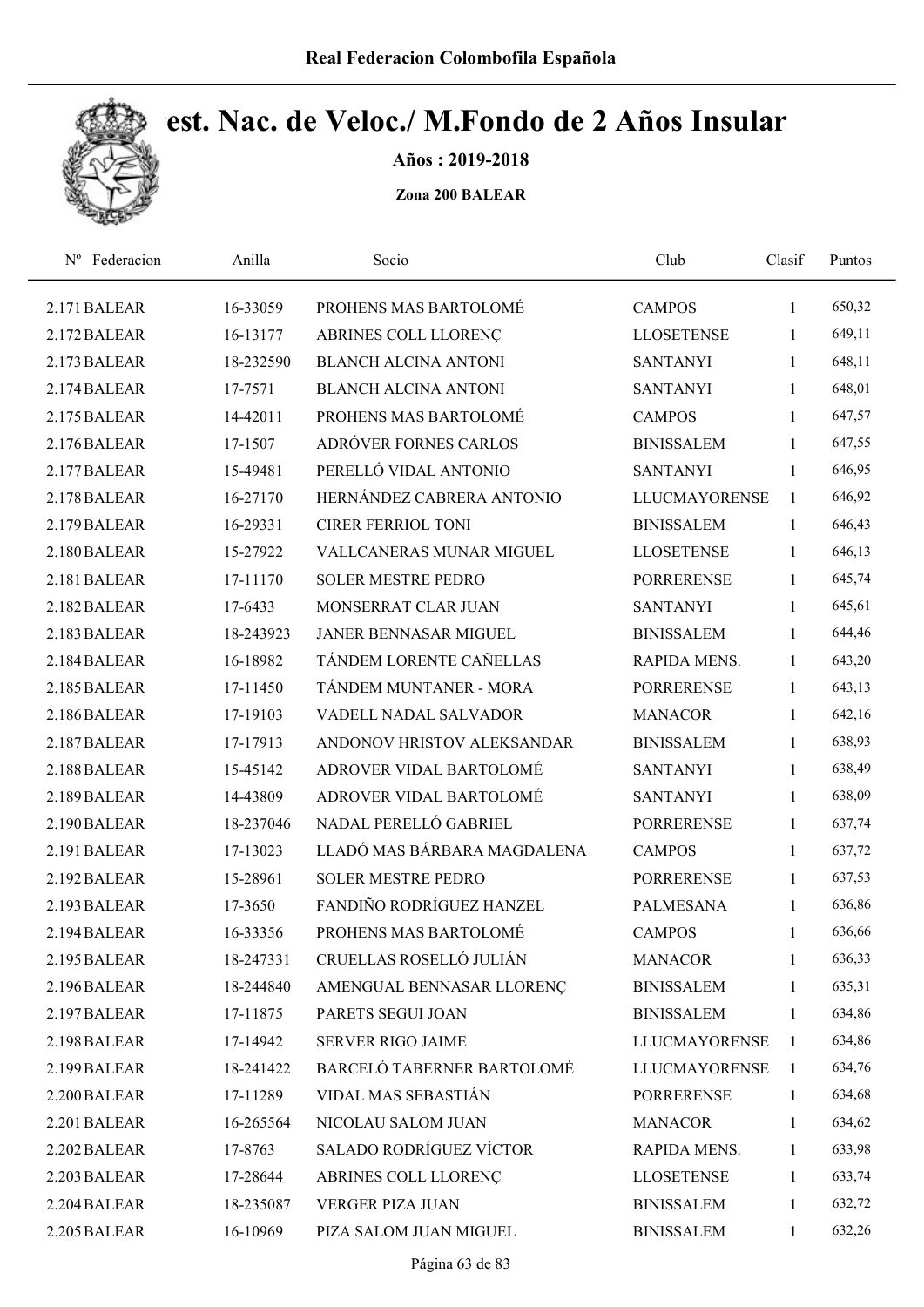

Años : 2019-2018

| Federacion<br>$N^{\rm o}$ | Anilla    | Socio                         | Club                 | Clasif       | Puntos |  |
|---------------------------|-----------|-------------------------------|----------------------|--------------|--------|--|
| 2.206 BALEAR              | 17-836    | TÁNDEM MARCOS - PEDRO         | <b>LA DEPORTIVA</b>  | 1            | 632,04 |  |
| 2.207 BALEAR              | 17-3681   | VERGER ROCA SEBASTIÁN         | <b>PALMESANA</b>     | 1            | 631,83 |  |
| 2.208 BALEAR              | 16-31417  | LLAMAS GARCÍA ANTONIO         | A. POLLESINA         | 1            | 630,05 |  |
| 2.209 BALEAR              | 17-17936  | ANDONOV HRISTOV ALEKSANDAR    | <b>BINISSALEM</b>    | $\mathbf{1}$ | 630,00 |  |
| 2.210 BALEAR              | 16-20459  | BALLESTER SERVERA SEBASTIÁ    | <b>LLUCMAYORENSE</b> | $\mathbf{1}$ | 629,98 |  |
| 2.211 BALEAR              | 16-37814  | <b>LLABRES DEYA LUCAS</b>     | <b>BINISSALEM</b>    | $\mathbf{1}$ | 629,32 |  |
| 2.212 BALEAR              | 16-263762 | <b>GERTZ HANS WILHELM</b>     | <b>MANACOR</b>       | $\mathbf{1}$ | 627,70 |  |
| 2.213 BALEAR              | 12-45729  | PUJOL CALAFELL ANTONIO        | <b>PORRERENSE</b>    | 1            | 627,69 |  |
| 2.214 BALEAR              | 16-40271  | LEBRÓN LINARES JOSÉ           | <b>MANACOR</b>       | 1            | 626,49 |  |
| 2.215 BALEAR              | 18-237057 | NADAL PERELLÓ GABRIEL         | <b>PORRERENSE</b>    | 1            | 625,97 |  |
| 2.216 BALEAR              | 16-39298  | QUETGLAS GAMUNDI SEBASTIÁN    | <b>INQUENSE</b>      | $\mathbf{1}$ | 625,76 |  |
| 2.217 BALEAR              | 18-243974 | JANER BENNASAR MIGUEL         | <b>BINISSALEM</b>    | $\mathbf{1}$ | 625,04 |  |
| 2.218 BALEAR              | 17-27906  | SÁNCHEZ PERELLÓ JOSÉ G.       | <b>LLOSETENSE</b>    | 1            | 625,03 |  |
| 2.219 BALEAR              | 17-24242  | AMENGUAL ESTELRICH GREGORIO   | <b>INQUENSE</b>      | 1            | 624,96 |  |
| 2.220 BALEAR              | 18-246503 | CASELLAS GELABERT JULIÁN      | <b>MANACOR</b>       | $\mathbf{1}$ | 624,67 |  |
| 2.221 BALEAR              | 17-12676  | BARCELÓ SAGRERA SALVADOR      | <b>CAMPOS</b>        | $\mathbf{1}$ | 624,33 |  |
| 2.222 BALEAR              | 15-29006  | CONESA MUÑOZ XAVIER           | <b>MENS. ARTA</b>    | $\mathbf{1}$ | 623,12 |  |
| 2.223 BALEAR              | 15-48163  | <b>BURGUERA VICENS JULIÁN</b> | <b>SANTANYI</b>      | $\mathbf{1}$ | 622,80 |  |
| 2.224 BALEAR              | 17-8892   | PIZA FERRER ANTONIO LUIS      | RAPIDA MENS.         | $\mathbf{1}$ | 622,78 |  |
| 2.225 BALEAR              | 17-19185  | VADELL NADAL SALVADOR         | <b>MANACOR</b>       | 1            | 622,31 |  |
| 2.226 BALEAR              | 15-55405  | <b>GERTZ HANS WILHELM</b>     | <b>MANACOR</b>       | 1            | 621,29 |  |
| 2.227 BALEAR              | 18-226843 | NICOLAU GAMUNDI SEBASTIA      | <b>INQUENSE</b>      | 1            | 619,65 |  |
| 2.228 BALEAR              | 17-15175  | <b>SERVER RIGO JAIME</b>      | <b>LLUCMAYORENSE</b> | $\mathbf{1}$ | 618,88 |  |
| 2.229 BALEAR              | 18-253367 | <b>CUTILLAS BERGAS JAIME</b>  | <b>MENS. ARTA</b>    | 1            | 618,75 |  |
| 2.230 BALEAR              | 15-34836  | GORNALS FERRER MIGUEL A.      | <b>PORRERENSE</b>    | 1            | 618,48 |  |
| 2.231 BALEAR              | 18-237294 | <b>CIRER FERRIOL TONI</b>     | <b>BINISSALEM</b>    | 1            | 618,36 |  |
| 2.232 BALEAR              | 17-8007   | FONTIRROIG PERELLÓ DOMINGO    | <b>SANTANYI</b>      | 1            | 617,68 |  |
| 2.233 BALEAR              | 16-18464  | COLL BARCELÓ ANTONIO          | RAPIDA MENS.         | 1            | 617,62 |  |
| 2.234 BALEAR              | 17-11967  | ARBONA FORNERS ANTONIO        | <b>BINISSALEM</b>    | 1            | 616,67 |  |
| 2.235 BALEAR              | 14-35422  | SASTRE GONZÁLEZ ÁNGEL         | <b>CAMPOS</b>        | $\mathbf{1}$ | 615,87 |  |
| 2.236 BALEAR              | 18-240516 | HERNÁNDEZ CABRERA ANTONIO     | <b>LLUCMAYORENSE</b> | 1            | 615,53 |  |
| 2.237 BALEAR              | 18-239025 | LLADÓ MAS BÁRBARA MAGDALENA   | <b>CAMPOS</b>        | 1            | 614,86 |  |
| 2.238 BALEAR              | 18-247016 | ACEDO ORTEGA ENRIQUE          | <b>MANACOR</b>       | $\mathbf{1}$ | 614,28 |  |
| 2.239 BALEAR              | 18-233539 | <b>SALVA FERRA PABLO</b>      | RAPIDA MENS.         | 1            | 613,94 |  |
| 2.240 BALEAR              | 18-237926 | PARETS SEGUI JOAN             | <b>BINISSALEM</b>    | $\mathbf{1}$ | 613,85 |  |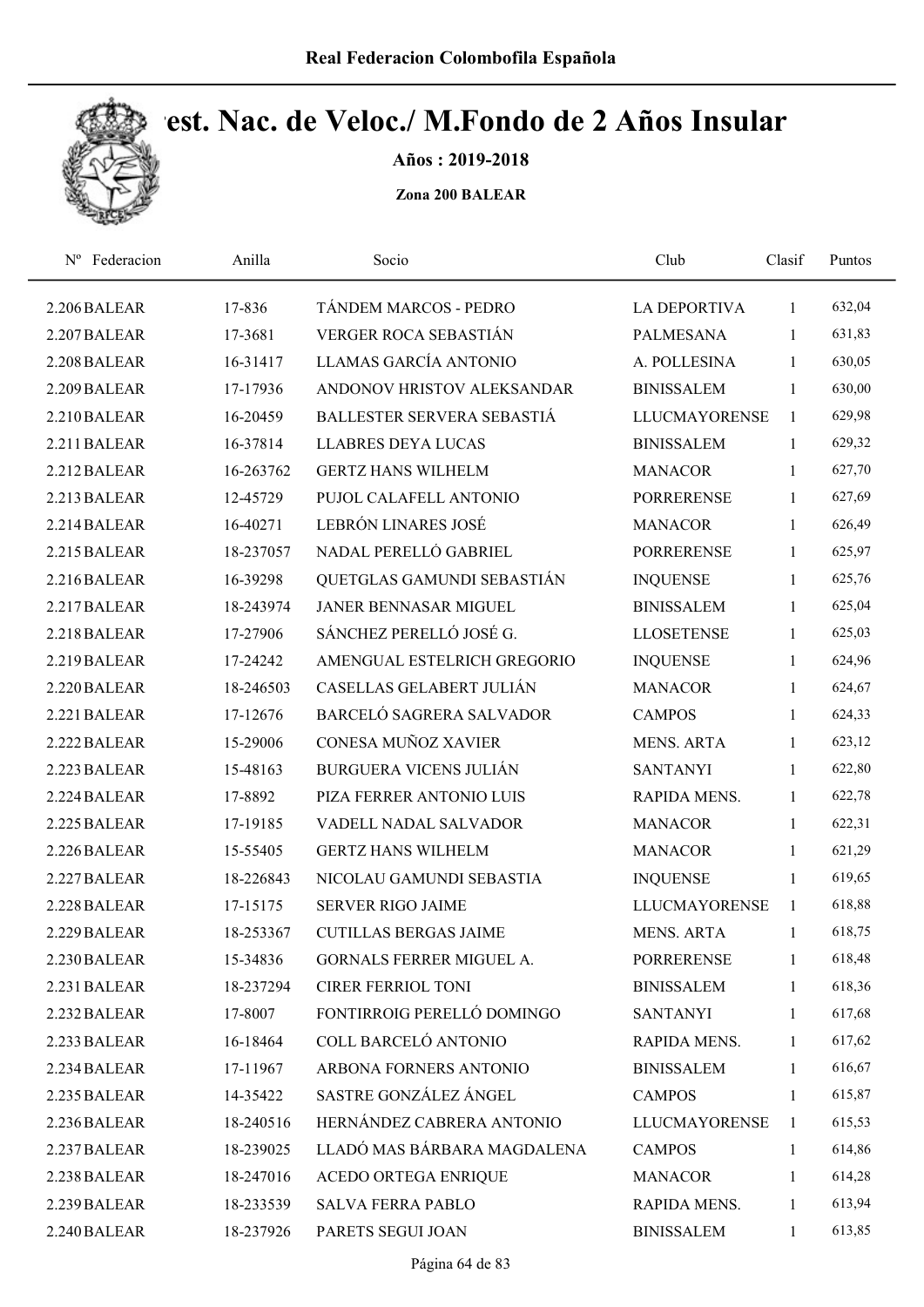

Años : 2019-2018

| Federacion<br>$N^{\rm o}$ | Anilla    | Socio                           | Club                 | Clasif       | Puntos |  |
|---------------------------|-----------|---------------------------------|----------------------|--------------|--------|--|
| 2.241 BALEAR              | 18-234509 | <b>BLANCO FERRANDO PEDRO</b>    | RAPIDA MENS.         | 1            | 613,45 |  |
| 2.242 BALEAR              | 15-37004  | PROHENS MAS BARTOLOMÉ           | <b>CAMPOS</b>        | 1            | 613,15 |  |
| 2.243 BALEAR              | 16-24130  | <b>SAURINA MORAGUES MIGUEL</b>  | <b>BINISSALEM</b>    | $\mathbf{1}$ | 611,92 |  |
| 2.244 BALEAR              | 18-232721 | MONSERRAT CLAR JUAN             | <b>SANTANYI</b>      | $\mathbf{1}$ | 611,83 |  |
| 2.245 BALEAR              | 17-17985  | ANDONOV HRISTOV ALEKSANDAR      | <b>BINISSALEM</b>    | $\mathbf{1}$ | 611,66 |  |
| 2.246 BALEAR              | 18-233138 | FONTIRROIG PERELLÓ DOMINGO      | <b>SANTANYI</b>      | $\mathbf{1}$ | 610,69 |  |
| 2.247 BALEAR              | 10-95167  | <b>JAUME OLIVER ANTONIA</b>     | LA DEPORTIVA         | 1            | 610,46 |  |
| 2.248 BALEAR              | 18-226514 | PAYERAS OLIVER PEDRO A.         | <b>INQUENSE</b>      | 1            | 609,23 |  |
| 2.249 BALEAR              | 18-260828 | <b>JURADO MATAS FÉLIX</b>       | <b>LA DEPORTIVA</b>  | $\mathbf{1}$ | 607,12 |  |
| 2.250 BALEAR              | 17-28120  | VILCHES VILCHES TORCUATO        | <b>ES PILARI</b>     | 1            | 606,71 |  |
| 2.251 BALEAR              | 17-18940  | SUREDA CABRER DOMINGO           | <b>MANACOR</b>       | $\mathbf{1}$ | 605,58 |  |
| 2.252 BALEAR              | 18-247253 | BLANQUER DOMENGE GUILLERMO      | <b>MANACOR</b>       | $\mathbf{1}$ | 605,15 |  |
| 2.253 BALEAR              | 15-28479  | NICOLAU SALOM JUAN              | <b>MANACOR</b>       | 1            | 604,22 |  |
| 2.254 BALEAR              | 17-13747  | <b>GINARD GINARD JULIÁN</b>     | <b>CAMPOS</b>        | 1            | 603,97 |  |
| 2.255 BALEAR              | 14-44288  | MONSERRAT CLAR JUAN             | <b>SANTANYI</b>      | $\mathbf{1}$ | 602,94 |  |
| 2.256 BALEAR              | 17-9677   | RODRÍGUEZ MARTÍN JOSÉ           | RAPIDA MENS.         | 1            | 602,89 |  |
| 2.257 BALEAR              | 18-240713 | <b>TWEEDIE HUGH PATRICK</b>     | <b>LLUCMAYORENSE</b> | $\mathbf{1}$ | 602,18 |  |
| 2.258 BALEAR              | 17-20529  | <b>GERTZ HANS WILHELM</b>       | <b>MANACOR</b>       | $\mathbf{1}$ | 602,12 |  |
| 2.259 BALEAR              | 14-20126  | TÁNDEM MUNTANER - MORA          | <b>PORRERENSE</b>    | $\mathbf{1}$ | 601,73 |  |
| 2.260 BALEAR              | 16-264565 | ADROVER LÓPEZ JUAN CARLOS       | <b>BINISSALEM</b>    | $\mathbf{1}$ | 601,68 |  |
| 2.261 BALEAR              | 18-227068 | REYNES SOCIAS PEDRO             | <b>BINISSALEM</b>    | 1            | 600,99 |  |
| 2.262 BALEAR              | 17-14223  | LLULL AXARTELL JAIME            | <b>LLUCMAYORENSE</b> | 1            | 600,30 |  |
| 2.263 BALEAR              | 17-11347  | <b>CIRER FERRIOL TONI</b>       | <b>BINISSALEM</b>    | $\mathbf{1}$ | 600,02 |  |
| 2.264 BALEAR              | 17-14564  | PROHENS SALOM ANDRÉS            | <b>LLUCMAYORENSE</b> | 1            | 599,78 |  |
| 2.265 BALEAR              | 17-13184  | LLADÓ MAS BÁRBARA MAGDALENA     | <b>CAMPOS</b>        | 1            | 599,57 |  |
| 2.266 BALEAR              | 15-34885  | <b>GORNALS FERRER MIGUEL A.</b> | <b>PORRERENSE</b>    | 1            | 599,48 |  |
| 2.267 BALEAR              | 17-9940   | <b>BALLESTER AMER ANTONIO</b>   | RAPIDA MENS.         | 1            | 598,38 |  |
| 2.268 BALEAR              | 18-228084 | REBASSA SASTRE MATIES           | PALMESANA            | 1            | 597,29 |  |
| 2.269 BALEAR              | 17-12321  | GOMIS TOMÁS PEDRO A.            | <b>CAMPOS</b>        | 1            | 597,13 |  |
| 2.270 BALEAR              | 15-44202  | <b>BOSCH MIR JUAN</b>           | <b>ES PILARI</b>     | 1            | 596,22 |  |
| 2.271 BALEAR              | 18-248079 | TRUYOLS SANSÓ SEBASTIÁN         | <b>MANACOR</b>       | 1            | 596,06 |  |
| 2.272 BALEAR              | 18-255854 | PERELLÓ PUJADAS CRISTOBAL       | <b>LLOSETENSE</b>    | 1            | 595,41 |  |
| 2.273 BALEAR              | 16-13215  | TÁNDEM VILCHEZ - SÁNCHEZ        | <b>LLOSETENSE</b>    | 1            | 595,28 |  |
| 2.274 BALEAR              | 17-11052  | NADAL PERELLÓ GABRIEL           | <b>PORRERENSE</b>    | 1            | 594,99 |  |
| 2.275 BALEAR              | 17-11190  | SOLER MESTRE PEDRO              | PORRERENSE           | $\mathbf{1}$ | 594,44 |  |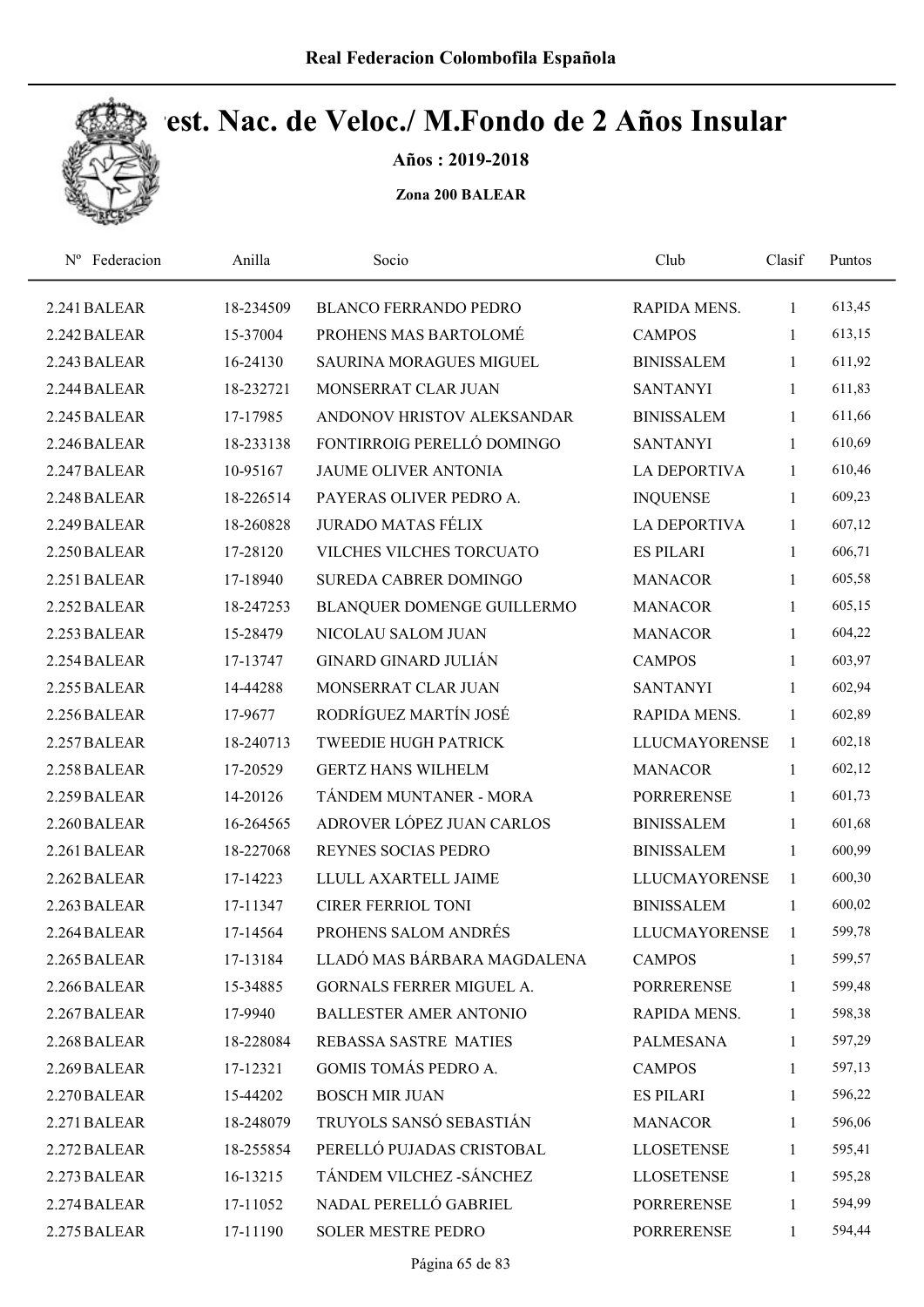

Años : 2019-2018

| Nº Federacion | Anilla    | Socio                         | Club                 | Clasif       | Puntos |  |
|---------------|-----------|-------------------------------|----------------------|--------------|--------|--|
| 2.276 BALEAR  | 16-25346  | <b>BURGUERA VICENS JULIÁN</b> | <b>SANTANYI</b>      | 1            | 593,71 |  |
| 2.277 BALEAR  | 18-243599 | ARBABAN GHAFOORI AMIR HESSAM  | <b>BINISSALEM</b>    | 1            | 593,64 |  |
| 2.278 BALEAR  | 18-254709 | <b>GINARD NICOLAU PEDRO</b>   | <b>MENS. ARTA</b>    | $\mathbf{1}$ | 593,50 |  |
| 2.279 BALEAR  | 18-227049 | REYNES SOCIAS PEDRO           | <b>BINISSALEM</b>    | $\mathbf{1}$ | 593,44 |  |
| 2.280 BALEAR  | 15-48573  | <b>BURGUERA FERRER JULIÁN</b> | <b>SANTANYI</b>      | $\mathbf{1}$ | 593,01 |  |
| 2.281 BALEAR  | 17-3133   | MIR PASTOR MIGUEL             | <b>PALMESANA</b>     | $\mathbf{1}$ | 592,43 |  |
| 2.282 BALEAR  | 16-24719  | <b>SALAS AMENGUAL ARNALDO</b> | <b>BINISSALEM</b>    | $\mathbf{1}$ | 591,54 |  |
| 2.283 BALEAR  | 18-234046 | <b>CABOT BRUNET JUAN</b>      | RAPIDA MENS.         | $\mathbf{1}$ | 591,24 |  |
| 2.284 BALEAR  | 18-228326 | VERGER ROCA SEBASTIÁN         | <b>PALMESANA</b>     | 1            | 590,10 |  |
| 2.285 BALEAR  | 17-7968   | FONTIRROIG PERELLÓ DOMINGO    | <b>SANTANYI</b>      | 1            | 590,03 |  |
| 2.286 BALEAR  | 18-247326 | CRUELLAS ROSELLÓ JULIÁN       | <b>MANACOR</b>       | $\mathbf{1}$ | 588,72 |  |
| 2.287 BALEAR  | 17-3151   | MIR PASTOR MIGUEL             | <b>PALMESANA</b>     | $\mathbf{1}$ | 587,74 |  |
| 2.288 BALEAR  | 17-162    | <b>BLANCO FERRANDO PEDRO</b>  | RAPIDA MENS.         | 1            | 587,07 |  |
| 2.289 BALEAR  | 18-247061 | <b>ACEDO ORTEGA ENRIQUE</b>   | <b>MANACOR</b>       | $\mathbf{1}$ | 584,28 |  |
| 2.290 BALEAR  | 17-33773  | PÉREZ LÓPEZ AGUSTÍN           | <b>ES PILARI</b>     | $\mathbf{1}$ | 584,06 |  |
| 2.291 BALEAR  | 18-259244 | PÉREZ LÓPEZ AGUSTÍN           | <b>ES PILARI</b>     | $\mathbf{1}$ | 583,77 |  |
| 2.292 BALEAR  | 18-257865 | MUNTANER ORELL JOSÉ           | A. POLLESINA         | $\mathbf{1}$ | 583,56 |  |
| 2.293 BALEAR  | 18-255207 | <b>GAYA BAUZA JOAN LLUIS</b>  | <b>LLOSETENSE</b>    | $\mathbf{1}$ | 583,34 |  |
| 2.294 BALEAR  | 16-16835  | <b>SEGUI FEMENIAS JORGE</b>   | <b>LA DEPORTIVA</b>  | $\mathbf{1}$ | 583,27 |  |
| 2.295 BALEAR  | 18-260312 | FAHANDEZH-SAADI FAHANDEZH R.  | DERBY MALLORCA 1     |              | 582,95 |  |
| 2.296 BALEAR  | 16-34441  | <b>MARTÍN VIDAL ANTONIO</b>   | <b>ES PILARI</b>     | 1            | 582,29 |  |
| 2.297 BALEAR  | 16-26740  | <b>BURGUERA FERRER JULIÁN</b> | <b>SANTANYI</b>      | $\mathbf{1}$ | 582,20 |  |
| 2.298 BALEAR  | 17-31463  | <b>CORRO CIFRE JUAN JOSÉ</b>  | A. POLLESINA         | $\mathbf{1}$ | 581,84 |  |
| 2.299 BALEAR  | 16-265457 | ARBABAN GHAFOORI AMIR HESSAM  | <b>BINISSALEM</b>    | 1            | 581,00 |  |
| 2.300 BALEAR  | 16-18001  | <b>VERGER PIZA JUAN</b>       | <b>BINISSALEM</b>    | 1            | 579,68 |  |
| 2.301 BALEAR  | 16-29119  | NADAL PERELLÓ GABRIEL         | <b>PORRERENSE</b>    | $\mathbf{1}$ | 578,34 |  |
| 2.302 BALEAR  | 17-14445  | BARCELÓ TABERNER BARTOLOMÉ    | <b>LLUCMAYORENSE</b> | 1            | 577,91 |  |
| 2.303 BALEAR  | 16-27504  | <b>BOSCH MIR JUAN</b>         | <b>ES PILARI</b>     | $\mathbf{1}$ | 577,71 |  |
| 2.304 BALEAR  | 15-34852  | GORNALS FERRER MIGUEL A.      | <b>PORRERENSE</b>    | 1            | 577,65 |  |
| 2.305 BALEAR  | 18-236709 | ARBONA FORNERS ANTONIO        | <b>BINISSALEM</b>    | $\mathbf{1}$ | 576,99 |  |
| 2.306 BALEAR  | 17-12509  | NICOLAU SALOM JUAN            | <b>MANACOR</b>       | 1            | 576,98 |  |
| 2.307 BALEAR  | 17-27915  | SÁNCHEZ PERELLÓ JOSÉ G.       | <b>LLOSETENSE</b>    | 1            | 576,60 |  |
| 2.308 BALEAR  | 17-419    | LLADÓ BONET JOSÉ              | <b>LA DEPORTIVA</b>  | 1            | 576,21 |  |
| 2.309 BALEAR  | 17-13048  | LLADÓ MAS BÁRBARA MAGDALENA   | <b>CAMPOS</b>        | 1            | 575,21 |  |
| 2.310 BALEAR  | 14-46528  | BONET ESCALAS BERNARDO        | <b>LLUCMAYORENSE</b> | $\mathbf{1}$ | 575,01 |  |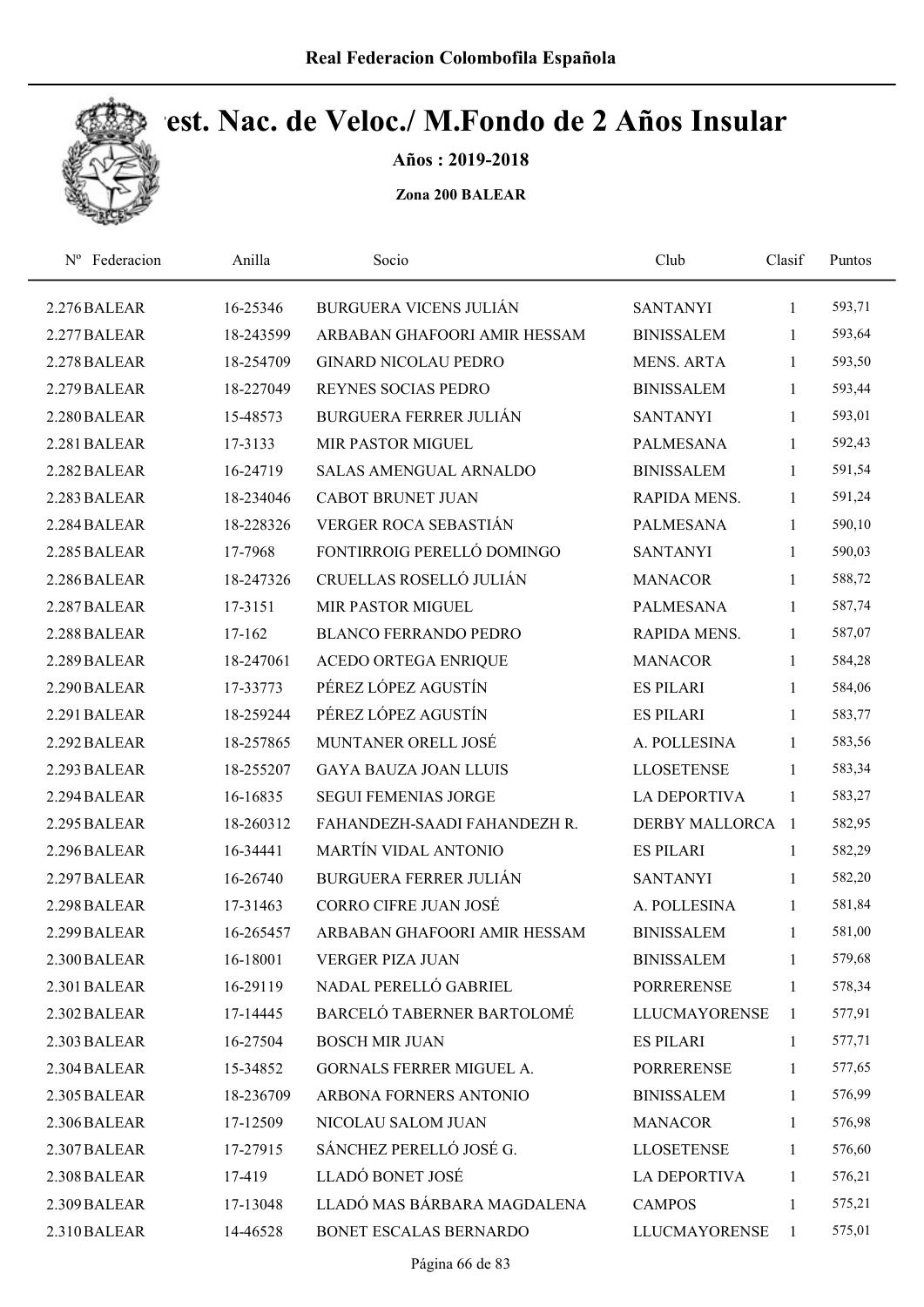

Años : 2019-2018

| Nº Federacion | Anilla    | Socio                        | Club                 | Clasif       | Puntos |
|---------------|-----------|------------------------------|----------------------|--------------|--------|
| 2.311 BALEAR  | 16-29510  | MARTORELL FULLANA JAIME      | <b>BINISSALEM</b>    | 1            | 574,50 |
| 2.312 BALEAR  | 17-27148  | DOMÍNGUEZ MOLL ANTONIO       | <b>MENS. ARTA</b>    | 1            | 574,00 |
| 2.313 BALEAR  | 17-28687  | ABRINES COLL LLORENC         | <b>LLOSETENSE</b>    | $\mathbf{1}$ | 573,92 |
| 2.314 BALEAR  | 16-13372  | TORRES LUQUE CRISTÓBAL       | A. POLLESINA         | $\mathbf{1}$ | 573,92 |
| 2.315 BALEAR  | 18-235465 | <b>BLANCO FERRANDO PEDRO</b> | RAPIDA MENS.         | $\mathbf{1}$ | 571,85 |
| 2.316 BALEAR  | 18-233094 | FONTIRROIG PERELLÓ DOMINGO   | <b>SANTANYI</b>      | $\mathbf{1}$ | 571,80 |
| 2.317 BALEAR  | 18-240692 | PROHENS VICENS ANDRÉS        | <b>CAMPOS</b>        | 1            | 571,35 |
| 2.318 BALEAR  | 18-255310 | <b>GAYA BAUZA JOAN LLUIS</b> | <b>LLOSETENSE</b>    | 1            | 571,28 |
| 2.319 BALEAR  | 17-35477  | SORELL SALVA GABRIEL         | <b>ES PILARI</b>     | 1            | 570,92 |
| 2.320 BALEAR  | 17-9262   | AMENGUAL CARRILLO GUILLERMO  | RAPIDA MENS.         | 1            | 570,21 |
| 2.321 BALEAR  | 17-10701  | SORELL SALVA GABRIEL         | <b>ES PILARI</b>     | $\mathbf{1}$ | 569,73 |
| 2.322 BALEAR  | 18-236728 | ARBONA FORNERS ANTONIO       | <b>BINISSALEM</b>    | $\mathbf{1}$ | 569,20 |
| 2.323 BALEAR  | 18-235431 | TÁNDEM LORENTE CAÑELLAS      | RAPIDA MENS.         | 1            | 569,09 |
| 2.324 BALEAR  | 17-27711  | PERELLÓ PUJADAS CRISTOBAL    | <b>LLOSETENSE</b>    | 1            | 568,70 |
| 2.325 BALEAR  | 15-56631  | BLANQUER DOMENGE GUILLERMO   | <b>MANACOR</b>       | $\mathbf{1}$ | 568,65 |
| 2.326 BALEAR  | 16-13010  | VILLALONGA COLL LORENZO      | <b>LLOSETENSE</b>    | $\mathbf{1}$ | 568,59 |
| 2.327 BALEAR  | 17-3303   | VERGER ROCA SEBASTIÁN        | <b>PALMESANA</b>     | $\mathbf{1}$ | 567,06 |
| 2.328 BALEAR  | 17-34685  | FRONTERA MOREY JAIME         | <b>INQUENSE</b>      | $\mathbf{1}$ | 567,05 |
| 2.329 BALEAR  | 18-238253 | SASTRE BARBERO LAUREANO      | <b>CAMPOS</b>        | $\mathbf{1}$ | 566,81 |
| 2.330 BALEAR  | 18-241042 | TOMÁS SASTRE LORENZO         | <b>LLUCMAYORENSE</b> | 1            | 566,74 |
| 2.331 BALEAR  | 16-29505  | MARTORELL FULLANA JAIME      | <b>BINISSALEM</b>    | 1            | 566,68 |
| 2.332 BALEAR  | 17-13084  | PROHENS MAS BARTOLOMÉ        | <b>CAMPOS</b>        | 1            | 566,41 |
| 2.333 BALEAR  | 16-22152  | MAYOL CLADERA ARNALDO        | <b>PALMESANA</b>     | 1            | 566,22 |
| 2.334 BALEAR  | 17-11738  | ARBONA FORNERS ANTONIO       | <b>BINISSALEM</b>    | 1            | 565,97 |
| 2.335 BALEAR  | 16-26621  | FONTIRROIG PERELLÓ DOMINGO   | <b>SANTANYI</b>      | 1            | 565,94 |
| 2.336 BALEAR  | 17-3403   | MIR PASTOR MIGUEL            | <b>PALMESANA</b>     | 1            | 565,71 |
| 2.337 BALEAR  | 16-265895 | AMENGUAL BENNASAR LLORENC    | <b>BINISSALEM</b>    | 1            | 565,65 |
| 2.338 BALEAR  | 16-18935  | TAPALOAGA NELU DANIEL        | RAPIDA MENS.         | 1            | 564,84 |
| 2.339 BALEAR  | 14-35001  | PROHENS MAS BARTOLOMÉ        | <b>CAMPOS</b>        | 1            | 564,47 |
| 2.340 BALEAR  | 17-13883  | <b>GINARD LLADÓ JAIME</b>    | <b>CAMPOS</b>        | $\mathbf{1}$ | 564,43 |
| 2.341 BALEAR  | 14-34215  | SASTRE BARBERO LAUREANO      | <b>CAMPOS</b>        | 1            | 564,32 |
| 2.342 BALEAR  | 16-31889  | MUNTANER ORELL JOSÉ          | A. POLLESINA         | 1            | 563,74 |
| 2.343 BALEAR  | 15-44758  | <b>JAUME OLIVER ANTONIA</b>  | <b>LA DEPORTIVA</b>  | 1            | 562,86 |
| 2.344 BALEAR  | 16-27866  | SORELL SALVA GABRIEL         | <b>ES PILARI</b>     | 1            | 562,76 |
| 2.345 BALEAR  | 18-239077 | LLADÓ MAS BÁRBARA MAGDALENA  | <b>CAMPOS</b>        | $\mathbf{1}$ | 561,98 |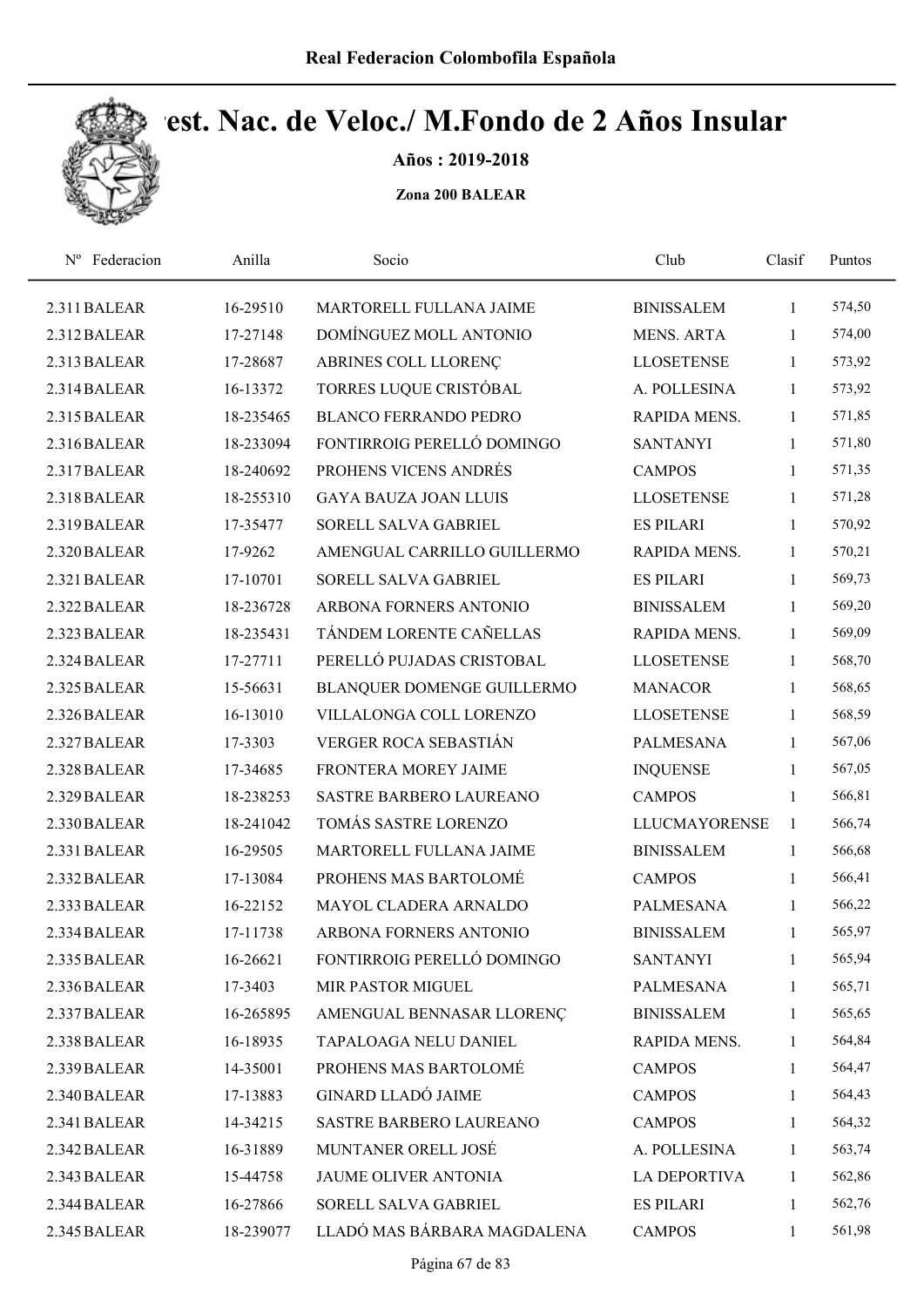

Años : 2019-2018

| Federacion<br>$N^{\rm o}$ | Anilla        | Socio                          | Club                 | Clasif       | Puntos |  |
|---------------------------|---------------|--------------------------------|----------------------|--------------|--------|--|
| 2.346 BALEAR              | 17-13363      | SASTRE GONZÁLEZ ÁNGEL          | <b>CAMPOS</b>        | 1            | 561,43 |  |
| 2.347 BALEAR              | 14-42144      | <b>MARTÍN VIDAL ANTONIO</b>    | <b>ES PILARI</b>     | 1            | 561,42 |  |
| 2.348 BALEAR              | 15-30215      | <b>SERVER RIGO JAIME</b>       | <b>LLUCMAYORENSE</b> | $\mathbf{1}$ | 561,41 |  |
| 2.349 BALEAR              | 16-39427      | PAYERAS OLIVER PEDRO A.        | <b>INQUENSE</b>      | 1            | 561,03 |  |
| 2.350 BALEAR              | 18-239461     | ADROVER CASTELLÁ ANDRÉS        | <b>CAMPOS</b>        | $\mathbf{1}$ | 560,70 |  |
| 2.351 BALEAR              | 18-246178     | <b>CUTILLAS BERGAS JAIME</b>   | <b>MENS. ARTA</b>    | $\mathbf{1}$ | 560,48 |  |
| 2.352 BALEAR              | 16-25293      | MONSERRAT CLAR JUAN            | <b>SANTANYI</b>      | $\mathbf{1}$ | 560,33 |  |
| 2.353 BALEAR              | 17-20513      | <b>GERTZ HANS WILHELM</b>      | <b>MANACOR</b>       | $\mathbf{1}$ | 560,14 |  |
| 2.354 BALEAR              | 17-18334      | MARTÍ VALLES GUILLERMO         | <b>BINISSALEM</b>    | $\mathbf{1}$ | 559,17 |  |
| 2.355 BALEAR              | 16-26453      | ADROVER VIDAL BARTOLOMÉ        | <b>SANTANYI</b>      | $\mathbf{1}$ | 559,10 |  |
| 2.356 BALEAR              | 16-25138      | SERRA BONET ANTONIO            | <b>SANTANYI</b>      | $\mathbf{1}$ | 557,45 |  |
| 2.357 BALEAR              | 15-48315      | ADROVER VIDAL BARTOLOMÉ        | <b>SANTANYI</b>      | $\mathbf{1}$ | 557,43 |  |
| 2.358 BALEAR              | 18-235053     | <b>VERGER PIZA JUAN</b>        | <b>BINISSALEM</b>    | 1            | 557,23 |  |
| 2.359 BALEAR              | 17-3168       | <b>IGLESIAS ENGUIS JOAQUÍN</b> | <b>LLUCMAYORENSE</b> | 1            | 556,60 |  |
| 2.360 BALEAR              | 17-11175      | <b>SOLER MESTRE PEDRO</b>      | <b>PORRERENSE</b>    | $\mathbf{1}$ | 554,78 |  |
| 2.361 BALEAR              | 18-227236     | MUÑOZ GUTIÉRREZ MANUEL         | <b>PALMESANA</b>     | $\mathbf{1}$ | 553,61 |  |
| 2.362 BALEAR              | 18-259384     | MÁRQUEZ NÚÑEZ MIGUEL           | <b>PALMESANA</b>     | $\mathbf{1}$ | 552,94 |  |
| 2.363 BALEAR              | 17-1730       | FERNANDEZ FERNANDEZ DAVID      | <b>BINISSALEM</b>    | $\mathbf{1}$ | 552,41 |  |
| 2.364 BALEAR              | 17-21137      | CRUELLAS ROSELLÓ JULIÁN        | <b>MANACOR</b>       | $\mathbf{1}$ | 551,42 |  |
| 2.365 BALEAR              | 16-27613      | TÁNDEM VILCHEZ - SÁNCHEZ       | <b>LLOSETENSE</b>    | $\mathbf{1}$ | 550,59 |  |
| 2.366 BALEAR              | 17-27425      | ROSELLÓ BRUNET JAIME           | <b>MENS. ARTA</b>    | 1            | 550,08 |  |
| 2.367 BALEAR              | 16-26745      | <b>BURGUERA FERRER JULIÁN</b>  | <b>SANTANYI</b>      | 1            | 549,86 |  |
| 2.368 BALEAR              | 15-35109      | NADAL PERELLÓ GABRIEL          | <b>PORRERENSE</b>    | $\mathbf{1}$ | 549,68 |  |
| 2.369 BALEAR              | 17-8172       | <b>BLANCH ALCINA ANTONI</b>    | <b>SANTANYI</b>      | 1            | 549,51 |  |
| 2.370 BALEAR              | 17-14622      | HERNÁNDEZ CABRERA ANTONIO      | <b>LLUCMAYORENSE</b> | -1           | 547,31 |  |
| 2.371 BALEAR              | 18-235054     | <b>VERGER PIZA JUAN</b>        | <b>BINISSALEM</b>    | 1            | 547,12 |  |
| 2.372 BALEAR              | 16-27234      | PÉREZ LÓPEZ AGUSTÍN            | <b>ES PILARI</b>     | 1            | 546,91 |  |
| 2.373 BALEAR              | 15-44621      | PÉREZ LÓPEZ AGUSTÍN            | <b>ES PILARI</b>     | 1            | 546,41 |  |
| 2.374 BALEAR              | 16-41661      | <b>CREUS GARAU BARTOLOMÉ</b>   | <b>LLUCMAYORENSE</b> | 1            | 546,11 |  |
| 2.375 BALEAR              | 16-27860      | SASTRE SANNA PABLO             | <b>ES PILARI</b>     | 1            | 543,93 |  |
| 2.376 BALEAR              | 17-9846       | RODRÍGUEZ MARTÍN JOSÉ          | RAPIDA MENS.         | $\mathbf{1}$ | 543,22 |  |
| 2.377 BALEAR              | 17-838        | TÁNDEM MARCOS - PEDRO          | <b>LA DEPORTIVA</b>  | 1            | 542,88 |  |
| 2.378 BALEAR              | $-9 - 296114$ | SASTRE GONZÁLEZ ÁNGEL          | <b>CAMPOS</b>        | 1            | 542,73 |  |
| 2.379 BALEAR              | 16-16414      | TÁNDEM MARCOS - PEDRO          | <b>LA DEPORTIVA</b>  | 1            | 542,15 |  |
| 2.380 BALEAR              | 15-43238      | ACEDO ORTEGA ENRIQUE           | <b>MANACOR</b>       | $\mathbf{1}$ | 541,23 |  |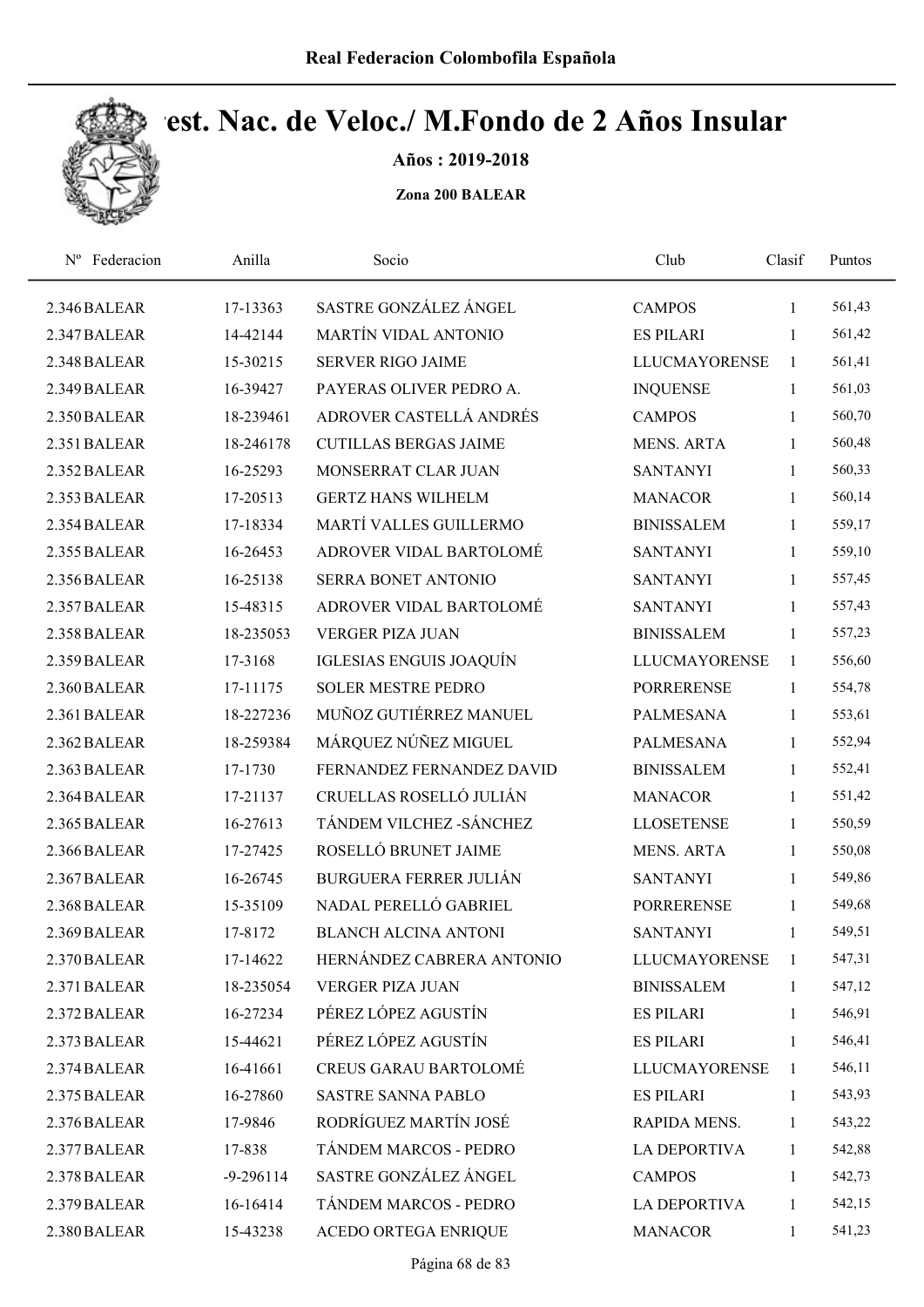

Años : 2019-2018

| Nº Federacion | Anilla    | Socio                          | Club                 | Clasif       | Puntos |
|---------------|-----------|--------------------------------|----------------------|--------------|--------|
| 2.381 BALEAR  | 18-234477 | <b>SALADO RODRÍGUEZ VÍCTOR</b> | RAPIDA MENS.         | 1            | 541,15 |
| 2.382 BALEAR  | 13-32825  | BUÑOLA QUETGLAS PEDRO A.       | <b>INQUENSE</b>      | $\mathbf{1}$ | 540,91 |
| 2.383 BALEAR  | 18-259224 | PÉREZ LÓPEZ AGUSTÍN            | <b>ES PILARI</b>     | $\mathbf{1}$ | 540,52 |
| 2.384 BALEAR  | 18-258605 | NÚÑEZ TORRES JUAN DE DIOS      | A. POLLESINA         | $\mathbf{1}$ | 539,80 |
| 2.385 BALEAR  | 17-13527  | ABRAHAM VILA SEBASTIÁN         | <b>CAMPOS</b>        | $\mathbf{1}$ | 538,87 |
| 2.386 BALEAR  | 17-3024   | VICARIO DORRADO MIGUEL         | <b>PALMESANA</b>     | $\mathbf{1}$ | 538,61 |
| 2.387 BALEAR  | 17-32319  | ROTGER SÁNCHEZ MARCOS          | RAPIDA MENS.         | $\mathbf{1}$ | 538,08 |
| 2.388 BALEAR  | 17-13522  | ABRAHAM VILA SEBASTIÁN         | <b>CAMPOS</b>        | $\mathbf{1}$ | 537,55 |
| 2.389 BALEAR  | 15-31153  | <b>TWEEDIE HUGH PATRICK</b>    | <b>LLUCMAYORENSE</b> | $\mathbf{1}$ | 537,39 |
| 2.390 BALEAR  | 17-26976  | <b>LLANERAS SUREDA JAIME</b>   | <b>MENS. ARTA</b>    | $\mathbf{1}$ | 537,13 |
| 2.391 BALEAR  | 18-245581 | FERRAGUT SEGUÍ ANTONIO         | <b>BINISSALEM</b>    | $\mathbf{1}$ | 536,90 |
| 2.392 BALEAR  | 17-14413  | BARCELÓ TABERNER BARTOLOMÉ     | <b>LLUCMAYORENSE</b> | 1            | 536,63 |
| 2.393 BALEAR  | 17-1721   | <b>BLANCO FERRANDO PEDRO</b>   | RAPIDA MENS.         | $\mathbf{1}$ | 536,18 |
| 2.394 BALEAR  | 17-33500  | TÁNDEM VILCHEZ - SÁNCHEZ       | <b>LLOSETENSE</b>    | $\mathbf{1}$ | 535,13 |
| 2.395 BALEAR  | 18-228087 | REBASSA SASTRE MATIES          | <b>PALMESANA</b>     | $\mathbf{1}$ | 534,80 |
| 2.396 BALEAR  | 13-32473  | VALLCANERAS MUNAR MIGUEL       | <b>LLOSETENSE</b>    | $\mathbf{1}$ | 534,76 |
| 2.397 BALEAR  | 18-232520 | <b>BLANCH ALCINA ANTONI</b>    | <b>SANTANYI</b>      | $\mathbf{1}$ | 533,88 |
| 2.398 BALEAR  | 13-33262  | <b>JURADO MATAS FÉLIX</b>      | LA DEPORTIVA         | $\mathbf{1}$ | 533,58 |
| 2.399 BALEAR  | 17-19494  | <b>SUREDA CABRER DOMINGO</b>   | <b>MANACOR</b>       | $\mathbf{1}$ | 533,22 |
| 2.400 BALEAR  | 17-14731  | BALLESTER SERVERA SEBASTIÁ     | <b>LLUCMAYORENSE</b> | 1            | 531,61 |
| 2.401 BALEAR  | 17-11619  | GONZÁLEZ SITJAR JOSÉ MANUEL    | <b>PORRERENSE</b>    | $\mathbf{1}$ | 531,21 |
| 2.402 BALEAR  | 16-29557  | MARTORELL FULLANA JAIME        | <b>BINISSALEM</b>    | 1            | 529,58 |
| 2.403 BALEAR  | 17-32769  | <b>GIL PALACIO H. MARINA</b>   | PALMESANA            | $\mathbf{1}$ | 527,57 |
| 2.404 BALEAR  | 17-10262  | ROTGER CIRER GABRIEL           | RAPIDA MENS.         | $\mathbf{1}$ | 527,52 |
| 2.405 BALEAR  | 13-27964  | <b>SASTRE BARBERO LAUREANO</b> | <b>CAMPOS</b>        | 1            | 527,51 |
| 2.406 BALEAR  | 17-14435  | BARCELÓ TABERNER BARTOLOMÉ     | <b>LLUCMAYORENSE</b> | 1            | 527,23 |
| 2.407 BALEAR  | 18-258801 | CORRO CIFRE JUAN JOSÉ          | A. POLLESINA         | 1            | 527,11 |
| 2.408 BALEAR  | 17-6870   | NICOLAU NOGUERA PEDRO          | <b>SANTANYI</b>      | $\mathbf{1}$ | 526,69 |
| 2.409 BALEAR  | 17-28042  | VILLALONGA COLL LORENZO        | <b>LLOSETENSE</b>    | $\mathbf{1}$ | 525,79 |
| 2.410 BALEAR  | 11-62596  | <b>BLANCO FERRANDO PEDRO</b>   | RAPIDA MENS.         | $\mathbf{1}$ | 524,39 |
| 2.411 BALEAR  | 16-45043  | CONESA MUÑOZ XAVIER            | <b>MENS. ARTA</b>    | $\mathbf{1}$ | 523,23 |
| 2.412 BALEAR  | 18-241585 | MONSERRAT RAFAL JULIÁN         | LLUCMAYORENSE        | 1            | 522,50 |
| 2.413 BALEAR  | 09-88923  | PIZA FERRER ANTONIO LUIS       | RAPIDA MENS.         | $\mathbf{1}$ | 522,45 |
| 2.414 BALEAR  | 18-227042 | REYNES SOCIAS PEDRO            | <b>BINISSALEM</b>    | 1            | 522,21 |
| 2.415 BALEAR  | 16-39798  | REYNES SOCIAS PEDRO            | <b>BINISSALEM</b>    | 1            | 521,68 |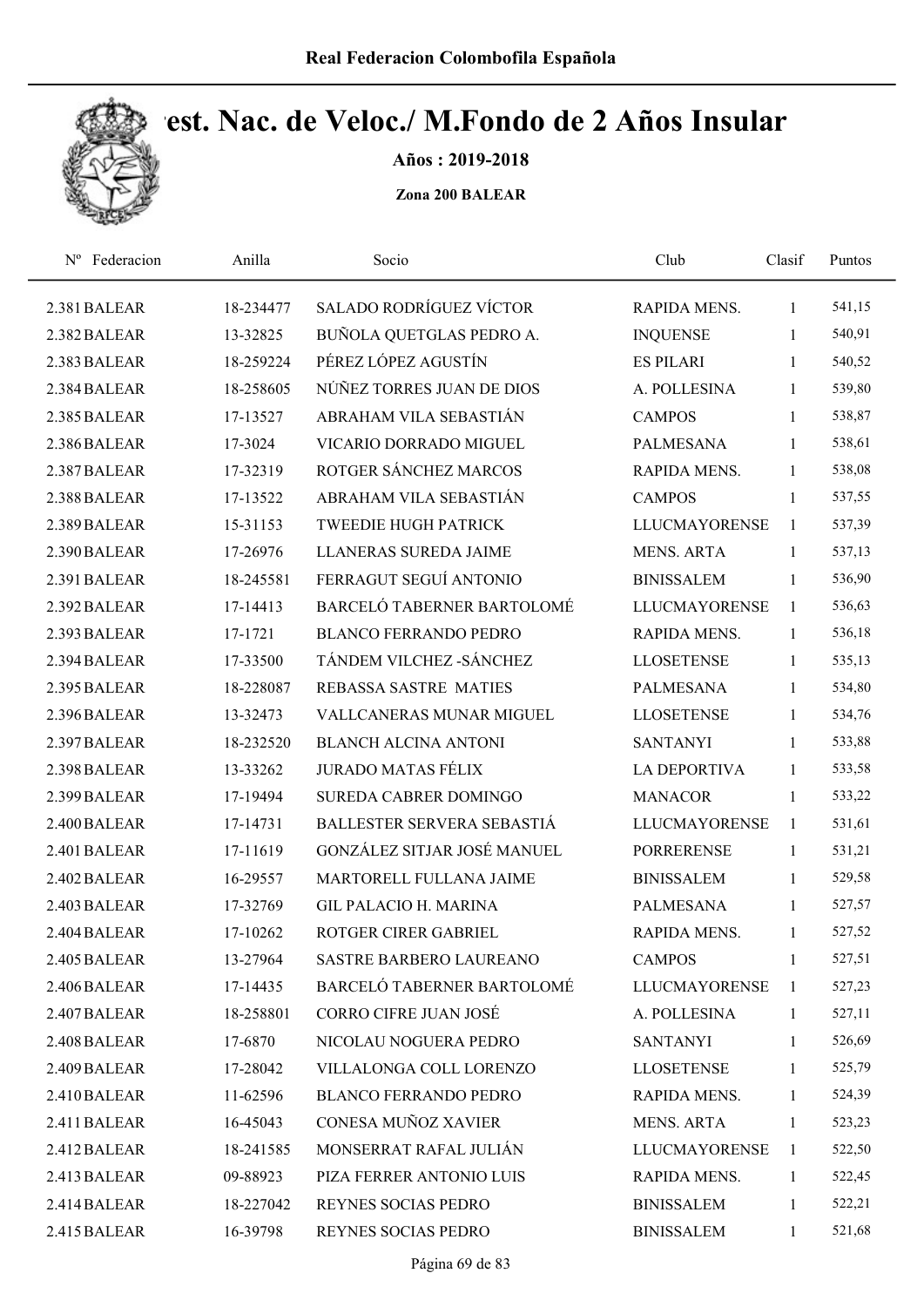

Años : 2019-2018

| Nº Federacion | Anilla    | Socio                         | Club                 | Clasif         | Puntos |
|---------------|-----------|-------------------------------|----------------------|----------------|--------|
| 2.416 BALEAR  | 18-234031 | <b>CABOT BRUNET JUAN</b>      | RAPIDA MENS.         | $\mathbf{1}$   | 520,85 |
| 2.417 BALEAR  | 18-245518 | FERRAGUT SEGUÍ ANTONIO        | <b>BINISSALEM</b>    | 1              | 520,72 |
| 2.418 BALEAR  | 16-27537  | <b>BOSCH MIR JUAN</b>         | <b>ES PILARI</b>     | 1              | 520,33 |
| 2.419 BALEAR  | 15-383351 | FAHANDEZH-SAADI FAHANDEZH R.  | DERBY MALLORCA 1     |                | 519,77 |
| 2.420 BALEAR  | 18-227786 | <b>MIR PASTOR MIGUEL</b>      | <b>PALMESANA</b>     | $\overline{1}$ | 518,76 |
| 2.421 BALEAR  | 17-14609  | HERNÁNDEZ CABRERA ANTONIO     | <b>LLUCMAYORENSE</b> | $\mathbf{1}$   | 518,58 |
| 2.422 BALEAR  | 17-34422  | NICOLAU GAMUNDI SEBASTIA      | <b>INQUENSE</b>      | $\mathbf{1}$   | 518,40 |
| 2.423 BALEAR  | 18-227046 | REYNES SOCIAS PEDRO           | <b>BINISSALEM</b>    | $\mathbf{1}$   | 517,79 |
| 2.424 BALEAR  | 13-24750  | PONS VIDAL DAMIÁN             | <b>SANTANYI</b>      | 1              | 517,67 |
| 2.425 BALEAR  | 15-32257  | ADROVER LÓPEZ JUAN CARLOS     | <b>BINISSALEM</b>    | $\mathbf{1}$   | 517,67 |
| 2.426 BALEAR  | 17-9305   | AMENGUAL CARRILLO GUILLERMO   | RAPIDA MENS.         | $\mathbf{1}$   | 517,66 |
| 2.427 BALEAR  | 16-34367  | MÁRQUEZ NÚÑEZ MIGUEL          | <b>PALMESANA</b>     | $\mathbf{1}$   | 517,39 |
| 2.428 BALEAR  | 18-228098 | <b>REBASSA SASTRE MATIES</b>  | <b>PALMESANA</b>     | $\mathbf{1}$   | 516,84 |
| 2.429 BALEAR  | 18-258617 | NÚÑEZ TORRES JUAN DE DIOS     | A. POLLESINA         | 1              | 516,72 |
| 2.430 BALEAR  | 16-20384  | <b>JAUME SATRE JUAN</b>       | <b>LLUCMAYORENSE</b> | $\mathbf{1}$   | 516,68 |
| 2.431 BALEAR  | 15-27816  | <b>CASTOR SASTRE BERNARDO</b> | <b>LLOSETENSE</b>    | $\mathbf{1}$   | 516,14 |
| 2.432 BALEAR  | 15-53205  | FIDALGO BESTARD MIGUEL        | RAPIDA MENS.         | $\mathbf{1}$   | 516,02 |
| 2.433 BALEAR  | 17-17770  | <b>SALAS AMENGUAL ARNALDO</b> | <b>BINISSALEM</b>    | $\mathbf{1}$   | 515,55 |
| 2.434 BALEAR  | 16-25055  | PERELLÓ VIDAL ANTONIO         | <b>SANTANYI</b>      | $\mathbf{1}$   | 515,24 |
| 2.435 BALEAR  | 16-27541  | <b>BOSCH MIR JUAN</b>         | <b>ES PILARI</b>     | $\mathbf{1}$   | 514,88 |
| 2.436 BALEAR  | 17-17965  | ANDONOV HRISTOV ALEKSANDAR    | <b>BINISSALEM</b>    | $\mathbf{1}$   | 514,41 |
| 2.437 BALEAR  | 17-14951  | <b>SERVER RIGO JAIME</b>      | <b>LLUCMAYORENSE</b> | 1              | 513,80 |
| 2.438 BALEAR  | 16-19743  | MONSERRAT RAFAL JULIÁN        | <b>LLUCMAYORENSE</b> | $\mathbf{1}$   | 513,63 |
| 2.439 BALEAR  | 18-237505 | MARTORELL FULLANA JAIME       | <b>BINISSALEM</b>    | 1              | 513,25 |
| 2.440 BALEAR  | 18-245218 | ADROVER LÓPEZ JUAN CARLOS     | <b>BINISSALEM</b>    | 1              | 512,47 |
| 2.441 BALEAR  | 18-254685 | <b>GINARD NICOLAU PEDRO</b>   | <b>MENS. ARTA</b>    | 1              | 512,17 |
| 2.442 BALEAR  | 17-10497  | GONZÁLEZ SITJAR JOSÉ MANUEL   | <b>PORRERENSE</b>    | 1              | 510,14 |
| 2.443 BALEAR  | 17-34275  | RIERA MASSANET ANTONIO        | <b>MANACOR</b>       | $\mathbf{1}$   | 509,68 |
| 2.444 BALEAR  | 17-7489   | <b>BLANCH ALCINA ANTONI</b>   | <b>SANTANYI</b>      | 1              | 509,60 |
| 2.445 BALEAR  | 15-34766  | PUJOL CALAFELL ANTONIO        | <b>PORRERENSE</b>    | $\mathbf{1}$   | 509,58 |
| 2.446 BALEAR  | 18-226282 | QUETGLAS GAMUNDI PEDRO        | <b>INQUENSE</b>      | $\mathbf{1}$   | 507,15 |
| 2.447 BALEAR  | 16-12811  | PERELLÓ PUJADAS CRISTOBAL     | <b>LLOSETENSE</b>    | 1              | 506,92 |
| 2.448 BALEAR  | 16-16305  | TÁNDEM MARCOS - PEDRO         | LA DEPORTIVA         | $\mathbf{1}$   | 506,85 |
| 2.449 BALEAR  | 16-265134 | BORRÁS GABALDÓN MIGUEL        | <b>PALMESANA</b>     | 1              | 505,78 |
| 2.450 BALEAR  | 17-8894   | PIZA FERRER ANTONIO LUIS      | RAPIDA MENS.         | 1              | 504,65 |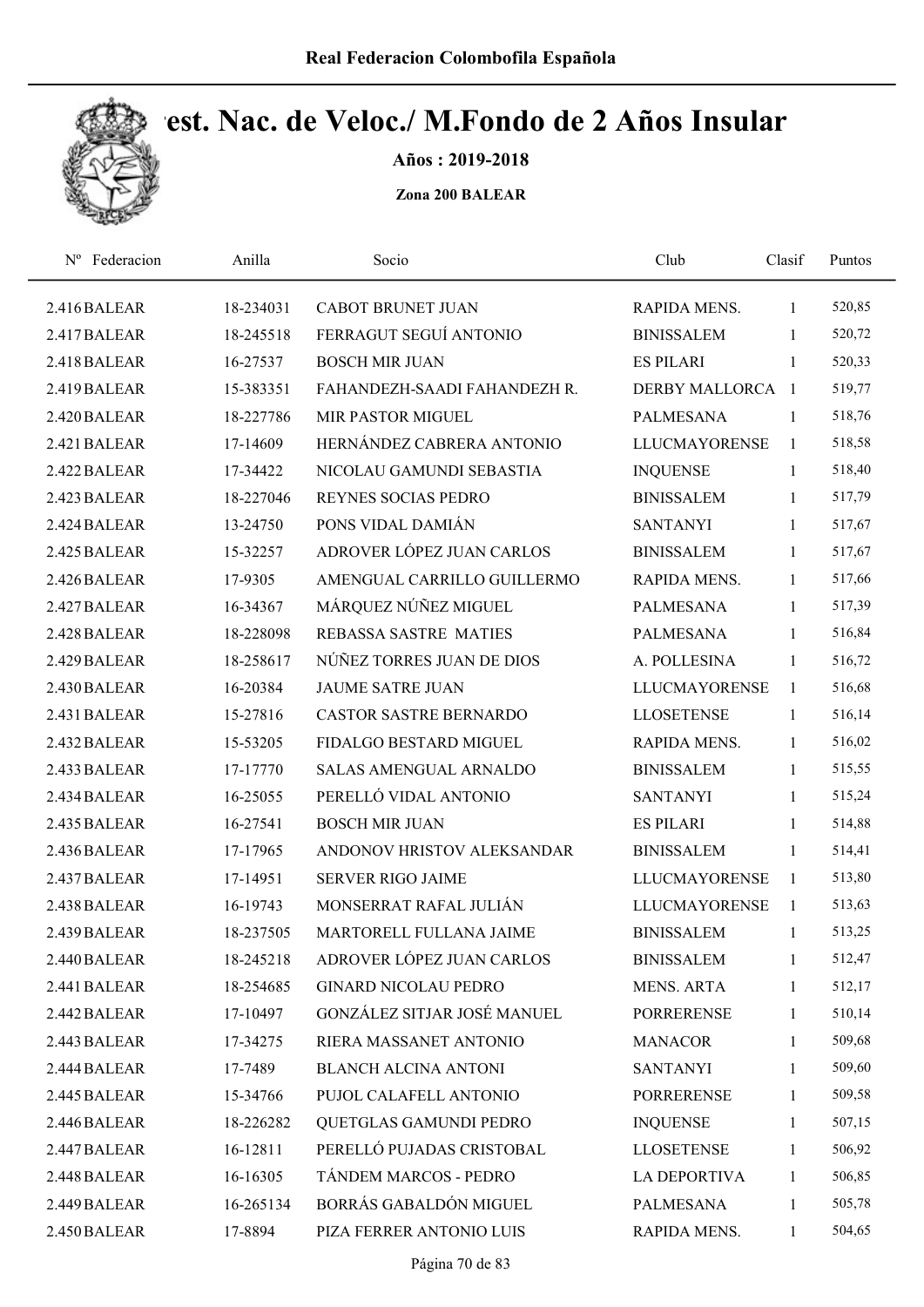

Años : 2019-2018

| Federacion<br>$N^{\rm o}$ | Anilla    | Socio                           | Club                 | Clasif       | Puntos |  |
|---------------------------|-----------|---------------------------------|----------------------|--------------|--------|--|
| 2.451 BALEAR              | 17-33216  | <b>SASTRE SANNA PABLO</b>       | <b>ES PILARI</b>     | 1            | 504,63 |  |
| 2.452 BALEAR              | 18-227740 | <b>MIR PASTOR MIGUEL</b>        | <b>PALMESANA</b>     | 1            | 503,94 |  |
| 2.453 BALEAR              | 17-9059   | <b>CABOT BRUNET JUAN</b>        | RAPIDA MENS.         | 1            | 503,48 |  |
| 2.454 BALEAR              | 17-14350  | LLULL AXARTELL JAIME            | LLUCMAYORENSE        | $\mathbf{1}$ | 503,40 |  |
| 2.455 BALEAR              | 18-232638 | MONSERRAT CLAR JUAN             | <b>SANTANYI</b>      | $\mathbf{1}$ | 503,17 |  |
| 2.456 BALEAR              | 18-233095 | FONTIRROIG PERELLÓ DOMINGO      | <b>SANTANYI</b>      | $\mathbf{1}$ | 502,98 |  |
| 2.457 BALEAR              | 18-227830 | MARTÍNEZ POZO JANSEL M.         | <b>PALMESANA</b>     | $\mathbf{1}$ | 502,34 |  |
| 2.458 BALEAR              | 17-8738   | COLL BARCELÓ ANTONIO            | RAPIDA MENS.         | $\mathbf{1}$ | 502,19 |  |
| 2.459 BALEAR              | 17-18270  | MARTÍ VALLES GUILLERMO          | <b>BINISSALEM</b>    | 1            | 502,10 |  |
| 2.460 BALEAR              | 16-45754  | LLADÓ MAS BÁRBARA MAGDALENA     | <b>CAMPOS</b>        | 1            | 500,68 |  |
| 2.461 BALEAR              | 17-14136  | <b>CREUS GARAU BARTOLOMÉ</b>    | <b>LLUCMAYORENSE</b> | $\mathbf{1}$ | 500,38 |  |
| 2.462 BALEAR              | 18-239191 | LLUCH DUBÓN SANTIAGO            | <b>CAMPOS</b>        | 1            | 500,15 |  |
| 2.463 BALEAR              | 15-34862  | <b>GORNALS FERRER MIGUEL A.</b> | <b>PORRERENSE</b>    | 1            | 499,86 |  |
| 2.464 BALEAR              | 17-27576  | <b>CUTILLAS BERGAS JAIME</b>    | <b>MENS. ARTA</b>    | 1            | 498,81 |  |
| 2.465 BALEAR              | 18-240880 | <b>CREUS GARAU BARTOLOMÉ</b>    | <b>LLUCMAYORENSE</b> | $\mathbf{1}$ | 497,04 |  |
| 2.466 BALEAR              | 16-26592  | FONTIRROIG PERELLÓ DOMINGO      | <b>SANTANYI</b>      | $\mathbf{1}$ | 495,97 |  |
| 2.467 BALEAR              | 18-238328 | SASTRE GONZÁLEZ ÁNGEL           | <b>CAMPOS</b>        | $\mathbf{1}$ | 494,56 |  |
| 2.468 BALEAR              | 16-29589  | MARTORELL FULLANA JAIME         | <b>BINISSALEM</b>    | $\mathbf{1}$ | 494,45 |  |
| 2.469 BALEAR              | 17-35807  | <b>GONZÁLEZ FERRER SALVADOR</b> | <b>PALMESANA</b>     | 1            | 492,99 |  |
| 2.470 BALEAR              | 17-931    | TÁNDEM MARCOS - PEDRO           | <b>LA DEPORTIVA</b>  | $\mathbf{1}$ | 492,36 |  |
| 2.471 BALEAR              | 17-33399  | MONTILLA MORENO FRANCISCO A.    | <b>ES PILARI</b>     | 1            | 492,28 |  |
| 2.472 BALEAR              | 17-17518  | TERRASSA COSTA MATEO            | <b>BINISSALEM</b>    | 1            | 491,75 |  |
| 2.473 BALEAR              | 17-3073   | ADRÓVER FORNES CARLOS           | <b>BINISSALEM</b>    | 1            | 489,86 |  |
| 2.474 BALEAR              | 17-35709  | <b>TAPALOAGA NELU DANIEL</b>    | RAPIDA MENS.         | 1            | 489,24 |  |
| 2.475 BALEAR              | 16-32971  | TAPALOAGA NELU DANIEL           | RAPIDA MENS.         | 1            | 489,17 |  |
| 2.476 BALEAR              | 17-31361  | ANDONOV HRISTOV ALEKSANDAR      | <b>BINISSALEM</b>    | 1            | 488,82 |  |
| 2.477 BALEAR              | 17-7695   | BURGUERA VIDAL ANTONIO          | <b>SANTANYI</b>      | $\mathbf{1}$ | 487,63 |  |
| 2.478 BALEAR              | 16-25406  | MONSERRAT CLAR JUAN             | <b>SANTANYI</b>      | $\mathbf{1}$ | 485,42 |  |
| 2.479 BALEAR              | 18-227755 | MIR PASTOR MIGUEL               | <b>PALMESANA</b>     | 1            | 484,51 |  |
| 2.480 BALEAR              | 16-39490  | BUÑOLA QUETGLAS PEDRO A.        | <b>INQUENSE</b>      | $\mathbf{1}$ | 484,27 |  |
| 2.481 BALEAR              | 16-18179  | AMENGUAL CARRILLO GUILLERMO     | RAPIDA MENS.         | $\mathbf{1}$ | 483,88 |  |
| 2.482 BALEAR              | 17-8707   | COLL BARCELÓ ANTONIO            | RAPIDA MENS.         | 1            | 483,71 |  |
| 2.483 BALEAR              | 18-259272 | SASTRE SANNA PABLO              | <b>ES PILARI</b>     | 1            | 483,66 |  |
| 2.484 BALEAR              | 17-14511  | PROHENS VICENS ANDRÉS           | <b>CAMPOS</b>        | 1            | 483,59 |  |
| 2.485 BALEAR              | 17-28622  | ABRINES COLL LLORENÇ            | <b>LLOSETENSE</b>    | 1            | 483,36 |  |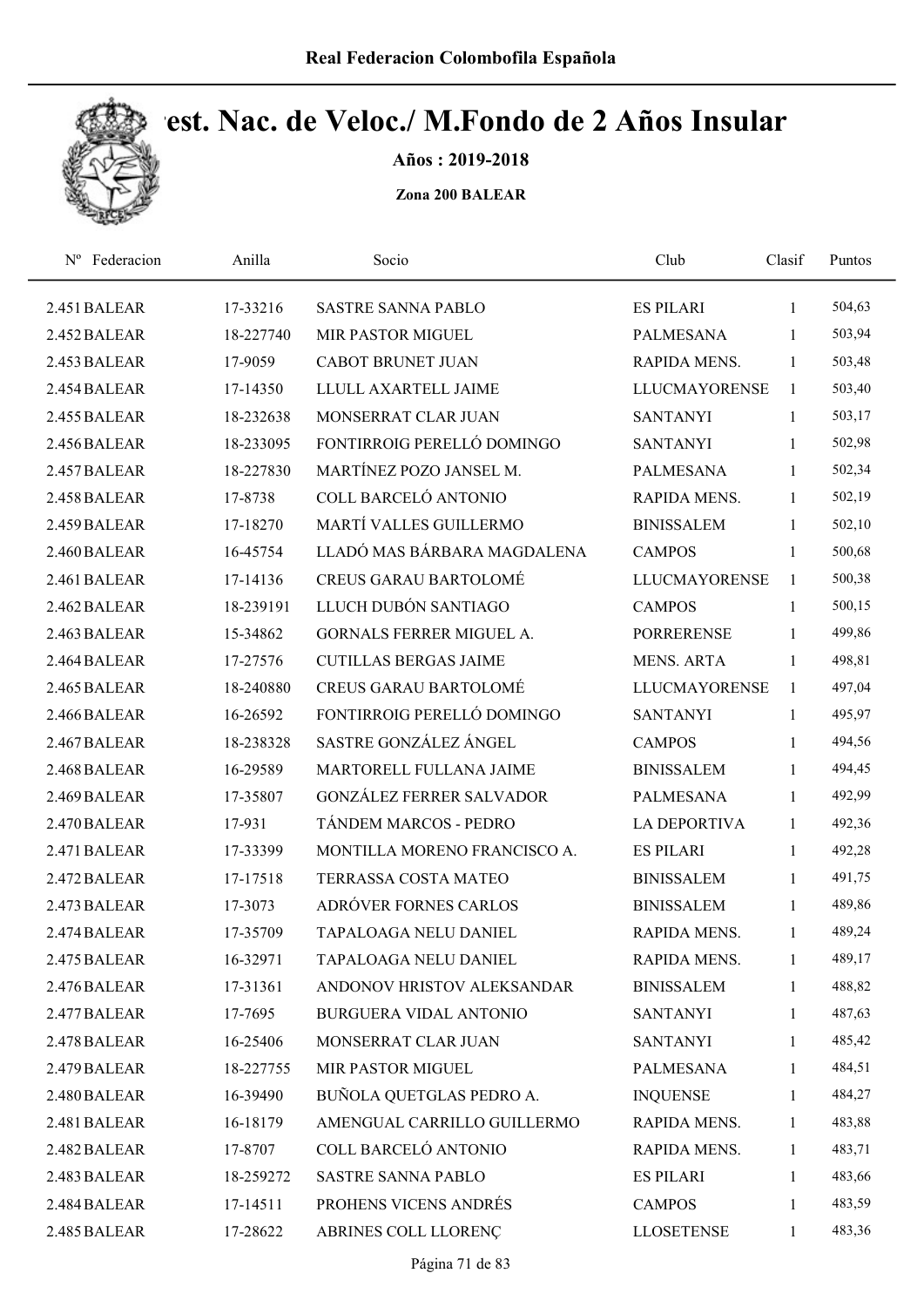

Años : 2019-2018

| Federacion<br>$N^{\rm o}$ | Anilla    | Socio                        | Club                | Clasif       | Puntos |  |
|---------------------------|-----------|------------------------------|---------------------|--------------|--------|--|
| 2.486 BALEAR              | 18-260169 | MARTÍN VIDAL ANTONIO         | <b>ES PILARI</b>    | $\mathbf{1}$ | 482,47 |  |
| 2.487 BALEAR              | 17-13318  | SASTRE GONZÁLEZ ÁNGEL        | <b>CAMPOS</b>       | 1            | 482,43 |  |
| 2.488 BALEAR              | 16-264573 | ADRÓVER FORNES CARLOS        | <b>BINISSALEM</b>   | $\mathbf{1}$ | 481,79 |  |
| 2.489 BALEAR              | 15-49308  | PERELLÓ VIDAL LORENZO        | <b>SANTANYI</b>     | $\mathbf{1}$ | 481,70 |  |
| 2.490 BALEAR              | 17-1483   | ADRÓVER FORNES CARLOS        | <b>BINISSALEM</b>   | $\mathbf{1}$ | 481,62 |  |
| 2.491 BALEAR              | 17-2665   | <b>GIL PALACIO H. MARINA</b> | <b>PALMESANA</b>    | $\mathbf{1}$ | 479,87 |  |
| 2.492 BALEAR              | 17-10626  | FERRER RAMIS GUILLÉN         | <b>BINISSALEM</b>   | $\mathbf{1}$ | 479,77 |  |
| 2.493 BALEAR              | 18-240670 | PROHENS VICENS ANDRÉS        | <b>CAMPOS</b>       | 1            | 479,54 |  |
| 2.494 BALEAR              | 16-24294  | ARBABAN GHAFOORI AMIR HESSAM | <b>BINISSALEM</b>   | 1            | 479,40 |  |
| 2.495 BALEAR              | 14-30246  | VADELL NADAL SALVADOR        | <b>MANACOR</b>      | $\mathbf{1}$ | 479,02 |  |
| 2.496 BALEAR              | 14-45132  | FONTIRROIG PERELLÓ DOMINGO   | <b>SANTANYI</b>     | $\mathbf{1}$ | 478,81 |  |
| 2.497 BALEAR              | 17-882    | TÁNDEM MARCOS - PEDRO        | <b>LA DEPORTIVA</b> | $\mathbf{1}$ | 477,72 |  |
| 2.498 BALEAR              | 16-16656  | ORDINAS SALVA JOAN           | <b>BINISSALEM</b>   | 1            | 477,13 |  |
| 2.499 BALEAR              | 18-233673 | AMENGUAL CARRILLO GUILLERMO  | <b>RAPIDA MENS.</b> | $\mathbf{1}$ | 476,02 |  |
| 2.500 BALEAR              | 15-59822  | <b>SALVA FERRA PABLO</b>     | RAPIDA MENS.        | 1            | 474,60 |  |
| 2.501 BALEAR              | 17-884    | TÁNDEM MARCOS - PEDRO        | <b>LA DEPORTIVA</b> | 1            | 473,82 |  |
| 2.502 BALEAR              | 18-233642 | AMENGUAL CARRILLO GUILLERMO  | RAPIDA MENS.        | $\mathbf{1}$ | 472,89 |  |
| 2.503 BALEAR              | 17-9894   | RODRÍGUEZ MARTÍN JOSÉ        | RAPIDA MENS.        | $\mathbf{1}$ | 472,36 |  |
| 2.504 BALEAR              | 17-7503   | <b>BLANCH ALCINA ANTONI</b>  | <b>SANTANYI</b>     | $\mathbf{1}$ | 471,59 |  |
| 2.505 BALEAR              | 17-8837   | PIZA FERRER ANTONIO LUIS     | RAPIDA MENS.        | $\mathbf{1}$ | 470,70 |  |
| 2.506 BALEAR              | 17-6450   | MONSERRAT CLAR JUAN          | <b>SANTANYI</b>     | 1            | 470,41 |  |
| 2.507 BALEAR              | 15-48263  | ADROVER VIDAL BARTOLOMÉ      | <b>SANTANYI</b>     | 1            | 469,09 |  |
| 2.508 BALEAR              | 16-41802  | VADELL FUSTER BUENAVENTURA   | <b>MANACOR</b>      | 1            | 468,54 |  |
| 2.509 BALEAR              | 17-13067  | LLADÓ MAS BÁRBARA MAGDALENA  | <b>CAMPOS</b>       | 1            | 468,45 |  |
| 2.510 BALEAR              | 18-233101 | FONTIRROIG PERELLÓ DOMINGO   | <b>SANTANYI</b>     | 1            | 468,27 |  |
| 2.511 BALEAR              | 17-17765  | SALAS AMENGUAL ARNALDO       | <b>BINISSALEM</b>   | 1            | 468,02 |  |
| 2.512 BALEAR              | 07-88781  | <b>JAUME OLIVER ANTONIA</b>  | <b>LA DEPORTIVA</b> | 1            | 467,99 |  |
| 2.513 BALEAR              | 17-12411  | NICOLAU SALOM JUAN           | <b>MANACOR</b>      | 1            | 467,97 |  |
| 2.514 BALEAR              | 18-233129 | FONTIRROIG PERELLÓ DOMINGO   | <b>SANTANYI</b>     | 1            | 467,50 |  |
| 2.515 BALEAR              | 18-238285 | SASTRE GONZÁLEZ ÁNGEL        | <b>CAMPOS</b>       | $\mathbf{1}$ | 467,26 |  |
| 2.516 BALEAR              | 18-260586 | MONTSERRAT PUJOL JUAN        | <b>LA DEPORTIVA</b> | $\mathbf{1}$ | 466,64 |  |
| 2.517 BALEAR              | 15-34893  | VENY MESTRE MIGUEL A.        | <b>PORRERENSE</b>   | $\mathbf{1}$ | 464,43 |  |
| 2.518 BALEAR              | 16-29494  | ARBONA FORNERS ANTONIO       | <b>BINISSALEM</b>   | $\mathbf{1}$ | 463,82 |  |
| 2.519 BALEAR              | 16-27756  | VILCHES VILCHES TORCUATO     | <b>ES PILARI</b>    | 1            | 462,92 |  |
| 2.520 BALEAR              | 16-12426  | MAHINDO ALEMANY ANTONI J.    | <b>BINISSALEM</b>   | 1            | 462,39 |  |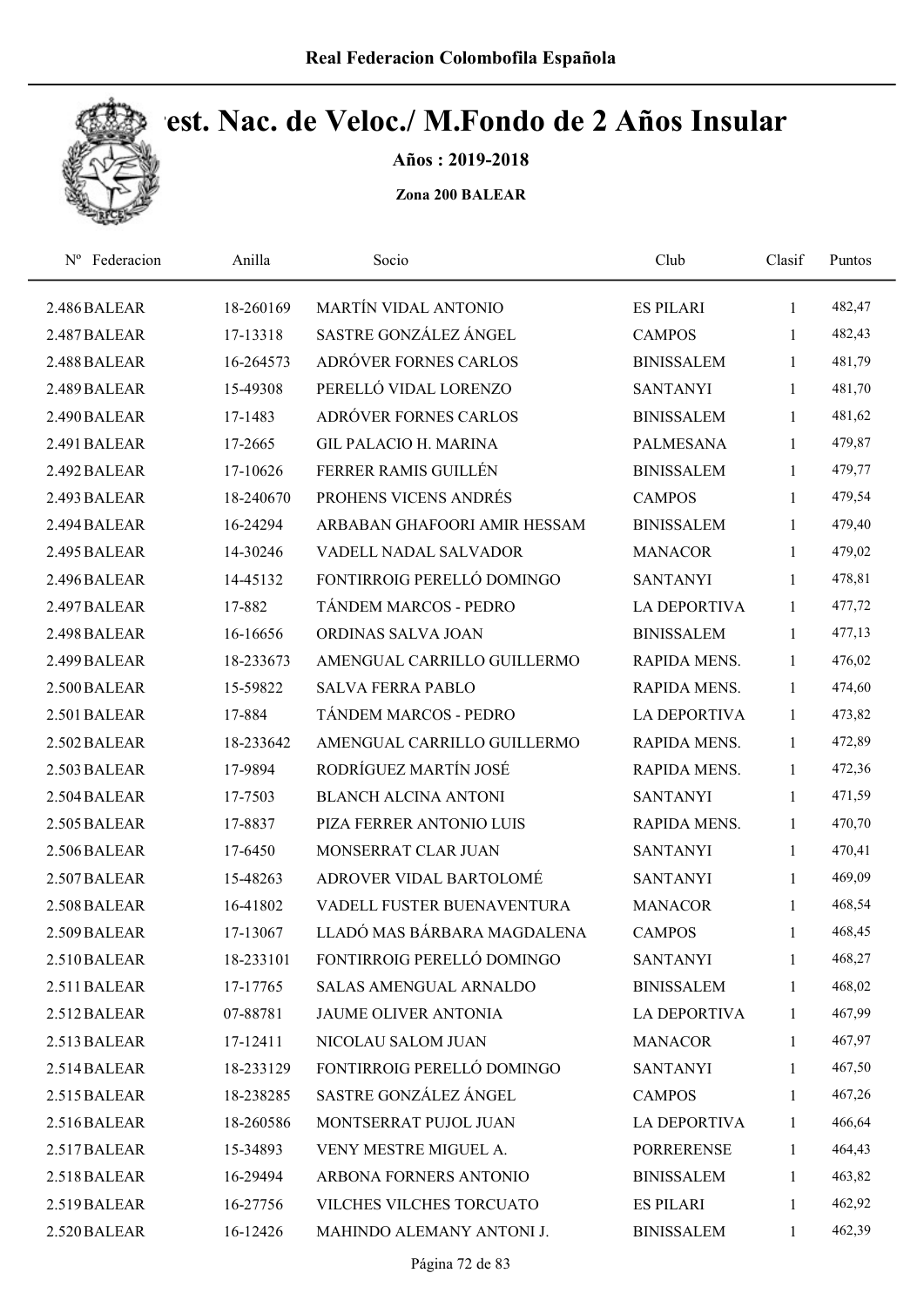

Años : 2019-2018

| Nº Federacion | Anilla    | Socio                           | Club                 | Clasif       | Puntos |  |
|---------------|-----------|---------------------------------|----------------------|--------------|--------|--|
| 2.521 BALEAR  | 18-234076 | <b>CABOT BRUNET JUAN</b>        | RAPIDA MENS.         | 1            | 461,84 |  |
| 2.522 BALEAR  | 17-6435   | MONSERRAT CLAR JUAN             | <b>SANTANYI</b>      | 1            | 460,61 |  |
| 2.523 BALEAR  | 18-237519 | MARTORELL FULLANA JAIME         | <b>BINISSALEM</b>    | $\mathbf{1}$ | 460,54 |  |
| 2.524 BALEAR  | 16-20460  | BALLESTER SERVERA SEBASTIÁ      | <b>LLUCMAYORENSE</b> | $\mathbf{1}$ | 457,89 |  |
| 2.525 BALEAR  | 17-2122   | TERRASSA COLOMAR GUILLERMO      | <b>BINISSALEM</b>    | $\mathbf{1}$ | 457,18 |  |
| 2.526 BALEAR  | 18-259830 | MÁRQUEZ NÚÑEZ MIGUEL            | <b>PALMESANA</b>     | $\mathbf{1}$ | 457,07 |  |
| 2.527 BALEAR  | 18-258823 | <b>CORRO CIFRE JUAN JOSÉ</b>    | A. POLLESINA         | $\mathbf{1}$ | 456,45 |  |
| 2.528 BALEAR  | 18-247374 | CRUELLAS ROSELLÓ JULIÁN         | <b>MANACOR</b>       | $\mathbf{1}$ | 456,40 |  |
| 2.529 BALEAR  | 17-36418  | <b>GONZÁLEZ FERRER SALVADOR</b> | <b>PALMESANA</b>     | 1            | 453,56 |  |
| 2.530 BALEAR  | 16-42249  | ARBABAN GHAFOORI AMIR HESSAM    | <b>BINISSALEM</b>    | $\mathbf{1}$ | 452,78 |  |
| 2.531 BALEAR  | 17-253    | <b>SEGUI FEMENIAS JORGE</b>     | <b>LA DEPORTIVA</b>  | $\mathbf{1}$ | 451,90 |  |
| 2.532 BALEAR  | 16-18907  | MOREY BARCELÓ SEBASTIÁN         | <b>RAPIDA MENS.</b>  | $\mathbf{1}$ | 450,00 |  |
| 2.533 BALEAR  | 16-41559  | TÁNDEM VIDAL - VIDAL            | <b>MANACOR</b>       | 1            | 449,15 |  |
| 2.534 BALEAR  | 15-49601  | SERRA BONET ANTONIO             | <b>SANTANYI</b>      | $\mathbf{1}$ | 449,07 |  |
| 2.535 BALEAR  | 18-255476 | <b>CASTOR SASTRE BERNARDO</b>   | <b>LLOSETENSE</b>    | $\mathbf{1}$ | 448,20 |  |
| 2.536 BALEAR  | 17-937    | TÁNDEM MARCOS - PEDRO           | <b>LA DEPORTIVA</b>  | $\mathbf{1}$ | 448,00 |  |
| 2.537 BALEAR  | 16-16257  | TÁNDEM MARCOS - PEDRO           | <b>LA DEPORTIVA</b>  | $\mathbf{1}$ | 447,71 |  |
| 2.538 BALEAR  | 18-244220 | ORDINAS SALVA JOAN              | <b>BINISSALEM</b>    | $\mathbf{1}$ | 447,66 |  |
| 2.539 BALEAR  | 17-10933  | PARETS SEGUI JOAN               | <b>BINISSALEM</b>    | $\mathbf{1}$ | 446,85 |  |
| 2.540 BALEAR  | 17-14789  | BALLESTER SERVERA SEBASTIÁ      | <b>LLUCMAYORENSE</b> | 1            | 445,45 |  |
| 2.541 BALEAR  | 18-259884 | MONTILLA MORENO FRANCISCO A.    | <b>ES PILARI</b>     | 1            | 445,39 |  |
| 2.542 BALEAR  | 17-8859   | PIZA FERRER ANTONIO LUIS        | RAPIDA MENS.         | 1            | 444,05 |  |
| 2.543 BALEAR  | 18-237298 | <b>CIRER FERRIOL TONI</b>       | <b>BINISSALEM</b>    | $\mathbf{1}$ | 444,00 |  |
| 2.544 BALEAR  | 18-254301 | LLANERAS SUREDA JAIME           | <b>MENS. ARTA</b>    | 1            | 443,75 |  |
| 2.545 BALEAR  | 18-232744 | <b>BURGUERA FERRER JULIÁN</b>   | <b>SANTANYI</b>      | 1            | 442,91 |  |
| 2.546 BALEAR  | 16-31498  | LLAMAS GARCÍA ANTONIO           | A. POLLESINA         | $\mathbf{1}$ | 442,54 |  |
| 2.547 BALEAR  | 16-16723  | <b>JAUME OLIVER ANTONIA</b>     | <b>LA DEPORTIVA</b>  | 1            | 438,98 |  |
| 2.548 BALEAR  | 18-227993 | FERNANDEZ FERNANDEZ DAVID       | <b>BINISSALEM</b>    | 1            | 438,58 |  |
| 2.549 BALEAR  | 18-241511 | OLLER MOJER MIGUEL ÁNGEL        | <b>LLUCMAYORENSE</b> | 1            | 438,51 |  |
| 2.550 BALEAR  | 14-41129  | VILCHES VILCHES TORCUATO        | <b>ES PILARI</b>     | $\mathbf{1}$ | 438,30 |  |
| 2.551 BALEAR  | 17-17822  | ORDINAS SALVA JOAN              | <b>BINISSALEM</b>    | $\mathbf{1}$ | 436,95 |  |
| 2.552 BALEAR  | 16-28317  | TÁNDEM MUNTANER - MORA          | <b>PORRERENSE</b>    | $\mathbf{1}$ | 436,21 |  |
| 2.553 BALEAR  | 16-17663  | MOREY BARCELÓ SEBASTIÁN         | RAPIDA MENS.         | $\mathbf{1}$ | 436,09 |  |
| 2.554 BALEAR  | 17-12644  | BARCELÓ SAGRERA SALVADOR        | <b>CAMPOS</b>        | 1            | 435,71 |  |
| 2.555 BALEAR  | 15-27944  | VALLCANERAS MUNAR MIGUEL        | <b>LLOSETENSE</b>    | 1            | 435,45 |  |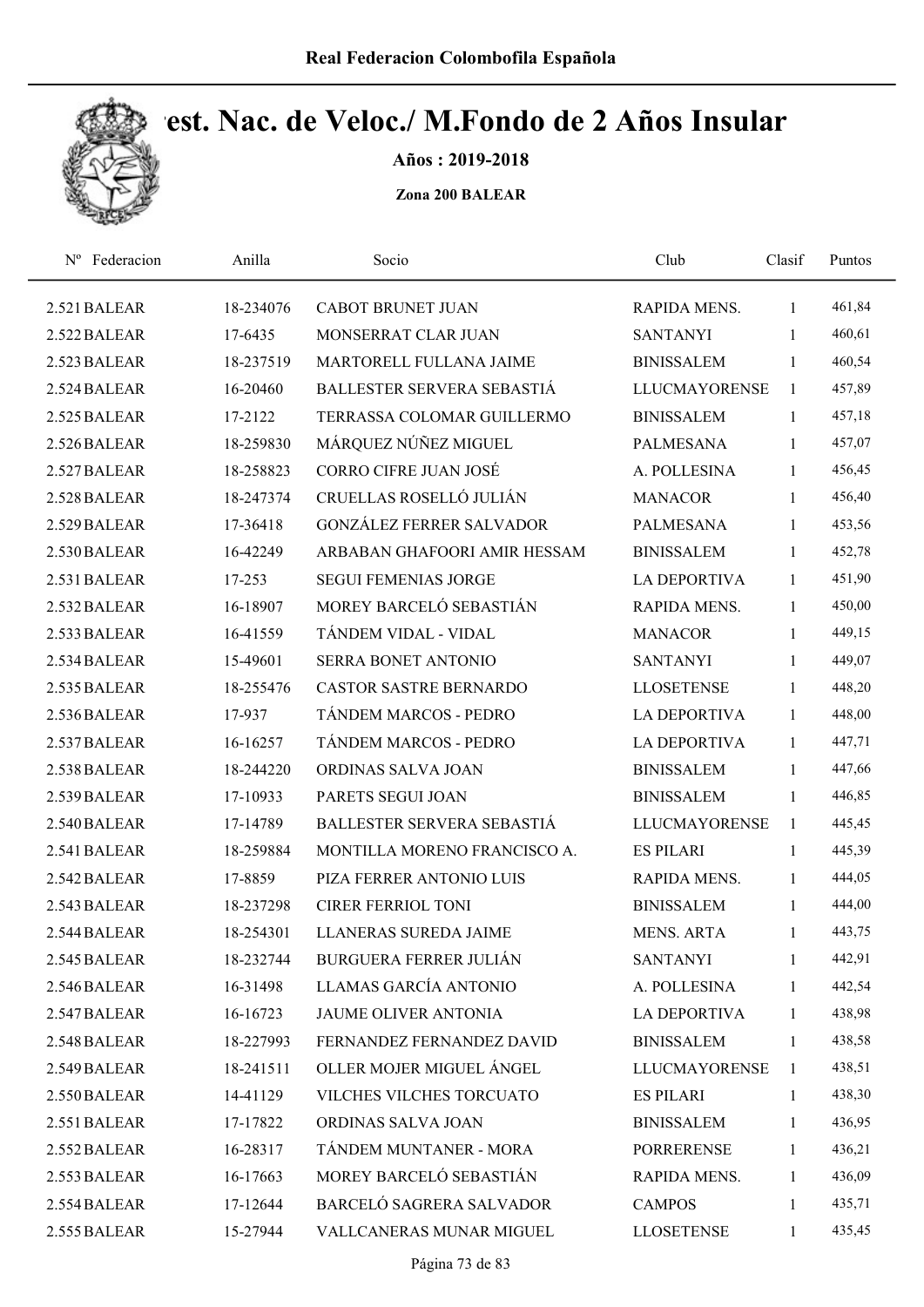

Años : 2019-2018

| Federacion<br>$N^{\rm o}$ | Anilla    | Socio                        | Club              | Clasif       | Puntos |  |
|---------------------------|-----------|------------------------------|-------------------|--------------|--------|--|
| 2.556 BALEAR              | 14-29141  | CRUELLAS ROSELLÓ JULIÁN      | <b>MANACOR</b>    | 1            | 435,39 |  |
| 2.557 BALEAR              | 16-33800  | <b>GINARD GINARD JULIÁN</b>  | <b>CAMPOS</b>     | 1            | 434,04 |  |
| 2.558 BALEAR              | 15-46161  | COLL BARCELÓ ANTONIO         | RAPIDA MENS.      | 1            | 432,29 |  |
| 2.559 BALEAR              | 17-12586  | BARCELÓ SAGRERA SALVADOR     | <b>CAMPOS</b>     | $\mathbf{1}$ | 432,05 |  |
| 2.560 BALEAR              | 17-31275  | SALAS LLADÓ MIGUEL           | A. POLLESINA      | $\mathbf{1}$ | 431,27 |  |
| 2.561 BALEAR              | 17-17927  | ANDONOV HRISTOV ALEKSANDAR   | <b>BINISSALEM</b> | $\mathbf{1}$ | 429,44 |  |
| 2.562 BALEAR              | 16-37031  | ADRÓVER FORNES CARLOS        | <b>BINISSALEM</b> | $\mathbf{1}$ | 428,72 |  |
| 2.563 BALEAR              | 16-34713  | MOREY BARCELÓ SEBASTIÁN      | RAPIDA MENS.      | $\mathbf{1}$ | 428,02 |  |
| 2.564 BALEAR              | 16-41801  | VADELL FUSTER BUENAVENTURA   | <b>MANACOR</b>    | 1            | 427,97 |  |
| 2.565 BALEAR              | 16-28607  | FERRER RAMIS GUILLÉN         | <b>BINISSALEM</b> | 1            | 425,57 |  |
| 2.566 BALEAR              | 17-11553  | TÁNDEM MUNTANER - MORA       | <b>PORRERENSE</b> | 1            | 425,35 |  |
| 2.567 BALEAR              | 16-44636  | ROSELLÓ BRUNET JAIME         | <b>MENS. ARTA</b> | $\mathbf{1}$ | 423,83 |  |
| 2.568 BALEAR              | 15-60240  | ROSELLÓ BRUNET JAIME         | <b>MENS. ARTA</b> | 1            | 423,61 |  |
| 2.569 BALEAR              | 18-253621 | LEBRÓN LINARES JOSÉ          | <b>MANACOR</b>    | $\mathbf{1}$ | 421,25 |  |
| 2.570 BALEAR              | 18-237612 | FERRER RAMIS GUILLÉN         | <b>BINISSALEM</b> | 1            | 420,11 |  |
| 2.571 BALEAR              | 18-233537 | <b>SALVA FERRA PABLO</b>     | RAPIDA MENS.      | 1            | 419,53 |  |
| 2.572 BALEAR              | 17-31167  | <b>SERVERA BORDOY JOSÉ</b>   | A. POLLESINA      | $\mathbf{1}$ | 419,40 |  |
| 2.573 BALEAR              | 18-237608 | FERRER RAMIS GUILLÉN         | <b>BINISSALEM</b> | $\mathbf{1}$ | 419,08 |  |
| 2.574 BALEAR              | 17-33415  | TÁNDEM VILCHEZ - SÁNCHEZ     | <b>LLOSETENSE</b> | 1            | 418,84 |  |
| 2.575 BALEAR              | 16-44635  | ROSELLÓ BRUNET JAIME         | <b>MENS. ARTA</b> | 1            | 418,03 |  |
| 2.576 BALEAR              | 17-10614  | FERRER RAMIS GUILLÉN         | <b>BINISSALEM</b> | 1            | 417,70 |  |
| 2.577 BALEAR              | 18-237616 | FERRER RAMIS GUILLÉN         | <b>BINISSALEM</b> | 1            | 417,42 |  |
| 2.578 BALEAR              | 15-58935  | AMENGUAL BENNASAR LLORENÇ    | <b>BINISSALEM</b> | $\mathbf{1}$ | 416,66 |  |
| 2.579 BALEAR              | 18-255222 | ROSELLÓ PONT MIGUEL          | <b>LLOSETENSE</b> | 1            | 416,53 |  |
| 2.580 BALEAR              | 16-34949  | ROTGER SÁNCHEZ MARCOS        | RAPIDA MENS.      | 1            | 416,29 |  |
| 2.581 BALEAR              | 16-44625  | ROSELLÓ BRUNET JAIME         | <b>MENS. ARTA</b> | 1            | 416,04 |  |
| 2.582 BALEAR              | 17-20832  | VADELL FUSTER BUENAVENTURA   | <b>MANACOR</b>    | 1            | 415,73 |  |
| 2.583 BALEAR              | 18-232671 | MONSERRAT CLAR JUAN          | <b>SANTANYI</b>   | 1            | 414,34 |  |
| 2.584 BALEAR              | 18-235250 | VICH SALOM BARTOLOMÉ         | RAPIDA MENS.      | 1            | 412,80 |  |
| 2.585 BALEAR              | 18-258864 | LUCESCU VALENTIN             | A. POLLESINA      | 1            | 412,70 |  |
| 2.586 BALEAR              | 16-39517  | BUÑOLA QUETGLAS PEDRO A.     | <b>INQUENSE</b>   | 1            | 411,15 |  |
| 2.587 BALEAR              | 17-9544   | <b>BLANCO FERRANDO PEDRO</b> | RAPIDA MENS.      | 1            | 410,72 |  |
| 2.588 BALEAR              | 16-25142  | SERRA BONET ANTONIO          | <b>SANTANYI</b>   | 1            | 409,31 |  |
| 2.589 BALEAR              | 16-18889  | PIZA FERRER ANTONIO LUIS     | RAPIDA MENS.      | 1            | 408,93 |  |
| 2.590 BALEAR              | 18-235359 | RODRÍGUEZ MARTÍN JOSÉ        | RAPIDA MENS.      | $\mathbf{1}$ | 407,97 |  |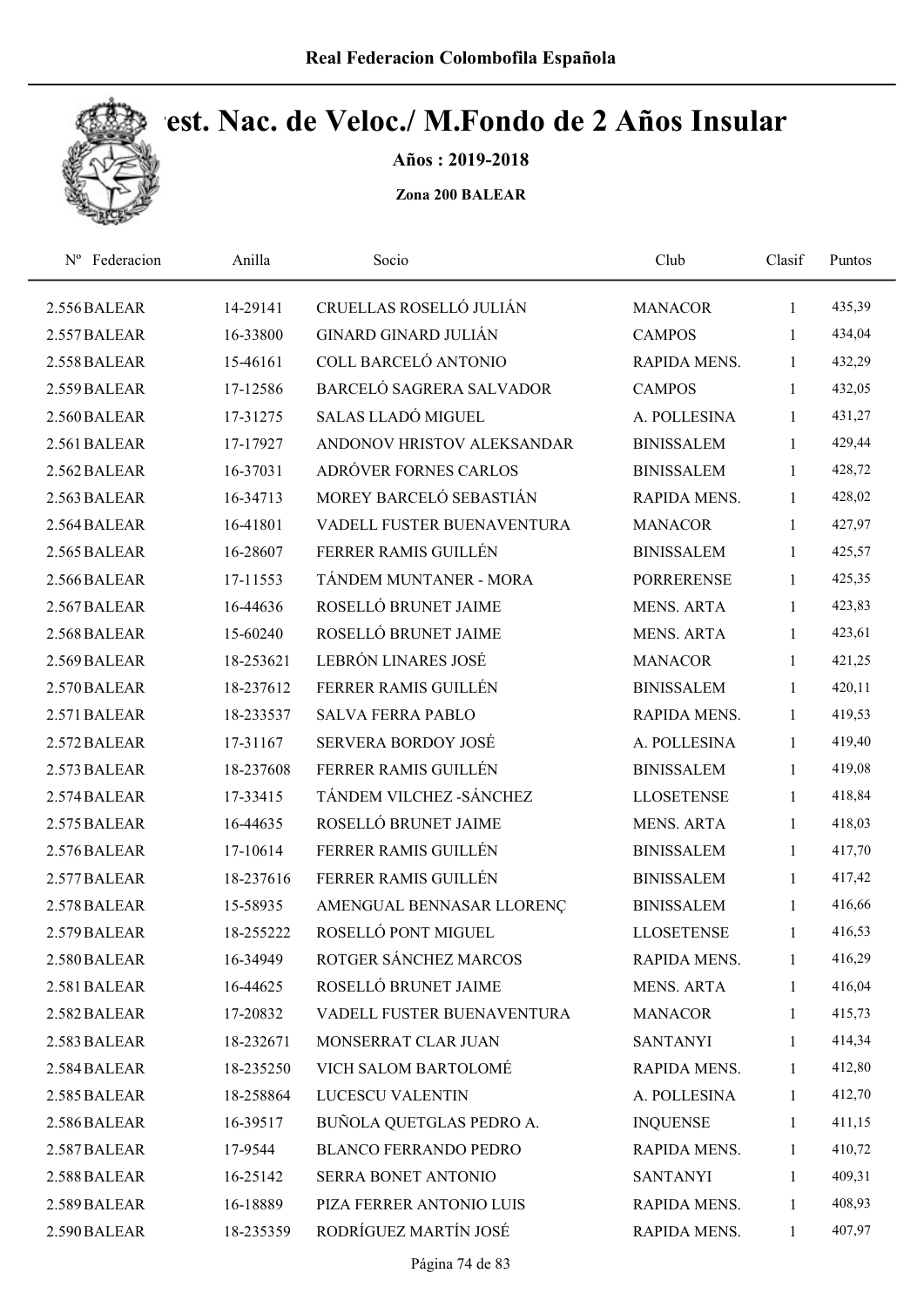

Años : 2019-2018

| Federacion<br>$N^{\rm o}$ | Anilla    | Socio                        | Club                 | Clasif       | Puntos |  |
|---------------------------|-----------|------------------------------|----------------------|--------------|--------|--|
| 2.591 BALEAR              | 17-33567  | SORELL SALVA GABRIEL         | <b>ES PILARI</b>     | 1            | 407,89 |  |
| 2.592 BALEAR              | 17-34656  | <b>CUTILLAS BERGAS JAIME</b> | <b>MENS. ARTA</b>    | 1            | 405,97 |  |
| 2.593 BALEAR              | 18-245619 | FERRAGUT SEGUÍ ANTONIO       | <b>BINISSALEM</b>    | 1            | 403,37 |  |
| 2.594 BALEAR              | 18-238554 | ABRAHAM VILA SEBASTIÁN       | <b>CAMPOS</b>        | $\mathbf{1}$ | 403,36 |  |
| 2.595 BALEAR              | 16-24893  | MARTÍ VALLES GUILLERMO       | <b>BINISSALEM</b>    | $\mathbf{1}$ | 402,39 |  |
| 2.596 BALEAR              | 17-26122  | CONESA MUÑOZ XAVIER          | <b>MENS. ARTA</b>    | $\mathbf{1}$ | 402,15 |  |
| 2.597 BALEAR              | 18-232531 | <b>BLANCH ALCINA ANTONI</b>  | <b>SANTANYI</b>      | $\mathbf{1}$ | 401,97 |  |
| 2.598 BALEAR              | 16-29099  | NADAL PERELLÓ GABRIEL        | <b>PORRERENSE</b>    | $\mathbf{1}$ | 401,70 |  |
| 2.599 BALEAR              | 16-31926  | <b>JAUME SATRE JUAN</b>      | <b>LLUCMAYORENSE</b> | 1            | 400,17 |  |
| 2.600 BALEAR              | 18-260728 | PIZA GELABERT JOSÉ           | <b>LA DEPORTIVA</b>  | $\mathbf{1}$ | 398,76 |  |
| 2.601 BALEAR              | 17-28064  | VILCHES VILCHES TORCUATO     | <b>ES PILARI</b>     | $\mathbf{1}$ | 396,14 |  |
| 2.602 BALEAR              | 17-10779  | BARCELÓ TABERNER BARTOLOMÉ   | <b>LLUCMAYORENSE</b> | $\mathbf{1}$ | 394,12 |  |
| 2.603 BALEAR              | 16-24258  | ARBABAN GHAFOORI AMIR HESSAM | <b>BINISSALEM</b>    | $\mathbf{1}$ | 393,83 |  |
| 2.604 BALEAR              | 17-15359  | LLULL AXARTELL JAIME         | <b>LLUCMAYORENSE</b> | 1            | 393,21 |  |
| 2.605 BALEAR              | 17-30604  | TORRES CERDA SEBASTIÁN       | A. POLLESINA         | $\mathbf{1}$ | 392,51 |  |
| 2.606 BALEAR              | 18-244301 | TERRASSA COSTA MATEO         | <b>BINISSALEM</b>    | $\mathbf{1}$ | 392,33 |  |
| 2.607 BALEAR              | 18-226628 | BUÑOLA QUETGLAS PEDRO A.     | <b>INQUENSE</b>      | $\mathbf{1}$ | 391,68 |  |
| 2.608 BALEAR              | 18-239193 | LLUCH DUBÓN SANTIAGO         | <b>CAMPOS</b>        | $\mathbf{1}$ | 389,33 |  |
| 2.609 BALEAR              | 17-33003  | FIDALGO BESTARD MIGUEL       | RAPIDA MENS.         | 1            | 388,06 |  |
| 2.610 BALEAR              | 18-259507 | SORELL SALVA GABRIEL         | <b>ES PILARI</b>     | 1            | 388,05 |  |
| 2.611 BALEAR              | 18-259478 | <b>VERGER PIZA JUAN</b>      | <b>BINISSALEM</b>    | $\mathbf{1}$ | 387,45 |  |
| 2.612 BALEAR              | 17-2699   | <b>GIL MARTÍN ANTONI</b>     | <b>PALMESANA</b>     | 1            | 387,40 |  |
| 2.613 BALEAR              | 18-234045 | <b>CABOT BRUNET JUAN</b>     | RAPIDA MENS.         | $\mathbf{1}$ | 385,99 |  |
| 2.614 BALEAR              | 16-29265  | VIDAL MAS SEBASTIÁN          | <b>PORRERENSE</b>    | 1            | 384,57 |  |
| 2.615 BALEAR              | 18-235962 | FANDIÑO RODRÍGUEZ HANZEL     | <b>PALMESANA</b>     | 1            | 384,45 |  |
| 2.616 BALEAR              | 18-235566 | MOREY BARCELÓ SEBASTIÁN      | RAPIDA MENS.         | 1            | 383,63 |  |
| 2.617 BALEAR              | 17-34365  | PAYERAS OLIVER PEDRO A.      | <b>INQUENSE</b>      | 1            | 381,38 |  |
| 2.618 BALEAR              | 18-236772 | ARBONA FORNERS ANTONIO       | <b>BINISSALEM</b>    | $\mathbf{1}$ | 379,65 |  |
| 2.619 BALEAR              | 17-17439  | AMENGUAL BENNASAR LLORENÇ    | <b>BINISSALEM</b>    | 1            | 379,07 |  |
| 2.620 BALEAR              | 17-14864  | MONSERRAT RAFAL JULIÁN       | LLUCMAYORENSE        | $\mathbf{1}$ | 378,99 |  |
| 2.621 BALEAR              | 17-14557  | PROHENS VICENS ANDRÉS        | <b>CAMPOS</b>        | 1            | 378,77 |  |
| 2.622 BALEAR              | 17-2805   | BORRÁS GABALDÓN MIGUEL       | <b>PALMESANA</b>     | 1            | 378,17 |  |
| 2.623 BALEAR              | 16-20136  | MONSERRAT RAFAL JULIÁN       | <b>LLUCMAYORENSE</b> | 1            | 374,55 |  |
| 2.624 BALEAR              | 16-39489  | BUÑOLA QUETGLAS PEDRO A.     | <b>INQUENSE</b>      | 1            | 374,03 |  |
| 2.625 BALEAR              | 17-27453  | ROSELLÓ BRUNET JAIME         | MENS. ARTA           | 1            | 372,65 |  |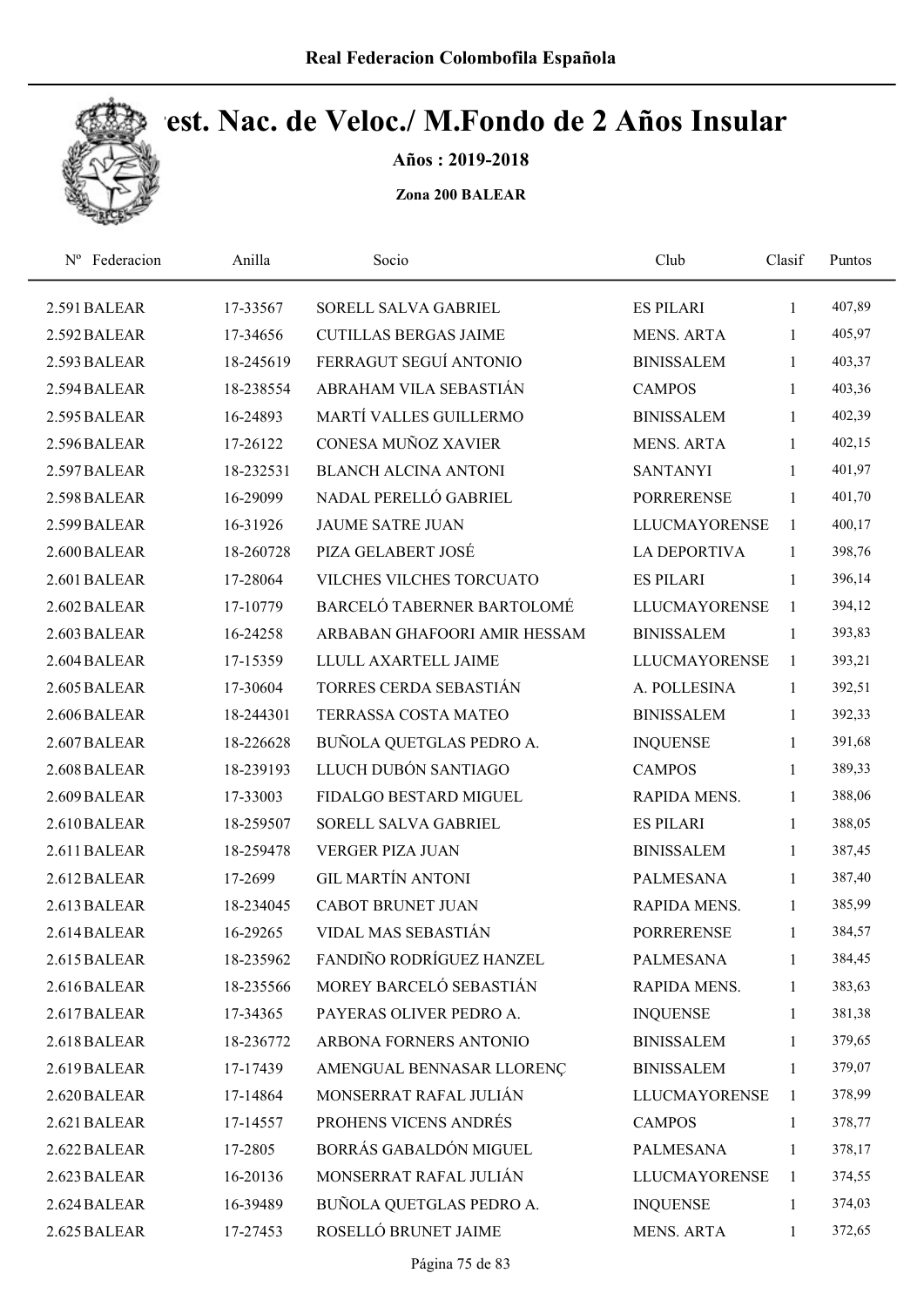

Años : 2019-2018

| Federacion<br>$N^{\rm o}$ | Anilla    | Socio                        | Club                 | Clasif       | Puntos |
|---------------------------|-----------|------------------------------|----------------------|--------------|--------|
| 2.626 BALEAR              | 18-226389 | TORRENS PLANAS MIGUEL        | <b>INQUENSE</b>      | $\mathbf{1}$ | 372,02 |
| 2.627 BALEAR              | 17-19080  | VADELL NADAL SALVADOR        | <b>MANACOR</b>       | $\mathbf{1}$ | 370,30 |
| 2.628 BALEAR              | 17-31930  | LUCESCU VALENTIN             | A. POLLESINA         | 1            | 368,90 |
| 2.629 BALEAR              | 17-7483   | <b>BLANCH ALCINA ANTONI</b>  | <b>SANTANYI</b>      | $\mathbf{1}$ | 367,19 |
| 2.630 BALEAR              | 16-37878  | <b>LLABRES DEYA LUCAS</b>    | <b>BINISSALEM</b>    | $\mathbf{1}$ | 366,75 |
| 2.631 BALEAR              | 16-34231  | ROTGER CIRER GABRIEL         | <b>RAPIDA MENS.</b>  | $\mathbf{1}$ | 365,22 |
| 2.632 BALEAR              | 17-17860  | ORDINAS SALVA JOAN           | <b>BINISSALEM</b>    | $\mathbf{1}$ | 365,03 |
| 2.633 BALEAR              | 17-11427  | TÁNDEM MUNTANER - MORA       | <b>PORRERENSE</b>    | $\mathbf{1}$ | 363,76 |
| 2.634 BALEAR              | 17-2367   | <b>LLABRES DEYA LUCAS</b>    | <b>BINISSALEM</b>    | 1            | 363,05 |
| 2.635 BALEAR              | 18-227045 | <b>REYNES SOCIAS PEDRO</b>   | <b>BINISSALEM</b>    | $\mathbf{1}$ | 358,63 |
| 2.636 BALEAR              | 17-32288  | ROTGER SÁNCHEZ MARCOS        | RAPIDA MENS.         | $\mathbf{1}$ | 358,56 |
| 2.637 BALEAR              | 17-12488  | NICOLAU SALOM JUAN           | <b>MANACOR</b>       | $\mathbf{1}$ | 356,71 |
| 2.638 BALEAR              | 18-260696 | <b>SEGUI FEMENIAS JORGE</b>  | <b>LA DEPORTIVA</b>  | 1            | 356,54 |
| 2.639 BALEAR              | 17-2314   | <b>LLABRES DEYA LUCAS</b>    | <b>BINISSALEM</b>    | $\mathbf{1}$ | 355,98 |
| 2.640 BALEAR              | 17-11512  | TÁNDEM MUNTANER - MORA       | <b>PORRERENSE</b>    | 1            | 354,96 |
| 2.641 BALEAR              | 14-34260  | SASTRE GONZÁLEZ ÁNGEL        | <b>CAMPOS</b>        | $\mathbf{1}$ | 352,69 |
| 2.642 BALEAR              | 17-26549  | <b>GINARD NICOLAU PEDRO</b>  | <b>MENS. ARTA</b>    | $\mathbf{1}$ | 352,52 |
| 2.643 BALEAR              | 17-14897  | MONSERRAT RAFAL JULIÁN       | <b>LLUCMAYORENSE</b> | $\mathbf{1}$ | 350,93 |
| 2.644 BALEAR              | 17-11712  | ARBONA FORNERS ANTONIO       | <b>BINISSALEM</b>    | $\mathbf{1}$ | 350,33 |
| 2.645 BALEAR              | 18-235253 | VICH SALOM BARTOLOMÉ         | RAPIDA MENS.         | $\mathbf{1}$ | 348,58 |
| 2.646 BALEAR              | 17-11477  | TÁNDEM MUNTANER - MORA       | <b>PORRERENSE</b>    | $\mathbf{1}$ | 348,24 |
| 2.647 BALEAR              | 17-3359   | VERGER ROCA SEBASTIÁN        | <b>PALMESANA</b>     | 1            | 344,54 |
| 2.648 BALEAR              | 17-18297  | MARTÍ VALLES GUILLERMO       | <b>BINISSALEM</b>    | 1            | 344,49 |
| 2.649 BALEAR              | 18-226277 | QUETGLAS GAMUNDI PEDRO       | <b>INQUENSE</b>      | 1            | 343,32 |
| 2.650 BALEAR              | 17-12623  | BARCELÓ SAGRERA SALVADOR     | <b>CAMPOS</b>        | 1            | 341,39 |
| 2.651 BALEAR              | 17-36027  | <b>SEGUI FEMENIAS JORGE</b>  | <b>LA DEPORTIVA</b>  | $\mathbf{1}$ | 340,71 |
| 2.652 BALEAR              | 18-260475 | BERNAT FIOL JOSÉ L.          | <b>LA DEPORTIVA</b>  | 1            | 340,45 |
| 2.653 BALEAR              | 16-29369  | <b>CIRER FERRIOL TONI</b>    | <b>BINISSALEM</b>    | $\mathbf{1}$ | 331,49 |
| 2.654 BALEAR              | 18-228740 | REBASSA SASTRE MATIES        | PALMESANA            | 1            | 331,12 |
| 2.655 BALEAR              | 11-61957  | VALLCANERAS MUNAR MIGUEL     | <b>LLOSETENSE</b>    | $\mathbf{1}$ | 330,75 |
| 2.656 BALEAR              | 17-10312  | COLL BARCELÓ ANTONIO         | RAPIDA MENS.         | 1            | 329,95 |
| 2.657 BALEAR              | 15-45511  | SASTRE SANNA PABLO           | <b>ES PILARI</b>     | $\mathbf{1}$ | 327,23 |
| 2.658 BALEAR              | 17-12004  | <b>BARCELÓ GARCÍAS JAIME</b> | <b>CAMPOS</b>        | $\mathbf{1}$ | 327,13 |
| 2.659 BALEAR              | 16-17628  | MOREY BARCELÓ SEBASTIÁN      | RAPIDA MENS.         | 1            | 326,97 |
| 2.660 BALEAR              | 17-34204  | POU MESQUIDA JAIME           | <b>MANACOR</b>       | $\mathbf{1}$ | 326,63 |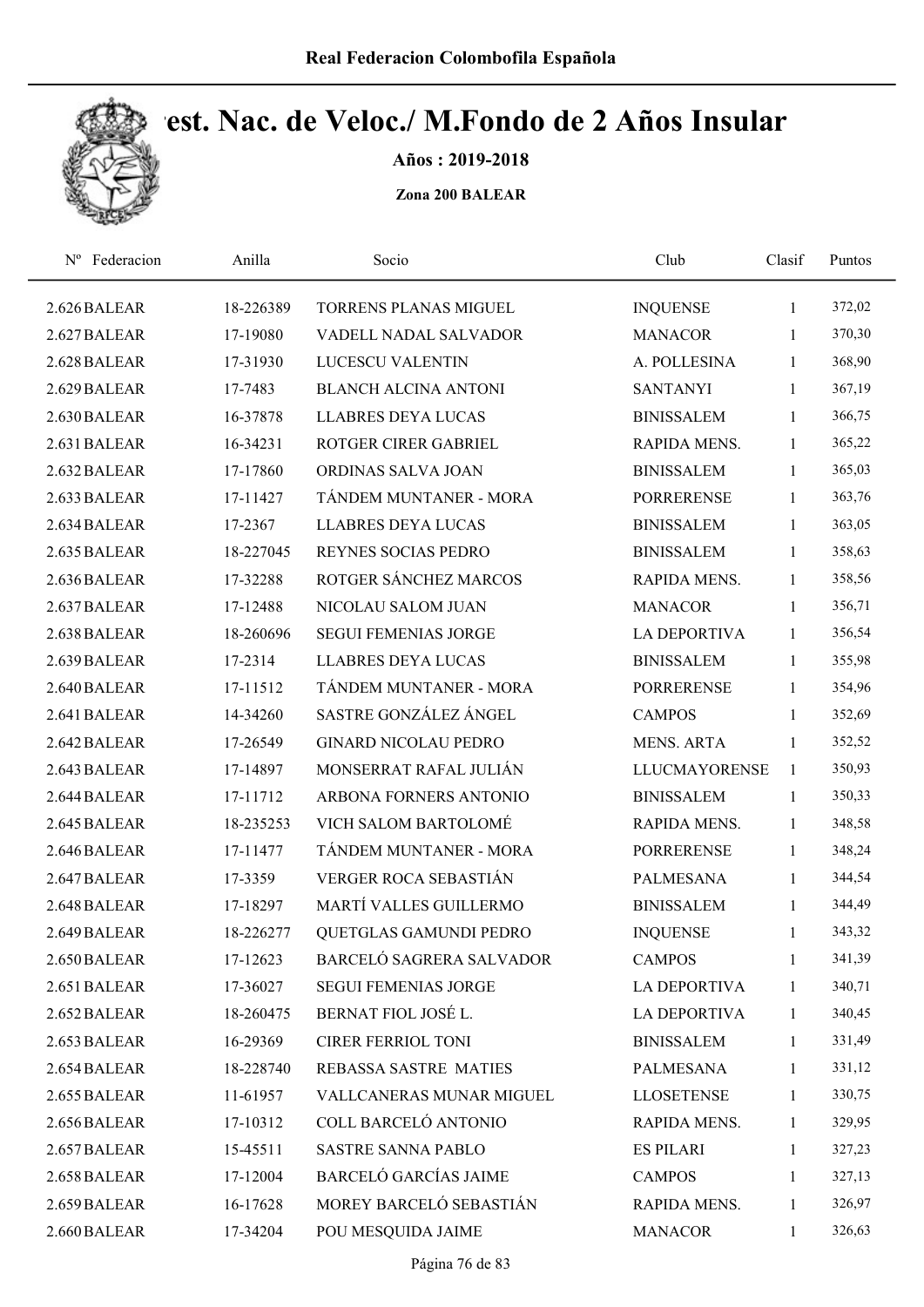

Años : 2019-2018

| Nº Federacion | Anilla    | Socio                          | Club                 | Clasif       | Puntos |  |
|---------------|-----------|--------------------------------|----------------------|--------------|--------|--|
| 2.661 BALEAR  | 17-34169  | POU MESQUIDA JAIME             | <b>MANACOR</b>       | $\mathbf{1}$ | 325,79 |  |
| 2.662 BALEAR  | 17-19823  | <b>ACEDO ORTEGA ENRIQUE</b>    | <b>MANACOR</b>       | 1            | 324,93 |  |
| 2.663 BALEAR  | 15-55025  | POU MESQUIDA JAIME             | <b>MANACOR</b>       | $\mathbf{1}$ | 323,99 |  |
| 2.664 BALEAR  | 17-14998  | <b>SERVER RIGO JAIME</b>       | <b>LLUCMAYORENSE</b> | 1            | 323,91 |  |
| 2.665 BALEAR  | 15-44373  | HERNÁNDEZ CABRERA ANTONIO      | <b>LLUCMAYORENSE</b> | $\mathbf{1}$ | 323,46 |  |
| 2.666 BALEAR  | 17-32037  | <b>LUCESCU VALENTIN</b>        | A. POLLESINA         | $\mathbf{1}$ | 322,00 |  |
| 2.667 BALEAR  | 16-18318  | <b>SALADO RODRÍGUEZ VÍCTOR</b> | RAPIDA MENS.         | $\mathbf{1}$ | 321,56 |  |
| 2.668 BALEAR  | 17-21065  | MAYOL ROSSELLÓ PERE            | <b>CAMPOS</b>        | 1            | 319,98 |  |
| 2.669 BALEAR  | 16-16324  | TÁNDEM MARCOS - PEDRO          | <b>LA DEPORTIVA</b>  | 1            | 318,35 |  |
| 2.670 BALEAR  | 17-15216  | BONET ESCALAS BERNARDO         | <b>LLUCMAYORENSE</b> | 1            | 318,09 |  |
| 2.671 BALEAR  | 13-45150  | TÁNDEM VILCHEZ - SÁNCHEZ       | <b>LLOSETENSE</b>    | 1            | 317,25 |  |
| 2.672 BALEAR  | 17-7010   | ADROVER VIDAL BARTOLOMÉ        | <b>SANTANYI</b>      | $\mathbf{1}$ | 316,83 |  |
| 2.673 BALEAR  | 17-33667  | SORELL SALVA GABRIEL           | <b>ES PILARI</b>     | 1            | 316,03 |  |
| 2.674 BALEAR  | 18-240857 | <b>CREUS GARAU BARTOLOMÉ</b>   | <b>LLUCMAYORENSE</b> | $\mathbf{1}$ | 315,78 |  |
| 2.675 BALEAR  | 17-19848  | <b>ACEDO ORTEGA ENRIQUE</b>    | <b>MANACOR</b>       | $\mathbf{1}$ | 314,66 |  |
| 2.676 BALEAR  | 17-10517  | MARTORELL FULLANA JAIME        | <b>BINISSALEM</b>    | $\mathbf{1}$ | 314,43 |  |
| 2.677 BALEAR  | 17-11309  | <b>CIRER FERRIOL TONI</b>      | <b>BINISSALEM</b>    | $\mathbf{1}$ | 311,63 |  |
| 2.678 BALEAR  | 18-226265 | QUETGLAS GAMUNDI PEDRO         | <b>INQUENSE</b>      | $\mathbf{1}$ | 311,07 |  |
| 2.679 BALEAR  | 15-55087  | POU MESQUIDA JAIME             | <b>MANACOR</b>       | $\mathbf{1}$ | 308,57 |  |
| 2.680 BALEAR  | 17-12318  | GOMIS TOMÁS PEDRO A.           | <b>CAMPOS</b>        | $\mathbf{1}$ | 308,28 |  |
| 2.681 BALEAR  | 18-239462 | ADROVER CASTELLÁ ANDRÉS        | <b>CAMPOS</b>        | $\mathbf{1}$ | 308,27 |  |
| 2.682 BALEAR  | 17-13473  | ABRAHAM VILA SEBASTIÁN         | <b>CAMPOS</b>        | 1            | 308,19 |  |
| 2.683 BALEAR  | 17-10781  | PUJOL CALAFELL ANTONIO         | <b>PORRERENSE</b>    | $\mathbf{1}$ | 307,92 |  |
| 2.684 BALEAR  | 17-17591  | TERRASSA COSTA MATEO           | <b>BINISSALEM</b>    | $\mathbf{1}$ | 307,90 |  |
| 2.685 BALEAR  | 16-62096  | ANDONOV HRISTOV ALEKSANDAR     | <b>BINISSALEM</b>    | 1            | 307,61 |  |
| 2.686 BALEAR  | 17-18442  | PIZA SALOM JUAN MIGUEL         | <b>BINISSALEM</b>    | $\mathbf{1}$ | 306,84 |  |
| 2.687 BALEAR  | 15-45249  | BONET ESCALAS BERNARDO         | <b>LLUCMAYORENSE</b> | -1           | 306,28 |  |
| 2.688 BALEAR  | 16-265735 | ARBABAN GHAFOORI AMIR HESSAM   | <b>BINISSALEM</b>    | 1            | 305,85 |  |
| 2.689 BALEAR  | 14-47380  | TÁNDEM MUNTANER - MORA         | <b>PORRERENSE</b>    | $\mathbf{1}$ | 305,56 |  |
| 2.690 BALEAR  | 18-234534 | <b>BLANCO FERRANDO PEDRO</b>   | RAPIDA MENS.         | 1            | 305,22 |  |
| 2.691 BALEAR  | 17-11255  | VIDAL MAS SEBASTIÁN            | <b>PORRERENSE</b>    | $\mathbf{1}$ | 305,18 |  |
| 2.692 BALEAR  | 17-26938  | LLANERAS SUREDA JAIME          | MENS. ARTA           | $\mathbf{1}$ | 302,70 |  |
| 2.693 BALEAR  | 17-13252  | SASTRE BARBERO LAUREANO        | <b>CAMPOS</b>        | 1            | 300,57 |  |
| 2.694 BALEAR  | 17-27899  | SÁNCHEZ PERELLÓ JOSÉ G.        | <b>LLOSETENSE</b>    | 1            | 299,47 |  |
| 2.695 BALEAR  | 18-231122 | <b>BLANCO FERRANDO PEDRO</b>   | RAPIDA MENS.         | $\mathbf{1}$ | 298,08 |  |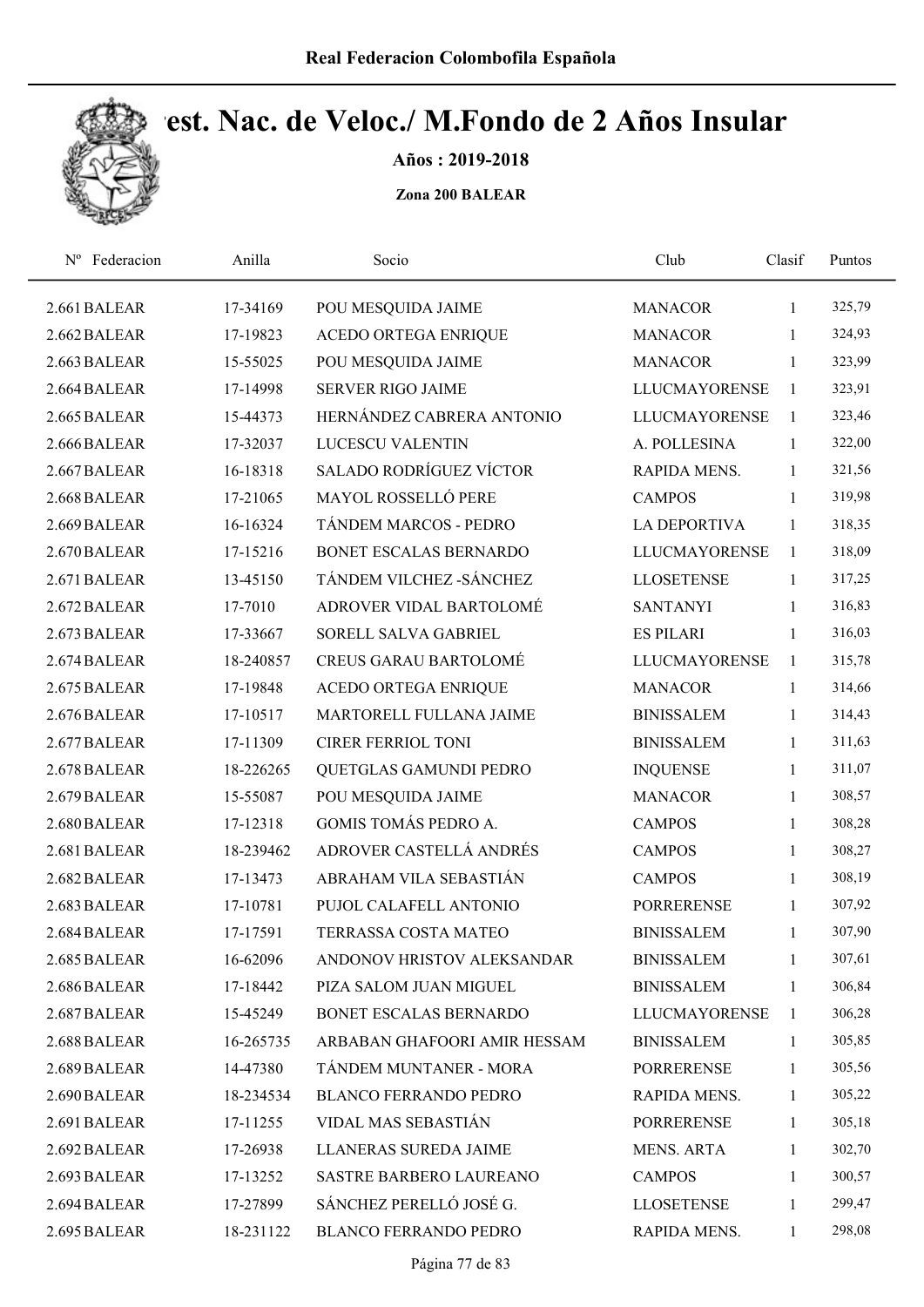

Años : 2019-2018

| Federacion<br>$N^{\rm o}$ | Anilla    | Socio                         | Club                 | Clasif       | Puntos |  |
|---------------------------|-----------|-------------------------------|----------------------|--------------|--------|--|
| 2.696 BALEAR              | 17-7528   | <b>BLANCH ALCINA ANTONI</b>   | <b>SANTANYI</b>      | $\mathbf{1}$ | 297,25 |  |
| 2.697 BALEAR              | 18-257866 | MUNTANER ORELL JOSÉ           | A. POLLESINA         | $\mathbf{1}$ | 297,00 |  |
| 2.698 BALEAR              | 18-237215 | VIDAL MAS SEBASTIÁN           | <b>PORRERENSE</b>    | 1            | 295,00 |  |
| 2.699 BALEAR              | 16-41839  | VADELL FUSTER BUENAVENTURA    | <b>MANACOR</b>       | $\mathbf{1}$ | 294,74 |  |
| 2.700 BALEAR              | 16-38998  | ADROVER LÓPEZ JUAN CARLOS     | <b>BINISSALEM</b>    | $\mathbf{1}$ | 294,03 |  |
| 2.701 BALEAR              | 16-20309  | MONSERRAT RAFAL JULIÁN        | <b>LLUCMAYORENSE</b> | $\mathbf{1}$ | 293,07 |  |
| 2.702 BALEAR              | 17-14424  | BARCELÓ TABERNER BARTOLOMÉ    | <b>LLUCMAYORENSE</b> | 1            | 292,64 |  |
| 2.703 BALEAR              | 16-27279  | MONTILLA MORENO FRANCISCO A.  | <b>ES PILARI</b>     | $\mathbf{1}$ | 292,54 |  |
| 2.704 BALEAR              | 16-29476  | ARBONA FORNERS ANTONIO        | <b>BINISSALEM</b>    | $\mathbf{1}$ | 291,20 |  |
| 2.705 BALEAR              | 17-6410   | MONSERRAT CLAR JUAN           | <b>SANTANYI</b>      | $\mathbf{1}$ | 290,84 |  |
| 2.706 BALEAR              | 15-28145  | <b>GAYA BAUZA JOAN LLUIS</b>  | <b>LLOSETENSE</b>    | $\mathbf{1}$ | 290,26 |  |
| 2.707 BALEAR              | 18-232645 | MONSERRAT CLAR JUAN           | <b>SANTANYI</b>      | 1            | 286,19 |  |
| 2.708 BALEAR              | 18-243989 | <b>JANER BENNASAR MIGUEL</b>  | <b>BINISSALEM</b>    | 1            | 285,94 |  |
| 2.709 BALEAR              | 17-6501   | PERELLÓ VIDAL LORENZO         | <b>SANTANYI</b>      | 1            | 285,27 |  |
| 2.710 BALEAR              | 18-244237 | ORDINAS SALVA JOAN            | <b>BINISSALEM</b>    | $\mathbf{1}$ | 284,76 |  |
| 2.711 BALEAR              | 12-65774  | MONSERRAT CLAR JUAN           | <b>SANTANYI</b>      | $\mathbf{1}$ | 284,26 |  |
| 2.712 BALEAR              | 14-25840  | ROTGER SÁNCHEZ MARCOS         | RAPIDA MENS.         | $\mathbf{1}$ | 283,67 |  |
| 2.713 BALEAR              | 17-34404  | NICOLAU GAMUNDI SEBASTIA      | <b>INQUENSE</b>      | $\mathbf{1}$ | 280,80 |  |
| 2.714 BALEAR              | 17-7673   | BURGUERA VIDAL ANTONIO        | <b>SANTANYI</b>      | $\mathbf{1}$ | 279,66 |  |
| 2.715 BALEAR              | 18-255637 | SÁNCHEZ PERELLÓ JOSÉ G.       | <b>LLOSETENSE</b>    | $\mathbf{1}$ | 277,92 |  |
| 2.716 BALEAR              | 16-12578  | ABRINES COLL LLORENÇ          | <b>LLOSETENSE</b>    | $\mathbf{1}$ | 277,66 |  |
| 2.717 BALEAR              | 18-227774 | MIR PASTOR MIGUEL             | PALMESANA            | $\mathbf{1}$ | 276,94 |  |
| 2.718 BALEAR              | 17-17717  | <b>SALAS AMENGUAL ARNALDO</b> | <b>BINISSALEM</b>    | 1            | 276,72 |  |
| 2.719 BALEAR              | 18-246033 | RIERA MASSANET ANTONIO        | <b>MANACOR</b>       | $\mathbf{1}$ | 276,26 |  |
| 2.720 BALEAR              | 18-237338 | <b>CIRER FERRIOL TONI</b>     | <b>BINISSALEM</b>    | 1            | 275,65 |  |
| 2.721 BALEAR              | 17-35138  | ADROVER LÓPEZ JUAN CARLOS     | <b>BINISSALEM</b>    | 1            | 275,55 |  |
| 2.722 BALEAR              | 16-19787  | <b>SALVA FERRA PABLO</b>      | RAPIDA MENS.         | 1            | 273,74 |  |
| 2.723 BALEAR              | 15-48417  | <b>BLANCH ALCINA ANTONI</b>   | <b>SANTANYI</b>      | $\mathbf{1}$ | 273,73 |  |
| 2.724 BALEAR              | 18-255121 | ROSELLÓ PONT MIGUEL           | <b>LLOSETENSE</b>    | $\mathbf{1}$ | 273,64 |  |
| 2.725 BALEAR              | 17-8636   | COLL BARCELÓ ANTONIO          | RAPIDA MENS.         | $\mathbf{1}$ | 273,40 |  |
| 2.726 BALEAR              | 15-44350  | HERNÁNDEZ CABRERA ANTONIO     | <b>LLUCMAYORENSE</b> | 1            | 273,38 |  |
| 2.727 BALEAR              | 05-109372 | <b>BARCELÓ GARCÍAS JAIME</b>  | <b>CAMPOS</b>        | $\mathbf{1}$ | 269,14 |  |
| 2.728 BALEAR              | 18-248351 | NICOLAU SALOM JUAN            | <b>MANACOR</b>       | $\mathbf{1}$ | 269,00 |  |
| 2.729 BALEAR              | 16-19203  | <b>CREUS GARAU BARTOLOMÉ</b>  | <b>LLUCMAYORENSE</b> | 1            | 268,94 |  |
| 2.730 BALEAR              | 16-33164  | BARCELÓ GARCÍAS JAIME         | <b>CAMPOS</b>        | 1            | 268,13 |  |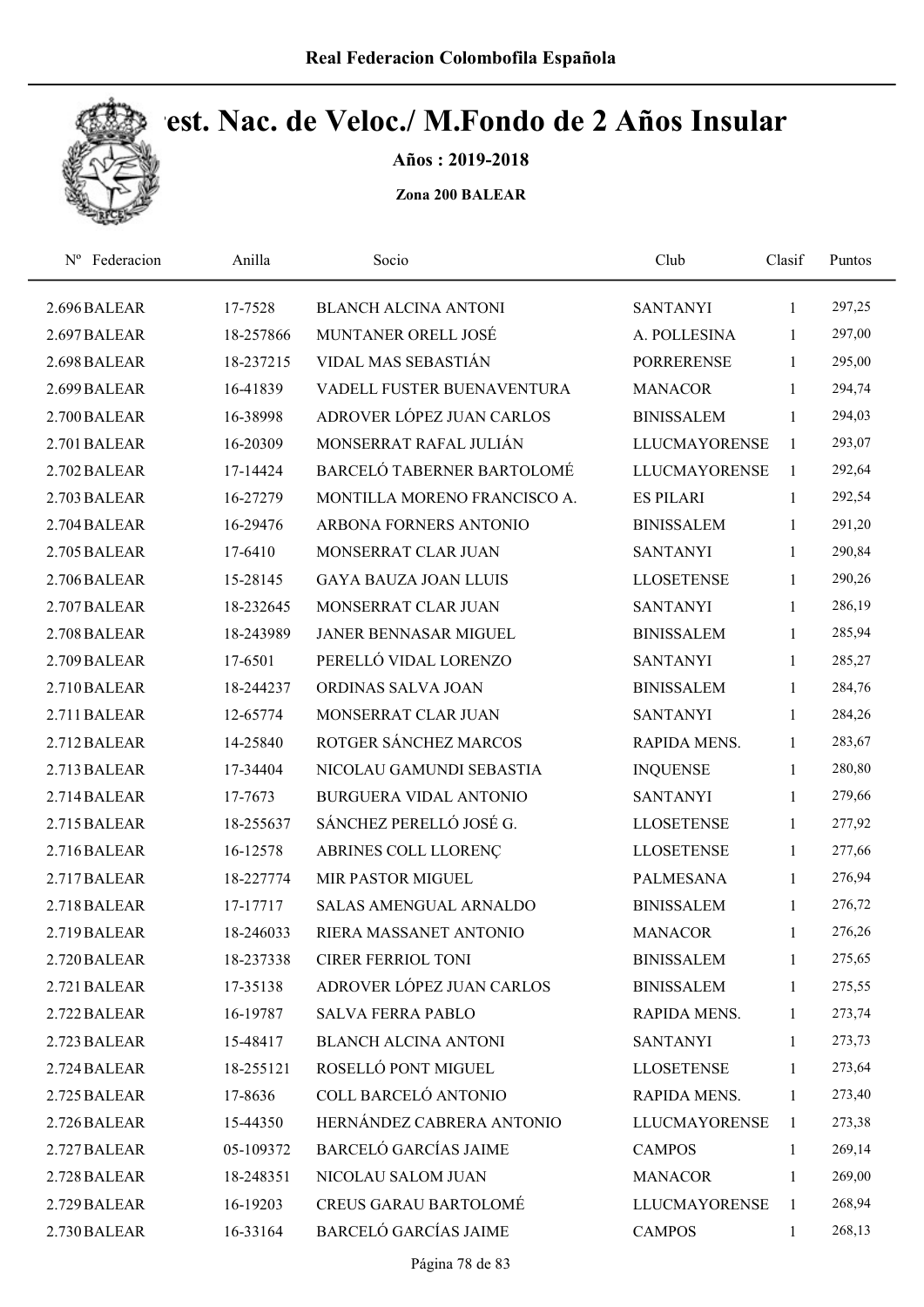

Años : 2019-2018

| Federacion<br>$N^{\rm o}$ | Anilla    | Socio                         | Club                 | Clasif       | Puntos |
|---------------------------|-----------|-------------------------------|----------------------|--------------|--------|
| 2.731 BALEAR              | 17-430    | LLADÓ BONET JOSÉ              | LA DEPORTIVA         | 1            | 267,68 |
| 2.732 BALEAR              | 17-2335   | <b>LLABRES DEYA LUCAS</b>     | <b>BINISSALEM</b>    | 1            | 267,55 |
| 2.733 BALEAR              | 18-240610 | PROHENS SALOM ANDRÉS          | <b>LLUCMAYORENSE</b> | $\mathbf{1}$ | 267,41 |
| 2.734 BALEAR              | 16-263423 | NADAL PERELLÓ GABRIEL         | <b>PORRERENSE</b>    | $\mathbf{1}$ | 266,87 |
| 2.735 BALEAR              | 16-25195  | SERRA BONET ANTONIO           | <b>SANTANYI</b>      | $\mathbf{1}$ | 265,32 |
| 2.736 BALEAR              | 17-13584  | SASTRE GONZÁLEZ ÁNGEL         | <b>CAMPOS</b>        | $\mathbf{1}$ | 264,38 |
| 2.737 BALEAR              | 16-19596  | PROHENS SALOM ANDRÉS          | <b>LLUCMAYORENSE</b> | 1            | 264,02 |
| 2.738 BALEAR              | 16-39429  | PAYERAS OLIVER PEDRO A.       | <b>INQUENSE</b>      | $\mathbf{1}$ | 263,92 |
| 2.739 BALEAR              | 15-47683  | VICH MARTORELL IGNACIO        | RAPIDA MENS.         | 1            | 263,19 |
| 2.740 BALEAR              | 15-27187  | TORRES LUQUE CRISTÓBAL        | A. POLLESINA         | 1            | 261,99 |
| 2.741 BALEAR              | 18-245043 | <b>BIBILONI JAUME ANTONIO</b> | <b>BINISSALEM</b>    | 1            | 260,42 |
| 2.742 BALEAR              | 16-26821  | <b>SASTRE SANNA PABLO</b>     | <b>ES PILARI</b>     | $\mathbf{1}$ | 260,11 |
| 2.743 BALEAR              | 17-35237  | TERRASSA COLOMAR GUILLERMO    | <b>BINISSALEM</b>    | 1            | 259,82 |
| 2.744 BALEAR              | 17-13469  | ABRAHAM VILA SEBASTIÁN        | <b>CAMPOS</b>        | 1            | 258,04 |
| 2.745 BALEAR              | 16-40274  | LEBRÓN LINARES JOSÉ           | <b>MANACOR</b>       | $\mathbf{1}$ | 257,82 |
| 2.746 BALEAR              | 17-17280  | <b>BLANCH ALCINA ANTONI</b>   | <b>SANTANYI</b>      | $\mathbf{1}$ | 257,58 |
| 2.747 BALEAR              | 17-33606  | SORELL SALVA GABRIEL          | <b>ES PILARI</b>     | $\mathbf{1}$ | 256,15 |
| 2.748 BALEAR              | 17-11598  | GONZÁLEZ SITJAR JOSÉ MANUEL   | <b>PORRERENSE</b>    | $\mathbf{1}$ | 253,80 |
| 2.749 BALEAR              | 17-19587  | JUAN JORDÁ JUAN FCO.          | MENS. ARTA           | $\mathbf{1}$ | 253,03 |
| 2.750 BALEAR              | 17-33362  | MONTILLA MORENO FRANCISCO A.  | <b>ES PILARI</b>     | $\mathbf{1}$ | 250,93 |
| 2.751 BALEAR              | 18-243769 | FERNANDEZ FERNANDEZ DAVID     | <b>BINISSALEM</b>    | 1            | 250,38 |
| 2.752 BALEAR              | 17-14809  | MONSERRAT RAFAL JULIÁN        | <b>LLUCMAYORENSE</b> | $\mathbf{1}$ | 249,85 |
| 2.753 BALEAR              | 17-17697  | <b>TORRENS PLANAS MIGUEL</b>  | <b>INQUENSE</b>      | 1            | 248,89 |
| 2.754 BALEAR              | 17-735    | <b>JAUME OLIVER ANTONIA</b>   | <b>LA DEPORTIVA</b>  | $\mathbf{1}$ | 248,43 |
| 2.755 BALEAR              | 18-245531 | FERRAGUT SEGUÍ ANTONIO        | <b>BINISSALEM</b>    | 1            | 246,89 |
| 2.756 BALEAR              | 16-16086  | LLADÓ BONET JOSÉ              | <b>LA DEPORTIVA</b>  | $\mathbf{1}$ | 245,17 |
| 2.757 BALEAR              | 17-14508  | PROHENS VICENS ANDRÉS         | <b>CAMPOS</b>        | 1            | 245,07 |
| 2.758 BALEAR              | 18-257846 | MUNTANER ORELL JOSÉ           | A. POLLESINA         | 1            | 244,58 |
| 2.759 BALEAR              | 16-26927  | SORELL SALVA GABRIEL          | <b>ES PILARI</b>     | 1            | 243,72 |
| 2.760 BALEAR              | 17-13578  | ABRAHAM VILA SEBASTIÁN        | <b>CAMPOS</b>        | $\mathbf{1}$ | 243,39 |
| 2.761 BALEAR              | 16-33434  | LLADÓ MAS BÁRBARA MAGDALENA   | <b>CAMPOS</b>        | $\mathbf{1}$ | 242,75 |
| 2.762 BALEAR              | 17-31160  | SERVERA BORDOY JOSÉ           | A. POLLESINA         | 1            | 242,20 |
| 2.763 BALEAR              | 18-226611 | BUÑOLA QUETGLAS PEDRO A.      | <b>INQUENSE</b>      | $\mathbf{1}$ | 242,08 |
| 2.764 BALEAR              | 17-35055  | GOMIS TOMÁS PEDRO A.          | <b>CAMPOS</b>        | 1            | 241,18 |
| 2.765 BALEAR              | 16-45933  | <b>GAYA BAUZA JOAN LLUIS</b>  | <b>LLOSETENSE</b>    | $\mathbf{1}$ | 241,03 |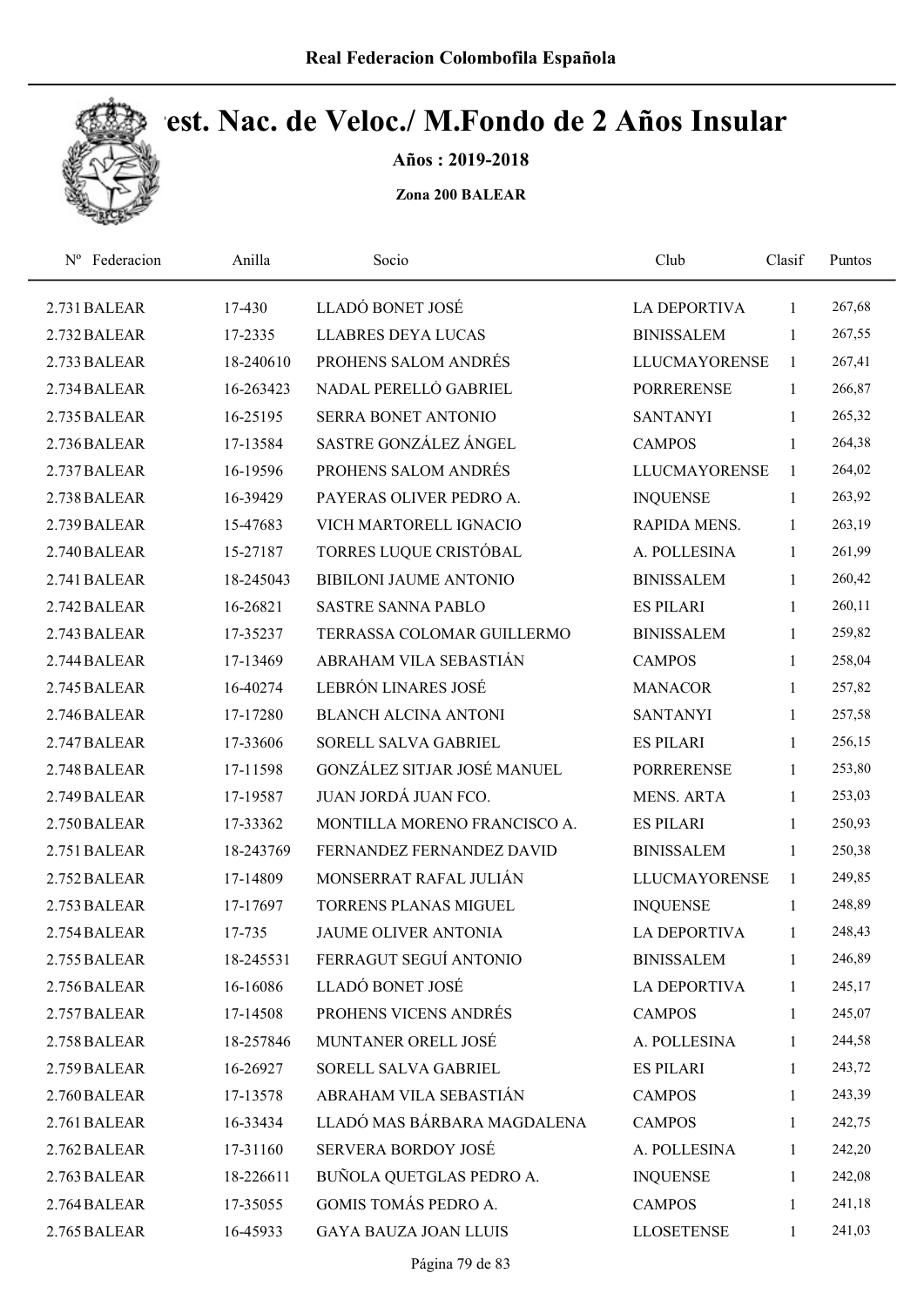

Años : 2019-2018

| Nº Federacion | Anilla    | Socio                           | Club                 | Clasif       | Puntos |
|---------------|-----------|---------------------------------|----------------------|--------------|--------|
| 2.766 BALEAR  | 16-264547 | JUAN JORDÁ JUAN FCO.            | <b>MENS. ARTA</b>    | 1            | 239,65 |
| 2.767 BALEAR  | 14-229139 | MAHINDO ALEMANY ANTONI J.       | <b>BINISSALEM</b>    | 1            | 239,18 |
| 2.768 BALEAR  | 15-34876  | <b>GORNALS FERRER MIGUEL A.</b> | <b>PORRERENSE</b>    | $\mathbf{1}$ | 239,11 |
| 2.769 BALEAR  | 17-26612  | <b>GINARD NICOLAU PEDRO</b>     | <b>MENS. ARTA</b>    | $\mathbf{1}$ | 238,78 |
| 2.770 BALEAR  | 17-12400  | <b>GOMIS TOMÁS PEDRO A.</b>     | <b>CAMPOS</b>        | $\mathbf{1}$ | 238,52 |
| 2.771 BALEAR  | 17-12594  | BARCELÓ SAGRERA SALVADOR        | <b>CAMPOS</b>        | $\mathbf{1}$ | 238,28 |
| 2.772 BALEAR  | 18-265485 | LLUCH DUBÓN SANTIAGO            | <b>CAMPOS</b>        | 1            | 238,23 |
| 2.773 BALEAR  | 16-28670  | FERRER RAMIS GUILLÉN            | <b>BINISSALEM</b>    | 1            | 236,78 |
| 2.774 BALEAR  | 17-12826  | PROHENS VICENS BARTOLOMÉ        | <b>CAMPOS</b>        | 1            | 235,44 |
| 2.775 BALEAR  | 17-3076   | VICARIO DORRADO MIGUEL          | <b>PALMESANA</b>     | 1            | 234,67 |
| 2.776 BALEAR  | 18-227958 | FERNANDEZ FERNANDEZ DAVID       | <b>BINISSALEM</b>    | 1            | 234,18 |
| 2.777 BALEAR  | 17-34790  | MUÑOZ GUTIÉRREZ MANUEL          | <b>PALMESANA</b>     | 1            | 233,83 |
| 2.778 BALEAR  | 18-232649 | MONSERRAT CLAR JUAN             | <b>SANTANYI</b>      | 1            | 232,39 |
| 2.779 BALEAR  | 17-2003   | TERRASSA COLOMAR GUILLERMO      | <b>BINISSALEM</b>    | $\mathbf{1}$ | 232,29 |
| 2.780 BALEAR  | 17-34378  | PAYERAS OLIVER PEDRO A.         | <b>INQUENSE</b>      | 1            | 230,50 |
| 2.781 BALEAR  | 17-8162   | <b>BLANCH ALCINA ANTONI</b>     | <b>SANTANYI</b>      | $\mathbf{1}$ | 229,92 |
| 2.782 BALEAR  | 16-13283  | TÁNDEM VILCHEZ - SÁNCHEZ        | <b>LLOSETENSE</b>    | $\mathbf{1}$ | 229,60 |
| 2.783 BALEAR  | 16-20778  | HERNÁNDEZ CABRERA ANTONIO       | <b>LLUCMAYORENSE</b> | $\mathbf{1}$ | 228,93 |
| 2.784 BALEAR  | 16-37807  | <b>LLABRES DEYA LUCAS</b>       | <b>BINISSALEM</b>    | 1            | 228,66 |
| 2.785 BALEAR  | 17-16200  | LUCESCU VALENTIN                | A. POLLESINA         | $\mathbf{1}$ | 228,03 |
| 2.786 BALEAR  | 18-258566 | TORRES CERDA SEBASTIÁN          | A. POLLESINA         | $\mathbf{1}$ | 227,25 |
| 2.787 BALEAR  | 18-244227 | ORDINAS SALVA JOAN              | <b>BINISSALEM</b>    | 1            | 225,40 |
| 2.788 BALEAR  | 16-34988  | FIDALGO BESTARD MIGUEL          | RAPIDA MENS.         | 1            | 225,23 |
| 2.789 BALEAR  | 15-31954  | IGLESIAS ENGUIS JOAQUÍN         | <b>LLUCMAYORENSE</b> | 1            | 224,99 |
| 2.790 BALEAR  | 15-34610  | PUJOL CALAFELL ANTONIO          | <b>PORRERENSE</b>    | 1            | 224,93 |
| 2.791 BALEAR  | 18-233187 | LLADÓ SERVERA LUCAS             | <b>SANTANYI</b>      | $\mathbf{1}$ | 224,78 |
| 2.792 BALEAR  | 17-36461  | <b>GIL MARTÍN ANTONI</b>        | <b>PALMESANA</b>     | 1            | 223,90 |
| 2.793 BALEAR  | 18-226613 | BUÑOLA QUETGLAS PEDRO A.        | <b>INQUENSE</b>      | 1            | 223,35 |
| 2.794 BALEAR  | 17-2390   | <b>LLABRES DEYA LUCAS</b>       | <b>BINISSALEM</b>    | 1            | 222,54 |
| 2.795 BALEAR  | 16-13311  | TORRES LUQUE CRISTÓBAL          | A. POLLESINA         | $\mathbf{1}$ | 222,19 |
| 2.796 BALEAR  | 16-26892  | SORELL SALVA GABRIEL            | <b>ES PILARI</b>     | 1            | 222,06 |
| 2.797 BALEAR  | 17-7472   | BLANCH ALCINA ANTONI            | <b>SANTANYI</b>      | 1            | 221,95 |
| 2.798 BALEAR  | 17-2635   | GIL PALACIO H. MARINA           | <b>PALMESANA</b>     | 1            | 221,61 |
| 2.799 BALEAR  | 17-13901  | <b>JAUME SATRE JUAN</b>         | <b>LLUCMAYORENSE</b> | 1            | 221,42 |
| 2.800 BALEAR  | 18-238809 | <b>GINARD LLADÓ JAIME</b>       | <b>CAMPOS</b>        | 1            | 221,08 |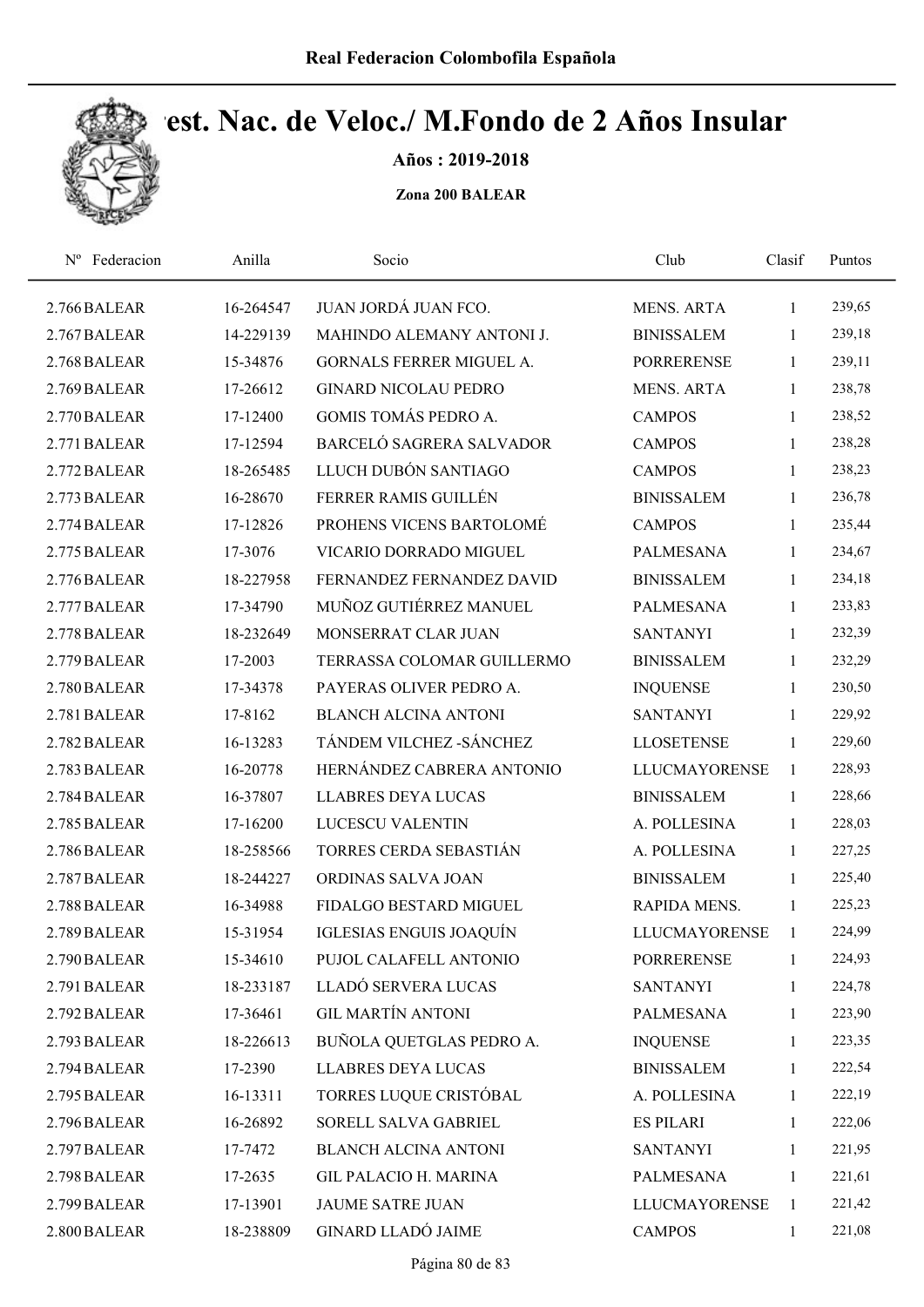

Años : 2019-2018

| Nº Federacion | Anilla    | Socio                              | Club                 | Clasif       | Puntos |
|---------------|-----------|------------------------------------|----------------------|--------------|--------|
| 2.801 BALEAR  | 18-243500 | <b>SAURINA MORAGUES MIGUEL</b>     | <b>BINISSALEM</b>    | 1            | 221,05 |
| 2.802 BALEAR  | 18-232808 | <b>BURGUERA VIDAL ANTONIO</b>      | <b>SANTANYI</b>      | 1            | 219,72 |
| 2.803 BALEAR  | 18-235184 | <b>BALLESTER AMER ANTONIO</b>      | RAPIDA MENS.         | 1            | 218,23 |
| 2.804 BALEAR  | 18-248367 | NICOLAU SALOM JUAN                 | <b>MANACOR</b>       | 1            | 217,99 |
| 2.805 BALEAR  | 18-241066 | BARCELÓ TABERNER BARTOLOMÉ         | <b>LLUCMAYORENSE</b> | $\mathbf{1}$ | 217,12 |
| 2.806 BALEAR  | 16-37091  | ADRÓVER FORNES CARLOS              | <b>BINISSALEM</b>    | $\mathbf{1}$ | 216,93 |
| 2.807 BALEAR  | 18-232530 | <b>BLANCH ALCINA ANTONI</b>        | <b>SANTANYI</b>      | $\mathbf{1}$ | 216,84 |
| 2.808 BALEAR  | 18-243994 | JANER BENNASAR MIGUEL              | <b>BINISSALEM</b>    | $\mathbf{1}$ | 216,32 |
| 2.809 BALEAR  | 16-44899  | TERRASA ROSELLÓ JUAN               | <b>MENS. ARTA</b>    | 1            | 216,07 |
| 2.810 BALEAR  | 18-235301 | RODRÍGUEZ MARTÍN JOSÉ              | RAPIDA MENS.         | $\mathbf{1}$ | 215,41 |
| 2.811 BALEAR  | 17-2720   | <b>GÓMEZ FONT RAFAEL</b>           | PALMESANA            | $\mathbf{1}$ | 215,01 |
| 2.812 BALEAR  | 12-41660  | RODRÍGUEZ MARTÍN JOSÉ              | RAPIDA MENS.         | $\mathbf{1}$ | 214,04 |
| 2.813 BALEAR  | 16-20982  | OLLER MOJER MIGUEL ÁNGEL           | <b>LLUCMAYORENSE</b> | $\mathbf{1}$ | 213,78 |
| 2.814 BALEAR  | 17-32178  | <b>ROTGER CIRER GABRIEL</b>        | RAPIDA MENS.         | 1            | 212,86 |
| 2.815 BALEAR  | 17-11696  | <b>GONZÁLEZ SITJAR JOSÉ MANUEL</b> | <b>PORRERENSE</b>    | $\mathbf{1}$ | 212,46 |
| 2.816 BALEAR  | 18-233084 | FONTIRROIG PERELLÓ DOMINGO         | <b>SANTANYI</b>      | $\mathbf{1}$ | 212,34 |
| 2.817 BALEAR  | 17-31733  | VARA MARQUET GREGORIO              | A. POLLESINA         | $\mathbf{1}$ | 212,31 |
| 2.818 BALEAR  | 17-7603   | <b>BURGUERA VIDAL ANTONIO</b>      | <b>SANTANYI</b>      | $\mathbf{1}$ | 210,13 |
| 2.819 BALEAR  | 16-33509  | <b>BARCELÓ GARCÍAS JAIME</b>       | <b>CAMPOS</b>        | $\mathbf{1}$ | 209,34 |
| 2.820 BALEAR  | 18-244302 | TERRASSA COSTA MATEO               | <b>BINISSALEM</b>    | $\mathbf{1}$ | 209,03 |
| 2.821 BALEAR  | 15-49296  | PERELLÓ VIDAL LORENZO              | <b>SANTANYI</b>      | $\mathbf{1}$ | 208,31 |
| 2.822 BALEAR  | 18-247134 | BLANQUER DOMENGE GUILLERMO         | <b>MANACOR</b>       | 1            | 206,16 |
| 2.823 BALEAR  | 17-28082  | VILCHES VILCHES TORCUATO           | <b>ES PILARI</b>     | $\mathbf{1}$ | 205,98 |
| 2.824 BALEAR  | 17-7727   | <b>SERRA BONET ANTONIO</b>         | <b>SANTANYI</b>      | 1            | 205,71 |
| 2.825 BALEAR  | 12-66867  | GONZÁLEZ SITJAR JOSÉ MANUEL        | <b>PORRERENSE</b>    | $\mathbf{1}$ | 205,67 |
| 2.826 BALEAR  | 18-254720 | <b>GINARD NICOLAU PEDRO</b>        | <b>MENS. ARTA</b>    | 1            | 204,73 |
| 2.827 BALEAR  | 17-11370  | PUJOL CALAFELL ANTONIO             | <b>PORRERENSE</b>    | 1            | 202,80 |
| 2.828 BALEAR  | 17-8828   | PIZA FERRER ANTONIO LUIS           | RAPIDA MENS.         | $\mathbf{1}$ | 200,98 |
| 2.829 BALEAR  | 16-29079  | NADAL PERELLÓ GABRIEL              | <b>PORRERENSE</b>    | 1            | 200,58 |
| 2.830 BALEAR  | 18-239202 | GOMIS TOMÁS PEDRO A.               | <b>CAMPOS</b>        | 1            | 200,57 |
| 2.831 BALEAR  | 16-28631  | FERRER RAMIS GUILLÉN               | <b>BINISSALEM</b>    | $\mathbf{1}$ | 200,48 |
| 2.832 BALEAR  | 17-3285   | VERGER ROCA SEBASTIÁN              | PALMESANA            | 1            | 200,14 |
| 2.833 BALEAR  | 17-168596 | <b>GÓMEZ FONT RAFAEL</b>           | <b>PALMESANA</b>     | $\mathbf{1}$ | 200,11 |
| 2.834 BALEAR  | 18-232542 | <b>BLANCH ALCINA ANTONI</b>        | <b>SANTANYI</b>      | 1            | 199,63 |
| 2.835 BALEAR  | 17-13733  | GINARD GINARD JULIÁN               | <b>CAMPOS</b>        | 1            | 199,46 |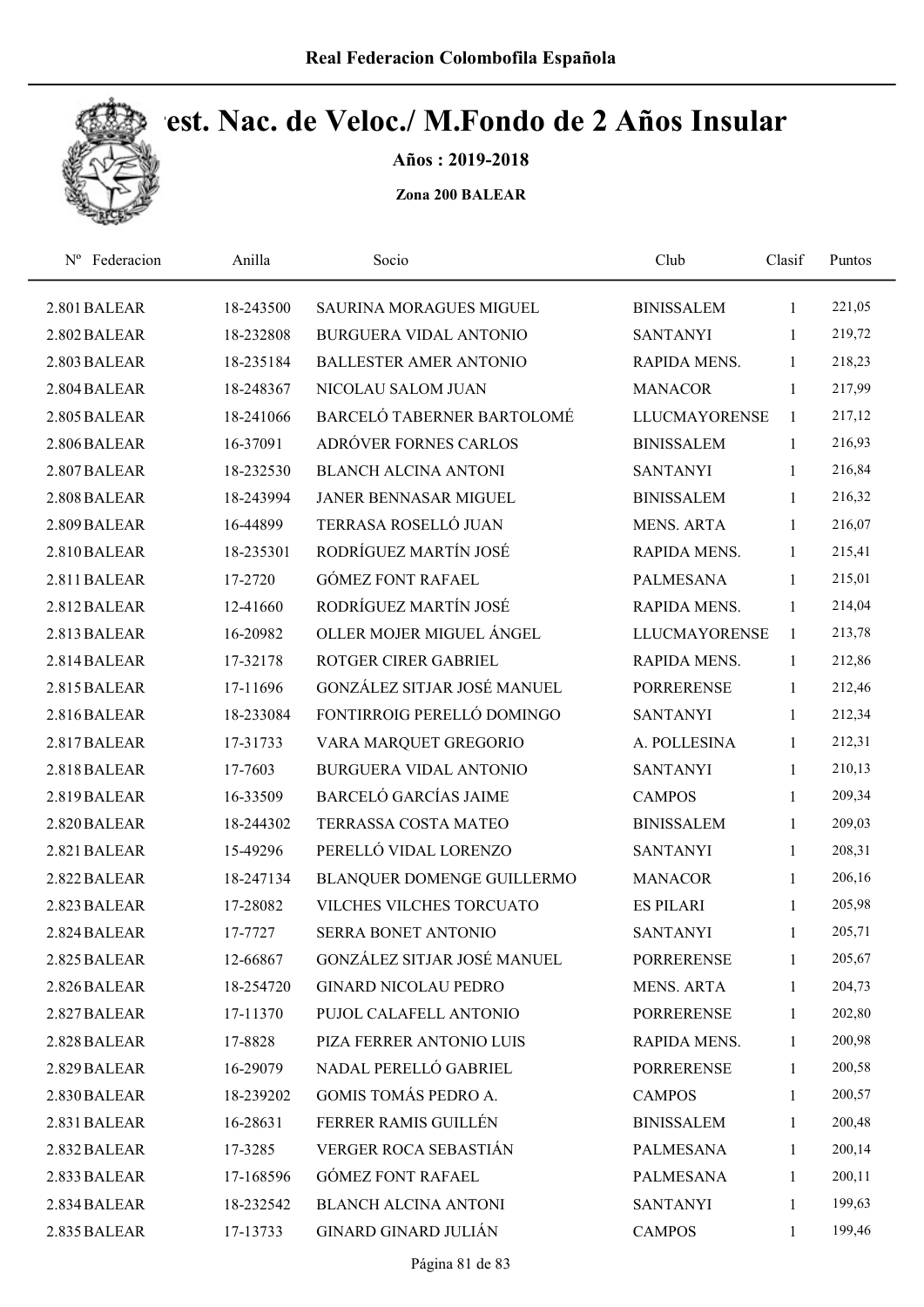

Años : 2019-2018

| Federacion<br>$N^{\rm o}$ | Anilla    | Socio                         | Club                 | Clasif       | Puntos |
|---------------------------|-----------|-------------------------------|----------------------|--------------|--------|
| 2.836 BALEAR              | 17-10536  | MARTORELL FULLANA JAIME       | <b>BINISSALEM</b>    | $\mathbf{1}$ | 199,28 |
| 2.837 BALEAR              | 18-244251 | ORDINAS SALVA JOAN            | <b>BINISSALEM</b>    | 1            | 199,21 |
| 2.838 BALEAR              | 18-253544 | <b>CUTILLAS BERGAS JAIME</b>  | <b>MENS. ARTA</b>    | 1            | 198,78 |
| 2.839 BALEAR              | 17-3025   | VICARIO DORRADO MIGUEL        | <b>PALMESANA</b>     | $\mathbf{1}$ | 198,48 |
| 2.840 BALEAR              | 16-27476  | LLULL AXARTELL JAIME          | <b>LLUCMAYORENSE</b> | $\mathbf{1}$ | 198,10 |
| 2.841 BALEAR              | 13-28356  | SASTRE GONZÁLEZ ÁNGEL         | <b>CAMPOS</b>        | 1            | 197,99 |
| 2.842 BALEAR              | 16-16238  | <b>SALVA FERRA PABLO</b>      | RAPIDA MENS.         | $\mathbf{1}$ | 197,90 |
| 2.843 BALEAR              | 16-13171  | ABRINES COLL LLORENÇ          | <b>LLOSETENSE</b>    | $\mathbf{1}$ | 197,87 |
| 2.844 BALEAR              | 16-18695  | PUJOL CALAFELL ANTONIO        | <b>PORRERENSE</b>    | 1            | 194,94 |
| 2.845 BALEAR              | 15-30581  | MONSERRAT RAFAL JULIÁN        | <b>LLUCMAYORENSE</b> | $\mathbf{1}$ | 194,67 |
| 2.846 BALEAR              | 16-13225  | SORELL SALVA GABRIEL          | <b>ES PILARI</b>     | $\mathbf{1}$ | 191,74 |
| 2.847 BALEAR              | 17-9547   | <b>BLANCO FERRANDO PEDRO</b>  | RAPIDA MENS.         | $\mathbf{1}$ | 191,21 |
| 2.848 BALEAR              | 17-14587  | PROHENS VICENS ANDRÉS         | <b>CAMPOS</b>        | 1            | 190,30 |
| 2.849 BALEAR              | 17-34633  | <b>VERGER PIZA JUAN</b>       | <b>BINISSALEM</b>    | $\mathbf{1}$ | 190,15 |
| 2.850 BALEAR              | 17-23067  | PÉREZ LÓPEZ AGUSTÍN           | <b>ES PILARI</b>     | 1            | 188,12 |
| 2.851 BALEAR              | 17-19441  | SUREDA CABRER DOMINGO         | <b>MANACOR</b>       | 1            | 188,01 |
| 2.852 BALEAR              | 17-32116  | MÁRQUEZ NÚÑEZ MIGUEL          | <b>PALMESANA</b>     | $\mathbf{1}$ | 187,42 |
| 2.853 BALEAR              | 17-7624   | <b>BURGUERA VIDAL ANTONIO</b> | <b>SANTANYI</b>      | 1            | 186,05 |
| 2.854 BALEAR              | 17-20395  | TÁNDEM JORDI - TOLO           | <b>MANACOR</b>       | 1            | 183,05 |
| 2.855 BALEAR              | 15-60274  | ROSELLÓ BRUNET JAIME          | <b>MENS. ARTA</b>    | 1            | 181,27 |
| 2.856 BALEAR              | 16-26727  | <b>BURGUERA FERRER JULIÁN</b> | <b>SANTANYI</b>      | 1            | 181,22 |
| 2.857 BALEAR              | 17-31303  | SALAS LLADÓ MIGUEL            | A. POLLESINA         | 1            | 180,27 |
| 2.858 BALEAR              | 16-29475  | ARBONA FORNERS ANTONIO        | <b>BINISSALEM</b>    | $\mathbf{1}$ | 180,26 |
| 2.859 BALEAR              | 17-7702   | <b>BURGUERA VIDAL ANTONIO</b> | <b>SANTANYI</b>      | 1            | 180,26 |
| 2.860 BALEAR              | 18-228350 | VERGER ROCA SEBASTIÁN         | PALMESANA            | $\mathbf{1}$ | 179,82 |
| 2.861 BALEAR              | 17-3321   | VERGER ROCA SEBASTIÁN         | <b>PALMESANA</b>     | $\mathbf{1}$ | 179,63 |
| 2.862 BALEAR              | 14-42112  | MARTÍN VIDAL ANTONIO          | <b>ES PILARI</b>     | 1            | 179,53 |
| 2.863 BALEAR              | 17-28717  | VALLCANERAS MUNAR MIGUEL      | <b>LLOSETENSE</b>    | $\mathbf{1}$ | 179,33 |
| 2.864 BALEAR              | 17-19437  | SUREDA CABRER DOMINGO         | <b>MANACOR</b>       | 1            | 179,21 |
| 2.865 BALEAR              | 18-259276 | SASTRE SANNA PABLO            | <b>ES PILARI</b>     | $\mathbf{1}$ | 179,08 |
| 2.866 BALEAR              | 17-33213  | <b>BOSCH MIR JUAN</b>         | <b>ES PILARI</b>     | $\mathbf{1}$ | 177,96 |
| 2.867 BALEAR              | 17-34361  | PAYERAS OLIVER PEDRO A.       | <b>INQUENSE</b>      | 1            | 177,73 |
| 2.868 BALEAR              | 15-54102  | MARTÍN VIDAL ANTONIO          | <b>ES PILARI</b>     | 1            | 175,25 |
| 2.869 BALEAR              | 18-259861 | SASTRE SANNA PABLO            | <b>ES PILARI</b>     | 1            | 175,15 |
| 2.870 BALEAR              | 15-28411  | LLANERAS SUREDA JAIME         | MENS. ARTA           | $\mathbf{1}$ | 175,00 |